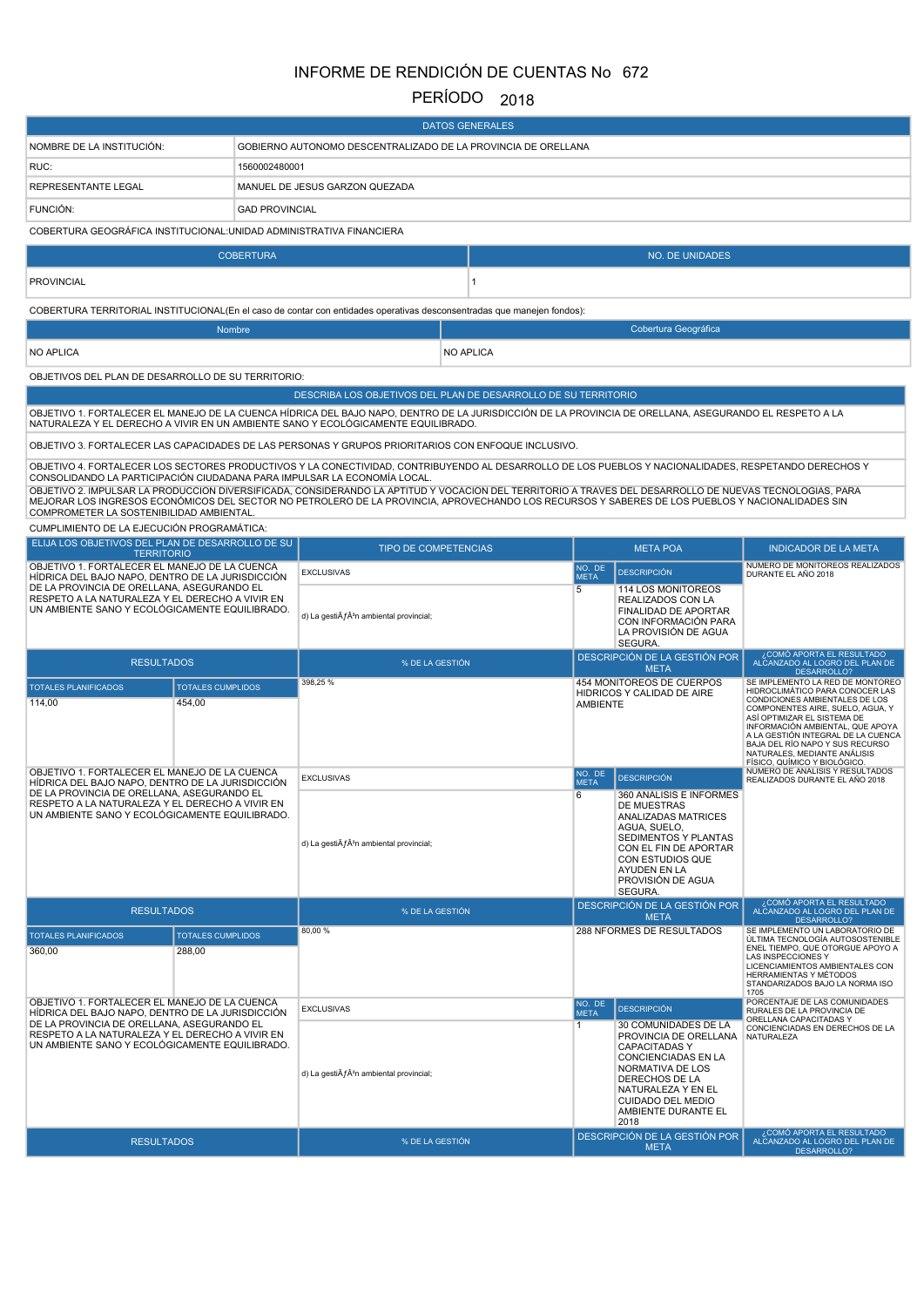| <b>TOTALES PLANIFICADOS</b><br>30,00                                                                                                                                                                                                                 | <b>TOTALES CUMPLIDOS</b><br>30,00 | 100,00 %                                                                       | <b>CAPACITACION EN LAS</b><br>COMUNIDADES RURALES DE<br>ORELLANA EN DERECHOS DE LA<br>NATURALEZA, EN LAS SIGUIENTES<br>COMUNIDADES: ALEJANDRO<br>LABAKA, CHIRU ISLA, SAN JOSÉ<br>DEL COCA, PUERTO QUINCHE,<br>FRONTERAS DEL ECUADOR,<br>ZANCUDO COCHA, SOL NACIENTE,<br>EL ESFUERZO, SAN JOSE DE<br>GUAYUSA, ALTO MANDURO,<br>TARACOA, INÉS ARANGO, SAN LUIS<br>DE ARMENIA, CABECERA<br>PARROQUIAL RUMIPAMBA,<br>COMUNIDAD BRISAS DE LOS<br>JIVINOS, COMUNIDAD EL ORO,<br>LIDERES COMUNITARIOS LAGO<br>SAN PEDRO, COMUNIDAD RÍO<br>BLANCO, COMUNA CORAZÓN DEL<br>ORIENTE, COMUNIDAD 5 DE ABRIL,<br>COMUNIDAD PAYAMINO, SAN<br>LORENZO, CABEZERA<br>PARROQUIAL SAN CARLOS. | "COMUNIDADES CAPACITADAS EN EL<br>PROYECTO DE CAPACITACION EN LAS<br>COMUNIDADES RURLES DE ORELLANA<br>EN DERECHOS DE LA NATURALEZA,:<br>ALEJANDRO LABAKA, CHIRU ISLA, SAN<br>JOSÉ DEL COCA, PUERTO QUINCHE,<br>FRONTERAS DEL ECUADOR, ZANCUDO<br>COCHA, SOL NACIENTE, EL ESFUERZO,<br>SAN JOSÉ DE GUAYUSA, ALTO<br>MANDURO, TARACOA, INÉS ARANGO,<br>SAN LUIS DE ARMENIA, CABECERA<br>PARROQUIAL RUMIPAMBA, COMUNIDAD<br>BRISAS DE LOS JIVINOS, COMUNIDAD<br>EL ORO, LIDERES COMUNITARIOS LAGO<br>SAN PEDRO, COMUNIDAD RÍO BLANCO,<br>COMUNA CORAZÓN DEL ORIENTE,<br>COMUNIDAD 5 DE ABRIL, COMUNIDAD<br>PAYAMINO, SAN LORENZO, CABEZERA<br>PARROQUIAL SAN CARLOS.                         |
|------------------------------------------------------------------------------------------------------------------------------------------------------------------------------------------------------------------------------------------------------|-----------------------------------|--------------------------------------------------------------------------------|---------------------------------------------------------------------------------------------------------------------------------------------------------------------------------------------------------------------------------------------------------------------------------------------------------------------------------------------------------------------------------------------------------------------------------------------------------------------------------------------------------------------------------------------------------------------------------------------------------------------------------------------------------------------------|--------------------------------------------------------------------------------------------------------------------------------------------------------------------------------------------------------------------------------------------------------------------------------------------------------------------------------------------------------------------------------------------------------------------------------------------------------------------------------------------------------------------------------------------------------------------------------------------------------------------------------------------------------------------------------------------|
| OBJETIVO 1. FORTALECER EL MANEJO DE LA CUENCA<br>HIDRICA DEL BAJO NAPO, DENTRO DE LA JURISDICCIÓN<br>DE LA PROVINCIA DE ORELLANA, ASEGURANDO EL<br>RESPETO A LA NATURALEZA Y EL DERECHO A VIVIR EN<br>UN AMBIENTE SANO Y ECOLÓGICAMENTE EQUILIBRADO. |                                   | <b>EXCLUSIVAS</b><br>d) La gesti $\tilde{A}f\hat{A}^3$ n ambiental provincial; | NO. DE<br><b>DESCRIPCIÓN</b><br><b>META</b><br>2<br>30 INSTITUCIONES<br>EDUCATIVAS RURALES<br>SOCIALIZADAS PARA LA<br>PRESENTACIÓN DE LOS<br>TALLERES Y<br><b>CAPACITADAS EN</b><br>ADAPTACIÓN AL CAMBIO<br><b>CLIMATICO EN LA</b><br>PROVINCIA DE ORELLANA                                                                                                                                                                                                                                                                                                                                                                                                               | NÚMERO DE COMUNIDADES Y<br>SECTORES EDUCATIVOS CAPACITADOS<br>EN LA ADAPTACIÓN AL CAMBIO<br><b>CLIMÁTICO</b><br>¿COMÓ APORTA EL RESULTADO                                                                                                                                                                                                                                                                                                                                                                                                                                                                                                                                                  |
| <b>RESULTADOS</b>                                                                                                                                                                                                                                    |                                   | % DE LA GESTIÓN                                                                | DESCRIPCIÓN DE LA GESTIÓN POR<br><b>META</b>                                                                                                                                                                                                                                                                                                                                                                                                                                                                                                                                                                                                                              | ALCANZADO AL LOGRO DEL PLAN DE<br>DESARROLLO?                                                                                                                                                                                                                                                                                                                                                                                                                                                                                                                                                                                                                                              |
| <b>TOTALES PLANIFICADOS</b><br>30,00<br>OBJETIVO 1. FORTALECER EL MANEJO DE LA CUENCA                                                                                                                                                                | <b>TOTALES CUMPLIDOS</b><br>30,00 | 100,00 %                                                                       | RESULTADOS DEL PROYECTO<br>CAPACITACION EN INSTITUCIONES<br>EDUCATIVAS DE LA PROVINCIA DE<br>ORELLANA EN ADAPTACION AL<br>CAMBIO CLIMATICO: CECIB RÍO<br>COCA, UNIDAD EDUCATIVA<br>PRINCESA TOA, UNIDAD<br>EDUCATIVA AMAWTA SAMAY,<br>ESCUELA DE EDUCACIÓN BÁSICA<br>PEDRO CAMILO TANGOY, UNIDAD<br>EDUCATIVA YACHANA INTI, UNIDAD<br>EDUCATIVATIPUTINI, U. E. JAIME<br>ROLDOS AGUILERA, U. E. DAVID<br>CLARK, U. E. DAYUMA, . U. E. LA<br>ESPERANZA, U. E., FLOR DE<br>ORIENTE, U.E. MEDARDO ANGEL<br>SILVA, U.E. MUSHUK AYLLU, U.E.<br>DEL MILENIO JORGE RODRÍGUEZ,<br>12 DE FEBRERO, 30 DE ABRIL,<br>AGOYA,, CIUDAD DE IBARRA,<br>DAYUMA KENTO, RÍO COCA<br>NO. DE     | UNIDADES EDUCATIVAS CAPACITADAS<br>EN EL PROYECTO CAPACITACION EN<br>INSTITUCIONES EDUCATIVAS EL<br>PROYECTO DE ADAPTACION AL CAMBIO<br>CLIMATICO: CECIB RÍO COCA, UNIDAD<br>EDUCATIVA PRINCESA TOA, UNIDAD<br>EDUCATIVA AMAWTA SAMAY, ESCUELA<br>DE EDUCACIÓN BÁSICA PEDRO CAMILO<br>TANGOY, UNIDAD EDUCATIVA YACHANA<br>INTI, UNIDAD EDUCATIVATIPUTINI, U. E.<br>JAIME ROLDOS AGUILERA, U. E. DAVID<br>CLARK, U. E. DAYUMA, . U. E. LA<br>ESPERANZA, U. E., FLOR DE ORIENTE,<br>U.E. MEDARDO ÁNGEL SILVA, U.E.<br>MUSHUK AYLLU, U.E. DEL MILENIO<br>JORGE RODRÍGUEZ, 12 DE FEBRERO, 30<br>DE ABRIL, AGOYÁ,, CIUDAD DE IBARRA,<br>DAYUMA KENTO, RÍO COCA<br>NÚMERO DE EVENTOS DE DIFUSIÓN |
| HÍDRICA DEL BAJO NAPO, DENTRO DE LA JURISDICCIÓN<br>DE LA PROVINCIA DE ORELLANA, ASEGURANDO EL<br>RESPETO A LA NATURALEZA Y EL DERECHO A VIVIR EN<br>UN AMBIENTE SANO Y ECOLÓGICAMENTE EQUILIBRADO.                                                  |                                   | <b>EXCLUSIVAS</b><br>d) La gesti $\tilde{A}f\hat{A}^3$ n ambiental provincial; | <b>DESCRIPCIÓN</b><br><b>META</b><br>3<br>1 FORO AMBIENTAL<br>REALIZADO CON 8<br>UNIDADES EDUCATIVAS, 8<br>STANDS AMBIENTALES<br>PRESENTADOS EN<br><b>EVENTOS DE FERIAS</b><br>LOCALES Y UNA<br>CAMPAÑA DE DIFUSIÓN<br>AMBIENTAL EJECUTADA<br>EN LA PROVINCIA DE<br>ORELLANA DURANTE EL<br>AÑO 2018                                                                                                                                                                                                                                                                                                                                                                       | AMBIENTAL EJECUTADOS.                                                                                                                                                                                                                                                                                                                                                                                                                                                                                                                                                                                                                                                                      |
| <b>RESULTADOS</b>                                                                                                                                                                                                                                    |                                   | % DE LA GESTIÓN                                                                | DESCRIPCIÓN DE LA GESTIÓN POR                                                                                                                                                                                                                                                                                                                                                                                                                                                                                                                                                                                                                                             | ¿COMÓ APORTA EL RESULTADO<br>ALCANZADO AL LOGRO DEL PLAN DE                                                                                                                                                                                                                                                                                                                                                                                                                                                                                                                                                                                                                                |
| <b>TOTALES PLANIFICADOS</b>                                                                                                                                                                                                                          | <b>TOTALES CUMPLIDOS</b>          | 100,00 %                                                                       | <b>META</b><br>"INDUCCIÓN EN LAS SIGUIENTES                                                                                                                                                                                                                                                                                                                                                                                                                                                                                                                                                                                                                               | DESARROLLO?<br>UNIDADES EDUCATIVAS INDUCIDAS                                                                                                                                                                                                                                                                                                                                                                                                                                                                                                                                                                                                                                               |
| 1,00                                                                                                                                                                                                                                                 | 1,00                              |                                                                                | UNIDADES EDUCATIVAS PARA LA<br>PARTICIPACIÓN EN EL FORO<br>AMBIENTAL EL 30 DE OCTUBRE<br>2018: RÍO COCA, DAYUMA KENTO,<br>CIUDAD DE IBARRA, MONS. OSCAR<br>ROMERO, SANTIAGO DE QUITO, 12<br>DE FEBRERO, AGOYÁN, 30 DE<br>ABRIL.<br>PARTICIPACIÓN CON STANDS EN<br>LAS SIGUIENTES PARROQUIAS<br>PARA LA PARTIPACIÓN CON UN<br>STAND EN LAS FESTIVIDADES<br>LOCALES: SAN JOSÉ DE DAHUANO.<br>AVILA HURUNO, ENOKANKI,<br>POMPEYA. SAN LUIS DE ARMENIA.                                                                                                                                                                                                                       | PARA LA PARTICIPACIÓN EN EL FORO<br>AMBIENTAL EL 30 DE OCTUBRE 2018:<br>RÍO COCA, DAYUMA KENTO, CIUDAD DE<br>IBARRA, MONS, OSCAR ROMERO<br>SANTIAGO DE QUITO, 12 DE FEBRERO,<br>AGOYÁN, 30 DE ABRIL SOCIALIZACIÓN<br>EN LAS SIGUIENTES PARROQUIAS PARA<br>LA PARTIPACIÓN CON UN STAND EN<br>LAS FESTIVIDADES LOCALES: SAN JOSÉ<br>DE DAHUANO, AVILA HURUNO.<br>ENOKANKI, POMPEYA, SAN LUIS DE<br>ARMENIA.                                                                                                                                                                                                                                                                                  |
| OBJETIVO 1. FORTALECER EL MANEJO DE LA CUENCA<br>HÍDRICA DEL BAJO NAPO, DENTRO DE LA JURISDICCIÓN                                                                                                                                                    |                                   | <b>EXCLUSIVAS</b>                                                              | NO. DE<br><b>DESCRIPCIÓN</b><br><b>META</b>                                                                                                                                                                                                                                                                                                                                                                                                                                                                                                                                                                                                                               | NÚMERO DE INSPECCIONES<br>AMBIENTALES REALIZADAS DURANTE                                                                                                                                                                                                                                                                                                                                                                                                                                                                                                                                                                                                                                   |
| DE LA PROVINCIA DE ORELLANA, ASEGURANDO EL<br>RESPETO A LA NATURALEZA Y EL DERECHO A VIVIR EN<br>UN AMBIENTE SANO Y ECOLÓGICAMENTE EQUILIBRADO.                                                                                                      |                                   | d) La gesti $\tilde{A}f\hat{A}^3$ n ambiental provincial;                      | $\overline{4}$<br>60 INSPECCIONES<br>AMBIENTALES A LAS<br>DIFERENTES FUENTES DE<br><b>EMISIÓN DE POSIBLES</b><br><b>CONTAMINANTES FRENTE</b><br>A LAS DEMANDAS<br>PRESENTADAS POR LA<br>COMUNIDAD CON EL FIN<br>DE APORTAR CON<br>ESTUDIOS QUE AYUDEN<br>EN LA PROVISIÓN DE<br>AGUA SEGURA.                                                                                                                                                                                                                                                                                                                                                                               | EL AÑO 2018.<br>¿COMÓ APORTA EL RESULTADO                                                                                                                                                                                                                                                                                                                                                                                                                                                                                                                                                                                                                                                  |
| <b>RESULTADOS</b>                                                                                                                                                                                                                                    |                                   | % DE LA GESTIÓN                                                                | DESCRIPCIÓN DE LA GESTIÓN POR<br><b>META</b>                                                                                                                                                                                                                                                                                                                                                                                                                                                                                                                                                                                                                              | ALCANZADO AL LOGRO DEL PLAN DE<br>DESARROLLO?                                                                                                                                                                                                                                                                                                                                                                                                                                                                                                                                                                                                                                              |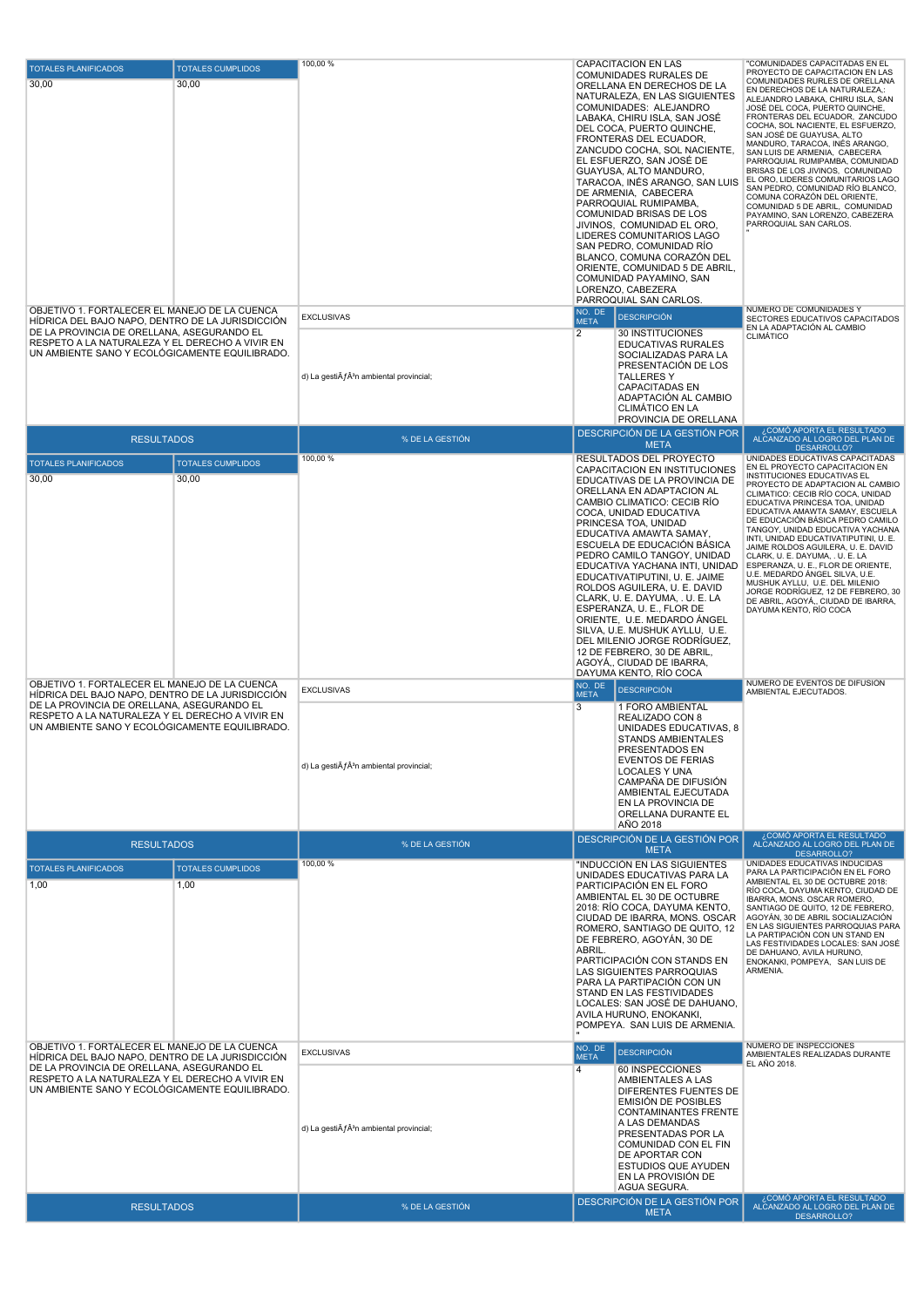| <b>TOTALES PLANIFICADOS</b>                                                                                                                     | <b>TOTALES CUMPLIDOS</b>           | 105,00 %                                                    | NÚMERO DE INSPECCIONES                                                                                                                                                                                                                                                                                                                                                                                                                                                                                                                                                                                          | SE ATENDIERON EL 100% DE LAS<br>INSPECCIONES SOLICITADAS                                                                                                                                                                                                                     |
|-------------------------------------------------------------------------------------------------------------------------------------------------|------------------------------------|-------------------------------------------------------------|-----------------------------------------------------------------------------------------------------------------------------------------------------------------------------------------------------------------------------------------------------------------------------------------------------------------------------------------------------------------------------------------------------------------------------------------------------------------------------------------------------------------------------------------------------------------------------------------------------------------|------------------------------------------------------------------------------------------------------------------------------------------------------------------------------------------------------------------------------------------------------------------------------|
| 60,00                                                                                                                                           | 63,00                              |                                                             | AMBIENTALES REALIZADAS<br>DURANTE EL AÑO 2018.                                                                                                                                                                                                                                                                                                                                                                                                                                                                                                                                                                  | LOGRANDO FOTALECER LA CAPACIDAD<br>DE GESTIONAR EN LAS COMUNIDADES<br>RURALES MEDIANTE ACCIONES,<br>HERRAMIENTAS, Y CRITERIOS<br>TÁCTICOS, JURÍDICOS Y AMBIENTALES<br>QUE CONTRIBUYAN A EFECTIVIZAR EL<br>CONTROL Y LA RESPONSABILIDAD DE<br>LAS ACTIVIDADES ANTROPOGÉNICAS. |
| OBJETIVO 1. FORTALECER EL MANEJO DE LA CUENCA<br>HIDRICA DEL BAJO NAPO, DENTRO DE LA JURISDICCIÓN                                               |                                    | <b>EXCLUSIVAS</b>                                           | NO. DE<br><b>DESCRIPCIÓN</b><br><b>META</b>                                                                                                                                                                                                                                                                                                                                                                                                                                                                                                                                                                     | NÚMERO DE LICENCIAMIENTOS<br>REALIZADOS DURANTE EL AÑO 2018                                                                                                                                                                                                                  |
| DE LA PROVINCIA DE ORELLANA, ASEGURANDO EL<br>RESPETO A LA NATURALEZA Y EL DERECHO A VIVIR EN<br>UN AMBIENTE SANO Y ECOLÓGICAMENTE EQUILIBRADO. |                                    | d) La gesti $\tilde{A}f\hat{A}^3$ n ambiental provincial;   | $\overline{7}$<br>170 LICENCIAMIENTOS<br>AMBIENTALES DE LAS LAS<br>OBRAS QUE REALIZA EL<br>GOBIERNO AUTÓNOMO<br>PROVINCIAL DE<br>ORELLANA.                                                                                                                                                                                                                                                                                                                                                                                                                                                                      |                                                                                                                                                                                                                                                                              |
| <b>RESULTADOS</b>                                                                                                                               |                                    | % DE LA GESTIÓN                                             | DESCRIPCIÓN DE LA GESTIÓN POR<br><b>META</b>                                                                                                                                                                                                                                                                                                                                                                                                                                                                                                                                                                    | ¿COMÓ APORTA EL RESULTADO<br>ALCANZADO AL LOGRO DEL PLAN DE                                                                                                                                                                                                                  |
|                                                                                                                                                 |                                    | 100,00 %                                                    | 170 LICENCIAMIENTOS OBTENIDOS                                                                                                                                                                                                                                                                                                                                                                                                                                                                                                                                                                                   | DESARROLLO?<br>SE LICENCIARON EL 100% DE LOS                                                                                                                                                                                                                                 |
| <b>TOTALES PLANIFICADOS</b><br>170,00                                                                                                           | <b>TOTALES CUMPLIDOS</b><br>170,00 |                                                             | ANTE EL MAE                                                                                                                                                                                                                                                                                                                                                                                                                                                                                                                                                                                                     | PROYECTOS EJECUTADOS POR EL<br>GADPO Y QUE FUERON SOLICITADOS A<br>ESTA JEFATURA, CON SU RESPECTIVO<br>PLAN D EMANEJO AMBIENTAL DE PARA<br>LA COMUNIDAD CON LA FINALIDAD DE<br>DAR CUMPLIMIENTO LA LEGISLACIÓN<br><b>NACIONAL</b>                                            |
| OBJETIVO 1. FORTALECER EL MANEJO DE LA CUENCA<br>HIDRICA DEL BAJO NAPO, DENTRO DE LA JURISDICCIÓN                                               |                                    | <b>EXCLUSIVAS</b>                                           | NO. DE<br><b>DESCRIPCIÓN</b><br><b>META</b>                                                                                                                                                                                                                                                                                                                                                                                                                                                                                                                                                                     | NUMERO DE HECTAREAS DE SUELOS<br>INUNDADOS E INUNDABLES                                                                                                                                                                                                                      |
| DE LA PROVINCIA DE ORELLANA, ASEGURANDO EL<br>RESPETO A LA NATURALEZA Y EL DERECHO A VIVIR EN<br>UN AMBIENTE SANO Y ECOLÓGICAMENTE EQUILIBRADO. |                                    | d) La gesti $\tilde{A}f\hat{A}^3$ n ambiental provincial;   | 8<br>RECUPERAR 652,45<br>HECTAREAS DE TERRENO<br>CON APTITUD AGRÍCOLA<br><b>AFECTADOS POR</b><br>INUNDACIÓN, 38,786 KM<br>DE DRENAJE<br>CONSTRUIDO, 86,87 KM<br>DE CAUCES HÍDRICOS<br>NATURALES LIMPIADOS.<br>UNA JUNTA DE DRENAJE<br>CONFORMADA Y<br>CAPACITADA Y 86,87 KM<br>DE RIVERAS<br>REFORESTADAS.                                                                                                                                                                                                                                                                                                      | RECUPERADOS EN LAS PROPIEDADES<br>DE AGRICULTORES SOLICITANTES,<br>IMPLEMENTANDO SISTEMAS DE<br>DRENAJE.                                                                                                                                                                     |
| <b>RESULTADOS</b>                                                                                                                               |                                    | % DE LA GESTIÓN                                             | DESCRIPCIÓN DE LA GESTIÓN POR                                                                                                                                                                                                                                                                                                                                                                                                                                                                                                                                                                                   | COMÓ APORTA EL RESULTADO،<br>ALCANZADO AL LOGRO DEL PLAN DE                                                                                                                                                                                                                  |
| <b>TOTALES PLANIFICADOS</b>                                                                                                                     | <b>TOTALES CUMPLIDOS</b>           | 425,31 %                                                    | <b>META</b><br>"SOCIALIZACIÓN DEL PROYECTO                                                                                                                                                                                                                                                                                                                                                                                                                                                                                                                                                                      | DESARROLLO?<br>46 COMUNIDADES CONOCEN DEL                                                                                                                                                                                                                                    |
| 652,00                                                                                                                                          | 2773,00                            |                                                             | EN 46 COMUNIDADES. LIMPIEZA DE<br>40 KM DE DRENAJES Y DRENES<br>NATURALES PARA DRENAR EXESO<br>DE AGUA. CONSTRUCCIÓN DE 6<br>DRENAJES EQUIVALENTE A 5590.71<br>METROS.<br>LEVATAMIENTO DE INFORMACIÓN<br>BASE PARA PROYECTO EN 486<br>COMUNIDADES CON UN TOTAL DE<br>2773 HECTAREAS A RECUPERAR.<br>PROYECTO DRENAJE 2018<br>ELABORADO, ENTREGADO A ENTE<br>RECTOR Y APROBADO A ESPERA<br>DE SU FINANCIAMIENTO."                                                                                                                                                                                                | PROYECTO DE DRENAJE EN LAS<br>PARROQUIAS DE EL DORADO, GARCÍA<br>MORENO, NVO. PARISO Y SAN JOSÉ DE<br>GUAYUSA Y PARROQUIA GARCÍA<br>MORENO. LEVANTAMIENTO DE<br>INFORMACIÓN DE 2773 HECTAREAS<br>PARA RECUPERAR Y DRENAR.                                                    |
| OBJETIVO 1. FORTALECER EL MANEJO DE LA CUENCA<br>HÍDRICA DEL BAJO NAPO. DENTRO DE LA JURISDICCIÓN                                               |                                    | <b>EXCLUSIVAS</b>                                           | NO. DE<br><b>DESCRIPCIÓN</b><br><b>META</b>                                                                                                                                                                                                                                                                                                                                                                                                                                                                                                                                                                     | NÚMERO DE ACUERDOS FIRMADOS<br>PARA MANEJO DE LAS RIVERAS DE LOS                                                                                                                                                                                                             |
| DE LA PROVINCIA DE ORELLANA, ASEGURANDO EL<br>RESPETO A LA NATURALEZA Y EL DERECHO A VIVIR EN<br>UN AMBIENTE SANO Y ECOLÓGICAMENTE EQUILIBRADO. |                                    | d) La gesti $\tilde{A}f\hat{A}^3$ n ambiental provincial;   | 9<br>FIRMAR 1 ACUERDO PARA<br>MANEJO DE LAS RIVERAS<br>DE RÍOS DURANTE EL<br>2017.                                                                                                                                                                                                                                                                                                                                                                                                                                                                                                                              | RÍOS.                                                                                                                                                                                                                                                                        |
| <b>RESULTADOS</b>                                                                                                                               |                                    | % DE LA GESTIÓN                                             | DESCRIPCIÓN DE LA GESTIÓN POR<br><b>META</b>                                                                                                                                                                                                                                                                                                                                                                                                                                                                                                                                                                    | ¿COMÓ APORTA EL RESULTADO<br>ALCANZADO AL LOGRO DEL PLAN DE                                                                                                                                                                                                                  |
| <b>TOTALES PLANIFICADOS</b>                                                                                                                     | <b>TOTALES CUMPLIDOS</b>           | 100,00 %                                                    | 1 ACUERDO ELABORADO Y                                                                                                                                                                                                                                                                                                                                                                                                                                                                                                                                                                                           | DESARROLLO?<br>ELABORACION Y FIRMA DE 1 ACUERDO                                                                                                                                                                                                                              |
| 1,00                                                                                                                                            | 1,00                               |                                                             | FIRMADO PARA EL MANEJO DE LAS<br>RIBERAS DE LOS RIOS CON<br>PROBLEMAS DE EROSION EN LA<br>COMUNA PTO. QUINCHE<br>PERTENECENTE A LA PARROQUIA<br>STA, MARIA DE HUIRIRIMA.                                                                                                                                                                                                                                                                                                                                                                                                                                        | EN LA COMUNA PTO. QUINCHE<br>PERTENECENTE A LA PARROQUIA STA.<br>MARIA DE HUIRIRIMA PARA EL MANEJO<br>DE LAS RIBERAS DE LOS RIOS CON<br>PROBLEMAS DE EROSION HIDRICA.                                                                                                        |
| OBJETIVO 1. FORTALECER EL MANEJO DE LA CUENCA<br>HÍDRICA DEL BAJO NAPO. DENTRO DE LA JURISDICCIÓN.                                              |                                    | <b>EXCLUSIVAS</b>                                           | NO. DE<br><b>DESCRIPCIÓN</b><br><b>META</b>                                                                                                                                                                                                                                                                                                                                                                                                                                                                                                                                                                     | NUMERO DE KM LINEALES<br>REFORESTADOS EN LAS RIBERAS DEL                                                                                                                                                                                                                     |
| DE LA PROVINCIA DE ORELLANA, ASEGURANDO EL<br>RESPETO A LA NATURALEZA Y EL DERECHO A VIVIR EN<br>UN AMBIENTE SANO Y ECOLÓGICAMENTE EQUILIBRADO. |                                    | d) La gesti $\tilde{A}f\hat{A}^{3}$ n ambiental provincial; | 10<br>REFORESTAR 15KM<br><b>LINEALES DE RIBERAS</b><br>DEL RIO NAPO DURANTE<br><b>EL AÑO 2018</b>                                                                                                                                                                                                                                                                                                                                                                                                                                                                                                               | RÍO NAPO CON PROBLEMAS DE<br>EROSIÓN HÍDRICA DURANTE EL AÑO<br>2018                                                                                                                                                                                                          |
| <b>RESULTADOS</b>                                                                                                                               |                                    | % DE LA GESTIÓN                                             | DESCRIPCIÓN DE LA GESTIÓN POR<br><b>META</b>                                                                                                                                                                                                                                                                                                                                                                                                                                                                                                                                                                    | ¿COMÓ APORTA EL RESULTADO<br>ALCANZADO AL LOGRO DEL PLAN DE<br>DESARROLLO?                                                                                                                                                                                                   |
| <b>TOTALES PLANIFICADOS</b>                                                                                                                     | <b>TOTALES CUMPLIDOS</b>           | 100,00 %                                                    | "24984 SEMILLAS DE CHIPARO Y                                                                                                                                                                                                                                                                                                                                                                                                                                                                                                                                                                                    | "RECOLECCION DE 24984 DE SEMILLAS<br>DE CHIPARO Y YUTZO                                                                                                                                                                                                                      |
| 15,00                                                                                                                                           | 15,00                              |                                                             | YUTZO RECOLECTADAS PARA LA<br>PRODUCCION DE PLANTAS EN<br>VIVERO.<br>15 KM DE RIBERAS DE RIOS CON<br>PROBLEMAS DE EROSION<br><b>IDENTIFICADOS Y</b><br>GEOREFERENCIADOS EN LA<br>COMUNIDAD: FLOR DEL PANTANO<br>Y SAN JOSE DE<br>GUAYUSA, CABECERA PARROQUIAL<br>EL DORADO PARA REALIZAR LA<br>REVEGETACION CON ESPECIES<br>CHIPARO, COMUNIDAD<br>PTO.QUINCHE Y VICENTE SAL<br>15.9 KM DE RIBERAS DE RIOS CON<br>PROBLEMAS DE EROSION<br>REFORESTADOS EN LAS<br>COMUNIDADES MARIA ELENA,<br>BRIGADA DE SELVA, LAGO SAN<br>PEDRO, EL PUMA, HUATICOCHA,<br>LORETO, ECOPARQUE, NUEVA<br>ESPERANZA, LA DEMOCRACIA." | <b>IDENTIFICACION Y</b><br>GEOREFERENCIACCION DE 15.9 KM DE<br>RIBERAS DE RIOS CON PROBLEMAS DE<br>EROSION.<br>REFORESTACION DE 15.9 KM DE<br>RIBERAS DE RIOS CON PROBLEMAS DE<br>EROSION HIDRICA."                                                                          |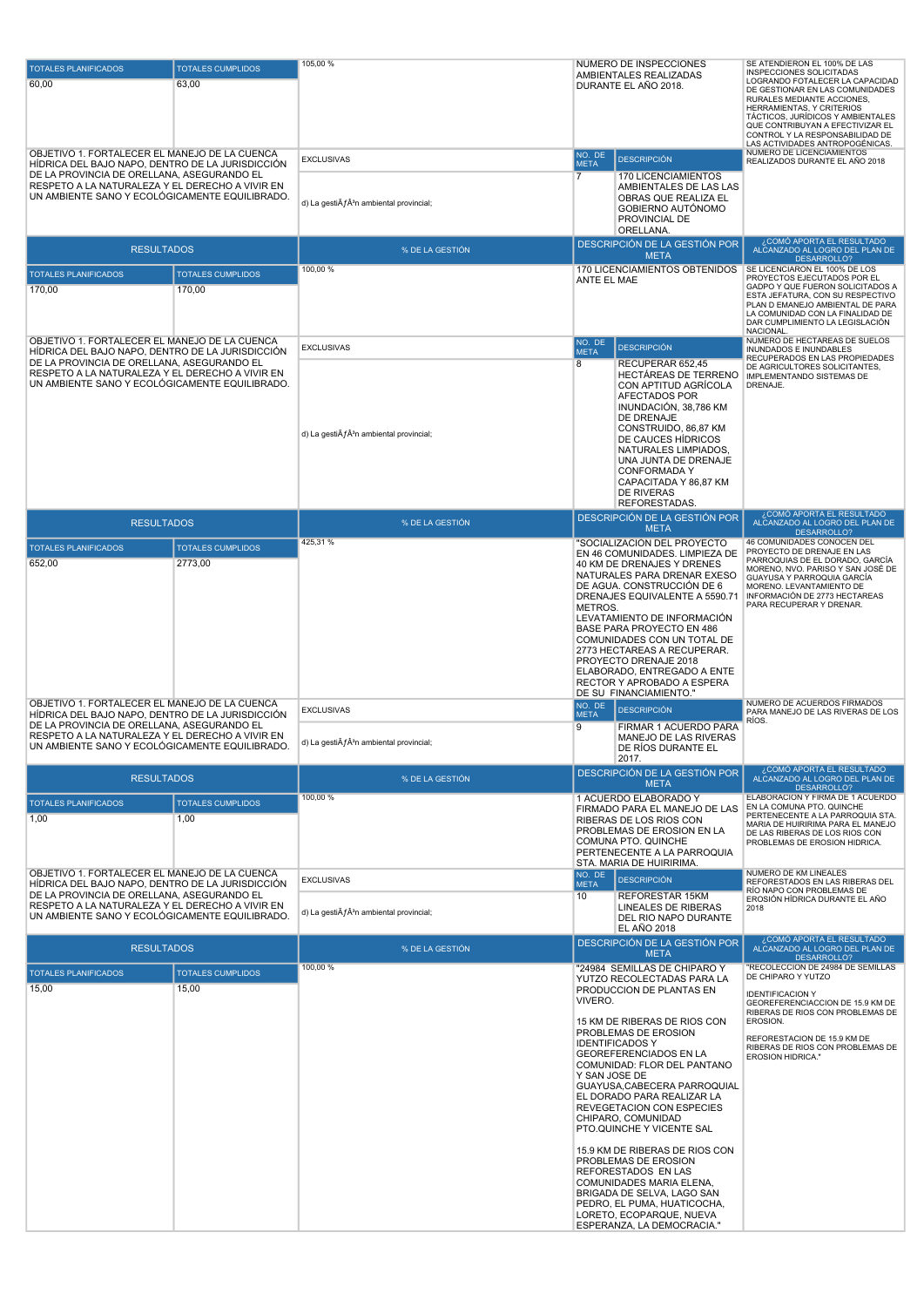| OBJETIVO 1. FORTALECER EL MANEJO DE LA CUENCA<br>HÍDRICA DEL BAJO NAPO, DENTRO DE LA JURISDICCIÓN<br>DE LA PROVINCIA DE ORELLANA, ASEGURANDO EL<br>RESPETO A LA NATURALEZA Y EL DERECHO A VIVIR EN<br>UN AMBIENTE SANO Y ECOLÓGICAMENTE EQUILIBRADO. |                                       | <b>EXCLUSIVAS</b><br>d) La gesti $\tilde{A}f\hat{A}^3$ n ambiental provincial;                                                                                                                                       | NO. DE<br><b>META</b><br>11                                                                                       | <b>DESCRIPCIÓN</b><br><b>150 FAMILIAS</b><br>SOLICITANTES DE LAS<br><b>FINCAS BENEFICIADAS</b><br>CON INCENTIVOS<br><b>FORESTALES HASTA</b><br>DICIEMBRE DE 2018                                                                       | NUMERO DE FAMILIAS BENEFICIADAS<br>CON INCENTIVOS FORESTALES EN EL<br>AÑO                                                                                                                                               |
|------------------------------------------------------------------------------------------------------------------------------------------------------------------------------------------------------------------------------------------------------|---------------------------------------|----------------------------------------------------------------------------------------------------------------------------------------------------------------------------------------------------------------------|-------------------------------------------------------------------------------------------------------------------|----------------------------------------------------------------------------------------------------------------------------------------------------------------------------------------------------------------------------------------|-------------------------------------------------------------------------------------------------------------------------------------------------------------------------------------------------------------------------|
| <b>RESULTADOS</b>                                                                                                                                                                                                                                    |                                       | % DE LA GESTIÓN                                                                                                                                                                                                      |                                                                                                                   | DESCRIPCIÓN DE LA GESTIÓN POR<br><b>META</b>                                                                                                                                                                                           | ¿COMÓ APORTA EL RESULTADO<br>ALCANZADO AL LOGRO DEL PLAN DE                                                                                                                                                             |
| <b>TOTALES PLANIFICADOS</b>                                                                                                                                                                                                                          | <b>TOTALES CUMPLIDOS</b>              | 96,67%                                                                                                                                                                                                               |                                                                                                                   | "43 GUIAS DE MOVILIZACION.                                                                                                                                                                                                             | DESARROLLO?<br>'EMISION DE 43 GUIAS DE<br><b>MOVILIZACION</b>                                                                                                                                                           |
| 150,00                                                                                                                                                                                                                                               | 145,00                                |                                                                                                                                                                                                                      |                                                                                                                   | 43 PROGRAMAS Y LICENCIAS DE<br>APROVECHAMIENTO.                                                                                                                                                                                        | APROBACCION DE 43 PROGRAMAS Y<br>LICENCIAS DE APROVECHAMIENTO.                                                                                                                                                          |
|                                                                                                                                                                                                                                                      |                                       |                                                                                                                                                                                                                      |                                                                                                                   | 3038.64 M <sup>3</sup> DE MADERA DE<br>ESPECIE BALSA MOVILIZADO."                                                                                                                                                                      | MOVILIZACION DE 30.038,64 M <sup>3</sup> DE<br>MADERA DE ESPECIE BALSA."                                                                                                                                                |
| OBJETIVO 1. FORTALECER EL MANEJO DE LA CUENCA<br>HÍDRICA DEL BAJO NAPO. DENTRO DE LA JURISDICCIÓN<br>DE LA PROVINCIA DE ORELLANA, ASEGURANDO EL<br>RESPETO A LA NATURALEZA Y EL DERECHO A VIVIR EN<br>UN AMBIENTE SANO Y ECOLÓGICAMENTE EQUILIBRADO. |                                       | <b>EXCLUSIVAS</b><br>d) La gesti $\tilde{A}f\hat{A}^3$ n ambiental provincial;                                                                                                                                       | NO. DE<br><b>META</b><br>12                                                                                       | <b>DESCRIPCIÓN</b><br>RECUPERAR 250 HAS DE<br><b>HECTAREAS DE SUELOS</b><br>DEGRADADOS DENTRO<br>DE LAS PROPIEDADES DE<br><b>AGRICULTORES</b><br>SOLICITANTES,<br><b>IMPLEMENTANDO</b><br><b>PLANTACIONES</b><br><b>FORESTALES CON</b> | NÚMERO DE HECTAREAS DE SUELOS<br>DEGRADADOS RECUPERADOS DENTRO<br>DE LAS PROPIEDADES DE<br>AGRICULTORES SOLICITANTES,<br>IMPLEMENTANDO PLANTACIONES<br>FORESTALES CON ESPECIES<br>MADERABLES HASTA DICIEMBRE DE<br>2018 |
|                                                                                                                                                                                                                                                      |                                       |                                                                                                                                                                                                                      |                                                                                                                   | <b>ESPECIES MADERABLES</b><br><b>HASTA DICIEMBRE DE</b><br>2018<br>DESCRIPCIÓN DE LA GESTIÓN POR                                                                                                                                       | ¿COMÓ APORTA EL RESULTADO                                                                                                                                                                                               |
| <b>RESULTADOS</b>                                                                                                                                                                                                                                    |                                       | % DE LA GESTIÓN                                                                                                                                                                                                      |                                                                                                                   | <b>META</b>                                                                                                                                                                                                                            | ALCANZADO AL LOGRO DEL PLAN DE<br>DESARROLLO?                                                                                                                                                                           |
| <b>TOTALES PLANIFICADOS</b><br>250,00                                                                                                                                                                                                                | <b>TOTALES CUMPLIDOS</b><br>678,00    | 271,20 %                                                                                                                                                                                                             |                                                                                                                   | "834 SOLICITUDES RECEPTADAS<br>PARA EL ESTABLECIMIENTO DE<br>PLANTACIONES FORESTALES CON<br><b>ESPECIE BALSA.</b>                                                                                                                      | 'RECEPCION DE 834 SOLICITUDES<br>PARA EL ESTABLECIMIENTO DE<br>PLANTACIONES FORESTALES CON<br>ESPECIE BALSA.                                                                                                            |
|                                                                                                                                                                                                                                                      |                                       |                                                                                                                                                                                                                      | 576 HAS TERRENO CALIFICADAS<br>PARA EL ESTABLECIMIENTO DE<br>PLANTACIONES FORESTALES CON<br><b>ESPECIE BALSA.</b> |                                                                                                                                                                                                                                        | CALIFICACION DE 576 HAS DE<br>TERRENOS PARA EL ESTABLECIMIENTO<br>DE PLANTACIONES FORESTALES CON<br>ESPECIE BALSA.<br>ESTABLECIMIENTO DE 338 HAS DE<br>PLANTACIONES FORESTALES CON                                      |
|                                                                                                                                                                                                                                                      |                                       |                                                                                                                                                                                                                      |                                                                                                                   | 338 HAS DE PLANTACIONES<br>FORESTALES ESTABLECIDAS CON<br>ESPECIE BALSA.                                                                                                                                                               | <b>ESPECIE BALSA.</b><br>MANEJO SILVICULTURAL DE 678 HAS DE<br>PLANTACIONES FORESTALES CON<br><b>ESPECIE BALSA."</b>                                                                                                    |
|                                                                                                                                                                                                                                                      |                                       |                                                                                                                                                                                                                      | <b>MANEJADAS</b>                                                                                                  | 678 HAS DE PLANTACIONES<br>FORESTALES CON ESPECIE BALSA<br>SILVICULTURALMENTE A TRAVES<br>DEL CENSO Y RALEO Y<br>SEGUMIENTO TECNICO."                                                                                                  |                                                                                                                                                                                                                         |
| OBJETIVO 1. FORTALECER EL MANEJO DE LA CUENCA<br>HÍDRICA DEL BAJO NAPO, DENTRO DE LA JURISDICCIÓN                                                                                                                                                    |                                       | <b>EXCLUSIVAS</b>                                                                                                                                                                                                    | NO. DE<br><b>META</b>                                                                                             | <b>DESCRIPCIÓN</b>                                                                                                                                                                                                                     | NÚMERO DE PLANTAS DE ESPECIES<br>MADERABLES, CONSERVACIÓN Y<br>ORNAMENTALES ENTREGADAS PARA LA                                                                                                                          |
| DE LA PROVINCIA DE ORELLANA, ASEGURANDO EL<br>RESPETO A LA NATURALEZA Y EL DERECHO A VIVIR EN<br>UN AMBIENTE SANO Y ECOLÓGICAMENTE EQUILIBRADO.                                                                                                      |                                       | d) La gesti $\tilde{A}f\hat{A}^3$ n ambiental provincial;                                                                                                                                                            | 13                                                                                                                | PRODUCIR Y ENTREGAR<br>400,000.00 EJEMPLARES<br><b>ESPECIES MADERABLES,</b><br><b>CONSERVACIÓN Y</b><br>ORNAMENTALES PARA LA<br>EJECUCIÓN DE<br>PROGRAMAS DE<br>REFORESTACIÓN EN LA<br>PROVINCIA DE ORELLANA                           | EJECUCIÓN DE PROGRAMAS DE<br><b>REFORESTACIÓN</b>                                                                                                                                                                       |
| <b>RESULTADOS</b>                                                                                                                                                                                                                                    |                                       | % DE LA GESTIÓN                                                                                                                                                                                                      |                                                                                                                   | DESCRIPCIÓN DE LA GESTIÓN POR<br><b>META</b>                                                                                                                                                                                           | ¿COMÓ APORTA EL RESULTADO<br>ALCANZADO AL LOGRO DEL PLAN DE<br>DESARROLLO?                                                                                                                                              |
| <b>TOTALES PLANIFICADOS</b><br>400000,00                                                                                                                                                                                                             | <b>TOTALES CUMPLIDOS</b><br>511437,00 | 127,86 %                                                                                                                                                                                                             |                                                                                                                   | 511.437 PLANTAS DE ESPECIES<br>MADERABLES, ORNAMENTALES Y<br>DE CONSERVACION                                                                                                                                                           | PRODUCCION DE 511.437 PLANTAS DE<br>ESPECIES MADERABLES,<br>ORNAMENTALES Y DE CONSERVACION.                                                                                                                             |
| OBJETIVO 3. FORTALECER LAS CAPACIDADES DE LAS<br>PERSONAS Y GRUPOS PRIORITARIOS CON ENFOQUE<br>INCLUSIVO.                                                                                                                                            |                                       | <b>CONCURRENTES</b><br>PROMOVER LOS SISTEMAS DE PROTECCIÓN INTEGRAL A LOS<br>GRUPOS DE ATENCIÓN PRIORITARIA PARA GARANTIZAR LOS<br>DERECHOS CONSAGRADOS EN LA CONSTITUCIÓN EN EL MARCO DE<br><b>SUS COMPETENCIAS</b> | NO. DE<br><b>META</b><br>14                                                                                       | <b>DESCRIPCIÓN</b><br>ALCANZAR UN 0,01% DE<br>PARTICIPACIÓN ACTIVA<br>DE LA CIUDADANÍA,<br>MEDIANTE LA ATENCIÓN A<br><b>GRUPOS PRIORITARIOS</b><br>PARA MEJORAR LA<br>CALIDAD DE VIDA EN LA<br>PROVINCIA DE ORELLANA<br>AL 2018        | PORCENTAJE DE PARTICIPACION<br>ACTIVA DE LA CIUDADANÍA, MEDIANTE<br>LA ATENCIÓN A GRUPOS PRIORITARIOS<br>PARA MEJORAR LA CALIDAD DE VIDA EN<br>LA PROVINCIA DE ORELLANA AL 2018                                         |
| <b>RESULTADOS</b>                                                                                                                                                                                                                                    |                                       | % DE LA GESTIÓN                                                                                                                                                                                                      |                                                                                                                   | DESCRIPCIÓN DE LA GESTIÓN POR<br><b>META</b>                                                                                                                                                                                           | ¿COMÓ APORTA EL RESULTADO<br>ALCANZADO AL LOGRO DEL PLAN DE<br>DESARROLLO?                                                                                                                                              |
| <b>TOTALES PLANIFICADOS</b><br>14,00                                                                                                                                                                                                                 | <b>TOTALES CUMPLIDOS</b><br>16,00     | 114,29 %                                                                                                                                                                                                             | <b>HEMODIALISIS</b>                                                                                               | 16 PACIENTES SON TRASLADADOS<br>A LA CIUDAD DEL TENA PARA<br>RECIBIR TRATAMIENTO DE                                                                                                                                                    | PARTICIPACIÓN ACTIVA DE PERSONAS<br>QUE INTEGRAN LOS GRUPOS DE<br>ATENCIÓN PRIORITARIA A TRAVÉS DE<br>LA MOVILIZACIÓN DE PACIENTES QUE<br>SE REALIZAN TRATAMIENTO DE<br>ENFERMEDADES DE ALTA<br>COMPLEJIDAD             |
| OBJETIVO 3. FORTALECER LAS CAPACIDADES DE LAS<br>PERSONAS Y GRUPOS PRIORITARIOS CON ENFOQUE                                                                                                                                                          |                                       | CONCURRENTES                                                                                                                                                                                                         | NO. DE<br><b>META</b>                                                                                             | <b>DESCRIPCIÓN</b>                                                                                                                                                                                                                     | PORCENTAJE DE PARTICIPACION<br>ACTIVA DE LA CIUDADANÍA, MEDIANTE<br>LA ATENCIÓN A GRUPOS PRIORITARIOS                                                                                                                   |
| INCLUSIVO.                                                                                                                                                                                                                                           |                                       | PORCENTAJE DE PARTICIPACION ACTIVA DE LA CIUDADANÍA,<br>MEDIANTE LA ATENCIÓN A GRUPOS PRIORITARIOS PARA MEJORAR<br>LA CALIDAD DE VIDA EN LA PROVINCIA DE ORELLANA AL 2018                                            | 15                                                                                                                | ALCANZAR UN 0,01% DE<br>PARTICIPACIÓN ACTIVA<br>DE LA CIUDADANÍA.<br>MEDIANTE LA ATENCIÓN A<br><b>GRUPOS PRIORITARIOS</b><br>PARA MEJORAR LA<br>CALIDAD DE VIDA EN LA<br>PROVINCIA DE ORELLANA<br>AL 2018                              | PARA MEJORAR LA CALIDAD DE VIDA EN<br>LA PROVINCIA DE ORELLANA AL 2018                                                                                                                                                  |
| <b>RESULTADOS</b>                                                                                                                                                                                                                                    |                                       | % DE LA GESTIÓN                                                                                                                                                                                                      |                                                                                                                   | DESCRIPCIÓN DE LA GESTIÓN POR<br><b>META</b>                                                                                                                                                                                           | ¿COMÓ APORTA EL RESULTADO<br>ALCANZADO AL LOGRO DEL PLAN DE<br>DESARROLLO?                                                                                                                                              |
| <b>TOTALES PLANIFICADOS</b>                                                                                                                                                                                                                          | <b>TOTALES CUMPLIDOS</b>              | 21,43%                                                                                                                                                                                                               |                                                                                                                   | 3 PERSONA CONTINUAN SUS<br><b>ESTUDIOS SUPERIORES EN EL</b>                                                                                                                                                                            | PARTICIPACIÓN ACTIVA DE LA<br>CIUDADANÍA, MEDIANTE LA ENTREGA                                                                                                                                                           |
| 14,00                                                                                                                                                                                                                                                | 3,00                                  |                                                                                                                                                                                                                      |                                                                                                                   | EXTRANJERO (RUSIA)                                                                                                                                                                                                                     | DE INCENTIVOS ECONÓMICOS A<br>JÓVENES DE LA ORELLANA QUE<br>CURSAN ESTUDIOS EN EL EXTRAJERO                                                                                                                             |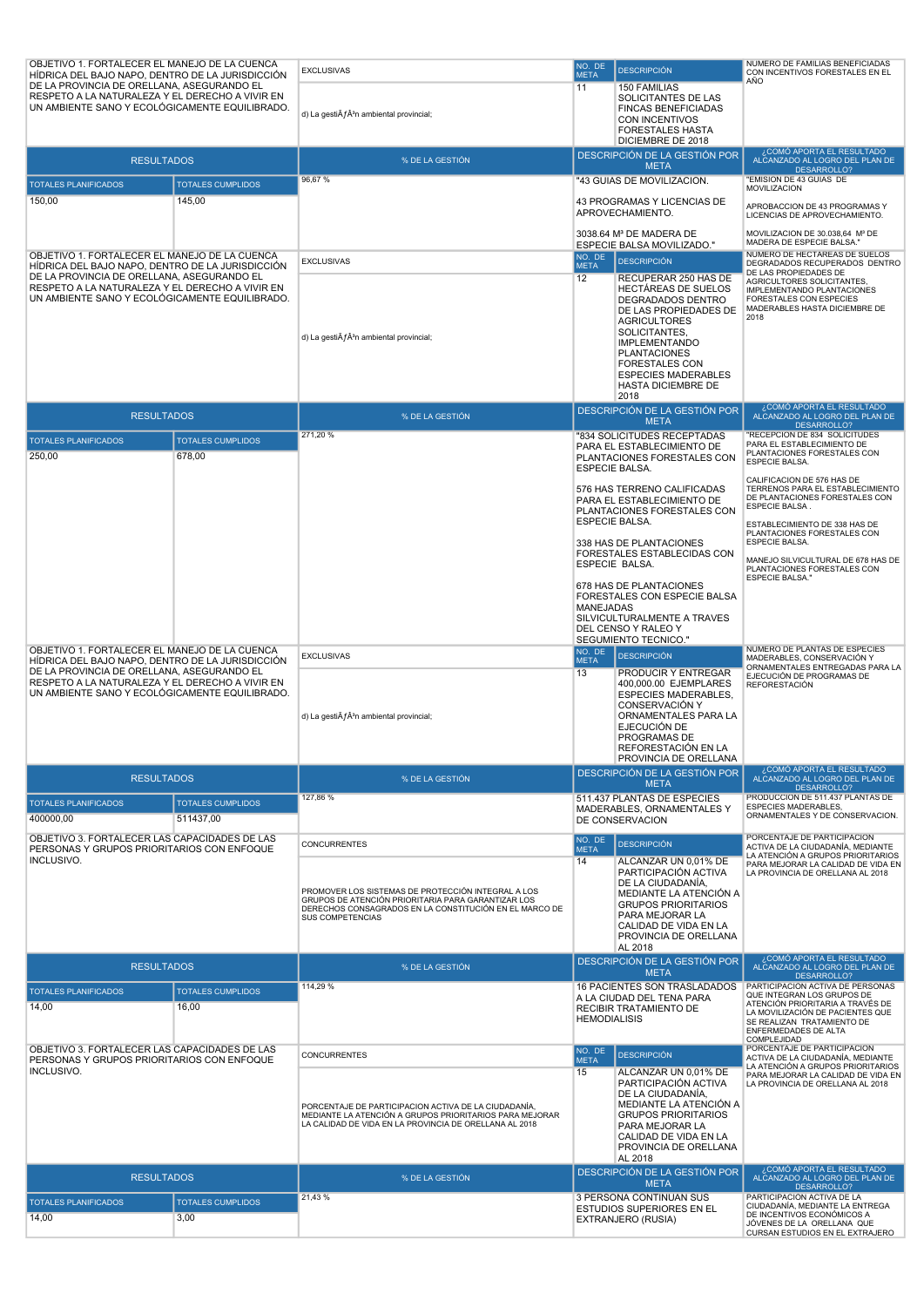| OBJETIVO 3. FORTALECER LAS CAPACIDADES DE LAS<br>PERSONAS Y GRUPOS PRIORITARIOS CON ENFOQUE<br>INCLUSIVO.<br><b>RESULTADOS</b><br><b>TOTALES PLANIFICADOS</b><br>54,00 | <b>TOTALES CUMPLIDOS</b><br>14,00   | <b>CONCURRENTES</b><br>PROMOVER LOS SISTEMAS DE PROTECCIÓN INTEGRAL A LOS<br>GRUPOS DE ATENCIÓN PRIORITARIA PARA GARANTIZAR LOS<br>DERECHOS CONSAGRADOS EN LA CONSTITUCIÓN EN EL MARCO DE<br>SUS COMPETENCIAS<br>% DE LA GESTIÓN<br>25,93 %                                  | NO. DE<br><b>META</b><br>16                                      | <b>DESCRIPCIÓN</b><br>ALCANZAR UN 0,04% DE<br>PARTICIPACIÓN ACTIVA<br>DE LA CIUDADANÍA,<br>MEDIANTE LA ATENCIÓN A<br><b>GRUPOS PRIORITARIOS</b><br>PARA MEJORAR LA<br>CALIDAD DE VIDA EN LA<br>PROVINCIA DE ORELLANA<br>AL 2018<br>DESCRIPCIÓN DE LA GESTIÓN POR<br><b>META</b><br>SE MEJORO LA CALIDAD DE VIDA<br>DE 14 PERSONAS<br>PERTENECIENTES A LOS GRUPOS<br>PRIORITARIOS A TRAVES DE LA                                                                                                                                                                                                                                                                                                                                                                                                                                                                                                                                                                                                                                     | PORCENTAJE DE PARTICIPACION<br>ACTIVA DE LA CIUDADANÍA, MEDIANTE<br>LA ATENCIÓN A GRUPOS PRIORITARIOS<br>PARA MEJORAR LA CALIDAD DE VIDA EN<br>LA PROVINCIA DE ORELLANA AL 2018<br>¿COMÓ APORTA EL RESULTADO<br>ALCANZADO AL LOGRO DEL PLAN DE<br>DESARROLLO?<br>PARTICIPACIÓN ACTIVA DE LA<br>CIUDADANÍA, MEDIANTE LA ENTREGA<br>DE INCENTIVOS ECONÓMICOS A<br>JÓVENES DE LA PROVINCIA DE<br>ORELLANA |
|------------------------------------------------------------------------------------------------------------------------------------------------------------------------|-------------------------------------|------------------------------------------------------------------------------------------------------------------------------------------------------------------------------------------------------------------------------------------------------------------------------|------------------------------------------------------------------|-------------------------------------------------------------------------------------------------------------------------------------------------------------------------------------------------------------------------------------------------------------------------------------------------------------------------------------------------------------------------------------------------------------------------------------------------------------------------------------------------------------------------------------------------------------------------------------------------------------------------------------------------------------------------------------------------------------------------------------------------------------------------------------------------------------------------------------------------------------------------------------------------------------------------------------------------------------------------------------------------------------------------------------|--------------------------------------------------------------------------------------------------------------------------------------------------------------------------------------------------------------------------------------------------------------------------------------------------------------------------------------------------------------------------------------------------------|
| OBJETIVO 3. FORTALECER LAS CAPACIDADES DE LAS<br>PERSONAS Y GRUPOS PRIORITARIOS CON ENFOQUE<br>INCLUSIVO.                                                              |                                     | CONCURRENTES<br>PROMOVER LOS SISTEMAS DE PROTECCIÓN INTEGRAL A LOS<br>GRUPOS DE ATENCIÓN PRIORITARIA PARA GARANTIZAR LOS<br>DERECHOS CONSAGRADOS EN LA CONSTITUCIÓN EN EL MARCO DE<br>SUS COMPETENCIAS                                                                       | <b>ENTREGADAS)</b><br>NO. DE<br><b>META</b><br>17                | ENTREGA DE BECAS (51 BECAS<br><b>DESCRIPCIÓN</b><br>ALCANZAR UN 1,04% DE<br>PARTICIPACIÓN ACTIVA<br>DE LA CIUDADANÍA,<br>MEDIANTE LA ATENCIÓN A<br><b>GRUPOS PRIORITARIOS</b><br>PARA MEJORAR LA<br>CALIDAD DE VIDA EN LA<br>PROVINCIA DE ORELLANA<br>AL 2018                                                                                                                                                                                                                                                                                                                                                                                                                                                                                                                                                                                                                                                                                                                                                                       | PORCENTAJE DE PARTICIPACION<br>ACTIVA DE LA CIUDADANÍA, MEDIANTE<br>LA ATENCIÓN A GRUPOS PRIORITARIOS<br>PARA MEJORAR LA CALIDAD DE VIDA EN<br>LA PROVINCIA DE ORELLANA AL 2018<br>¿COMÓ APORTA EL RESULTADO                                                                                                                                                                                           |
| <b>RESULTADOS</b>                                                                                                                                                      |                                     | % DE LA GESTIÓN                                                                                                                                                                                                                                                              |                                                                  | DESCRIPCIÓN DE LA GESTIÓN POR<br><b>META</b>                                                                                                                                                                                                                                                                                                                                                                                                                                                                                                                                                                                                                                                                                                                                                                                                                                                                                                                                                                                        | ALCANZADO AL LOGRO DEL PLAN DE<br>DESARROLLO?                                                                                                                                                                                                                                                                                                                                                          |
| <b>TOTALES PLANIFICADOS</b><br>1414.00                                                                                                                                 | <b>TOTALES CUMPLIDOS</b><br>1624,00 | 114,85 %                                                                                                                                                                                                                                                                     | <b>TECNOLÓGICA</b><br><b>ALIMENTICIOS</b><br><b>DISCAPACIDAD</b> | "40 JOVENES PERTENECIENTES A<br>LA MESA DE LA JUVENTUD HAN<br>SIDO FORTALECIDOS EN TEMAS DE<br>ARTE Y CULTURA<br>261 PERSONAS DE LOS GRUPOS<br>DE ATENCIÓN PRIORITARIA SE<br><b>BENEFICIARON DE LA</b><br>IMPLEMENTACION DEPORTIVA<br>193 PERSONAS DE LOS GRUPOS<br>PRIORITARIOS SON ATENDIDOS EN<br>LAS BRIGADAS MEDICAS<br>60 ADULTOS MAYORES<br>PERTENECIENTES A LA MESA DEL<br>ADULTO MAYOR SE BENEFICIAN DE<br>LA IMPLEMENTACIÓN<br>60 PERSONAS CON<br>DISCAPACIDADPERTENECIENTES A<br>LA MESA DE PERSONAS CON<br>DISCAPACIDAD SE BENEFICIAN DE<br>LA ENTREGA DE KITS<br>300 PERSONAS PARTICIPAN DEL<br>EVENTO POR EL DIA DE LA<br>500 PERSONAS PARTICIPAN DEL<br>EVENTO DEL ADULTO MAYOR.<br>60 PERSONAS CON DISCAPACIDAD<br>SE BENEFIACN CON EQUIPOS DE<br><b>REHABILITACIÓN</b><br>100 PERSONAS DE ASOCIACIONES<br>DE PERSONAS CN DISCAPACIDAD<br>SE BENEFICIAN CON LA DOTACIÓN<br>DE MAQUINARIA (LAVANDERÍA)<br>50 PERSONAS DE<br>ORGANIZACIONES JUVENILES SE<br>BENEFICIAN DE EQUIPOS E<br><b>INSTRUMENTOS MUSICALES"</b> | PARTICIPACION ACTIVA DE LA<br>CIUDADANÍA, MEDIANTE LA ATENCIÓN A<br>GRUPOS PRIORITARIOS CON LA<br>IMPLEMENTACIÓN DE BIENES Y<br>SERVICIOS ORIENTADOS A MEJORAR<br>LA CALIDAD DE VIDA EN LA PROVINCIA<br>DE ORELLANA.                                                                                                                                                                                   |
| OBJETIVO 4. FORTALECER LOS SECTORES<br>PRODUCTIVOS Y LA CONECTIVIDAD, CONTRIBUYENDO AL                                                                                 |                                     | <b>EXCLUSIVAS</b>                                                                                                                                                                                                                                                            | NO. DE<br><b>META</b>                                            | <b>DESCRIPCIÓN</b>                                                                                                                                                                                                                                                                                                                                                                                                                                                                                                                                                                                                                                                                                                                                                                                                                                                                                                                                                                                                                  | NÚMERO DE HERRAMIENTAS DE<br>PLANIFICACIÓN ACTUALIZADAS O                                                                                                                                                                                                                                                                                                                                              |
| DESARROLLO DE LOS PUEBLOS Y NACIONALIDADES,<br>RESPETANDO DERECHOS Y CONSOLIDANDO LA<br>PARTICIPACIÓN CIUDADANA PARA IMPULSAR LA<br>ECONOMÍA LOCAL.                    |                                     | a) Planificar, junto con otras instituciones del sector pÂfºblico y actores de<br>la sociedad, el desarrollo Provincial y formular los correspondientes planes de<br>ordenamiento territorial, en el Ãf¡mbito de sus competencias, de manera<br>articulada con la planificac | 18                                                               | 8 HERRAMIENTAS DE<br>PLANIFICACIÓN<br><b>INSTITUCIONALES</b><br><b>DEBIDAMENTE</b><br>ELABORADAS Y/O<br>ACTUALIZADAS PARA LA<br>UTILIZACIÓN EN EL AÑO<br>2018.                                                                                                                                                                                                                                                                                                                                                                                                                                                                                                                                                                                                                                                                                                                                                                                                                                                                      | GENERADAS EN EL AÑO                                                                                                                                                                                                                                                                                                                                                                                    |
| <b>RESULTADOS</b>                                                                                                                                                      |                                     | % DE LA GESTIÓN                                                                                                                                                                                                                                                              |                                                                  | DESCRIPCIÓN DE LA GESTIÓN POR<br><b>META</b>                                                                                                                                                                                                                                                                                                                                                                                                                                                                                                                                                                                                                                                                                                                                                                                                                                                                                                                                                                                        | ¿COMÓ APORTA EL RESULTADO<br>ALCANZADO AL LOGRO DEL PLAN DE<br>DESARROLLO?                                                                                                                                                                                                                                                                                                                             |
| <b>TOTALES PLANIFICADOS</b><br>8,00                                                                                                                                    | <b>TOTALES CUMPLIDOS</b><br>8,00    | 100,00 %                                                                                                                                                                                                                                                                     |                                                                  | NÚMERO DE HERRAMIENTAS DE<br>PLANIFICACIÓN ACTUALIZADAS O<br>GENERADAS EN EL AÑO                                                                                                                                                                                                                                                                                                                                                                                                                                                                                                                                                                                                                                                                                                                                                                                                                                                                                                                                                    | LA INSTITUCIÓN CUENTA<br>PERMANENTEMENTE CON LAS<br>HERRAMIENTAS NECESARIAS PARA<br>REALIZAR UN TRABAJO PLANIFICADO,<br>QUE MEJORE LAS CONDICIONES DE<br>VIDA DE LA POBLACIÓN, GENERANDO<br>UN IMPACTO POSITIVO EN TANTO A<br>NIVEL INSTITUCIONAL COMO EN EL<br>TERRITORIO DE LA PROVINCIA.                                                                                                            |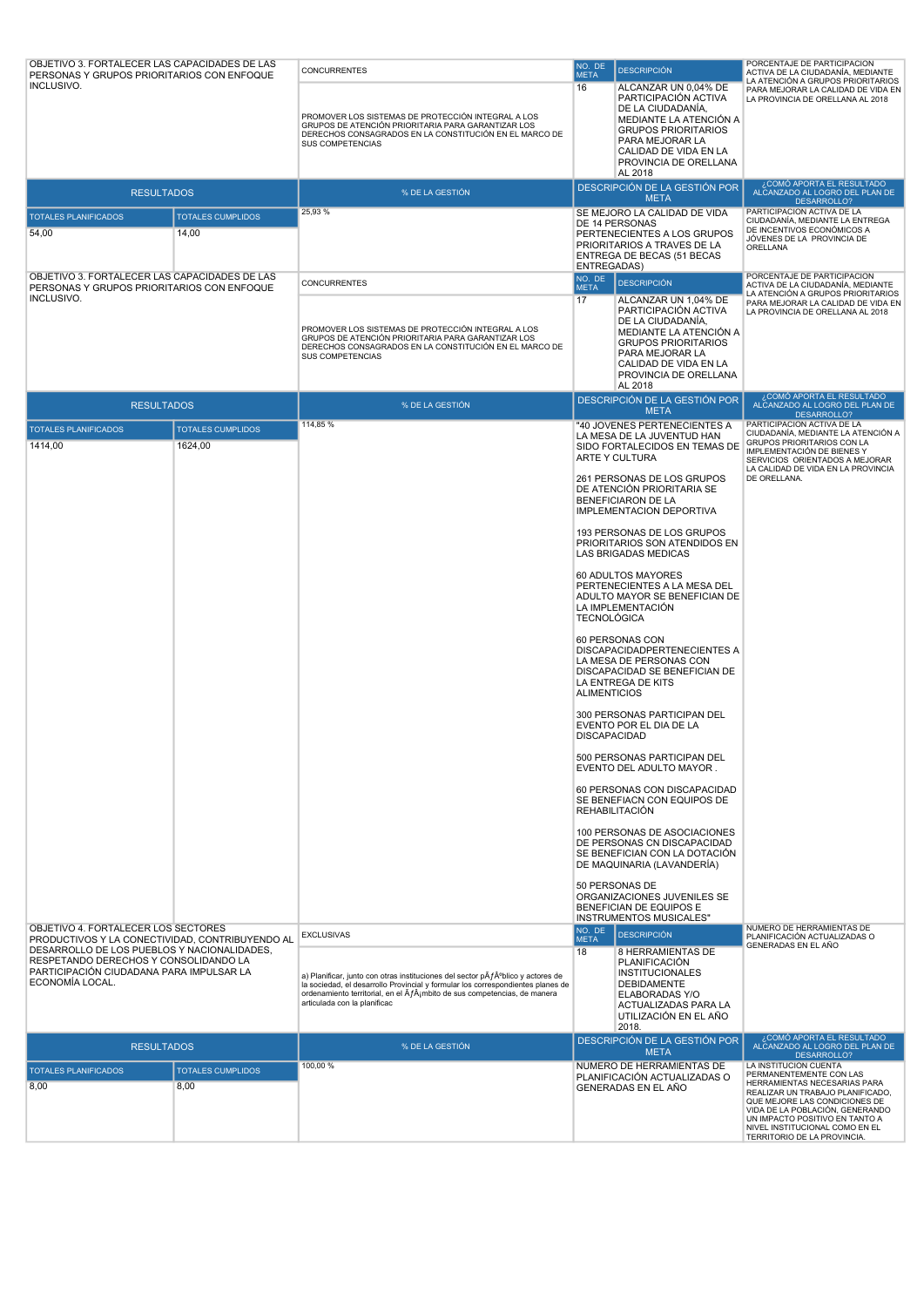| OBJETIVO 4. FORTALECER LOS SECTORES<br>PRODUCTIVOS Y LA CONECTIVIDAD, CONTRIBUYENDO AL                                                              |                                  | <b>EXCLUSIVAS</b>                                                                            | NO. DE<br><b>META</b> | <b>DESCRIPCIÓN</b>                                                                                                                                                                                                                                                                                                                                                                                                                                                                                                                                                                                                                                                                                                                                                                                                                          | NUMERO DE COMUNIDADES<br>FORTALECIDAS EN LAS CADENAS DE                                                                                                                                                                                                                                                                                                                                       |
|-----------------------------------------------------------------------------------------------------------------------------------------------------|----------------------------------|----------------------------------------------------------------------------------------------|-----------------------|---------------------------------------------------------------------------------------------------------------------------------------------------------------------------------------------------------------------------------------------------------------------------------------------------------------------------------------------------------------------------------------------------------------------------------------------------------------------------------------------------------------------------------------------------------------------------------------------------------------------------------------------------------------------------------------------------------------------------------------------------------------------------------------------------------------------------------------------|-----------------------------------------------------------------------------------------------------------------------------------------------------------------------------------------------------------------------------------------------------------------------------------------------------------------------------------------------------------------------------------------------|
| DESARROLLO DE LOS PUEBLOS Y NACIONALIDADES,<br>RESPETANDO DERECHOS Y CONSOLIDANDO LA<br>PARTICIPACIÓN CIUDADANA PARA IMPULSAR LA<br>ECONOMÍA LOCAL. |                                  | f) Fomentar las actividades productivas provinciales, especialmente las<br>agropecuarias; y, | 19                    | LA INSTITUCIÓN CUENTA<br>PERMANENTEMENTE CON<br><b>LAS HERRAMIENTAS</b><br>NECESARIAS PARA<br>REALIZAR UN TRABAJO<br>PLANIFICADO, QUE<br><b>MEJORE LAS</b><br>CONDICIONES DE VIDA DE<br>LA POBLACIÓN,<br><b>GENERANDO UN IMPACTO</b><br>POSITIVO EN TANTO A<br>NIVEL INSTITUCIONAL<br>COMO EN EL TERRITORIO<br>DE LA PROVINCIA.                                                                                                                                                                                                                                                                                                                                                                                                                                                                                                             | VALOR AGRÍCOLA                                                                                                                                                                                                                                                                                                                                                                                |
| <b>RESULTADOS</b>                                                                                                                                   |                                  | % DE LA GESTIÓN                                                                              |                       | DESCRIPCIÓN DE LA GESTIÓN POR<br><b>META</b>                                                                                                                                                                                                                                                                                                                                                                                                                                                                                                                                                                                                                                                                                                                                                                                                | ¿COMÓ APORTA EL RESULTADO<br>ALCANZADO AL LOGRO DEL PLAN DE                                                                                                                                                                                                                                                                                                                                   |
| <b>TOTALES PLANIFICADOS</b>                                                                                                                         | <b>TOTALES CUMPLIDOS</b>         | 100,00 %                                                                                     |                       | 185 COMUNIDADES FORTALECIDAS                                                                                                                                                                                                                                                                                                                                                                                                                                                                                                                                                                                                                                                                                                                                                                                                                | SE FORTALECIO 100 COMUNIDADES<br>MEDIANTE LA ENTREGA DE                                                                                                                                                                                                                                                                                                                                       |
| 100,00                                                                                                                                              | 100,00                           |                                                                                              | <b>AGRÍCOLA</b>       | EN LA CADENA DE VALOR                                                                                                                                                                                                                                                                                                                                                                                                                                                                                                                                                                                                                                                                                                                                                                                                                       | MOTOGUADAÑAS, INSUMOS, SEMILLAS<br>DE CACAO Y CAFE, MAIZ<br>AL TERMINO DEL AÑO 2018 SE                                                                                                                                                                                                                                                                                                        |
| OBJETIVO 4. FORTALECER LOS SECTORES<br>PRODUCTIVOS Y LA CONECTIVIDAD, CONTRIBUYENDO AL                                                              |                                  | <b>EXCLUSIVAS</b>                                                                            | NO. DE<br><b>META</b> | <b>DESCRIPCIÓN</b>                                                                                                                                                                                                                                                                                                                                                                                                                                                                                                                                                                                                                                                                                                                                                                                                                          | TENDRAN 40 COMUNIDADES<br>FORTALECIDAS EN A LAS CADENAS DE                                                                                                                                                                                                                                                                                                                                    |
| DESARROLLO DE LOS PUEBLOS Y NACIONALIDADES,<br>RESPETANDO DERECHOS Y CONSOLIDANDO LA<br>PARTICIPACIÓN CIUDADANA PARA IMPULSAR LA<br>ECONOMÍA LOCAL. |                                  | f) Fomentar las actividades productivas provinciales, especialmente las<br>agropecuarias; y, | 20                    | AL TERMINO DEL AÑO<br>2018 SE TENDRAN 40<br><b>COMUNIDADES</b><br><b>FORTALECIDAS EN A LAS</b><br>CADENAS DE VALOR<br><b>PECUARIO</b>                                                                                                                                                                                                                                                                                                                                                                                                                                                                                                                                                                                                                                                                                                       | <b>VALOR PECUARIO</b>                                                                                                                                                                                                                                                                                                                                                                         |
| <b>RESULTADOS</b>                                                                                                                                   |                                  | % DE LA GESTIÓN                                                                              |                       | DESCRIPCIÓN DE LA GESTIÓN POR<br><b>META</b>                                                                                                                                                                                                                                                                                                                                                                                                                                                                                                                                                                                                                                                                                                                                                                                                | $\mathcal{L}$ COMÓ APORTA EL RESULTADO<br>ALCANZADO AL LOGRO DEL PLAN DE                                                                                                                                                                                                                                                                                                                      |
| <b>TOTALES PLANIFICADOS</b>                                                                                                                         | <b>TOTALES CUMPLIDOS</b>         | 150,00 %                                                                                     |                       | 60 COMUNIDADES ATENDIDAS CON                                                                                                                                                                                                                                                                                                                                                                                                                                                                                                                                                                                                                                                                                                                                                                                                                | DESARROLLO?<br>SE FORTALECIO LAS CADENAS DE                                                                                                                                                                                                                                                                                                                                                   |
| 40,00                                                                                                                                               | 60,00                            |                                                                                              |                       | PROYECTOS PRODUCTIVOS Y<br>SOCIALIZADOS, CAPACITADOS.                                                                                                                                                                                                                                                                                                                                                                                                                                                                                                                                                                                                                                                                                                                                                                                       | VALOR PECUARIO A TRAVÉS DE LA<br>DOTACIÓN DE SEMOVIENTES, INSUMOS,<br>SEMILLAS DE PASTIZALES DURANTE EL<br>AÑO 2018 EN LA PROVINCIA DE<br>ORELLANA                                                                                                                                                                                                                                            |
| OBJETIVO 4. FORTALECER LOS SECTORES<br>PRODUCTIVOS Y LA CONECTIVIDAD, CONTRIBUYENDO AL                                                              |                                  | <b>EXCLUSIVAS</b>                                                                            | NO. DE<br><b>META</b> | <b>DESCRIPCIÓN</b>                                                                                                                                                                                                                                                                                                                                                                                                                                                                                                                                                                                                                                                                                                                                                                                                                          | NUMERO DE COMUNIDADES Y/O<br>ASOCIACIONES FORTALECIDAS EN LAS<br>CADENAS DE VALOR POS PRODUCCIÓN                                                                                                                                                                                                                                                                                              |
| DESARROLLO DE LOS PUEBLOS Y NACIONALIDADES,<br>RESPETANDO DERECHOS Y CONSOLIDANDO LA<br>PARTICIPACIÓN CIUDADANA PARA IMPULSAR LA<br>ECONOMÍA LOCAL. |                                  | f) Fomentar las actividades productivas provinciales, especialmente las<br>agropecuarias; y, | 21                    | AL TERMINO DEL AÑO<br>2018 SE TENDRAN 15<br><b>COMUNIDADES Y/O</b><br><b>ASOCIACIONES</b><br>FORTALECIDAS EN LAS<br>CADENA DE VALOR EN<br>POST PRODUCCIÓN Y<br><b>MIPYMES</b>                                                                                                                                                                                                                                                                                                                                                                                                                                                                                                                                                                                                                                                               | Y MIPIMYS.                                                                                                                                                                                                                                                                                                                                                                                    |
| <b>RESULTADOS</b>                                                                                                                                   |                                  | % DE LA GESTIÓN                                                                              |                       | DESCRIPCIÓN DE LA GESTIÓN POR<br><b>META</b>                                                                                                                                                                                                                                                                                                                                                                                                                                                                                                                                                                                                                                                                                                                                                                                                | ¿COMÓ APORTA EL RESULTADO<br>ALCANZADO AL LOGRO DEL PLAN DE<br>DESARROLLO?                                                                                                                                                                                                                                                                                                                    |
| <b>TOTALES PLANIFICADOS</b>                                                                                                                         | <b>TOTALES CUMPLIDOS</b>         | 100,00 %                                                                                     |                       | 15 COMUNIDADES / ASOCIACIONES<br>FORTALECIDAS MEDIANTE                                                                                                                                                                                                                                                                                                                                                                                                                                                                                                                                                                                                                                                                                                                                                                                      | "SE MEJORO EL PROCESO<br>POSCOSECHA DE PRODUCTOS                                                                                                                                                                                                                                                                                                                                              |
| 15,00                                                                                                                                               | 15,00                            |                                                                                              |                       | <b>FORTALECIMIENTO</b><br>ORGANIZACIONAL, LA ENTREGA DE<br>MAQUINARIA Y EQUIPOS PARA<br>POSCOSECHA, FAENAMIENTO Y<br>CONECTIVIDAD FLUVIAL.                                                                                                                                                                                                                                                                                                                                                                                                                                                                                                                                                                                                                                                                                                  | AGRÍCOLAS.SE MEJORÓ LA<br>CONECTIVIDAD FLUVIAL. SE MEJORÓ LA<br>COMERCIALIZACIÓN DE LOS<br>PRODUCTOS.<br>SE FORTALECIÓ LAS CADENAS DE<br>VALOR EN POST PRODUCCIÓN Y<br>MIPYMES MEDIANTE IMPLEMENTACION<br>DE CENTROS PARA EL VALOR<br>AGREGADO DE PRODUCTOS<br>AGROPECUARIOS EN LAS<br>ASOCIACIONES ASOPRIABET, 24 DE<br>AGOSTO, ASOCIACIÓN DE<br>TERCENISTAS, ETC.'<br>NUMERO DE COMUNIDADES |
| OBJETIVO 4. FORTALECER LOS SECTORES<br>PRODUCTIVOS Y LA CONECTIVIDAD, CONTRIBUYENDO AL                                                              |                                  | <b>EXCLUSIVAS</b>                                                                            | NO. DE<br><b>META</b> | <b>DESCRIPCIÓN</b>                                                                                                                                                                                                                                                                                                                                                                                                                                                                                                                                                                                                                                                                                                                                                                                                                          | FORTALECIDAS CON LAS CADENAS<br><b>PISÍCOLAS</b>                                                                                                                                                                                                                                                                                                                                              |
| DESARROLLO DE LOS PUEBLOS Y NACIONALIDADES,<br>RESPETANDO DERECHOS Y CONSOLIDANDO LA<br>PARTICIPACIÓN CIUDADANA PARA IMPULSAR LA<br>ECONOMÍA LOCAL. |                                  | f) Fomentar las actividades productivas provinciales, especialmente las<br>agropecuarias; y, | 22                    | AL TÉRMINO DEL AÑO<br>2018 SE ATENDERÁN 3<br>COMUNIDADES CON EL<br><b>PROYECTO</b><br>FORTALECIMIENTO DE LA<br><b>CADENA PISICOLA</b>                                                                                                                                                                                                                                                                                                                                                                                                                                                                                                                                                                                                                                                                                                       | ¿COMÓ APORTA EL RESULTADO                                                                                                                                                                                                                                                                                                                                                                     |
| <b>RESULTADOS</b>                                                                                                                                   |                                  | % DE LA GESTIÓN                                                                              |                       | DESCRIPCIÓN DE LA GESTIÓN POR<br><b>META</b>                                                                                                                                                                                                                                                                                                                                                                                                                                                                                                                                                                                                                                                                                                                                                                                                | ALCANZADO AL LOGRO DEL PLAN DE<br>DESARROLLO?                                                                                                                                                                                                                                                                                                                                                 |
| <b>TOTALES PLANIFICADOS</b><br>3.00                                                                                                                 | <b>TOTALES CUMPLIDOS</b><br>3,00 | 100,00 %                                                                                     | <b>PROYECTO</b>       | "3 COMUNIDADES SOCIALIZADAS, 3<br>LEVANTAMIENTOS DE<br>INFORMACIÓN Y ELABORACIÓN DE<br>SE FORTALECIÓ A QUINCE<br>PRODUCTORES CAMPESINOS CON<br>CAPACITACIÓN TÉCNICA Y<br>DOTACIÓN DE INSUMOS<br>BALANCEADOS PARA EL PROCESO<br>PRODUCTIVO, CON ESTO, SE<br>COADYUVO A LA REDUCCIÓN DE<br>LA PESCA FURTIVA EN RÍOS Y<br>LAGUNAS DEL SECTOR.<br>CON LA SIEMBRA DE TILAPIA Y<br>CACHAMA EN LAS COMUNIDADES<br><b>FAVORECIDAS, HEMOS</b><br>CONTRIBUIDO CON LA SEGURIDAD<br>ALIMENTARIA DE AL MENOS 15<br><b>FAMILIAS LOCALES</b><br>CON LA CONSTRUCCIÓN DE LOS 15<br>NUEVOS ESTANTES, SE<br>APROVECHO ESPACIOS Y LAS<br><b>FUENTES DE AGUA QUE</b><br>MEJORARON SU PRODUCTIVIDAD<br>DE 15 FINCAS EN LAS<br>COMUNIDADES AYURUNO,<br>ALTAMIRA Y CENTRO PAYAMINO,<br>LO QUE CONTRIBUYÓ AL<br>FORTALECIMIENTO DE LA<br>ACTIVIDAD PISCÍCOLA EN ESTA | CON LA IMPLEMETACION DEL<br>PROYECTO, SE ALCANZÓ UN TOTAL DE<br>4410KG DE CARNE DE PESCADO, MISMO<br>QUE FUE A PARAR EN LOS MERCADOS<br>LOCALES Y COMO AUTOCONSUMO DE<br>LAS FAMILIAS BENEFICIADAS.                                                                                                                                                                                           |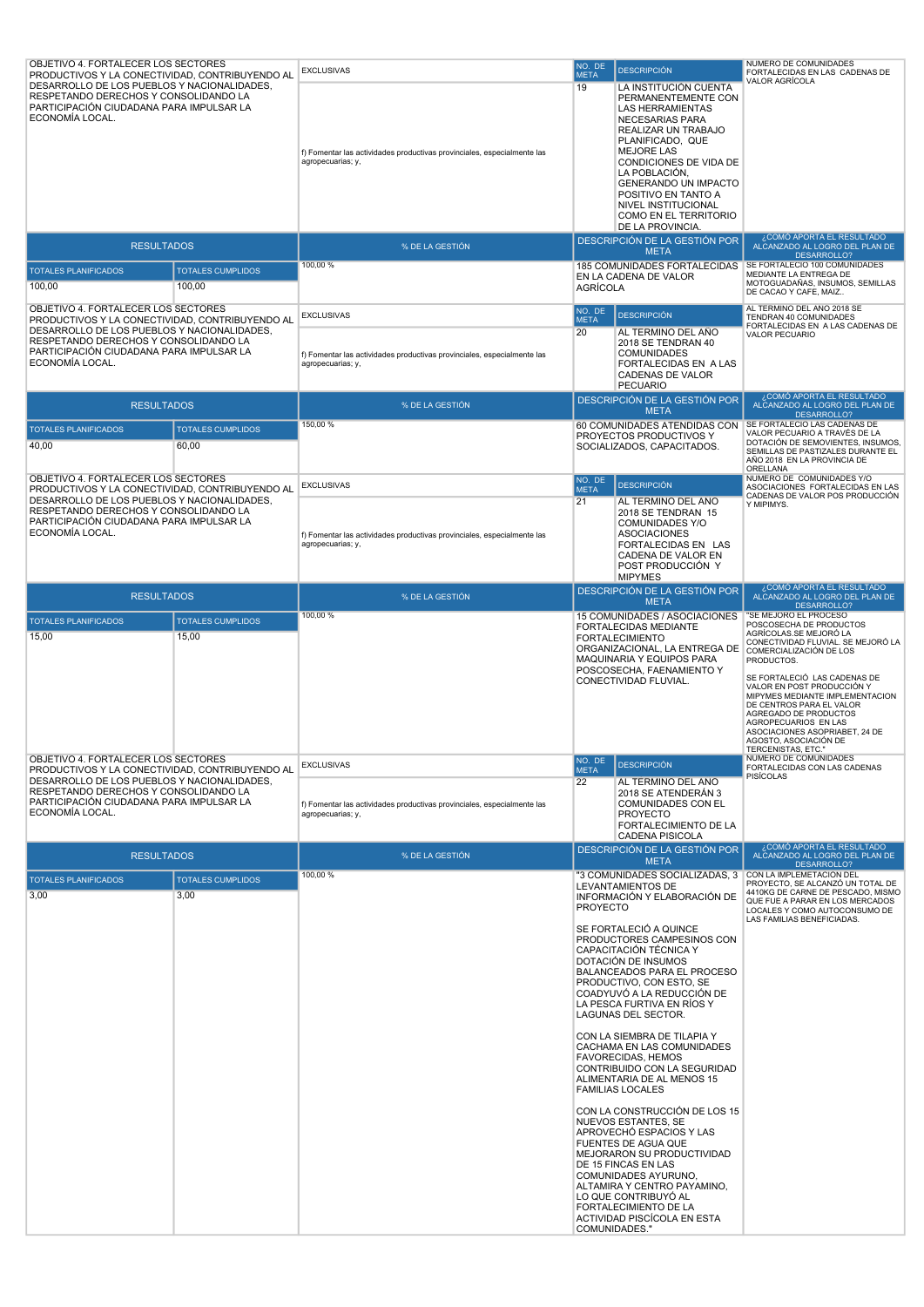| OBJETIVO 4. FORTALECER LOS SECTORES<br>PRODUCTIVOS Y LA CONECTIVIDAD, CONTRIBUYENDO AL<br>DESARROLLO DE LOS PUEBLOS Y NACIONALIDADES,                                                                                                         | <b>EXCLUSIVAS</b>                                                                                                                                                                                                                                                                                                           | NO. DE<br><b>META</b>       | <b>DESCRIPCIÓN</b>                                                                                                                                                                                                                                | NÚMERO DE GOBIERNOS<br>PARROQUIALES FORTALECIDOS.                                                                                                                                                                                                              |
|-----------------------------------------------------------------------------------------------------------------------------------------------------------------------------------------------------------------------------------------------|-----------------------------------------------------------------------------------------------------------------------------------------------------------------------------------------------------------------------------------------------------------------------------------------------------------------------------|-----------------------------|---------------------------------------------------------------------------------------------------------------------------------------------------------------------------------------------------------------------------------------------------|----------------------------------------------------------------------------------------------------------------------------------------------------------------------------------------------------------------------------------------------------------------|
| RESPETANDO DERECHOS Y CONSOLIDANDO LA<br>PARTICIPACIÓN CIUDADANA PARA IMPULSAR LA<br>ECONOMÍA LOCAL.                                                                                                                                          | b) Planificar, construir y mantener el sistema vial de $\tilde{A}$ f $\tilde{A}$ jmbito provincial, que<br>no incluya las zonas urbanas;                                                                                                                                                                                    | 23                          | FORTALECER A 3<br><b>GOBIERNOS</b><br>PARROQUIALES POR<br>MEDIO DE CONVENIOS<br><b>INTERINSTITUCIONALES</b><br>PARA LA ADQUISICIÓN Y<br><b>MANTENIMIENTO DE</b><br>MAQUINARIA PESADA-<br>EQUIPO CAMINERO.                                         |                                                                                                                                                                                                                                                                |
| <b>RESULTADOS</b>                                                                                                                                                                                                                             | % DE LA GESTIÓN                                                                                                                                                                                                                                                                                                             |                             | DESCRIPCIÓN DE LA GESTIÓN POR<br><b>META</b>                                                                                                                                                                                                      | ¿COMÓ APORTA EL RESULTADO<br>ALCANZADO AL LOGRO DEL PLAN DE                                                                                                                                                                                                    |
| <b>TOTALES PLANIFICADOS</b><br><b>TOTALES CUMPLIDOS</b><br>3,00<br>3,00                                                                                                                                                                       | 100,00 %                                                                                                                                                                                                                                                                                                                    | <b>PARROQUIALES</b>         | "3 CONVENIOS DE TRANSFERENCIA<br>DE FONDOS PARA<br>MANTENIMIENTO DE MAQUINARIA<br>PARA EL FORTALECIMIENTO<br>OPERATIVO DE LAS JUNTAS                                                                                                              | DESARROLLO?<br>FOLTALECER LA CAPACIDAD<br>OPERATIVA DE LOS GOBIERNOS<br>PARROQUIALES CONTRIBUYENDO A LA<br>CONECTITIVIDAD DE LAS<br>COMUNIDADES, POR MEDIO DE<br>CONVENIOS DE TRASNFERENCIAS DE<br>COMPETENCIAS CON EL DESEMBOLSO<br>DE PRESUPUESTO DEL GADPO. |
| OBJETIVO 4. FORTALECER LOS SECTORES                                                                                                                                                                                                           |                                                                                                                                                                                                                                                                                                                             | NO. DE                      | RED VIAL MANTENIDA Y MEJORADA<br>POR MEDIO DE DELEGACIONES DE<br><b>COMPETENCIAS A LOS GOBIERNOS</b><br>PARROQUIALES."                                                                                                                            | "NÚMERO DE PROYECTOS                                                                                                                                                                                                                                           |
| PRODUCTIVOS Y LA CONECTIVIDAD, CONTRIBUYENDO AL<br>DESARROLLO DE LOS PUEBLOS Y NACIONALIDADES,<br>RESPETANDO DERECHOS Y CONSOLIDANDO LA<br>PARTICIPACIÓN CIUDADANA PARA IMPULSAR LA<br>ECONOMÍA LOCAL.                                        | EXCLUSIVAS<br>b) Planificar, construir y mantener el sistema vial de ÂfÂjmbito provincial, que<br>no incluya las zonas urbanas;                                                                                                                                                                                             | <b>META</b><br>24           | <b>DESCRIPCIÓN</b><br><b>DESARROLLAR 7</b><br>PROYECTOS BAJO EL<br><b>PRESUPUESTO</b><br>PARTICIPATIVO.                                                                                                                                           | EJECUTADOS DEL PRESUPUESTO<br>PARTICIPATIVO."                                                                                                                                                                                                                  |
| <b>RESULTADOS</b>                                                                                                                                                                                                                             | % DE LA GESTIÓN                                                                                                                                                                                                                                                                                                             |                             | DESCRIPCIÓN DE LA GESTIÓN POR<br><b>META</b>                                                                                                                                                                                                      | ¿COMÓ APORTA EL RESULTADO<br>ALCANZADO AL LOGRO DEL PLAN DE                                                                                                                                                                                                    |
| <b>TOTALES PLANIFICADOS</b><br><b>TOTALES CUMPLIDOS</b><br>7,00<br>3,00                                                                                                                                                                       | 42,86%                                                                                                                                                                                                                                                                                                                      | PARTICIPATIVO.              | "NÚMERO DE PROYECTOS<br>EJECUTADOS DEL PRESUPUESTO                                                                                                                                                                                                | DESARROLLO?<br>MEJORAMIENTO DE LA RED VIAL DE<br>LAS PARROQUIAS QUE CUENTAN CON<br>PROYECTOS DE PRESUPUESTOS<br>PARTICIPATIVOS A FIN DE FACILITAR<br>EL TRANSPORTE DE BIENES,<br>SERVICIOS Y PERSONAS.                                                         |
| OBJETIVO 4. FORTALECER LOS SECTORES<br>PRODUCTIVOS Y LA CONECTIVIDAD, CONTRIBUYENDO AL                                                                                                                                                        | <b>EXCLUSIVAS</b>                                                                                                                                                                                                                                                                                                           | NO. DE<br><b>META</b>       | <b>DESCRIPCIÓN</b>                                                                                                                                                                                                                                | NÚMERO DE KILÓMETROS DE VIAS<br>INTERVENIDAS.                                                                                                                                                                                                                  |
| DESARROLLO DE LOS PUEBLOS Y NACIONALIDADES,<br>RESPETANDO DERECHOS Y CONSOLIDANDO LA<br>PARTICIPACIÓN CIUDADANA PARA IMPULSAR LA<br>ECONOMÍA LOCAL.                                                                                           | b) Planificar, construir y mantener el sistema vial de ÅfÂjmbito provincial, que<br>no incluya las zonas urbanas;                                                                                                                                                                                                           | 25                          | "417 KILOMETROS DE VÍAS<br>EN MANTENIMIENTO<br>PERIÓDICO DE VÍAS<br><b>VERANERASY</b><br>LASTRADAS, Y LIMPIEZA<br>RUTINARIA DE VÍAS<br>ASFALTADAS AL 2018.                                                                                        |                                                                                                                                                                                                                                                                |
| <b>RESULTADOS</b>                                                                                                                                                                                                                             | % DE LA GESTIÓN                                                                                                                                                                                                                                                                                                             |                             | DESCRIPCIÓN DE LA GESTIÓN POR<br><b>META</b>                                                                                                                                                                                                      | ¿COMÓ APORTA EL RESULTADO<br>ALCANZADO AL LOGRO DEL PLAN DE<br>DESARROLLO?                                                                                                                                                                                     |
| <b>TOTALES CUMPLIDOS</b><br><b>TOTALES PLANIFICADOS</b><br>417,00<br>461,00                                                                                                                                                                   | 110,55 %                                                                                                                                                                                                                                                                                                                    | VÍAS.<br>DE 8 PUENTES.      | "MEJORAMIENTO Y<br>MANTENIMIENTO DE 461,77 KM DE<br>MANTENIMIENTO Y REPARACIÓN<br>COLOCACIÓN DE 2550 M DE<br>ALCANTARILLAS."                                                                                                                      | PROVEER DE VIAS DE<br>COMUNICACIÓN Y TRANSPORTE<br>EFICIENTES Y SEGUROS PARA LOS<br>HABITANTES DEL SECTOR Y<br>USUARIOS EN GENERAL,<br>PERMITIENDO UN MAYOR Y MEJOR<br>DESARROLLO SOCIO – ECONÓMICO DE<br>LAS POBLACIONES INVOLUCRADAS.                        |
| OBJETIVO 4. FORTALECER LOS SECTORES                                                                                                                                                                                                           |                                                                                                                                                                                                                                                                                                                             | NO. DE                      | <b>DESCRIPCIÓN</b>                                                                                                                                                                                                                                | NUMERO DE OBRAS DE                                                                                                                                                                                                                                             |
| PRODUCTIVOS Y LA CONECTIVIDAD, CONTRIBUYENDO AL<br>DESARROLLO DE LOS PUEBLOS Y NACIONALIDADES,<br>RESPETANDO DERECHOS Y CONSOLIDANDO LA<br>PARTICIPACIÓN CIUDADANA PARA IMPULSAR LA                                                           | CONCURRENTES                                                                                                                                                                                                                                                                                                                | <b>META</b>                 |                                                                                                                                                                                                                                                   |                                                                                                                                                                                                                                                                |
|                                                                                                                                                                                                                                               | DESARROLLAR PLANES Y PROGRAMAS DE VIVIENDA DE INTERÉS<br>SOCIAL EN EL ÁREA RURAL DE LA PROVINCIA                                                                                                                                                                                                                            | 26                          | CONSTRUIR 6 OBRAS DE<br>INFRAESTRUCTURA DE<br>INTERÉS SOCIAL AL 2018                                                                                                                                                                              | INFRAESTRUCTURA DE INTERÉS<br>SOCIAL.                                                                                                                                                                                                                          |
| ECONOMÍA LOCAL.<br><b>RESULTADOS</b>                                                                                                                                                                                                          | % DE LA GESTIÓN                                                                                                                                                                                                                                                                                                             |                             | DESCRIPCIÓN DE LA GESTIÓN POR                                                                                                                                                                                                                     | ¿COMÓ APORTA EL RESULTADO<br>ALCANZADO AL LOGRO DEL PLAN DE                                                                                                                                                                                                    |
| <b>TOTALES PLANIFICADOS</b><br><b>TOTALES CUMPLIDOS</b><br>6,00<br>4,00                                                                                                                                                                       | 66,67%                                                                                                                                                                                                                                                                                                                      | ENTREGADAS.                 | <b>META</b><br>4 VIVIENDAS DE INTERÉS SOCIAL                                                                                                                                                                                                      | DESARROLLO?<br>"VIVIENDAS DIGNAS PARA LAS<br>PERSONAS PERTENECIENTES A LOS<br>GRUPOS DE ATENCIÓN PRIORITARIA.<br>IMPULSAR LA HABITALIDAD DE LAS<br>PERSONAS QUE SE ENCUENTRAN                                                                                  |
| OBJETIVO 4. FORTALECER LOS SECTORES<br>PRODUCTIVOS Y LA CONECTIVIDAD, CONTRIBUYENDO AL<br>DESARROLLO DE LOS PUEBLOS Y NACIONALIDADES,<br>RESPETANDO DERECHOS Y CONSOLIDANDO LA<br>PARTICIPACIÓN CIUDADANA PARA IMPULSAR LA<br>ECONOMÍA LOCAL. | <b>EXCLUSIVAS</b><br>a) Planificar, junto con otras instituciones del sector p $\tilde{A}f\hat{A}^{\circ}$ blico y actores de<br>la sociedad, el desarrollo Provincial y formular los correspondientes planes de<br>ordenamiento territorial, en el Áf¡mbito de sus competencias, de manera<br>articulada con la planificac | NO. DE<br><b>META</b><br>27 | <b>DESCRIPCIÓN</b><br>CONSTRUCCIÓN DE<br>OBRAS DE CIVILES Y<br>DOTACIÓN DE<br><b>MATERIALES DE</b><br>CONSTRUCCIÓN PARA EL<br>MEJORAMIENTO DE<br>INFRAESTRUCTURA DE<br>INTERES SOCIAL,<br>CULTURAL, RECREATIVO<br>Y TURÍSTICO DE 13<br>PROYECTOS. | VILNERABLES."<br>NÚMERO OBRAS DE<br>INFRAESTRUCTURA INTERES SOCIAL,<br>CULTURAL, RECREATIVO Y TURÍSTICO<br>(CONSTRUCCIÓN O MEJORAMIENTO).                                                                                                                      |
| <b>RESULTADOS</b>                                                                                                                                                                                                                             | % DE LA GESTIÓN                                                                                                                                                                                                                                                                                                             |                             | DESCRIPCIÓN DE LA GESTIÓN POR<br><b>META</b>                                                                                                                                                                                                      | ¿COMÓ APORTA EL RESULTADO<br>ALCANZADO AL LOGRO DEL PLAN DE                                                                                                                                                                                                    |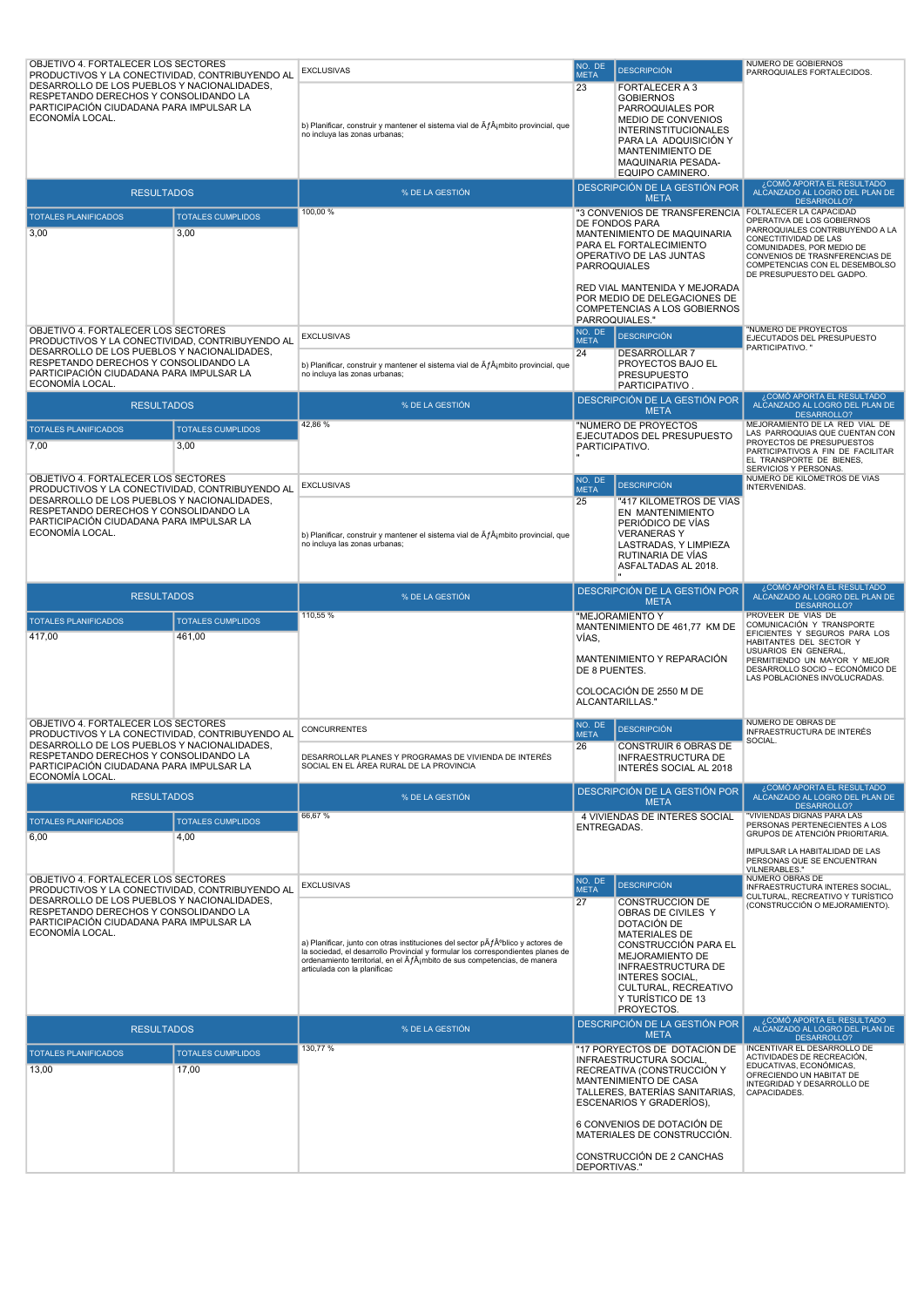| OBJETIVO 4. FORTALECER LOS SECTORES<br>PRODUCTIVOS Y LA CONECTIVIDAD, CONTRIBUYENDO AL                                                                                                                 |                                    | <b>EXCLUSIVAS</b>                                                                            | NO. DE<br><b>META</b> | <b>DESCRIPCIÓN</b>                                                                                                                                                                                                                                                                                       | PORCENTAJE DE PARTICIPACIÓN<br>ACTIVA DE LA POBLACIÓN DE                                                                                                                               |
|--------------------------------------------------------------------------------------------------------------------------------------------------------------------------------------------------------|------------------------------------|----------------------------------------------------------------------------------------------|-----------------------|----------------------------------------------------------------------------------------------------------------------------------------------------------------------------------------------------------------------------------------------------------------------------------------------------------|----------------------------------------------------------------------------------------------------------------------------------------------------------------------------------------|
| DESARROLLO DE LOS PUEBLOS Y NACIONALIDADES,<br>RESPETANDO DERECHOS Y CONSOLIDANDO LA<br>PARTICIPACIÓN CIUDADANA PARA IMPULSAR LA<br>ECONOMÍA LOCAL.                                                    |                                    | f) Fomentar las actividades productivas provinciales, especialmente las<br>agropecuarias; y, | 28                    | ALCANZAR UN 2.90% DE<br>PARTICIPACIÓN ACTIVA<br>DE LA POBLACIÓN DE<br>COMUNAS /COMUNIDADE<br>S DE NACIONALIDADES<br><b>MEDIANTE LAS</b><br>PRÁCTICAS DE<br><b>ACTIVIDADES</b><br>ANCESTRALES,<br>ARTÍSTICAS, GOBIERNOS<br><b>COMUNITARIOS E</b><br>INTERCULTURALIDAD, AL<br>2018                         | COMUNAS /COMUNIDADES DE<br>NACIONALIDADES MEDIANTE LAS<br>PRÁCTICAS DE ACTIVIDADES<br>ANCESTRALES, ARTÍSTICAS,<br>GOBIERNOS COMUNITARIOS E<br><b>INTERCULTURALIDAD</b>                 |
| <b>RESULTADOS</b>                                                                                                                                                                                      |                                    | % DE LA GESTIÓN                                                                              |                       | DESCRIPCIÓN DE LA GESTIÓN POR<br><b>META</b>                                                                                                                                                                                                                                                             | ¿COMÓ APORTA EL RESULTADO<br>ALCANZADO AL LOGRO DEL PLAN DE<br>DESARROLLO?                                                                                                             |
| <b>TOTALES PLANIFICADOS</b>                                                                                                                                                                            | <b>TOTALES CUMPLIDOS</b>           | 100,00 %                                                                                     |                       | "108 EVENTOS CULTURALES<br>REALIZADOS EN LAS COMUNAS Y                                                                                                                                                                                                                                                   | "COMUNAS Y COMUNIDADES<br>FOMENTAN LOS SABERES                                                                                                                                         |
| 3,00                                                                                                                                                                                                   | 3,00                               |                                                                                              | COMUNIDADES;          | 104 PARTERAS INCENTIVADAS;                                                                                                                                                                                                                                                                               | ANCESTRALES DE LAS<br>NACIONALIDADES EN EL TERRITORIO<br>DE LA PROVICNIA DE ORELLANA.                                                                                                  |
|                                                                                                                                                                                                        |                                    |                                                                                              |                       | 6 PARTERAS PROFESIONALIZADAS;                                                                                                                                                                                                                                                                            | SATISFACCIÓN DE LAS COMUNAS Y<br>COMUNIDADES AL REDUCIR LA<br>PÉRDIDA DE IDENTIDAD Y                                                                                                   |
|                                                                                                                                                                                                        |                                    |                                                                                              |                       | 5 AGRUPACIONES DE MÚSICA<br>AUTOCTONA EQUIPADAS;                                                                                                                                                                                                                                                         | FORTALECIMIENTO DE LA CULTURA<br>ANCESTRAL MEDIANTE ESPACIOS DE<br>PARTICIPACION INTERCULTURAL."                                                                                       |
|                                                                                                                                                                                                        |                                    |                                                                                              |                       | 2 COMUNIDADES CON EQUIPOS DE<br>AMPLIFICACIÓN;                                                                                                                                                                                                                                                           |                                                                                                                                                                                        |
| OBJETIVO 4. FORTALECER LOS SECTORES                                                                                                                                                                    |                                    |                                                                                              | NO. DE                | 424 PERSONAS DE ATENCIÓN<br>PRIORITARIA ATENDIDAS CON<br><b>IMPLEMENTOS DEPORTIVOS"</b>                                                                                                                                                                                                                  | PORCENTAJE DE LA PARTICIPACIÓN                                                                                                                                                         |
| PRODUCTIVOS Y LA CONECTIVIDAD. CONTRIBUYENDO AL<br>DESARROLLO DE LOS PUEBLOS Y NACIONALIDADES.                                                                                                         |                                    | <b>EXCLUSIVAS</b>                                                                            | <b>META</b><br>29     | <b>DESCRIPCIÓN</b><br>ALCANZAR UN 3,37% DE                                                                                                                                                                                                                                                               | ACTIVA DE LA POBLACIÓN DE LAS<br>COMUNAS/COMUNIDADES DE LAS                                                                                                                            |
| RESPETANDO DERECHOS Y CONSOLIDANDO LA<br>PARTICIPACIÓN CIUDADANA PARA IMPULSAR LA<br>ECONOMÍA LOCAL.                                                                                                   |                                    | f) Fomentar las actividades productivas provinciales, especialmente las<br>agropecuarias; y, |                       | PARTICIPACIÓN ACTIVA<br>DE LA POBLACIÓN DE<br>COMUNAS /COMUNIDADE<br>S DE NACIONALIDADES<br><b>MEDIANTE LAS</b><br>PRÁCTICAS DE<br><b>ACTIVIDADES</b><br>ANCESTRALES,<br>ARTISTICAS, GOBIERNOS<br><b>COMUNITARIOS E</b><br>INTERCULTURALIDAD, AL<br>2018                                                 | NACIONALIDADES, MEDIANTE LAS<br>PRÁCTICAS ANCESTRALES.<br>ARTÍSTICAS, GOBIERNOS<br>COMUNITARIOS E INTERCULTURALIDAD                                                                    |
| <b>RESULTADOS</b>                                                                                                                                                                                      |                                    | % DE LA GESTIÓN                                                                              |                       | DESCRIPCIÓN DE LA GESTIÓN POR<br><b>META</b>                                                                                                                                                                                                                                                             | ¿COMÓ APORTA EL RESULTADO<br>ALCANZADO AL LOGRO DEL PLAN DE                                                                                                                            |
| <b>TOTALES PLANIFICADOS</b><br>8,00                                                                                                                                                                    | <b>TOTALES CUMPLIDOS</b><br>8,00   | 100,00 %                                                                                     | <b>COMUNITARIOS</b>   | 8 COMUNIDADES FORTALECIDAS<br>EN PROCESOS ORGANIZATIVOS                                                                                                                                                                                                                                                  | COMUNAS Y COMUNIDADES<br>CONSOLIDADAS CON EQUIPAMIENTO<br>INFORMÁTICO A LOS GOBIERNOS Y<br>CAJAS SOLIDARIAS                                                                            |
| OBJETIVO 4. FORTALECER LOS SECTORES                                                                                                                                                                    |                                    | <b>EXCLUSIVAS</b>                                                                            | NO. DE<br><b>META</b> | <b>DESCRIPCIÓN</b>                                                                                                                                                                                                                                                                                       | PORCENTAJE DE LA PARTICIPACIÓN<br>ACTIVA DE LA POBLACIÓN DE LAS                                                                                                                        |
| PRODUCTIVOS Y LA CONECTIVIDAD, CONTRIBUYENDO AL<br>DESARROLLO DE LOS PUEBLOS Y NACIONALIDADES,<br>RESPETANDO DERECHOS Y CONSOLIDANDO LA<br>PARTICIPACIÓN CIUDADANA PARA IMPULSAR LA<br>ECONOMÍA LOCAL. |                                    | f) Fomentar las actividades productivas provinciales, especialmente las<br>agropecuarias; y, | 30                    | ALCANZAR 2,40% DE<br>PARTICIPACIÓN ACTIVA<br>DE LA POBLACIÓN DE LAS<br>COMUNAS/COMUNIDADES<br>DE NACIONALIDADES<br><b>MEDIANTE</b><br><b>EMPRENDIMIENTOS</b><br>PRODUCTIVOS Y<br>ESPECIES NATIVAS AL<br>2018                                                                                             | COMUNAS/COMUNIDADES DE LAS<br>NACIONALIDADES EN<br>EMPRENDIMIENTOS PRODUCTIVOS Y<br><b>ESPECIES NATIVAS</b>                                                                            |
| <b>RESULTADOS</b>                                                                                                                                                                                      |                                    | % DE LA GESTIÓN                                                                              |                       | DESCRIPCIÓN DE LA GESTIÓN POR<br><b>META</b>                                                                                                                                                                                                                                                             | ¿COMÓ APORTA EL RESULTADO<br>ALCANZADO AL LOGRO DEL PLAN DE<br>DESARROLLO?                                                                                                             |
| <b>TOTALES PLANIFICADOS</b><br>270,00                                                                                                                                                                  | <b>TOTALES CUMPLIDOS</b><br>270,00 | 100,00 %                                                                                     |                       | 270 FAMILIAS EMPRENDEDORES<br>DE NACIONALIDADES                                                                                                                                                                                                                                                          | 10 COMUNAS Y COMUNIDADES<br>SATISFECHAS CON NUEVOS<br><b>EMPRENDIMIENTOS FAMILIARES Y</b><br><b>COMUNITARIOS</b>                                                                       |
| OBJETIVO 4. FORTALECER LOS SECTORES<br>PRODUCTIVOS Y LA CONECTIVIDAD, CONTRIBUYENDO AL                                                                                                                 |                                    | <b>EXCLUSIVAS</b>                                                                            | NO. DE<br><b>META</b> | <b>DESCRIPCIÓN</b>                                                                                                                                                                                                                                                                                       | N° DE EVENTOS CULTURALES Y<br>DEPORTIVOS REALIZADOS PARA                                                                                                                               |
| DESARROLLO DE LOS PUEBLOS Y NACIONALIDADES,<br>RESPETANDO DERECHOS Y CONSOLIDANDO LA<br>PARTICIPACIÓN CIUDADANA PARA IMPULSAR LA<br>ECONOMÍA LOCAL.                                                    |                                    | f) Fomentar las actividades productivas provinciales, especialmente las<br>agropecuarias; y, | 31                    | REALIZAR 1 EVENTO<br>CULTURAL Y DEPORTIVO<br>PARA DINAMIZAR LA<br>ECONOMÍA LOCAL, EN EL<br>AÑO 2018.                                                                                                                                                                                                     | DINAMIZAR LA ECONOMÍA LOCAL                                                                                                                                                            |
| <b>RESULTADOS</b>                                                                                                                                                                                      |                                    | % DE LA GESTIÓN                                                                              |                       | DESCRIPCIÓN DE LA GESTIÓN POR<br><b>META</b>                                                                                                                                                                                                                                                             | ¿COMÓ APORTA EL RESULTADO<br>ALCANZADO AL LOGRO DEL PLAN DE                                                                                                                            |
| <b>TOTALES PLANIFICADOS</b><br>1,00                                                                                                                                                                    | <b>TOTALES CUMPLIDOS</b><br>1,00   | 100,00 %                                                                                     | <b>EJECUTADO</b>      | 1 EVENTO CULTURAL Y DEPORTIVA   SE HA EJECUTADO 1 EVENTO                                                                                                                                                                                                                                                 | CULTURAL Y DEPORTIVA A NIVEL DE LA<br>PROVINCIA DE ORELLANA,<br>PERMITIENDO LA PARTICIPACION DE<br>LAS NACIONALIDADES EN ESTE TIPO DE<br>EVENTOS.                                      |
| OBJETIVO 4. FORTALECER LOS SECTORES<br>PRODUCTIVOS Y LA CONECTIVIDAD, CONTRIBUYENDO AL                                                                                                                 |                                    | <b>EXCLUSIVAS</b>                                                                            | NO. DE<br><b>META</b> | <b>DESCRIPCIÓN</b>                                                                                                                                                                                                                                                                                       | "1. NUMERO DE EMPRENDIEMIENTOS<br>TURISTICOS COMUNITARIOS<br>FORTALECIDOS VS NUMERO DE                                                                                                 |
| DESARROLLO DE LOS PUEBLOS Y NACIONALIDADES,<br>RESPETANDO DERECHOS Y CONSOLIDANDO LA<br>PARTICIPACIÓN CIUDADANA PARA IMPULSAR LA<br>ECONOMÍA LOCAL.                                                    |                                    | f) Fomentar las actividades productivas provinciales, especialmente las<br>agropecuarias; y, | 32                    | AL FINALIZAR EL 2018 SE<br>HA FORTALECIDO A 18<br><b>EMPRENDIMIENTOS</b><br><b>TURÍSTICOS</b><br>COMUNITARIOS; Y, A LA<br>PLANTA TURÍSTICA DE LA<br>PROVINCIA DE ORELLANA<br>MEDIANTE LA ENTREGA<br>DE BIENES Y SERVICIOS,<br>CAPACITACIÓN,<br>PROMOCIÓN E<br>IMPLEMENTACIÓN DE<br>PRODUCTOS TURÍSTICOS. | <b>EMPRENDIMIENTOS TURISTICOS</b><br>COMUNITARIOS PROGRAMADOS. 2.<br>NUMERO DE INCREMENTO DE LLEGADA<br>DE TURISTAS ESTABLECIDOS VS<br>NUMERO DE LLEGADA DE TURISTAS<br>PLANIFICADOS." |
| <b>RESULTADOS</b>                                                                                                                                                                                      |                                    | % DE LA GESTIÓN                                                                              |                       | DESCRIPCIÓN DE LA GESTIÓN POR<br><b>META</b>                                                                                                                                                                                                                                                             | ¿COMÓ APORTA EL RESULTADO<br>ALCANZADO AL LOGRO DEL PLAN DE<br><b>DESARROLLO?</b>                                                                                                      |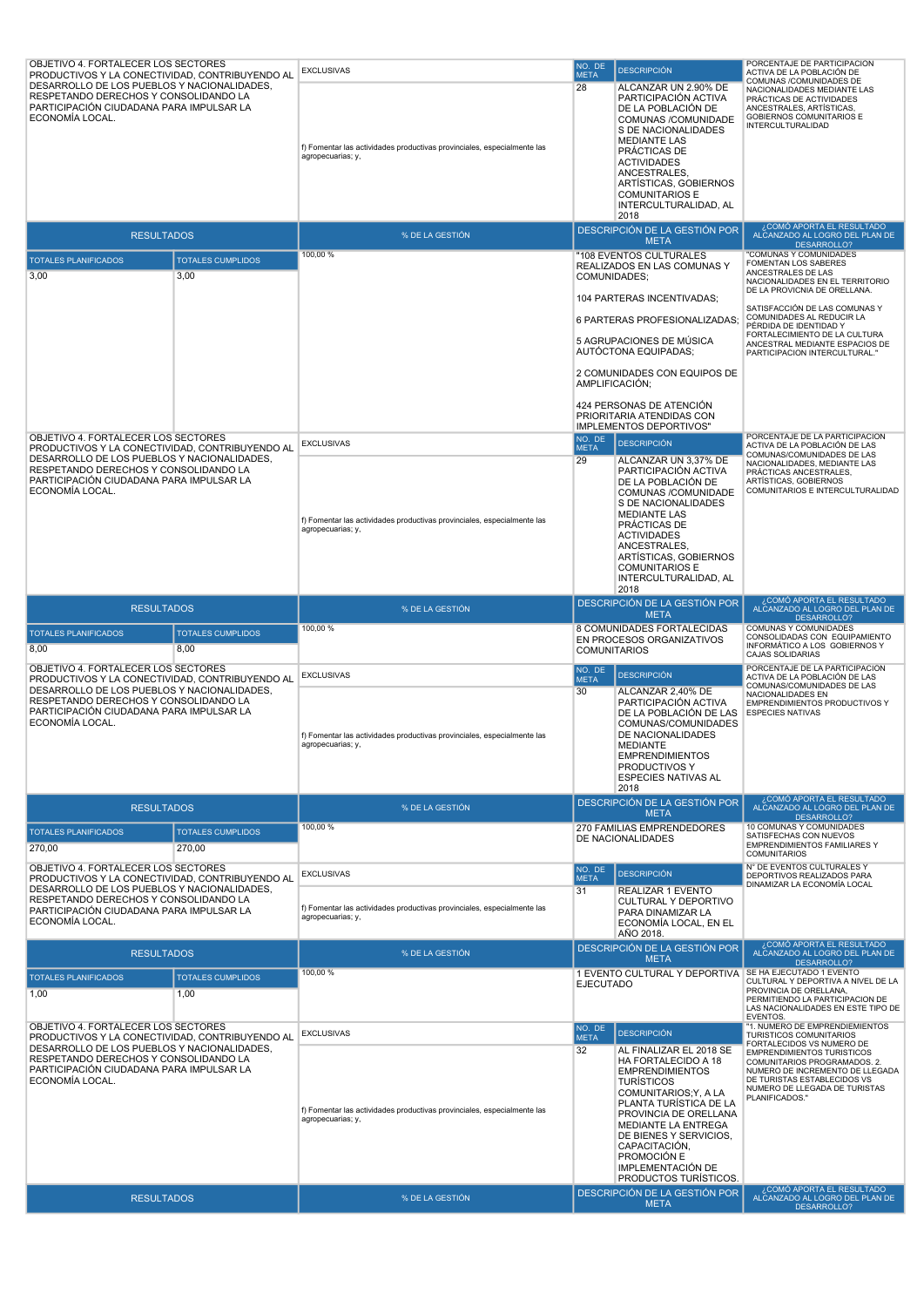| <b>TOTALES PLANIFICADOS</b><br>18,00                                                                                                                                                                                                          | <b>TOTALES CUMPLIDOS</b><br>18,00   | 100,00 %                                                                                                          | <b>LOS EMPRENDIMIENTOS</b><br>TURISTICOS COMUNITARIOS DE<br>LAS COMUNIDADES; Y DE LA<br>PLANTA TURÍSTICA DE ORELLANA<br>BENEFICIADOS CON LOS PP DEL<br>AÑO 2018, ESTÁN FORTALECIDOS<br>CON LOS BIENES Y SERVICIOS<br>ENTREGADOS, DANDO UN<br>SERVICIO MÁS CONFORTABLE A<br>LOS TURISTAS QUE VISITAN,<br>HACIENDO SUSTENTABLE Y | LOS EMPRENDIMIENTOS TURISTICOS<br>COMUNITARIOS DE LAS COMUNIDADES;<br>Y DE LA PLANTA TURÍSTICA DE<br>ORELLANA BENEFICIADOS CON LOS PP<br>DEL AÑO 2018, ESTÁN FORTALECIDOS<br>CON LOS BIENES Y SERVICIOS<br>ENTREGADOS, DANDO UN SERVICIO<br>MÁS CONFORTABLE A LOS TURISTAS<br>QUE VISITAN, HACIENDO SUSTENTABLE<br>Y SOSTENIBLE SU PROYECTO. |
|-----------------------------------------------------------------------------------------------------------------------------------------------------------------------------------------------------------------------------------------------|-------------------------------------|-------------------------------------------------------------------------------------------------------------------|--------------------------------------------------------------------------------------------------------------------------------------------------------------------------------------------------------------------------------------------------------------------------------------------------------------------------------|----------------------------------------------------------------------------------------------------------------------------------------------------------------------------------------------------------------------------------------------------------------------------------------------------------------------------------------------|
| OBJETIVO 4. FORTALECER LOS SECTORES<br>PRODUCTIVOS Y LA CONECTIVIDAD, CONTRIBUYENDO AL<br>DESARROLLO DE LOS PUEBLOS Y NACIONALIDADES,<br>RESPETANDO DERECHOS Y CONSOLIDANDO LA<br>PARTICIPACIÓN CIUDADANA PARA IMPULSAR LA<br>ECONOMÍA LOCAL. |                                     | <b>EXCLUSIVAS</b><br>f) Fomentar las actividades productivas provinciales, especialmente las<br>agropecuarias; y, | SOSTENIBLE SU PROYECTO.<br>NO. DE<br><b>DESCRIPCIÓN</b><br><b>META</b><br>33<br>REALIZAR UN EVENTO<br><b>GENERAL MEDIANTE LAS</b><br>COMISIONES: SOCIAL-<br>CULTURAL, CÍVICA Y DE<br><b>DEPORTIVES PARA</b><br>DINAMIZAR LA ECONOMÍA<br>LOCAL AL 2018.                                                                         | NUMERO DE EVENTOS CULTURALES Y<br>DEPROTIVOS PARA DINAMIZAR LA<br>ECONOMÍA LOCAL REALIZADOS VS<br>NUMERO DE EVENTOS CULTURALES Y<br>DEPORTIVOS PARA DINAMIZAR LA<br>ECONOMÍA LOCAL PROGRAMADOS.                                                                                                                                              |
| <b>RESULTADOS</b>                                                                                                                                                                                                                             |                                     | % DE LA GESTIÓN                                                                                                   | DESCRIPCIÓN DE LA GESTIÓN POR<br><b>META</b>                                                                                                                                                                                                                                                                                   | ¿COMÓ APORTA EL RESULTADO<br>ALCANZADO AL LOGRO DEL PLAN DE                                                                                                                                                                                                                                                                                  |
| <b>TOTALES PLANIFICADOS</b><br>1,00                                                                                                                                                                                                           | <b>TOTALES CUMPLIDOS</b><br>1,00    | 100,00 %                                                                                                          | SE EJECUTÓ EL EVENTO GENERAL<br>DE ACUERDO A LAS<br>RESPONSABILIDADES DE CADA<br>UNA DE LAS COMISIONES: SOCIAL<br>CULTURAL, CÍVICA Y DE<br>DEPORTES.                                                                                                                                                                           | DESARROLLO?<br>LA CIUDADANÍA DE ORELLANA, LOS<br>VISITANTES, TURÍSTAS Y<br>PARTICIPANTES, DE ACUERDO A LOS<br>RESULTADOS DE LAS ENCUENTASDE<br>SATISFACCIÓN REALIZADAS EN CADA<br>UNO DE LOS EVENTOS, MANIFIESTAN<br>ESTAR SATISFECHOS A LAS<br>ESPECTATIVAS DE PROGRAMACIÓN<br>DETERMINADOS EN EL PROYECTO.                                 |
| OBJETIVO 4. FORTALECER LOS SECTORES<br>PRODUCTIVOS Y LA CONECTIVIDAD, CONTRIBUYENDO AL<br>DESARROLLO DE LOS PUEBLOS Y NACIONALIDADES,<br>RESPETANDO DERECHOS Y CONSOLIDANDO LA<br>PARTICIPACIÓN CIUDADANA PARA IMPULSAR LA<br>ECONOMÍA LOCAL. |                                     | <b>EXCLUSIVAS</b><br>f) Fomentar las actividades productivas provinciales, especialmente las<br>agropecuarias; y, | NO. DE<br><b>DESCRIPCIÓN</b><br><b>META</b><br>34<br>ALCANZAR UN 0.29% DE<br>LA PARTICIPACIÓN<br><b>ACTIVA DE LA</b><br>CIUDADANÍA EN LA<br>GESTIÓN PÚBLICA,<br>MEDIANTE PROCESOS DE<br>FORMACIÓN CIUDADANA<br>Y DIFUSIÓN DE<br>DERECHOS Y DEBERES<br>AL 2018                                                                  | PORCENTAJE DE PARTICIPACION<br>ACTIVA DE LA CIUDADANÍA EN LA<br>GESTIÓN PÚBLICA, MEDIANTE<br>PROCESOS DE FORMACIÓN CIUDADANA<br>Y DIFUSIÓN DE DERECHOS Y DEBERES<br>AL 2018<br>¿COMÓ APORTA EL RESULTADO                                                                                                                                     |
| <b>RESULTADOS</b>                                                                                                                                                                                                                             |                                     | % DE LA GESTIÓN                                                                                                   | DESCRIPCIÓN DE LA GESTIÓN POR<br><b>META</b>                                                                                                                                                                                                                                                                                   | ALCANZADO AL LOGRO DEL PLAN DE<br><b>DESARROLLO?</b>                                                                                                                                                                                                                                                                                         |
| <b>TOTALES PLANIFICADOS</b><br>394,00                                                                                                                                                                                                         | <b>TOTALES CUMPLIDOS</b><br>1197,00 | 303,81%                                                                                                           | 1197 PERSONAS PARTICIPAN EN<br>LOS PROCESOS DE<br>PARTICIPACION CIUDADANA,<br>MEDIANTE LOS TALLERES DE<br>FORMACION CIUDADANA EN LA<br>PROVINCIA DE ORELLANA                                                                                                                                                                   | PARTIPACION ACTIVA DE LA<br>CIUDADANIA EN LA GESTION PUBLICA<br>AL 2018 MEDIANTE LA FORMACION DE<br>LIDERES Y LIDERESAS EN LA<br>PROVINCIA DE ORELLANA                                                                                                                                                                                       |
| OBJETIVO 4. FORTALECER LOS SECTORES<br>PRODUCTIVOS Y LA CONECTIVIDAD, CONTRIBUYENDO AL<br>DESARROLLO DE LOS PUEBLOS Y NACIONALIDADES,<br>RESPETANDO DERECHOS Y CONSOLIDANDO LA<br>PARTICIPACIÓN CIUDADANA PARA IMPULSAR LA<br>ECONOMÍA LOCAL. |                                     | <b>EXCLUSIVAS</b><br>f) Fomentar las actividades productivas provinciales, especialmente las<br>agropecuarias; y, | NO. DE<br><b>DESCRIPCIÓN</b><br><b>META</b><br>35<br>ALCANZAR UN 0.44% DE<br>LA PARTICIPACIÓN<br><b>ACTIVA DE LA</b><br>CIUDADANÍA EN LA<br>GESTIÓN PÚBLICA,<br><b>MEDIANTE LA</b><br>IMPLEMENTACIÓN DE<br><b>ESPACIOS DE</b><br>PARTICIPACIÓN Y<br>ACCESO A LA<br><b>INFORMACION AL 2018</b>                                  | PORCENTAJE DE PARTICIPACION<br>ACTIVA DE LA CIUDADANÍA EN LA<br>GESTIÓN PÚBLICA, MEDIANTE LA<br>IMPLEMENTACIÓN DE ESPACIOS DE<br>PARTICIPACIÓN Y ACCESO A LA<br>INFORMACIÓN AL 2018                                                                                                                                                          |
| <b>RESULTADOS</b>                                                                                                                                                                                                                             |                                     | % DE LA GESTIÓN                                                                                                   | DESCRIPCIÓN DE LA GESTIÓN POR<br><b>META</b>                                                                                                                                                                                                                                                                                   | ¿COMÓ APORTA EL RESULTADO<br>ALCANZADO AL LOGRO DEL PLAN DE<br>DESARROLLO?                                                                                                                                                                                                                                                                   |
| <b>TOTALES PLANIFICADOS</b><br>598,00                                                                                                                                                                                                         | <b>TOTALES CUMPLIDOS</b><br>808,00  | 135.12 %                                                                                                          | 808 PERSONAS HAN PARTICIPADO<br>EN LA GESTION PUBLIC. MEDIANTE<br>LA IMPLEMENTACION DE ESPACIO<br>DE PARTICIPACION Y ACCESO A LA<br><b>INFORMACION AL 2018</b>                                                                                                                                                                 | PARTIPACION ACTIVA DE LA<br>CIUDADANIA EN LA GESTION PUBLICA<br>IMPLEMENTACION DE ESPACIO ES DE<br>PARTICIPACION Y ACCESO A LA<br>INFORMACION AL 2018                                                                                                                                                                                        |
| OBJETIVO 4. FORTALECER LOS SECTORES<br>PRODUCTIVOS Y LA CONECTIVIDAD, CONTRIBUYENDO AL<br>DESARROLLO DE LOS PUEBLOS Y NACIONALIDADES,<br>RESPETANDO DERECHOS Y CONSOLIDANDO LA<br>PARTICIPACIÓN CIUDADANA PARA IMPULSAR LA<br>ECONOMÍA LOCAL. |                                     | <b>EXCLUSIVAS</b><br>f) Fomentar las actividades productivas provinciales, especialmente las<br>agropecuarias; y, | NO. DE<br><b>DESCRIPCIÓN</b><br><b>META</b><br>36<br>ALCANZAR UN 2,20% LA<br>PARTICIPACIÓN ACTIVA<br>DE LA CIUDADANÍA EN LA<br>PRESUPUESTACIÓN<br>PARTICIPATIVA AL 2018.<br><b>MEDIANTE LA</b><br>PRIORIZACIÓN DE LOS<br>PROYECTOS DEL<br><b>PRESUPUESTO</b><br>PARTICIPATIVO EN LA<br>PROVINCIA DE ORELLANA                   | PORCENTAJE DE PARTICIPACION<br>ACTIVA DE LA CIUDADANÍA EN LA<br>PRESUPUESTACIÓN PARTICIPATIVA AL<br>2018, MEDIANTE LA PRIORIZACIÓN DE<br>LOS PROYECTOS DEL PRESUPUESTO<br>PARTICIPATIVO EN LA PROVINCIA DE<br>ORELLANA                                                                                                                       |
| <b>RESULTADOS</b>                                                                                                                                                                                                                             |                                     | % DE LA GESTIÓN                                                                                                   | <b>DESCRIPCIÓN DE LA GESTIÓN POR</b><br><b>META</b>                                                                                                                                                                                                                                                                            | ¿COMÓ APORTA EL RESULTADO<br>ALCANZADO AL LOGRO DEL PLAN DE<br>DESARROLLO?                                                                                                                                                                                                                                                                   |
| <b>TOTALES PLANIFICADOS</b><br>2992,00                                                                                                                                                                                                        | <b>TOTALES CUMPLIDOS</b><br>3713,00 | 124,10%                                                                                                           | 3713 PERSONAS PARTICIPAN EN<br>LOS PROCESOS DE<br>PARTICIPACION CIUDADANA,<br>MEDIANTE LA PRIORIZACIÓN DE<br>LOS PROYECTOS Y UNA<br>ASAMBLEA PARA LA APROBACIÓN<br>DEL PRESUPUESTO<br>PARTICIPATIVO EN LA PROVINCIA<br>DE ORELLANA                                                                                             | PARTIPACION ACTIVA DE LA<br>CIUDADANIA EN LA GESTION PUBLICA<br>AL 2018 MEDIANTE EL SEGUIMIENTO DE<br>LA PRIORIZADOS DE LOS PROYECTOS<br>Y UNA ASAMBLEA PARA LA<br>APROBACIÓN DEL PRESUPUESTO<br>PARTICIPATIVO EN LA PROVINCIA DE<br>ORELLANA<br>PORCENTAJE DE PARTICIPACION                                                                 |
| OBJETIVO 4. FORTALECER LOS SECTORES<br>PRODUCTIVOS Y LA CONECTIVIDAD, CONTRIBUYENDO AL<br>DESARROLLO DE LOS PUEBLOS Y NACIONALIDADES,<br>RESPETANDO DERECHOS Y CONSOLIDANDO LA<br>PARTICIPACIÓN CIUDADANA PARA IMPULSAR LA<br>ECONOMÍA LOCAL. |                                     | <b>EXCLUSIVAS</b><br>f) Fomentar las actividades productivas provinciales, especialmente las<br>agropecuarias; y, | NO. DE<br><b>DESCRIPCIÓN</b><br><b>META</b><br>37<br>PARTIPACION ACTIVA DE<br>LA CIUDADANIA EN LA<br>GESTION PUBLICA AL 2018<br><b>MEDIANTE EL</b><br>SEGUIMIENTO DE LA<br>PRIORIZADOS DE LOS<br>PROYECTOS Y UNA<br>ASAMBLEA PARA LA<br>APROBACIÓN DEL<br><b>PRESUPUESTO</b><br>PARTICIPATIVO EN LA<br>PROVINCIA DE ORELLANA   | ACTIVA DE LA CIUDADANÍA EN LA<br>GESTIÓN PÚBLICA AL 2018, MEDIANTE<br>EL SEGUIMIENTO DE LOS PROYECTOS<br>PRIORIZADOS DEL PRESUPUESTO<br>PARTICIPATIVO EN LA PROVINCIA DE<br>ORELLANA                                                                                                                                                         |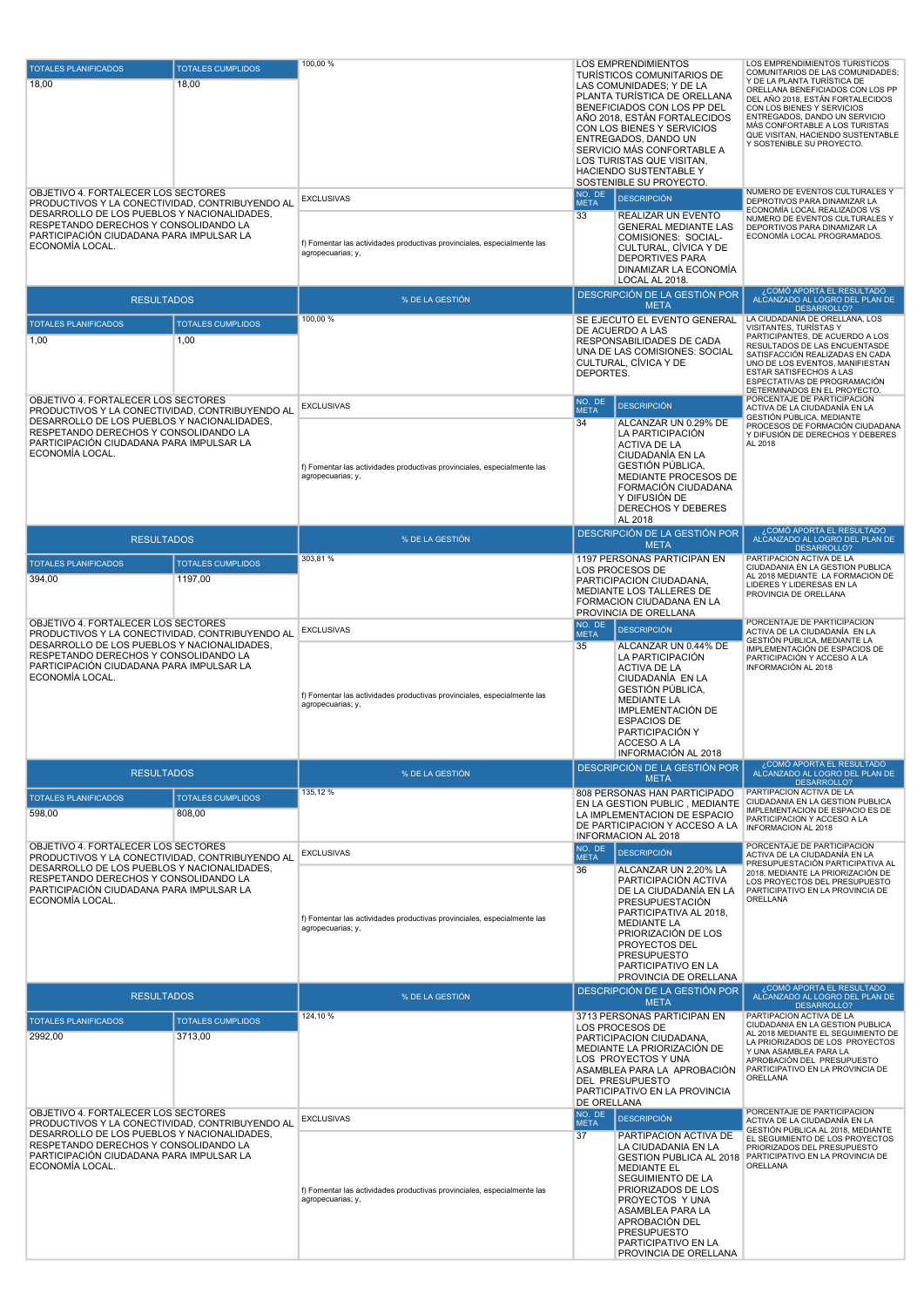| <b>RESULTADOS</b>                                                                                                                                                                                      |                                     | % DE LA GESTIÓN                                                                              |                                              | DESCRIPCIÓN DE LA GESTIÓN POR<br><b>META</b>                                                                                                                                                                                                                                      | COMO APORTA EL RESULT <u>ADO</u><br>ALCANZADO AL LOGRO DEL PLAN DE<br>DESARROLLO?                                                                                                                      |
|--------------------------------------------------------------------------------------------------------------------------------------------------------------------------------------------------------|-------------------------------------|----------------------------------------------------------------------------------------------|----------------------------------------------|-----------------------------------------------------------------------------------------------------------------------------------------------------------------------------------------------------------------------------------------------------------------------------------|--------------------------------------------------------------------------------------------------------------------------------------------------------------------------------------------------------|
| <b>TOTALES PLANIFICADOS</b><br>448.00                                                                                                                                                                  | <b>TOTALES CUMPLIDOS</b><br>1197.00 | 267,19%                                                                                      | DE ORELLANA                                  | 1197 PERSONAS PARTICIPAN EN<br>LOS PROCESOS DE<br>PARTICIPACION CIUDADANA,<br>MEDIANTE EL SEGUIMIENTO DE<br>LOS PROYECTOS SOCIALIZADOS<br>CON EL PRESUPUESTO<br>PARTICIPATIVO EN LA PROVINCIA                                                                                     | PARTIPACION ACTIVA DE LA<br>CIUDADANIA EN LA GESTION PUBLICA<br>AL 2018 MEDIANTE EL SEGUIMIENTO DE<br>LOS PROYECTOS SOCIALIZADOS CON<br>LOS PRESUPUESTOS PARTICIPATIVOS<br>EN LA PROVINCIA DE ORELLANA |
| OBJETIVO 4. FORTALECER LOS SECTORES                                                                                                                                                                    |                                     | <b>EXCLUSIVAS</b>                                                                            | NO. DE<br><b>META</b>                        | <b>DESCRIPCIÓN</b>                                                                                                                                                                                                                                                                | PORCENTAJE DE PARTICIPACION<br>ACTIVA DE LA CIUDADANIA, MEDIANTE                                                                                                                                       |
| PRODUCTIVOS Y LA CONECTIVIDAD, CONTRIBUYENDO AL<br>DESARROLLO DE LOS PUEBLOS Y NACIONALIDADES,<br>RESPETANDO DERECHOS Y CONSOLIDANDO LA<br>PARTICIPACIÓN CIUDADANA PARA IMPULSAR LA<br>ECONOMÍA LOCAL. |                                     | f) Fomentar las actividades productivas provinciales, especialmente las<br>agropecuarias; y, | 38                                           | ALCANZAR UN 0,48% DE<br>LA PARTICIPACIÓN<br><b>ACTIVA DE LA</b><br>CIUDADANIA, MEDIANTE<br>EL FORTALECIMIENTO DE<br>LAS MESAS DE<br>CONCERTACIÓN QUE<br>PROMUEVEN LA<br><b>DINAMICA ECONÓMICA</b><br>PARA MEJORAR LA<br>CALIDAD DE VIDA EN LA<br>PROVINCIA DE ORELLANA<br>AL 2018 | EL FORTALECIMIENTO DE LAS MESAS<br>DE CONCERTACIÓN QUE PROMUEVEN<br>LA DINAMICA ECONÓMICA PARA<br>MEJORAR LA CALIDAD DE VIDA EN LA<br>PROVINCIA DE ORELLANA AL 2018                                    |
| <b>RESULTADOS</b>                                                                                                                                                                                      |                                     | % DE LA GESTIÓN                                                                              |                                              | DESCRIPCIÓN DE LA GESTIÓN POR<br><b>META</b>                                                                                                                                                                                                                                      | ¿COMÓ APORTA EL RESULTADO<br>ALCANZADO AL LOGRO DEL PLAN DE<br><b>DESARROLLO?</b>                                                                                                                      |
| <b>TOTALES PLANIFICADOS</b>                                                                                                                                                                            | <b>TOTALES CUMPLIDOS</b>            | 161,81%                                                                                      |                                              | 1055 PERSONAS SE FORTALECEN<br>EN CAPACIDADES SOCIO                                                                                                                                                                                                                               | PARTICIPACION ACTIVA DE LA<br>CIUDADANIA PARA ALCANZAR EL                                                                                                                                              |
| 652,00<br>1055,00                                                                                                                                                                                      |                                     |                                                                                              | PROVINCIAL.                                  | ORGANIZATIVAS Y PRODUCTIVAS A<br>TRAVES DE LAS MESAS<br>TEMATICAS DE CONCERTACION                                                                                                                                                                                                 | FOTALECIMIENTO PRODUCTIVO A NIVEL<br>DE LA PROVINCIA                                                                                                                                                   |
| OBJETIVO 4. FORTALECER LOS SECTORES<br>PRODUCTIVOS Y LA CONECTIVIDAD. CONTRIBUYENDO AL                                                                                                                 |                                     | <b>EXCLUSIVAS</b>                                                                            | NO. DE<br><b>META</b>                        | <b>DESCRIPCIÓN</b>                                                                                                                                                                                                                                                                | REALIZAR 2 EVENTOS CULTURALES Y 1<br>DEPORTIVO PARA DINAMIZAR LA                                                                                                                                       |
| DESARROLLO DE LOS PUEBLOS Y NACIONALIDADES,<br>RESPETANDO DERECHOS Y CONSOLIDANDO LA<br>PARTICIPACIÓN CIUDADANA PARA IMPULSAR LA<br>ECONOMÍA LOCAL.                                                    |                                     | f) Fomentar las actividades productivas provinciales, especialmente las<br>agropecuarias; y, | 39                                           | <b>REALIZAR 2 EVENTOS</b><br><b>CULTURALES Y 1</b><br><b>DEPORTIVO PARA</b><br>DINAMIZAR LA ECONOMIA<br>LOCAL, AL 2018                                                                                                                                                            | ECONOMIA LOCAL, AL 2018                                                                                                                                                                                |
| <b>RESULTADOS</b>                                                                                                                                                                                      |                                     | % DE LA GESTIÓN                                                                              | DESCRIPCIÓN DE LA GESTIÓN POR<br><b>META</b> |                                                                                                                                                                                                                                                                                   | ¿COMÓ APORTA EL RESULTADO<br>ALCANZADO AL LOGRO DEL PLAN DE<br>DESARROLLO?                                                                                                                             |
| <b>TOTALES PLANIFICADOS</b>                                                                                                                                                                            | <b>TOTALES CUMPLIDOS</b>            | 100.00 %                                                                                     |                                              | 3 EVENTOS CULTURALES<br>REALIZADOS PARA FORTALECER                                                                                                                                                                                                                                | 950 PERONAS FUERON PARTICIPES DE<br>3 EVENTOS DE INTEGRACION SOCIAL                                                                                                                                    |
| 3.00                                                                                                                                                                                                   | 3.00                                |                                                                                              |                                              | LA INTEGRACION SOCIAL                                                                                                                                                                                                                                                             |                                                                                                                                                                                                        |
| OBJETIVO 4. FORTALECER LOS SECTORES<br>PRODUCTIVOS Y LA CONECTIVIDAD, CONTRIBUYENDO AL                                                                                                                 |                                     | <b>EXCLUSIVAS</b>                                                                            | NO. DE<br><b>META</b>                        | <b>DESCRIPCIÓN</b>                                                                                                                                                                                                                                                                | PORCENTAJE DE PARTICIPACION<br>ACTIVA DE LA CIUDADANIA, MEDIANTE                                                                                                                                       |
| DESARROLLO DE LOS PUEBLOS Y NACIONALIDADES,<br>RESPETANDO DERECHOS Y CONSOLIDANDO LA<br>PARTICIPACIÓN CIUDADANA PARA IMPULSAR LA<br>ECONOMÍA LOCAL.<br><b>RESULTADOS</b>                               |                                     | f) Fomentar las actividades productivas provinciales, especialmente las<br>agropecuarias; y, | 40                                           | ALCANZAR UN 0,02% DE<br>LA PARTICIPACIÓN<br><b>ACTIVA DE LA</b><br>CIUDADANIA, MEDIANTE<br>EL FORTALECIMIENTO DE<br>LA MESA DE SEGURIDAD<br>CIUDADANA PARA<br>MEJORAR LA CALIDAD DE<br>VIDA EN LA PROVINCIA<br>DE ORELLANA AL 2018                                                | EL FORTALECIMIENTO DE LA MESA DE<br>SEGURIDAD CIUDADANA PARA<br>MEJORAR LA CALIDAD DE VIDA EN LA<br>PROVINCIA DE ORELLANA AL 2018                                                                      |
|                                                                                                                                                                                                        |                                     | % DE LA GESTIÓN                                                                              |                                              | DESCRIPCIÓN DE LA GESTIÓN POR<br><b>META</b>                                                                                                                                                                                                                                      | ¿COMÓ APORTA EL RESULTADO<br>ALCANZADO AL LOGRO DEL PLAN DE<br>DESARROLLO?                                                                                                                             |
| <b>TOTALES PLANIFICADOS</b><br>27,00                                                                                                                                                                   | <b>TOTALES CUMPLIDOS</b><br>43,00   | 159,26 %                                                                                     |                                              | 43 PERSONAS SE FORTALECEN EN<br><b>CAPACIDADES SOCIO</b><br>ORGANIZATIVAS A TRAVES DE LA<br>MESA DE SEGURIDAD CIUDADANA                                                                                                                                                           | PARTICIPACION ACTIVA DE LA<br>CIUDADANIA PARA ALCANZAR EL<br>FOTALECIMIENTO SOCIO<br>ORGANIZATIVO A NIVEL DE LA                                                                                        |
| TOTAL % CUMPLIMIENTO DE LA GESTIÓN:                                                                                                                                                                    |                                     | 130,82325                                                                                    |                                              |                                                                                                                                                                                                                                                                                   | <b>PROVINCIA</b>                                                                                                                                                                                       |
|                                                                                                                                                                                                        |                                     |                                                                                              |                                              |                                                                                                                                                                                                                                                                                   |                                                                                                                                                                                                        |

PLAN DE DESARROLLO: REPORTE EL AVANCE RESPECTO A TODOS LOS OBJETIVOS INGRESADOS

| OBJETIVO DEL PLAN DE DESARROLLO                                                                                                                                                                                                                                                                                                                                  | <b>PORCENTAJE DE</b><br><b>AVANCE ACUMULADO</b><br>DE LA GESTIÓN DEL<br><b>OBJETIVO</b> | QUÉ NO SE AVANZÓ Y ¿POR QUÉ?                                                                                                                                                                                                                    |
|------------------------------------------------------------------------------------------------------------------------------------------------------------------------------------------------------------------------------------------------------------------------------------------------------------------------------------------------------------------|-----------------------------------------------------------------------------------------|-------------------------------------------------------------------------------------------------------------------------------------------------------------------------------------------------------------------------------------------------|
| OBJETIVO 1. FORTALECER EL MANEJO DE LA CUENCA HÍDRICA DEL BAJO<br>NAPO, DENTRO DE LA JURISDICCIÓN DE LA PROVINCIA DE ORELLANA,<br>ASEGURANDO EL RESPETO A LA NATURALEZA Y EL DERECHO A VIVIR EN UN<br>AMBIENTE SANO Y ECOLÓGICAMENTE EQUILIBRADO.                                                                                                                | 91.00                                                                                   | AVANCE ÓPTIMO                                                                                                                                                                                                                                   |
| OBJETIVO 2. IMPULSAR LA PRODUCCIÓN DIVERSIFICADA, CONSIDERANDO LA<br>APTITUD Y VOCACIÓN DEL TERRITORIO A TRAVÉS DEL DESARROLLO DE<br>NUEVAS TECNOLOGÍAS, PARA MEJORAR LOS INGRESOS ECONÓMICOS DEL<br>SECTOR NO PETROLERO DE LA PROVINCIA. APROVECHANDO LOS RECURSOS<br>Y SABERES DE LOS PUEBLOS Y NACIONALIDADES SIN COMPROMETER LA<br>SOSTENIBILIDAD AMBIENTAL. | 84,50                                                                                   | LA META "CONSTRUCCIÓN E IMPLEMENTACIÓN DE UNA PLANTA DE PRODUCCIÓN Y<br>COMERCIALIZACIÓN DE CALZADO. TEXTIL Y CUERO DE LA EP- EMPROCOM". NO HA<br>SIDO IMPLEMENTADA POR CONSIDERARSE UN PROYECTO NO SUSTENTABLE<br>FINANCIERAMENTE.             |
| OBJETIVO 3. FORTALECER LAS CAPACIDADES DE LAS PERSONAS Y GRUPOS<br>PRIORITARIOS CON ENFOQUE INCLUSIVO.                                                                                                                                                                                                                                                           | 78,05                                                                                   | OBJETIVO IMPLEMENTADO MEDIANTE LA ALINEACIÓN DEL PLAN DE DESARROLLO Y<br>ORDENAMIENTO TERRITORIAL DE LA PROVINCIA DE ORELLANA AL PLAN DE<br>DESARROLLO NACIONAL TODA UNA VIDA APROBADA MEDIANTE ORDENAZA<br>PROVINCIAL EL 29 DE MARZO DEL 2018. |
| OBJETIVO 4. FORTALECER LOS SECTORES PRODUCTIVOS Y LA CONECTIVIDAD.<br>CONTRIBUYENDO AL DESARROLLO DE LOS PUEBLOS Y NACIONALIDADES.<br>RESPETANDO DERECHOS Y CONSOLIDANDO LA PARTICIPACIÓN CIUDADANA<br>PARA IMPULSAR LA ECONOMÍA LOCAL.                                                                                                                          | 96,00                                                                                   | AVANCE ÓPTIMO                                                                                                                                                                                                                                   |

PLAN DE TRABAJO (OFERTA ELECTORAL)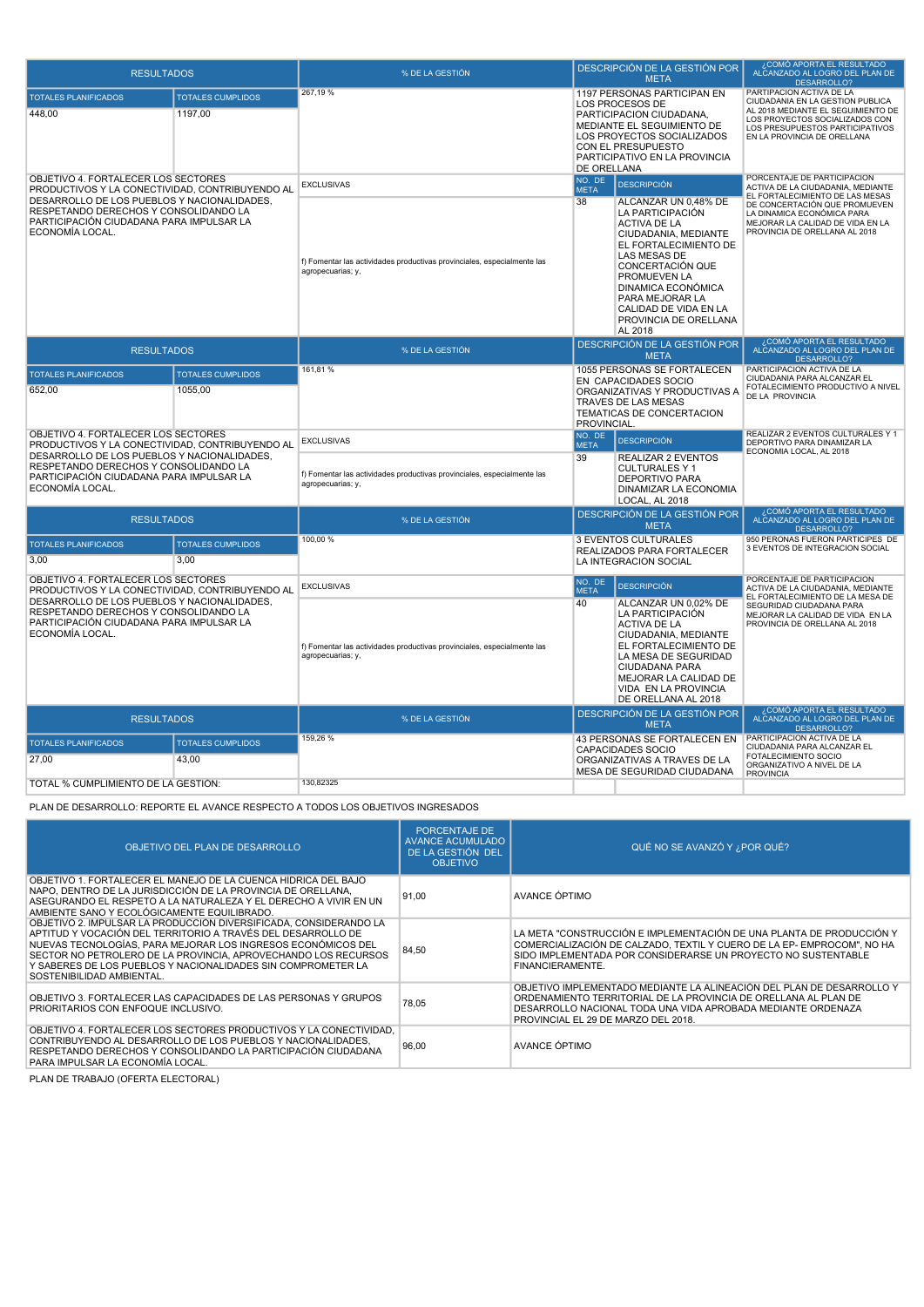| DESCRIBA LOS OBJETIVOS/ OFERTAS DEL PLAN DE<br><b>TRABAJO</b>                                         | <b>DESCRIBA LOS PROGRAMAS /</b><br>PROYECTOS RELACIONADOS CON EL<br>OBJETIVO DEL PLAN DE TRABAJO | PORCENTAJE DE<br><b>AVANCE</b> | DESCRIBA LOS RESULTADOS ALCANZADOS                                                                                                                                                                                                                                                                                                                                                                                                                                                                                                                                                                                                                                                                                                                                                                                                                                                                                                                                                                                                                                                                                                                                                                                                                                                                                                                                                                                                                                                                                                                                                                                                                                                                                                                                                                                                                                                                                                                                                                                                                                                                                                                                                                                                                                                                                                                                                                                                                                                                                                                                                                                                                                                                                                                                                                                                                                                                                                                                                                                                                                                                                                                                                                                                                                                                                                                                                                                                                                                                                                                                                                                                                                                                                                                                    |
|-------------------------------------------------------------------------------------------------------|--------------------------------------------------------------------------------------------------|--------------------------------|-----------------------------------------------------------------------------------------------------------------------------------------------------------------------------------------------------------------------------------------------------------------------------------------------------------------------------------------------------------------------------------------------------------------------------------------------------------------------------------------------------------------------------------------------------------------------------------------------------------------------------------------------------------------------------------------------------------------------------------------------------------------------------------------------------------------------------------------------------------------------------------------------------------------------------------------------------------------------------------------------------------------------------------------------------------------------------------------------------------------------------------------------------------------------------------------------------------------------------------------------------------------------------------------------------------------------------------------------------------------------------------------------------------------------------------------------------------------------------------------------------------------------------------------------------------------------------------------------------------------------------------------------------------------------------------------------------------------------------------------------------------------------------------------------------------------------------------------------------------------------------------------------------------------------------------------------------------------------------------------------------------------------------------------------------------------------------------------------------------------------------------------------------------------------------------------------------------------------------------------------------------------------------------------------------------------------------------------------------------------------------------------------------------------------------------------------------------------------------------------------------------------------------------------------------------------------------------------------------------------------------------------------------------------------------------------------------------------------------------------------------------------------------------------------------------------------------------------------------------------------------------------------------------------------------------------------------------------------------------------------------------------------------------------------------------------------------------------------------------------------------------------------------------------------------------------------------------------------------------------------------------------------------------------------------------------------------------------------------------------------------------------------------------------------------------------------------------------------------------------------------------------------------------------------------------------------------------------------------------------------------------------------------------------------------------------------------------------------------------------------------------------------|
| OBJETIVO 1. FORTALECER EL DESARROLLO<br>ECONÓMICO LOCAL, CON ENFOQUE SOLIDARIO Y<br>SOSTENIBLE        | ORELLANA TURÍSTICA                                                                               | 80,00                          | "INCIDIÓ EN EL INCREMENTO DE TURISTAS EN LA PROVINCIA, CON LA<br>EJECUCIÓN DE LAS ACTIVIDADES PROMOCIONALES REALIZADAS A<br>TRAVÉS DE LA COORDINACIÓN DE TURISMO EN COORDINACIÓN CON<br>LOS ACTORES TURÍSTICOS DE LA PROVINCIA.<br>INCREMENTO DE TURISTAS A LA PROVINCIA POR LA PROMOCIÓN<br>EJECUTADA EN LAS DIFERENTES ACTIVIDADES COMO SON: FESTIVAL<br>GASTRONÓMICO, EXPO ORELLANA 2015 Y FITE 2015 - GUAYAQUIL.<br>INCIDIÓ EN LA CIUDADANÍA, LOCAL, REGIONAL, NACIONAL E<br>INTERNACIONAL EL CONOCIMIENTO DEL GRAN POTENCIAL QUE POSEE<br>LA PROVINCIA DE ORELLANA EN EL SECTOR TURÍSTICO, CULTURAL,<br>AGROPECUARIO, CIENTÍFICO, TECNOLÓGICO, GASTRONÓMICO, Y<br>ÉTNICO; POR MEDIO DE LAS COMISIONES, SOCIAL Y CULTURA, CÍVICO<br>Y DE DEPORTES CON LA CONVICCIÓN DE POSESIONAR A ORELLANA<br>COMO UN DESTINO TURISTICO.<br>FORTALECIMIENTO A 13 EMPRENDIMIENTOS TURISTICOS<br>COMUNITARIOS; Y, LA PLANTA TURISTICA DE LA PROVINCIA DE<br>ORELLANA"<br>"4 CENTROS TURÍSTICOS COMUNITARIOS IMPLEMENTADOS CON<br>MENAJE DE COCINA, MENAJE DE HOGAR, MAQUINARIA Y EQUIPOS,<br>VEHICULOS, MOBILIARIO, EQUIPOS Y SISTEMAS INFORMATICOS.<br>SE HAN REALIZADO LAS ENTREGAS PROGRAMADAS PARA LAS<br>COMUNIDADES QUE PRESTAN SERVICIOS TURÍSTICOS Y DE ESTA<br>MANERA MEJORAR LA CALIDAD DEL PRODUCTO A OFERTAR Y CALIDAD<br>DE VIDA DE SUS HABITANTES.<br>13 EMPRENDIMIENTOS TURÍSTICOS COMUNITARIOS FORTALECIDOS<br>MEDIANTE LA ENTREGA DE BIENES Y SERVICIOS; PLANTA TURÍSTICA<br>DE ORELLANA Y ETC. TURÍSTICOS FORTALECIDOS MEDIANTE<br>CAPACITACIÓN Y PROMOCIÓN EN TEMAS DE: GASTRONOMÍA,<br>ATENCIÓN AL CLIENTE, GUIANZA, ADMINISTRACIÓN TURÍSTICA.<br>FORTALECIMIENTO A 13 EMPRENDIMIENTOS TURISTICOS<br>COMUNITARIOS; Y, LA PLANTA TURISTICA DE LA PROVINCIA DE<br>ORELLANA"<br>"SE ELABORARON RÓTULOS DE UBICACIÓN EN MADERA, DE<br>ATRACTIVOS TURÍSTICOS EN 8 EMPRENDIMIENTOS TURÍSTICOS<br>COMUNITARIOS.<br>LOS PICTOGRAMAS FUERON ELABORADOS, SE ENCUENTRA PARA SU<br>UBICACIÓN EN CADA UNO DE SUS EMPRENDIMIENTOS DE TURISMO<br>COMUNITARIO.<br>SE REALIZARON SEÑALÉTICA INTERNA EN MADERA TRATADA, EN 8<br>EMPRENDIMIENTOS TURÍSTICOS COMUNITARIOS, CON LA<br>PARTICIPACIÓN DE MANO DE OBRA DE LA COMUNIDAD Y EL APOYO<br>TÉCNICO DE LA COORDINACIÓN DE TURISMO.<br>FORTALECIMIENTO A 13 EMPRENDIMIENTOS TURISTICOS<br>COMUNITARIOS; Y, LA PLANTA TURISTICA DE LA PROVINCIA DE<br>ORELLANA "<br>"PLAN DE CAPACITACIÓN EN TEMAS DE:<br>ADMINISTRACIÓN TURÍSTICA EN LOS ETC CARACHUPA PAKCHA, JUAN<br>PIO MONTUFAR, PACO PLAYA, MISHKI YACU, ALLYU WASI, PACO PLAYA,<br>CARACHUPA PAKCHA, JUAN PIO MONTUFAR, 24 DE MAYO, SAN JOSÉ<br>DE PAYAMINO, ZANCUDO COCHA, PACO RUMI, ALTO MANDURO<br>POMPEYA, RÍO INDILLAMA, NUEVA PROVIDENCIA.<br>GASTRONOMÍA EN LOS ETC: CARACHUPA PAKCHA, JUAN PÍO<br>MONTUFAR, PACO PLAYA, FLOR DE PASO HURCO, SCHA ÑAMPI Y YACU<br>WARMI, IRIPARI JUNGLE CAMP, YACU WARMI, SACHA ÑAMPI, RUTA DEL<br>CAIMAN, PACO PLAYA, CARACHUPA PAKCHA, JUAN PIO MONTUFAR,<br>ZANCUDO COCHA, PACO RUMI, ALTO MANDURO.<br>COCINA ECUATORIANA: CARACHUPA PAKCHA, JUAN PÍO MONTUFAR,<br>PACO PLAYA, FLOR DE PASO HURCO, SACHA ÑAMPI.<br>GUIANZA: ETC IRIPARI JUNGLE CAMP, YACU WARMI, SACHA NAMPI,<br>RUTA DEL CAIMAN, PACO PLAYA, CARACHUPA PAKCHA, JUAN PIO<br>MONTUFAR.<br>SEGURIDAD ALIMENTARIA: SAN JOSÉ DE PAYAMINO, PACO RUMI, ALTO<br>MANDURO, POMPEYA, RÍO INDILLAMA, NUEVA PROVIDENCIA.<br>APROBADOS DOS REGLAMENTOS INTERNOS DE LOS CTC SACHA<br>ÑAMPI. ETCYACU WARMI.<br>PROCESOS PARA CALIDAD COMUNITARIA EN SECRETARÍA DE<br>PUEBLOS DE: ETC SACHA PAPARAHUA, ETC PASHPANCHU, ETC FLOR<br>DE PASO HURCO.<br>FORTALECIMIENTO A 13 EMPRENDIMIENTOS TURISTICOS<br>COMUNITARIOS; Y, LA PLANTA TURISTICA DE LA PROVINCIA DE<br>ORELLANA" |
| OBJETIVO 1. FORTALECER EL DESARROLLO<br>ECONÓMICO LOCAL, CON ENFOQUE SOLIDARIO Y<br><b>SOSTENIBLE</b> | FORTALECIMIENTO DE LAS BUENAS<br>PRACTICAS AGROPECUARIAS Y<br><b>ALIMENTARIAS</b>                | 80,00                          | "MEJORAMIENTO DE LA PRODUCCIÓN EN LOS CULTIVOS DE CAÑA DE<br>AZÚCAR, CACAO, CAFÉ, PALMA ACEITERA: EN MAÍZ, SE LOGRÓ<br>APOYAR 5 UPAS EN EL GAD P. SAN JOSÉ DE DAHUANO, Y MINTA PARI<br>DE ÁVILA HUIRUNO CON PRESUPUESTO INTERNO.<br>MEJORAMIENTO DE LA PRODUCCIÓN DE LOS CULTIVOS DE CAFÉ,<br>CACAO, MAÍZ, CAÑA DE AZÚCAR Y DE PALMA ACEITERA. CON<br>SEGUIMIENTO, ASISTENCIA TÉCNICA Y TALLERES DE CAPACITACIÓN<br>EN LAS DIFERENTES COMUNIDADES DE BENEFICIADAS DE LOS PP. Y<br>PROYECTOS INTERNOS.<br>MEJORAMIENTO DE LA PRODUCCIÓN DE LOS CULTIVOS DE CAFÉ,<br>CACAO, MAÍZ, CAÑA DE AZÚCAR Y DE PALMA ACEITERA. CON<br>SEGUIMIENTO, ASISTENCIA TÉCNICA Y TALLERES DE CAPACITACIÓN<br>EN LAS DIFERENTES COMUNIDADES DE BENEFICIADAS DE LOS PP. Y<br>PROYECTOS INTERNOS.<br>(154) SOCIALIZACIÓN DEL PROYECTO, (123) LEVANTAMIENTO DE LINEA<br>BASE Y RECOMPILACION DE INFORMACIÓN, 38 PROYECTOS<br>ELABORADOS Y ENTREGADOS."<br>"LA EJECUCIÓN DE LOS PROYECTOS PRODUCTIVOS, PECUARIOS Y<br>PISCÍCOLAS QUE EJECUTA EL GOBIERNO PROVINCIAL A TRAVÉS DE LA<br>COORDINACIÓN DE FOMENTO PRODUCTIVO, APORTAN AL<br>COMPLIMIENTO DE LA ALIMENTACIÓN SEGURA DE LOS HABITANTES DE<br>LA PROVINCIA, PUESTO QUE SU OBJETIVO PRIMORDIAL ES APORTAR A<br>LA SEGURIDAD ALIMENTARIA.<br>20 PROYECTOS ELABORADOS, 40 SEGUIMIENTOS, 39 ENTREGAS A LAS<br>COMUNIDADES 140 SEMOVIENTES ENTREGADOS A LOS BENEFICIAROS<br>7 PROYECTOS ELABORADOS, ENTREGADOS Y REALIZADOS EL<br>SEGUIMIENTO DE CONSTRUCCIÓN, ADECUACIÓN Y MANEJO DE PECES"                                                                                                                                                                                                                                                                                                                                                                                                                                                                                                                                                                                                                                                                                                                                                                                                                                                                                                                                                                                                                                                                                                                                                                                                                                                                                                                                                                                                                                                                                                                                                                                                                                                                                                                                                                                                                                                                                                                                                                                                                                                                                                                                                                                                                                               |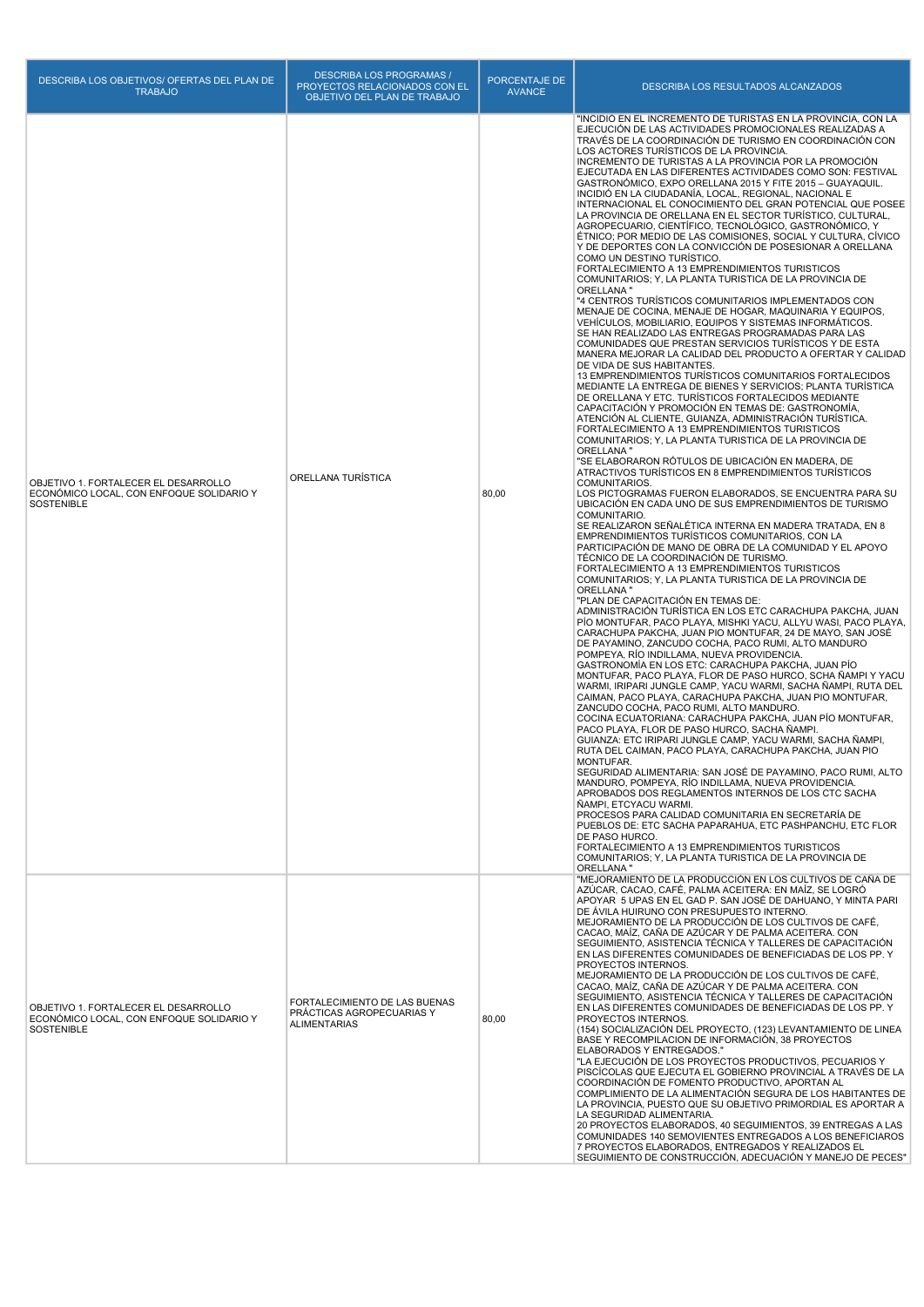| OBJETIVO 1. FORTALECER EL DESARROLLO<br>ECONÓMICO LOCAL, CON ENFOQUE SOLIDARIO Y<br>SOSTENIBLE        | PROGRAMA SISTEMA INTEGRAL DE VÍAS<br>Y ARTICULACIÓN DE<br>INFRAESTRUCTURA PRODUCTIVA | 80,00 | "SE FORTALECIÓ EL TRANSPORTE FLUVIAL TURISTICO EN TRES<br>COMUNIDADES CON EMPRENDIMIENTOS TURÍSTICOS: PANDO CHICTA,<br>SANTA ROSA, BOCA DE TIPUTINI, SAMONA YUTURI, RÍO COCA, 10 DE<br>AGOSTO, LLANCHAMA, DICARO, YARENTARO, BAMENO, BOANAMO,<br>AÑANGU, RÌO INDILLAMA, ZANCUDO COCHA.<br>FORTALECIMIENTO AL TRANSPORTE FLUVIAL PARA TRANSPORTE DE<br>PRODUCTOS A FINQUEROS Y SU COMERCIALIZACIÓN EN LAS<br>COMUNIDADES JORGE GREFA, NAMPARO, BATABURO, TIGUINO<br>WAODANI, APAIKA, NENQUEPARE, KEWANDO SUR, DICAPARE,<br>ÑONENO CON LA ENTREGA DE CANOAS Y MOTORES FUERA DE BORDA.<br>FORTALECER EL TRANSPORTE FLUVIAL CON LA ENTREGA DE CANOA Y<br>MOTOR EN LA COMUNIDAD MINTA PARI.<br>15 PROYECTO ELABORADOS 22 MAQUINARIAS Y EQUIPOS<br>ENTREGADOS 11 CANOAS ENTREGADAS 53 MARQUESINAS<br>ENTREGADAS 1 EXPOFERIA REALIZADA 17 FORTALECIMIENTOS A<br><b>EMPRENDIMIENTOS</b><br>FORTALECIMIENTO A 13 EMPRENDIMIENTOS TURISTICOS<br>COMUNITARIOS; Y, LA PLANTA TURISTICA DE LA PROVINCIA DE<br>ORELLANA"<br>"VÍAS EN PERFECTAS CONDICIONES. ACCESIBILIDAD A LAS<br>DIFERENTES PARROQUIAS Y COMUNAS DE LA PROVINCIA. MAYOR<br>ACCESIBILIDAD A LA COMUNA MACAREÑA. MAYOR NIVEL DE INGRESO<br>HACIA TERRENOS INACCESIBLES. ENERGÍA ELÉCTRICA DE PRIMERA.<br>MEJOR CALIDAD DE VIDA A LOS HABITANTES DE LA PARROQUIA.<br>MANTENER EL SISTEMA PROVINCIAL RURAL VIAL EN BUEN ESTADO.<br>SE LOGRÓ MANTENER EL SISTEMA PROVINCIAL RURAL VIAL,<br>LOGRANDO LO SIGUIENTE: 498,35 KM DE VÍAS MANTENIDAS, 2409,374<br>KM DE VÍAS LASTRADAS, 4,038 KM DE NIVELACIÓN VÍAS, 15,653 KM<br>LIMPIEZA Y NIVELACIÓN DE VÍAS, 19 KM HABILITACIÓN DE VÍA, 115,2 ML<br>DE ALCANTARILLA COLOCADA, 20,317 KM RELLENO, RASANTE,<br>CONFORMACIÓN Y COMPACTACIÓN, 352 KM AMPLIACIÓN Y<br>APERTURAS, 1 ADECUACIÓN DE CENTRO TURÍSTICO, 1 PUENTE<br>CONSTRUIDO, CONSTRUCCIÓN DE 67 LETRINAS.<br>SE HA CONSTRUIDO Y MANTENIDO MÁS DE 11 KM DE VÍAS.<br>ATENDIENDO A LAS NECESIDADES DE LA PARTICIPACIÓN CIUDADANA<br>DENTRO DE LA PROVINCIA. SE HA CONSTRUIDO Y MANTENIDO 430.002<br>KM DE VÍAS Y ATENDIDO A LAS DIFERENTES NECESIDADES CON<br>RESPECTO A LA MOVILIDAD HUMANA.<br>8 KM DE VÍAS CONSTRUIDAS Y LASTRADAS<br>3 PUENTES DE MADERA CONSTRUIDOS Y DOS MANTENIMIENTOS DE<br><b>PUENTES</b><br>403,32 KM MATENIMIENTO DE VÍAS VERANERAS<br>1545 M COLOCACIÓN DE ALCANTARILLAS.<br>15,53 KM APERTURA DE VÍAS<br>9,21 KM LASTRADO DE VÍA<br>20570 M3 PROVISIÓN DE MATERIAL PETREO PARA RELLENO Y<br>CONFORMACIONES DE VIAS<br>CONSTRUCCIÓN DE 2 PUENTES<br>MANTENIMIENTO Y REPARACIÓN 2 PUENTES"<br>"EN EL AÑO 2014 SE REALIZÓ TRABAJOS DE PRODUCCIÓN DE<br>MATERIAL TRITURADO PARA DAR INICIO AL ASFALTADO DE LA AVENIDA<br>LA MACAREÑA DANDO UN TOTAL 5,2 KM DE ASFALTADO DE LA<br>AVENIDA.<br>EN EL AÑO 2015 SE CULMINÓ EL ASFALTADO DE LA AVENIDA LA<br>MACAREÑA 2.1 KM CULMINANDO EN SU TOTALIDAD LA OBRA DE<br>ASFALTADO, ASFALTADO DE 1,9 KM DE ASFALTADO EN EL BARRIO LUZ<br>DE AMÉRICA, ASFALTADO EN OBRAS PUBLICAS Y PRIVADAS 3 KM.<br>EN EL AÑO 2016 SE DIO INICIO AL ASFALTADO DE AVENIDA URAPARI 1,3<br>KM EN EL AVANCE DEL ASFALTADO. TRABAJOS DE ASFALTADO<br>FRENTES DE TRABAJO PARA CAPITALIZACIÓN DE LA EP-EMPROVIAL<br>4.5 KM.<br>CUATRO CONVENIOS DE TRANSFERENCIAS DE FONDOS PARA LOS |
|-------------------------------------------------------------------------------------------------------|--------------------------------------------------------------------------------------|-------|------------------------------------------------------------------------------------------------------------------------------------------------------------------------------------------------------------------------------------------------------------------------------------------------------------------------------------------------------------------------------------------------------------------------------------------------------------------------------------------------------------------------------------------------------------------------------------------------------------------------------------------------------------------------------------------------------------------------------------------------------------------------------------------------------------------------------------------------------------------------------------------------------------------------------------------------------------------------------------------------------------------------------------------------------------------------------------------------------------------------------------------------------------------------------------------------------------------------------------------------------------------------------------------------------------------------------------------------------------------------------------------------------------------------------------------------------------------------------------------------------------------------------------------------------------------------------------------------------------------------------------------------------------------------------------------------------------------------------------------------------------------------------------------------------------------------------------------------------------------------------------------------------------------------------------------------------------------------------------------------------------------------------------------------------------------------------------------------------------------------------------------------------------------------------------------------------------------------------------------------------------------------------------------------------------------------------------------------------------------------------------------------------------------------------------------------------------------------------------------------------------------------------------------------------------------------------------------------------------------------------------------------------------------------------------------------------------------------------------------------------------------------------------------------------------------------------------------------------------------------------------------------------------------------------------------------------------------------------------------------------------------------------------------------------------------------------------------------------------------------------------------------------------------------------------------------------------------------------------------------------------------------------------|
| OBJETIVO 1. FORTALECER EL DESARROLLO<br>ECONÓMICO LOCAL, CON ENFOQUE SOLIDARIO Y<br><b>SOSTENIBLE</b> | PROGRAMA: EMPRENDER                                                                  | 85,00 | <b>GOBIERNOS PARROQUIALES"</b><br>4 CONVENIOS PARA EQUIPAMIENTO DE CENTROS DE<br>EMPRENDEDORES A ORGANIZACIONES SOCIOLES DE LA PROVINCIA.<br>"1 INFOCENTRO DIGITAL SHUAR INSTALADO BENEFICIANDO A 118<br>FAMILIAS DIRECTAMENTE.<br>PÁGINA WEB INSTITUCIONAL<br>4 BANCOS COMUNALES EN BUENA MARCHA.<br>4 GOBIERNOS COMUNITAROS CONSOLIDADAS ORGANIZATIVAMENTE"<br>"LA COORDINACIÓN DE FOMENTO PRODUCTIVO A TRAVÉS DE LA<br>JEFATURA DE POST PRODUCCIÓN Y MIPYMES ORGANIZA, FORTALECE,<br>ASESORA Y DA SEGUIMIENTO A LAS ORGANIZACIONES SOCIALES<br>CAMPESINAS CON EL FIN DE PROMOVER SUS INICIATIVAS<br>PRODUCTIVAS DENTRO DE LA PROVINCIA.<br>15 PROYECTO ELABORADOS 22 MAQUINARIAS Y EQUIPOS<br>ENTREGADOS 11 CANOAS ENTREGADAS 53 MARQUESINAS<br>ENTREGADAS 1 EXPOFERIA REALIZADA 17 FORTALECIMIENTOS A<br>EMPRENDIMIENTOS"                                                                                                                                                                                                                                                                                                                                                                                                                                                                                                                                                                                                                                                                                                                                                                                                                                                                                                                                                                                                                                                                                                                                                                                                                                                                                                                                                                                                                                                                                                                                                                                                                                                                                                                                                                                                                                                                                                                                                                                                                                                                                                                                                                                                                                                                                                                                                                                                                                                      |
| OBJETIVO 1. FORTALECER EL DESARROLLO<br>ECONÓMICO LOCAL, CON ENFOQUE SOLIDARIO Y<br><b>SOSTENIBLE</b> | PROGRAMA: GANADERÍA SOSTENIBLE                                                       | 80,00 | "400 VACAS SON INSEMINADAS DE LAS CUALES EL 25%<br>DIAGNOSTICARON PREÑEZ, Y 50 CERDAS FUERON INSEMINADAS DE<br>LAS CUALES EL 70% QUEDARON PREÑADAS.<br>4 HATOS GANADEROS MEJORADOS GENÉTICAMENTE.<br>CAPACITACIÓN Y ASISTENCIA TÉCNICA PARA EL MEJORAMIENTO<br>GENÉTICO A TRAVÉS DE LA INSEMINACIÓN ARTIFICIAL.<br>20 PROYECTOS ELABORADOS, 40 SEGUIMIENTOS, 39 ENTREGAS A LAS<br>COMUNIDADES 140 SEMOVIENTES ENTREGADOS A LOS<br><b>BENEFICIAROS"</b><br>"FORTALECIMIENTO AL SISTEMA PRODUCTIVO PECUARIO A TRAVÉS DE<br>TALLERES DE CAPACITACIÓN, EN TEMAS DE MANEJO, SANIDAD,<br>REGISTRO REPRODUCTIVO, TÉCNICAS DE INSEMINACIÓN ARTIFICIAL<br>EN BOVINOS Y PORCINOS.<br>506 HA DE PASTIZALES FORTALECIDOS, 264 HATOS GANADEROS, 10<br>PIARAS FORTALECIDAS Y 70 PARVADAS FORTALECIDAS EN LA<br>PROVINCIA DE ORELLANA.<br>110 HA DE PASTIZALES FORTALECIDAS, 100 HATOS GANADEROS<br>FORTALECIDOS, 20 PIARAS FORTALECIDAS Y 50 PARVADAS<br>FORTALECIDAS DENTRO DE LA PROVINCIA DE ORELLANA CON<br>COMUNIDADES BENEFICIADAS DE LOS PRESUPUESTOS<br>PARTICIPATIVOS.<br>20 PROYECTOS ELABORADOS, 40 SEGUIMIENTOS, 39 ENTREGAS A LAS<br>COMUNIDADES 140 SEMOVIENTES ENTREGADOS A LOS<br><b>BENEFICIAROS"</b>                                                                                                                                                                                                                                                                                                                                                                                                                                                                                                                                                                                                                                                                                                                                                                                                                                                                                                                                                                                                                                                                                                                                                                                                                                                                                                                                                                                                                                                                                                                                                                                                                                                                                                                                                                                                                                                                                                                                                                                                                                                                           |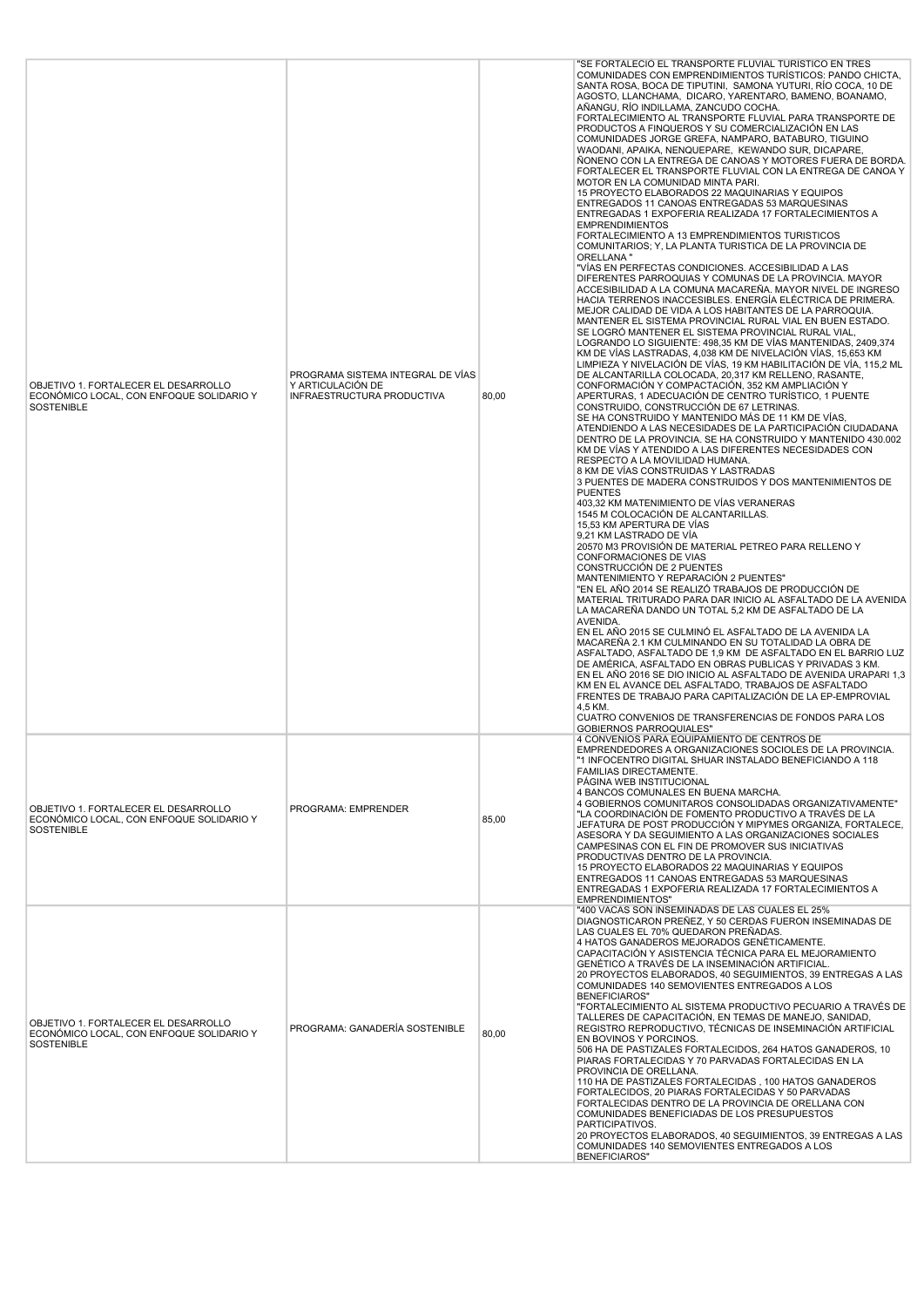| OBJETIVO 1. FORTALECER EL DESARROLLO<br>ECONÓMICO LOCAL, CON ENFOQUE SOLIDARIO Y<br>SOSTENIBLE        | PROGRAMA: FORTALECIMIENTOS PARA<br>LAS ACTIVIDADES ACUÍCOLAS | 80,00 | "CONSTRUCCIÓN E IMPLEMENTACIÓN DE 319 PISCINAS PARA EL<br>CULTIVO DE PECES DE LA ZONA.<br>FINCAS DIVERSIFICADAS CON LA PRODUCCIÓN PISCÍCOLA. 100<br>UNIDADES PISCÍCOLAS HABILITADAS.<br>SE FORTALECIÓ 70 ESTANQUES PISCÍCOLAS EN LAS COMUNIDADES<br>BENEFICIADAS DE LOS PP: LOBO 4, PUERTO COLON, REINA DEL CISNE,<br>UNIÓN LOJANA, HUAMAYACU DE TARACOA, EL PUMA, SAN GREGORIO,<br>DAYUMA, VICENTE ROCAFUERTE, HUAMAYACU DE LA UNIÓN<br>MILAGREÑA, EL CRISTAL, EL CRISTALINO<br>7 PROYECTOS ELABORADOS, ENTREGADOS Y REALIZADOS EL<br>SEGUIMIENTO DE CONSTRUCCIÓN, ADECUACIÓN Y MANEJO DE PECES"                                                                                                                                                                                                                                                                                                                                                                                                                                                                                                                                                                                                                                                                                                                                                                                                                                                                                                                                                                                                                                                                                                                                                                                                                                                                                                                                                            |
|-------------------------------------------------------------------------------------------------------|--------------------------------------------------------------|-------|--------------------------------------------------------------------------------------------------------------------------------------------------------------------------------------------------------------------------------------------------------------------------------------------------------------------------------------------------------------------------------------------------------------------------------------------------------------------------------------------------------------------------------------------------------------------------------------------------------------------------------------------------------------------------------------------------------------------------------------------------------------------------------------------------------------------------------------------------------------------------------------------------------------------------------------------------------------------------------------------------------------------------------------------------------------------------------------------------------------------------------------------------------------------------------------------------------------------------------------------------------------------------------------------------------------------------------------------------------------------------------------------------------------------------------------------------------------------------------------------------------------------------------------------------------------------------------------------------------------------------------------------------------------------------------------------------------------------------------------------------------------------------------------------------------------------------------------------------------------------------------------------------------------------------------------------------------------|
| OBJETIVO 1. FORTALECER EL DESARROLLO<br>ECONÓMICO LOCAL, CON ENFOQUE SOLIDARIO Y<br>SOSTENIBLE        | PROGRAMA: AGRO INDUSTRIA LOCAL                               | 80,00 | "FORTALECIMIENTO Y EQUIPAMIENTO DEL CENTRO DE ACOPIO DE<br>MAÍZ EN LA ASOCIACIÓN ALLY SARA DE LA COMUNIDAD SINCHI CHICTA.<br>PILADORA DE ARROZ EN LA COMUNIDAD FRONTERAS DEL ECUADOR.<br>FORTALECIMIENTO Y EQUIPAMIENTO DE LA PILADORA DE ARROZ EN<br>LA COMUNIDAD 24 DE MAYO.<br>FORTALECIMIENTO A CENTROS PESQUEROS EN LA COMUNIDAD EL<br>ROCIO.<br>ENTREGA DE MOTOR PARA PILADORA EN LA COMUNIDAD CENTRO<br>HUINO<br>CONSTRUCCIÓN E INSTALACIÓN DE SECADORA DE GRANO EN LA<br>COMUNIDAD BAJO HUINO.<br>FORTALECIMIENTO DE LA PILADORA Y SECADORA DE ARROZ EN LA<br>COMUNIDAD CHONTA COCHA<br>ENTREGA DE UN REFINADOR DE CHOCOLATE EN LA ASOCIACIÓN<br>SOCIO SAMONA COMUNIDAD SAMONA YUTUTI.<br>15 PROYECTO ELABORADOS 22 MAQUINARIAS Y EQUIPOS<br>ENTREGADOS 11 CANOAS ENTREGADAS 53 MARQUESINAS<br>ENTREGADAS 1 EXPOFERIA REALIZADA 17 FORTALECIMIENTOS A<br><b>EMPRENDIMIENTOS"</b><br>EN ESTE PROGRAMA CONSTAN COMO PROYECTO LA<br>IMPLEMENTACION DE CENTROS DE FAENAMIENTO SE ACLARA QUE<br>ESTE RESULTADO PRESENTA UN AVANCE DE 0% POR CUANTO ESTA<br>ACTIVIDAD NO ES COMPETENCIA DE ESTE NIVEL DE GOBIERNO                                                                                                                                                                                                                                                                                                                                                                                                                                                                                                                                                                                                                                                                                                                                                                                                                                          |
| OBJETIVO 1. FORTALECER EL DESARROLLO<br>ECONÓMICO LOCAL, CON ENFOQUE SOLIDARIO Y<br>SOSTENIBLE        | ORELLANA SALUDABLE Y EDUCADA                                 | 77,50 | "GENERAR PRACTICAS DEPORTIVAS EN LA PROVINCIA ORELLANA.<br>TENER LA CONTINUIDAD EN EL TRATAMIENTO. PERSONAS DE GRUPOS<br>VULNERABLES ATENDIDAS EN LA PROVINCIA DE ORELLANA. 13<br>PERSONAS CON ENFERMEDADES CATASTRÓFICAS SE BENEFICIAN DEL<br>SERVICIO DE TRASPORTE TERRESTRE PARA EL TRATAMIENTO DE<br>HEMODIALISIS.<br>PARTICIPACIÓN ACTIVA DE LA CIUDADANÍA, MEDIANTE LA ATENCIÓN A<br><b>GRUPOS PRIORITARIOS.</b><br>SERVICIO DE TRANSPORTE TERRESTRE HASTA LA CIUDAD DE TENA<br>PARA TRATAMIENTO DE HEMODIÁLISIS A PERSONA CON<br>ENFERMEDADES CATASTRÓFICAS."<br>"PERSONAS DE GRUPOS DE ATENCIÓN PRIORITARIA BENEFICIARIAS A<br>TRAVÉS DE PROYECTOS DIRIGIDOS A JÓVENES MEDIANTE LA<br>PRÁCTICA DE BAILO TERAPIA.<br>8995 PERSONAS DE GRUPOS DE ATENCIÓN PRIORITARIA REALIZANDO<br>PRÁCTICAS DE INTEGRACIÓN SOCIAL RESPETANDO LOS DERECHOS<br>ESTABLECIDOS EN EL MARCO LEGAL VIGENTE. 2049 PERSONAS<br>PERTENECIENTES A LOS GRUPOS PRIORITARIOS PARTICIPARON<br>ACTIVAMENTE EN EL PROCESO.<br>PERSONAS PERTENECIENTES A GRUPOS DE ATENCIÓN PRIORITARIA<br>SE BENEFICIAN DE BIENES Y SERVICIOS PARA SATISFACER SUS<br>NECESIDADES BÁSICAS."<br>"FOCALIZACIÓN DE SOLICITUDES DE LAS FAMILIAS QUE SOLICITAN<br><b>BECAS</b><br>1 BECARIO PARA UNIVERSIDAD INTERNACIONAL Y 29 BECARIOS A<br>UNIVERSIDADES NACIONALES Y 4 BECARIOS A UNIVERSIDADES<br>LOCALES.<br>JÓVENES DE LA PROVINCIA TIENEN ACCESO A LA EDUCACIÓN<br>SUPERIOR."<br>"FOCALIZACIÓN DE SOLICITUDES DE LAS FAMILIAS QUE SOLICITAN<br>BECAS. 1635 NIÑAS/OS, ADOLESCENTES Y JÓVENES RECIBEN<br>INCENTIVOS ECONÓMICOS.<br>548 PERSONAS PERTENECIENTES A LOS GRUPOS PRIORITARIOS<br>PARTICIPARON ACTIVAMENTE EN EL PROCESO.<br>REUNIÓN PARA SOCIALIZACIÓN DE ORDENANZA QUE REGLAMENTA LA<br>ENTREGA DE INCENTIVOS ECONÓMICOS CON EL FIN DE DAR<br>LINEAMIENTOS Y ORIENTACIÓN A LOS ESTUDIANTES DE TERCER NIVEL<br>PARA QUE PROCEDAN A REALIZAR LA LIQUIDACIÓN Y RENOVACIÓN DE<br>LOS MISMOS." |
| OBJETIVO 1. FORTALECER EL DESARROLLO<br>ECONÓMICO LOCAL, CON ENFOQUE SOLIDARIO Y<br><b>SOSTENIBLE</b> | COMERCIALIZACIÓN ASOCIATIVA                                  | 50,00 | "RELACIONES COMERCIALES PARA LA EXPORTACIÓN DE PALMITO<br>APAE<br>30 TALLERES DE SOCIALIZACIÓN<br>40 REUNIONES DE ASISTENCIA TÉCNICA EN SUB MESAS DE MESA<br><b>AGROPECUARIA</b><br>12 ASISTENCIAS TÉCNICAS PARA ELABORACIÓN DE PDYOT<br>PROVINCIAL;<br>2 ASISTENCIAS TÉCNICAS CON LA MESA AGROPECUARIA PROVINCIAL.<br>ENTREGA DE FONDOS DE COMERCIALIZACIÓN PARA APROCAS Y<br>AGROECOCAFE. 7500 DÓLARES A CADA UNO<br>05 ORGANIZACIONES DE PRODUCTORES FORTALECIDAS<br>COMUNIDADES BENEFICIADAS DE LOS PP:<br>OBTENCIÓN DE REGISTROS SANITARIOS EN ASOCIACIONES LA PAZ Y<br>LAS LOJANITAS.<br>MICRO FÁBRICA DE CAFÉ LAS MONTAÑITAS.<br>ENTREGA DE LABORATORIO EN KALLARI WUARMI Y WAJURISCHA,<br>EMPAQUES EN ASOPRIABET.<br>ENTREGA DE FONDOS DE COMERCIALIZACIÓN PARA SINCHI CHICTA<br>6.300 DOLARES.<br>ENTREGA DE FERMENTADORES DE CACAO Y MARQUESINAS EN LA<br>PAZ.<br>15 PROYECTO ELABORADOS 22 MAQUINARIAS Y EQUIPOS<br>ENTREGADOS 11 CANOAS ENTREGADAS 53 MARQUESINAS<br>ENTREGADAS 1 EXPOFERIA REALIZADA 17 FORTALECIMIENTOS A<br><b>EMPRENDIMIENTOS"</b><br>15 PROYECTO ELABORADOS 22 MAQUINARIAS Y EQUIPOS<br>ENTREGADOS 11 CANOAS ENTREGADAS 53 MARQUESINAS<br>ENTREGADAS 1 EXPOFERIA REALIZADA 17 FORTALECIMIENTOS A<br><b>EMPRENDIMIENTOS</b>                                                                                                                                                                                                                                                                                                                                                                                                                                                                                                                                                                                                                                                                                                  |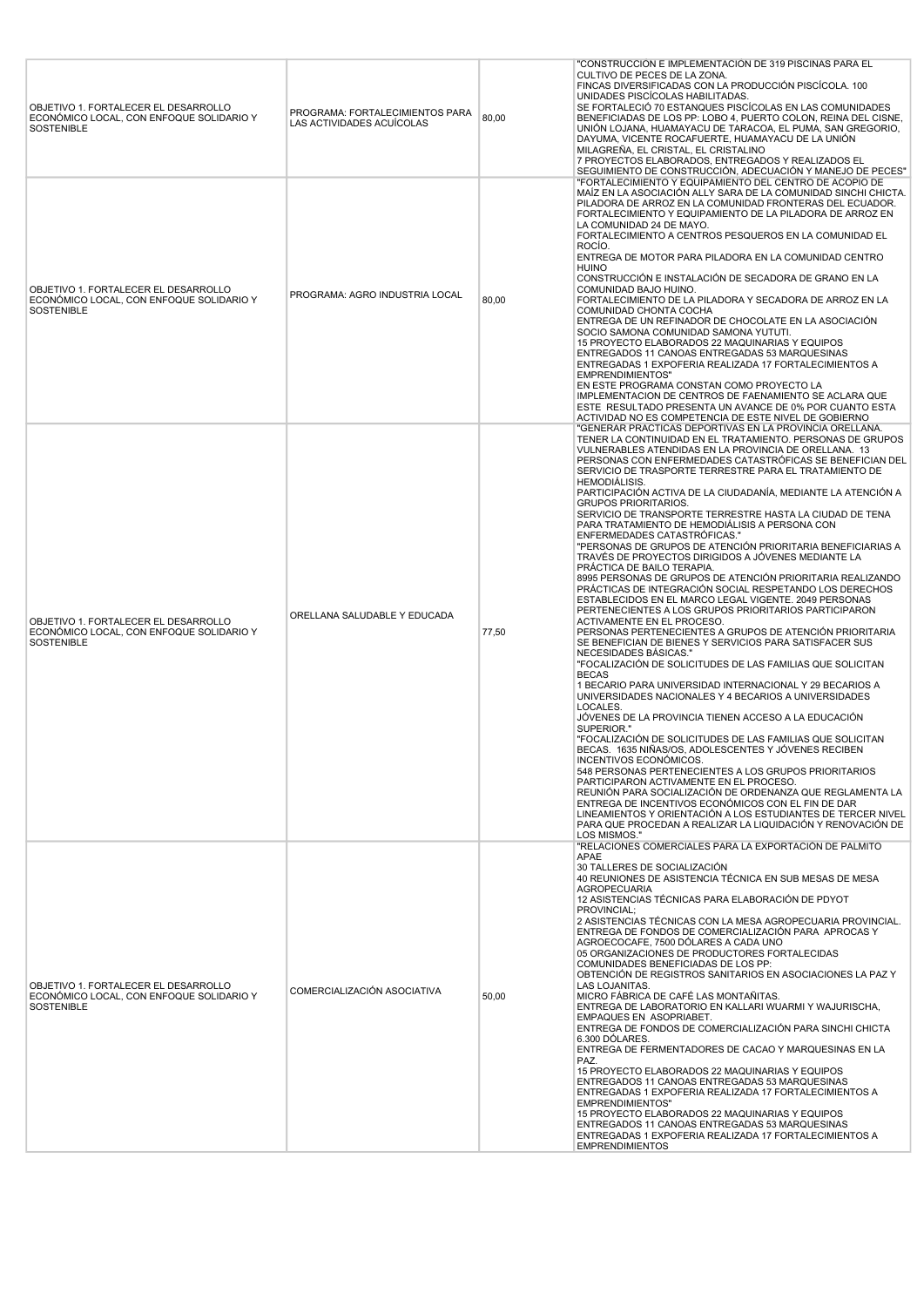| OBJETIVO 1. FORTALECER EL DESARROLLO<br>ECONÓMICO LOCAL, CON ENFOQUE SOLIDARIO Y<br>SOSTENIBLE        | PROGRAMA: CADENAS DE VALOR      | 80,00 | "INCREMENTO DE 300 HECTAREAS DE MAIZ A LA PRODUCCIÓN<br>PROVINCIAL.<br>CAPACITACIÓN A 300 PRODUCTORES<br>INCREMENTO DE LA PRODUCTIVIDAD COMUNITARIA MEDIANTE<br>HERRAMIENTAS AGRÍCOLAS.<br>MEJORA EN EL SISTEMA DE TRANSPORTE DE LOS PRODUCTOS.<br>145 HECTÁREAS ESTABLECIDAS DE CAFÉ A NIVEL PROVINCIAL.<br>SE HA MEJORARON LAS ACTIVIDADES DE MANTENIMIENTO DE LOS<br>CULTIVOS.<br>SE HA REDUCIDO EL USO DE PRODUCTOS AGROQUÍMICOS.<br>SE HA CAPACITADO A 1274 FAMILIAS DE AGRICULTORES EN EL<br>MANEJO DE MAQUINARIA AGRÍCOLA.<br>INCREMENTO DE LA CANTIDAD DE HECTÁREAS DE PASTOS EXISTENTE<br>EN LA PROVINCIA.<br>FORTALECIMIENTO DE LA PRODUCCIÓN BOBINA EN LA PROVINCIA.<br>DISMINUIR JORNALES DE TRABAJO A TRAVÉS DE LA ENTREGA DE<br>MAQUINARIA AGRÍCOLA E INSUMOS.<br>110 HECTAREAS DE CAFÉ FORTALECIDAS EN LAS COMUNIDADES<br>BENEFICIADAS DE LOS PP: 12 DE FEBRERO, 25 DE DICIEMBRE, 3 DE<br>NOVIEMBRE, UNIÓN ALAMOREÑA, SAN PABLO, BELLA SOMBRA,<br>MERCEDES DEL JIVINO, SAN CARLOS DEL RIO BUENO, SAN AGUSTÍN,<br>GALERAS, SAN FERNANDO, PUKUNO, TIOYACU, SARAYACU, HIGINIO,<br>MANGO PLAYA, BANKU YAKU, Y BUEN PASTOR<br>200 HA DE MAÍZ FORTALECIDAS EN LAS COMUNIDADES BENEFICIADAS<br>DE LOS PP: PUCAYACU, VIRGEN DEL CARMEN, NUEVA ESMERALDA, LA<br>FLORIDA, LOMA DEL TIGRE, SAN PABLO, LA MAGDALENA, LA<br>DEMOCRACIA.<br>100 HECTAREAS DE CACAO FORTALECIDAS EN LAS COMUNIDADES<br>BENEFICIADAS DE LOS PP: 10 DE MARZO, UNIÓN BOLIVARENSE,<br>MARISCAL SUCRE, EL PROGRESO, NUEVA JOYA, EL ESFUERZO,<br>RUMIPAMBA. PLAYAS DEL ORIENTE. RÍO TUCÁN. COMUNA SAN<br>ANTONIA, LOS ALPES Y LOS PINOS, LA PUNTILLA, CENTRO POBLADO<br>GARCÍA MORENO, PALMA ROJA, NUEVOS HORIZONTES, CRISTALINO,<br>KUNKUK, LA ANDINA, RAMAL SAN FRANCISCO, TUCUNO, RUMIYACU,<br>CHAMBIRA DEL RIO BUENO, SAN JUAN DE SHIKITA, TIGUINO COLONO.<br>(154) SOCIALIZACIÓN DEL PROYECTO, (123) LEVANTAMIENTO DE LINEA<br>BASE Y RECOMPILACION DE INFORMACIÓN, 38 PROYECTOS<br>ELABORADOS Y ENTREGADOS."                                                                                                                                                                                   |
|-------------------------------------------------------------------------------------------------------|---------------------------------|-------|--------------------------------------------------------------------------------------------------------------------------------------------------------------------------------------------------------------------------------------------------------------------------------------------------------------------------------------------------------------------------------------------------------------------------------------------------------------------------------------------------------------------------------------------------------------------------------------------------------------------------------------------------------------------------------------------------------------------------------------------------------------------------------------------------------------------------------------------------------------------------------------------------------------------------------------------------------------------------------------------------------------------------------------------------------------------------------------------------------------------------------------------------------------------------------------------------------------------------------------------------------------------------------------------------------------------------------------------------------------------------------------------------------------------------------------------------------------------------------------------------------------------------------------------------------------------------------------------------------------------------------------------------------------------------------------------------------------------------------------------------------------------------------------------------------------------------------------------------------------------------------------------------------------------------------------------------------------------------------------------------------------------------------------------------------------------------------------------------------------------------------------------------------------------------------|
| OBJETIVO 1. FORTALECER EL DESARROLLO<br>ECONÓMICO LOCAL, CON ENFOQUE SOLIDARIO Y<br>SOSTENIBLE        | PROGRAMA: MI ORGANIZACIÓN CRECE | 80,00 | "580 DIRIGENTES/AS, LIDERES/AS, AUTORIDADES PARROQUIALES DE<br>LAS NACIONALIDADES CAPACITADOS.<br>40 JÓVENES DE LAS NACIONALIDADES CAPACITADOS.<br>6 COMUNIDADES CON NUEVOS MODELOS DE SISTEMAS DE<br>ORGANIZACIÓN COMUNITARIA.<br>4 JÓVENES CAPACITADAS EN EL DESARROLLO DE SISTEMA DE<br>COMUNICACIÓN.<br>BANCOS COMUNITARIOS IMPLEMENTADOS, EQUIPADOS Y<br>FUNCIONANDO.<br>2 CENTROS DE EMPRENDIMIENTOS DE ARTESANÍAS AUTÓCTONAS.<br>1 CENTRO DE INFORMACIÓN Y COMUNICACIONES CREADAS.<br>SE FORTALECIÓ EN UN 80% A LAS MESAS SECTORIALES<br>MESAS DE CONCERTACIÓN SOCIAL DESARROLLAN PROCESOS<br>PARTICIPATIVOS DENTRO DE LA PROVINCIA DE ORELLANA.<br>LA AMPLIA COBERTURA DEL PROYECTO HA PERMITIDO LLEGAR A LOS<br>CUATRO CANTONES DE LA PROVINCIA, DESARROLLANDO EN LAS<br>MUJERES SU CAPACIDAD DE LIDERAZGO CONSTITUYÉNDOSE COMO<br>UNA DE LAS PRINCIPALES FORTALEZAS PARA EL DESARROLLO DE SU<br>LABOR EN LA PROMOCIÓN DE LAS INICIATIVAS PRODUCTIVAS Y<br>ECONÓMICAS AMPARADAS EN CADA UNA DE SUS ORGANIZACIONES.<br>MANEJO DE UN SOFTWARE CONTABLE ADAPTADA AL MEDIO.<br>1583 PERSONAS PERTENECIENTES A LAS MESAS DE CONCERTACIÓN<br>SOCIAL SE FORTALECEN EMPRESARIALMENTE Y POTENCIALIZAN SU<br>CAPACIDAD PRODUCTIVA<br>655 ACTORES SOCIALES PARTICIPARON ACTIVAMENTE EN LA TOMA DE<br><b>DECISIONES</b><br>SE HA PLANIFICADO A FORTALECER UN 4% DE COMUNAS Y<br>COMUNIDADES EN PROCESOS SOCIO-ORGANIZATIVOS.<br>630 BENEFICIARIOS FORTALECIERON SUS CAPACIDADES EN TEMAS DE<br>EMPRENDIMIENTOS PRODUCTIVOS CON ENFOQUE DE GÉNERO COMO<br>RESULTADO DE LA INCIDENCIA DE LA CIUDADANÍA.<br>55 MUJERES PARTICIPAN EN LOS PROCESOS DE TOMA DE<br>DECISIONES.<br>4 BANCOS COMUNALES EN BUENA MARCHA.<br>4 GOBIERNOS COMUNITAROS CONSOLIDADAS ORGANIZATIVAMENTE<br>306 BENEFICIARIOS FORTALECIERON SUS CAPACIDADES EN TEMAS DE<br>EMPRENDIMIENTOS PRODUCTIVOS CON ENFOQUE DE GÉNERO COMO<br>RESULTADO DE LA INCIDENCIA DE LA CIUDADANÍA.<br>613 PERSONAS PERTENECIENTES A LAS MESAS DE CONCERTACIÓN<br>SOCIAL SE FORTALECEN EMPRESARIALMENTE Y POTENCIALIZAN SU<br>CAPACIDAD PRODUCTIVA.<br>655 ACTORES SOCIALES PARTICIPARON ACTIVAMENTE EN LA TOMA DE<br>DECISIONES." |
| OBJETIVO 1. FORTALECER EL DESARROLLO<br>ECONÓMICO LOCAL, CON ENFOQUE SOLIDARIO Y<br><b>SOSTENIBLE</b> | PROGRAMA: MI ORGANIZACIÓN CRECE | 80,00 | "SOCIALIZACIÓN Y DISTRIBUCIÓN DE PRESUPUESTOS PARTICIPATIVOS.<br>A TRAVÉS DE 54 ASAMBLEAS<br>PRIORIZACIÓN DEL PRESUPUESTO PARTICIPATIVO 2016 A 28<br>PARROQUIAS, 5 ZONAS URBANAS MARGINALES Y 16 MESAS<br>TEMÁTICAS DE CONCERTACIÓN DE LA PROVINCIA DE ORELLANA.<br>PRIORIZACIÓN DEL PRESUPUESTO PARTICIPATIVO 2017 A 28<br>PARROQUIAS, 4 ZONAS URBANO MARGINALES Y 13 MESAS TEMÁTICAS<br>DE CONCERTACIÓN DE LA PROVINCIA DE ORELLANA.<br>3913 PERSONAS HAN PARTICIPADO EN LOS PROCESOS DE<br>PARTICIPACIÓN CIUDADANA, MEDIANTE LA SOCIALIZACIÓN Y<br>PRIORIZACIÓN DE LOS PROYECTOS DE PRESUPUESTOS<br>PARTICIPATIVOS EN LA PROVINCIA DE ORELLANA."                                                                                                                                                                                                                                                                                                                                                                                                                                                                                                                                                                                                                                                                                                                                                                                                                                                                                                                                                                                                                                                                                                                                                                                                                                                                                                                                                                                                                                                                                                                            |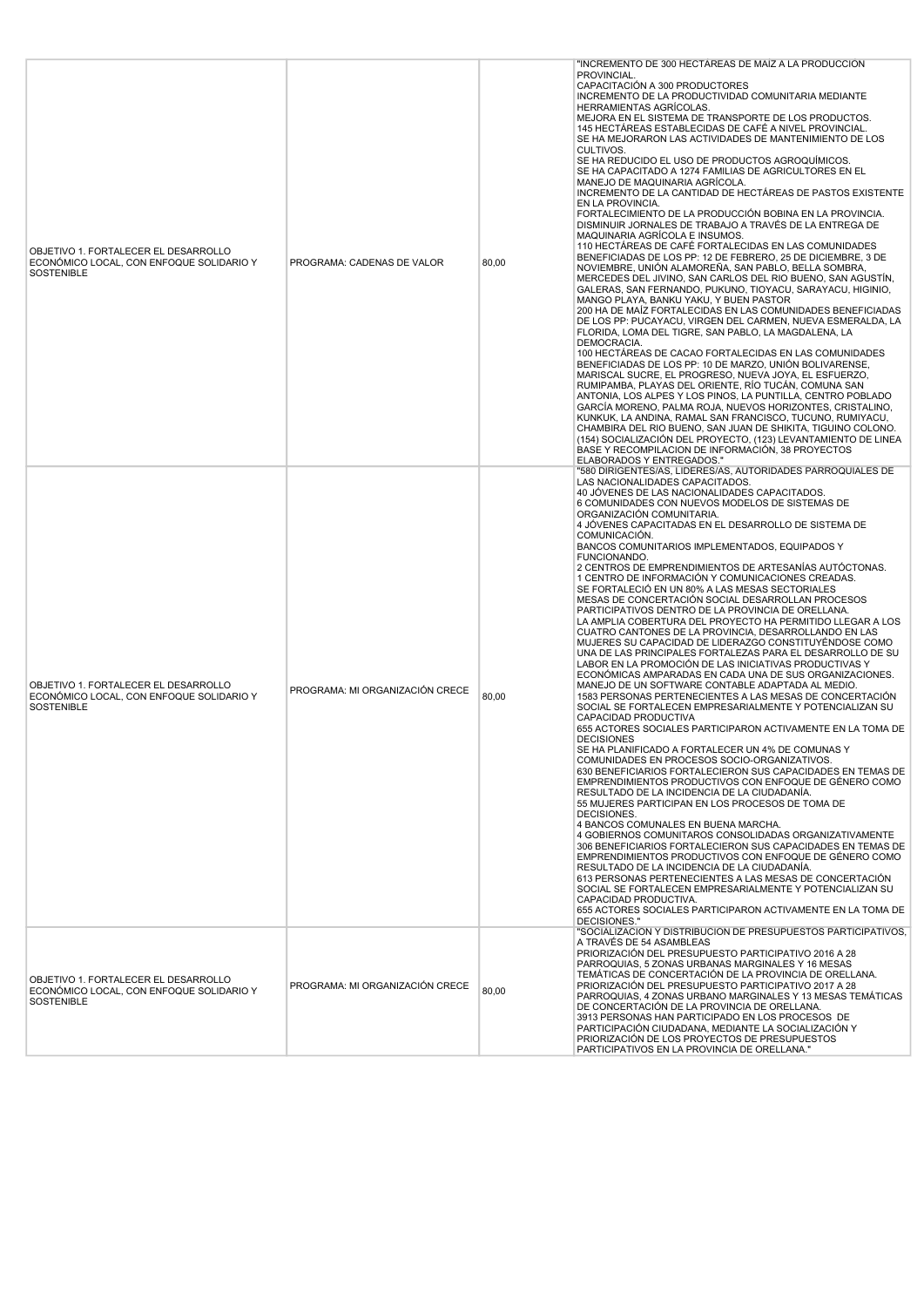| OBJETIVO 2. PROTEGER Y HACER CUMPLIR LOS<br>DERECHOS DE LA NATURALEZA Y ASEGURAR UN<br>AMBIENTE SANO Y SALUDABLE | PROGRAMA: GESTIÓN INTEGRAL DEL<br>CUENCA DEL RÍO NAPO | 70,00 | "52 INFORMES DE INSPECCIÓN TÉCNICA POR IMPACTOS<br>AMBIENTALES."<br>116 PUNTOS DE MONITOREO DE CALIDAD DE AGUA, SEDIMENTOS Y<br>AIRE AMBIENTE EN TODA LA PROVINCIA.<br>259 MUESTRAS EN LAS DIFERENTES MATRICES AGUA, SUELO,<br>MATERIAL VEGETAL Y SE HA ANALIZADO 3221 PARÁMETROS EN EL<br>LABORATORIO""<br>543 ESTUDIOS AMBIENTALES Y PLANES DE MANEJO AMBIENTAL. 55<br>INFORMES DE INSPECCIÓN TÉCNICA POR IMPACTOS AMBIENTALES EN<br>DEFENSA DELOS DERECHOS DE LA NATURALEZA<br>438 PUNTOS DE MONITOREO DE CALIDAD DE AGUA, SEDIMENTOS Y<br>AIRE AMBIENTE EN TODA LA PROVINCIA, CON EL APOYO DE<br>INGENIERÍA SIN FRONTERAS ISF-CATALUÑA<br>303 INFORMES DE CARACTERIZACIÓN DE SUELO AGRÍCOLA Y CALIDAD<br>DE AGUA POTABLE Y AGUAS SUPERFICIALES EN TODA LA PROVINCIA.<br>258 LICENCIAMIENTOS AMBIENTALES QUE AUTORIZAN LA EJECUCIÓN<br>DE OBRAS CON EL MENOR IMPACTO AMBIENTAL 46 INFORMES DE<br><b>INSPECCIONES AMBIENTALES</b><br>244 MONITOREOS DE CUERPOS HÍDRICOS Y CALIDAD DE AIRE<br>AMBIENTE<br>465 INFORMES DE RESULTADOS<br>220 LICENCIAMIENTOS OBTENIDOS ANTE EL MAE<br>76 INFORMES DE INSPECCIONES AMBIENTALES LOGRANDO<br>FORTALECER LA CAPACIDAD DE GESTIONAR EN LAS COMUNIDADES<br>RURALES MEDIANTE ACCIONES, HERRAMIENTAS, Y CRITERIOS<br>TÁCTICOS, JURÍDICOS Y AMBIENTALES QUE CONTRIBUYAN A<br>EFECTIVIZAR EL CONTROL Y LA RESPONSABILIDAD DE LAS<br>ACTIVIDADES ANTROPOGÉNICAS.<br>114 MONITOREOS DE CUERPOS HÍDRICOS Y CALIDAD DE AIRE<br>AMBIENTE MEDIANTE LA RED DE MONITOREO HIDROCLIMÁTICO PARA<br>CONOCER LAS CONDICIONES AMBIENTALES DE LOS COMPONENTES<br>AIRE, SUELO, AGUA, Y ASÍ OPTIMIZAR EL SISTEMA DE INFORMACIÓN<br>AMBIENTAL, QUE APOYA A LA GESTIÓN INTEGRAL DE LA CUENCA BAJA<br>DEL RÍO NAPO Y SUS RECURSO NATURALES, MEDIANTE ANÁLISIS<br>FÍSICO, QUÍMICO Y BIOLÓGICO.<br>446 INFORMES DE RESULTADOS ELABORADOS MEDIANTE LA<br>IMPLEMENTACIÓN DE UN LABORATORIO DE ÚLTIMA TECNOLOGÍA<br>AUTOSOSTENIBLE EN EL TIEMPO, QUE OTORGUE APOYO A LAS<br>INSPECCIONES Y LICENCIAMIENTOS AMBIENTALES CON<br>HERRAMIENTAS Y MÉTODOS ESTANDARIZADOS BAJO LA NORMA ISO<br>1705<br>172 LICENCIAMIENTOS OBTENIDOS ANTE EL MAE DE LOS PROYECTOS<br>EJECUTADOS POR EL GADPO Y QUE FUERON SOLICITADOS A ESTA<br>JEFATURA, CON SU RESPECTIVO PLAN DE MANEJO AMBIENTAL DE<br>PARA LA COMUNIDAD CON LA FINALIDAD DE DAR CUMPLIMIENTO LA<br>LEGISLACIÓN NACIONAL."<br>NO ES COMPETENCIA<br>PLAN DE DESARROLLO Y ORDENAMIENTO TERRITORIAL (INCLUYE Y<br>EQUIPARA)<br>"MANTENIMIENTO Y RESIEMBRA DE 12.5 KM LINEALES EN LAS RIBERAS<br>DE LOS RÍOS NAPO Y COCA CON ESPECIE CHIPARO (ZYGIA<br>LONGIFOLIA), CON FINES DE PROTECCIÓN.<br>PROTECCIÓN DE 36 KM DE RIVERA DE LOS RÍOS<br>MANTENIMIENTO Y RESIEMBRA DE 15 KM LINEALES EN LAS RIBERAS<br>DE LOS RÍOS NAPO Y COCA CON ESPECIE CHIPARO (ZYGIA<br>LONGIFOLIA), CON FINES DE PROTECCIÓN.<br>EL 100% DE HECTAREAS FORESTADAS, REFORESTADAS Y<br>REVEGETADAS EN ÁREAS DEGRADADAS DE RIBERAS DURANTE EL<br>2016, DEL 100% DE LO PLANIFICADO.<br>(PROYECTO UNIFICADO CON EL MANEJO DE LA RIVERA DE LOS RÍOS)<br>SE HA LOGRADO PROTEGER 1,5 KM DE RIVERA DE LOS EFECTOS DE LA<br>EROSIÓN.<br>16.28 KM DE RIBERAS DE RIOS CON PROBLEMAS DE EROSION<br>REFORESTADOS CON ESPECIE CHIPARO EN LOS CUATRO CANTONES<br>DE LA PROVINCIA.<br>"MANTENIMIENTO Y RESIEMBRA DE 12.5 KM LINEALES EN LAS RIBERAS<br>DE LOS RÍOS NAPO Y COCA CON ESPECIE CHIPARO (ZYGIA<br>LONGIFOLIA). CON FINES DE PROTECCIÓN.<br>PROTECCIÓN DE 36 KM DE RIVERA DE LOS RÍOS<br>MANTENIMIENTO Y RESIEMBRA DE 15 KM LINEALES EN LAS RIBERAS<br>DE LOS RÍOS NAPO Y COCA CON ESPECIE CHIPARO (ZYGIA<br>LONGIFOLIA), CON FINES DE PROTECCIÓN.<br>LOGRADO 1 ACUERDO PARA MANEJO DE LAS RIBERAS DE LOS RÍOS<br>CON LA PARROQUIA UNIÓN MILAGREÑA Y LAS COMUNIDADES<br>FORESTAL HUAMAYACU, HUAMAYACU 2, NUEVA ESPERANZA, EL<br>DESCANSO Y POROTOYACU, DEL CANTÓN JOYA DE LOS SACHAS<br>(PROYECTO DIFERENCIADO).<br>FIRMA DE 1 CONVENIO CON LA COMUNA VICENTE SALAZAR DE LA<br>PARROQUIA TIPUTINI CANTON AGUARICO DE UN ACUERDO PARA LA<br>EJECICION DE LOS PROGRAMAS DE REFORESTACION CON FINES DE<br>PROTECCION. BENEFICIANDO A PROXIMADAMENTE 90 FAMILIAS DE<br>LAS ZONAS DE INTERVENCION."<br>"ELABORACIÓN DE LA ORDENANZA DE CREACIÓN DE LA JEFATURA DE<br>RIEGO Y DRENAJE.<br>RECUPERACIÓN DE 206 HECTÁREAS INUNDADAS Y PUESTAS EN<br>PRODUCCIÓN EN LA COMUNIDAD LAS CAYANAS.<br>ADQUISICIÓN DE 2 CAMIONETAS 4X4<br>CREACIÓN DE LA JEFATURA DE RIEGO Y DRENAJE.<br>CONSTRUCCIÓN DE 25 KM DE DRENAJE AGRÍCOLAS SUPERFICIALES<br>EN LA COMUNIDAD UNIÓN CHIMBORAZO<br>10 KM DE DRENAJE REFORESTADOS EN LA COMUNIDAD UNIÓN<br><b>CHIMBORAZO</b><br>RECUPERACIÓN DE 2672 HAS DE SUELOS INUNDADOS CON APTITUD<br>AGRÍCOLA BENEFICIANDO A 84 FAMILIAS DIRECTAS Y 340 PERSONAS<br>DE MANERA INDIRECTA.<br>ADQUISICIÓN DE 1 CABEZAL CON CAMA BAJA Y ACCESORIOS PARA<br><b>DRENAJE</b><br>SE APROBÓ EL PROYECTO DE LA PARROQUIA SAN CARLOS POR EL<br>ENTE REGULADOR SENAGUA. SE REALIZÓ LA CONSTRUCCIÓN DE 36<br>KM DE DRENAJES EN LA PARROQUIA NUEVO PARAÍSO. SE REALIZÓ EL<br>PAGO DE SERVICIO DE MANTENIMIENTO DE LOS VEHÍCULOS DE LA<br>JEFATURA DE RIEGO Y DRENAJE.<br>SE HA LOGRADO RECUPERAR 269,74 HECTAREAS DE SUELOS<br>CULTIVABLES.<br>SE HAN REALIZADO LA CONSTRUCCIÓN Y LIMPIEZA DE 106,1 KM DE<br>SISTEMAS DE DRENAJE EN LAS PARROQUIAS DE: NUEVO PARAÍSO 60<br>FAMILIAS, SAN SEBASTIÁN DEL COCA 84 FAMILIAS, LAGO SAN PEDRO<br>200 FAMILIAS." |
|------------------------------------------------------------------------------------------------------------------|-------------------------------------------------------|-------|----------------------------------------------------------------------------------------------------------------------------------------------------------------------------------------------------------------------------------------------------------------------------------------------------------------------------------------------------------------------------------------------------------------------------------------------------------------------------------------------------------------------------------------------------------------------------------------------------------------------------------------------------------------------------------------------------------------------------------------------------------------------------------------------------------------------------------------------------------------------------------------------------------------------------------------------------------------------------------------------------------------------------------------------------------------------------------------------------------------------------------------------------------------------------------------------------------------------------------------------------------------------------------------------------------------------------------------------------------------------------------------------------------------------------------------------------------------------------------------------------------------------------------------------------------------------------------------------------------------------------------------------------------------------------------------------------------------------------------------------------------------------------------------------------------------------------------------------------------------------------------------------------------------------------------------------------------------------------------------------------------------------------------------------------------------------------------------------------------------------------------------------------------------------------------------------------------------------------------------------------------------------------------------------------------------------------------------------------------------------------------------------------------------------------------------------------------------------------------------------------------------------------------------------------------------------------------------------------------------------------------------------------------------------------------------------------------------------------------------------------------------------------------------------------------------------------------------------------------------------------------------------------------------------------------------------------------------------------------------------------------------------------------------------------------------------------------------------------------------------------------------------------------------------------------------------------------------------------------------------------------------------------------------------------------------------------------------------------------------------------------------------------------------------------------------------------------------------------------------------------------------------------------------------------------------------------------------------------------------------------------------------------------------------------------------------------------------------------------------------------------------------------------------------------------------------------------------------------------------------------------------------------------------------------------------------------------------------------------------------------------------------------------------------------------------------------------------------------------------------------------------------------------------------------------------------------------------------------------------------------------------------------------------------------------------------------------------------------------------------------------------------------------------------------------------------------------------------------------------------------------------------------------------------------------------------------------------------------------------------------------------------------------------------------------------------------------------------------------------------------------------------------------------------------------------------------------------------------------------------------------------------------------------------------------------------------------------------------------------------------------------------------------------------------------------------------------------------------------------------------------------------------------------------------------------------------------------------------------------------------------------------------------------------------------------------------------------------------------------------------------------------------------------------------------------------------------------------------------|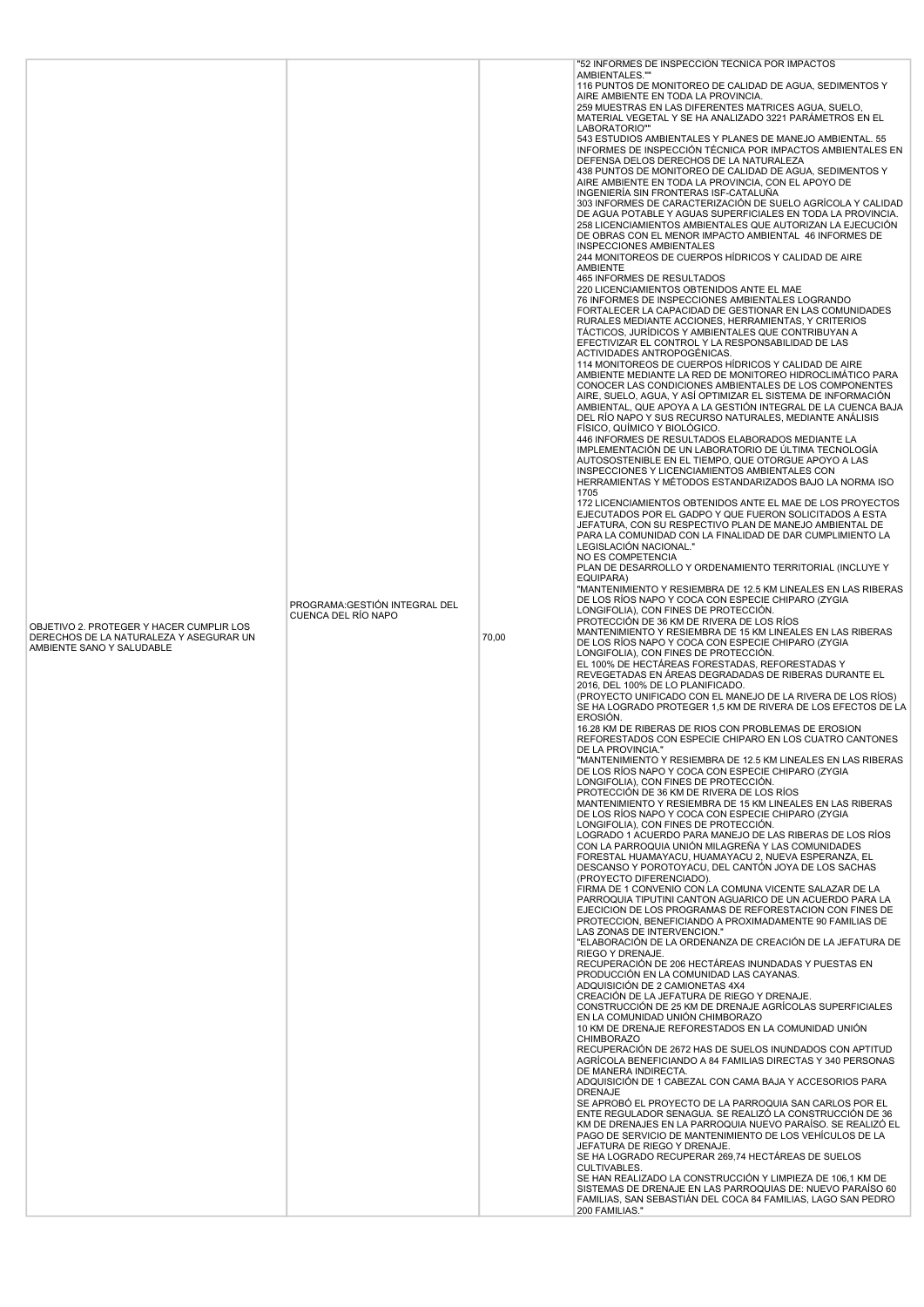| OBJETIVO 2. PROTEGER Y HACER CUMPLIR LOS<br>DERECHOS DE LA NATURALEZA Y ASEGURAR UN<br>AMBIENTE SANO Y SALUDABLE | PROGRAMA:MANEJO DE<br><b>BIODIVERSIDAD E INCENTIVOS</b><br><b>AMBIENTALES</b> | 60,00 | "FIRMA DE 1 CONTRATO COMERCIAL CON LA EMPRESA BALSABLOCK<br>CIA. LTDA. PARA LA COMERCIALIZACIÓN DE LAS PLANTACIONES<br>FORESTALES CON ESPECIE BALSA COMO INCENTIVO PARA LOS<br>BENEFICIARIOS DEL PROYECTO.<br>SE HAN IDENTIFCADO Y CALIFICADO 211 HAS DE 150 FAMILIASPARA<br>PLANTACIONES DE BALSA.<br>SE HAN ESTABLECIDO 303 HAS DE PLANTACIONES FORESTALES CON<br>ESPECIE BALSA (OCHROMA SPP), EN AREAS DE TERRENOS<br>DEGRADADAS LAS CUALES BENEFICIARAN A 150 FAMILIAS DE<br>AGRICULTORES DUEÑOS DE LOS PREDIOS"<br>"265 HECTÁREAS DE PLANTACIONES FORESTALES ESTABLECIDAS EN<br>VARIAS COMUNIDADES DE LA PROVINCIA.<br>554.320 PLANTAS DE ESPECIES MADERABLES, ORNAMENTALES, 423<br>HAS DE TERRENOS CALIFICADAS, ADECUADAS Y<br>GEORREFERENCIADAS PARA ESTABLECER PLANTACIONES<br>FORESTALES CON ESPECIE BALSA<br>EL 68% HECTAREAS RECUPERADAS DE SUELOS DEGRADADOS EN LAS<br>PROPIEDADES DE AGRICULTORES SOLICITANTES IMPLEMENTANDO<br>PLANTACIONES FORESTALES CON ESPECIES MADERABLES DURANTE<br>EL 2016, DEL 100% DE LO PLANIFICADO<br>SE HAN IDENTIFCADO Y CALIFICADO 211 HAS DE 150 FAMILIASPARA<br>PLANTACIONES DE BALSA.<br>SE HAN ESTABLECIDO 303 HAS DE PLANTACIONES FORESTALES CON<br>ESPECIE BALSA (OCHROMA SPP), EN AREAS DE TERRENOS<br>DEGRADADAS LAS CUALES BENEFICIARAN A 150 FAMILIAS DE<br>AGRICULTORES DUEÑOS DE LOS PREDIOS"<br>"PRODUCCIÓN DE 320.000 PLANTAS ENTRE MADERABLES DE RÁPIDO Y<br>LENTO CRECIMIENTO, ORNAMENTALES, CONSERVACIÓN Y FRUTALES.<br>PRODUCCIÓN DE 554320 PLANTAS DE ESPECIES MADERABLES<br>ORNAMENTALES, CONSERVACIÓN Y FRUTALES.<br>EL 83% PLANTAS PRODUCIDAS Y ENTREGADAS DE ESPECIES<br>MADERABLES, CONSERVACIÓN Y ORNAMENTALES PARA LA<br>EJECUCIÓN DE LOS PROGRAMAS DE REFORESTACIÓN EN LA<br>PROVINCIA DURANTE EL 2016, FRENTE AL 100% DE LO PLANIFICADO.<br>SE HA PRODUCIDO 470.900 PLANTAS DE VARIAS ESPECIES LAS CUALES<br>SON UTILIZADAS PARA LA EJECUCION DE LOS PROYECTOS<br>ENCAMINADOS A LA REFORESTACION, ORNATO DE DIFERENTES<br>CENTROS TURISTICOS COMUNITARIOS, COLEGIOS, ESCUELAS,<br>CENTROS POBLADO DE LAS PARROQUIAS, CANTONES Y DE<br>CONSERVACION PARA PROTECCION DE RIBERAS DE LOS RIOS CON<br>PROBLEMAS DE EROSION QUE EJECUTAN EL GADPO."                                                                                                                                                                                                                                                                                                                                                                                                                                                                                                                         |
|------------------------------------------------------------------------------------------------------------------|-------------------------------------------------------------------------------|-------|-----------------------------------------------------------------------------------------------------------------------------------------------------------------------------------------------------------------------------------------------------------------------------------------------------------------------------------------------------------------------------------------------------------------------------------------------------------------------------------------------------------------------------------------------------------------------------------------------------------------------------------------------------------------------------------------------------------------------------------------------------------------------------------------------------------------------------------------------------------------------------------------------------------------------------------------------------------------------------------------------------------------------------------------------------------------------------------------------------------------------------------------------------------------------------------------------------------------------------------------------------------------------------------------------------------------------------------------------------------------------------------------------------------------------------------------------------------------------------------------------------------------------------------------------------------------------------------------------------------------------------------------------------------------------------------------------------------------------------------------------------------------------------------------------------------------------------------------------------------------------------------------------------------------------------------------------------------------------------------------------------------------------------------------------------------------------------------------------------------------------------------------------------------------------------------------------------------------------------------------------------------------------------------------------------------------------------------------------------------------------------------------------------------------------------------------------------------------------------------------------------------------------------------------------------------------------------------------------------------------------------------------------------------------------------------------------------------------------------------------------|
| OBJETIVO 2. PROTEGER Y HACER CUMPLIR LOS<br>DERECHOS DE LA NATURALEZA Y ASEGURAR UN<br>AMBIENTE SANO Y SALUDABLE | PROGRAMA: INCENTIVOS AMBIENTALES 80,00                                        |       | "ZONIFICACIÓN Y ELABORACIÓN DEL PLAN DE MANEJO INTEGRAL DE<br>1313,21 HAS.<br>EMISIÓN DE 86 GUÍAS DE MOVILIZACIÓN. APROBACIÓN DE 108<br>PROGRAMAS Y LICENCIAS DE APROVECHAMIENTO. CENSO DE 4.705,85<br>M <sup>3</sup> DE MADERA DE ESPECIE BALSA. MOVILIZACIÓN DE 1.945,46 M <sup>3</sup> DE<br>MADERA DE ESPECIE BALSA.<br>EL 100% DE FINCAS PLANIFICADAS, BENEFICIADAS CON MECANISMOS<br>DE COMPENSACIÓN POR SERVICIOS AMBIENTALES.<br>SE HA REALIZADO EL MANEJO SILVICULTURAL A LAS PLANTACIONES<br>FORESTALES CON ESPECIE BALSA ENFOCADOS BASICAMENTE EN EL<br>CENSO Y RALEO CON LA FINALIDAD DE REGISTRAR VOLUMENES DE<br>MADERA AL MOMENTO DEL APROVECHAMIENTO DE LA PLANTACIONES.<br>BENEFICIANDO A 300 FAMILIAS BENEFICIARIOS DEL PROYECTOS DE<br><b>FORMA DIRECTA."</b>                                                                                                                                                                                                                                                                                                                                                                                                                                                                                                                                                                                                                                                                                                                                                                                                                                                                                                                                                                                                                                                                                                                                                                                                                                                                                                                                                                                                                                                                                                                                                                                                                                                                                                                                                                                                                                                                                                                                                              |
| OBJETIVO 2. PROTEGER Y HACER CUMPLIR LOS<br>DERECHOS DE LA NATURALEZA Y ASEGURAR UN<br>AMBIENTE SANO Y SALUDABLE | PROGRAMA: PROTECCIÓN Y MANEJO<br>DEL PATRIMONIO NATURAL                       | 80,00 | "400 DVD DE LIBRO FAUNA DE LA PROVINCIA DE ORELLANA,<br>REPRODUCCIÓN DE 3000 COPIAS DE VIDEOS AMBIENTALES.<br>IMPRESIÓN DE 2500 TRÍPTICOS PARA CUENCAS HIDROGRÁFICAS.<br>IMPRESIÓN DE 2000 TRÍPTICOS PARA VIVEROS FORESTALES.<br>IMPRESIÓN DE 2000 TRÍPTICOS PARA PREVENCIÓN Y CONTROL DE LA<br>CONTAMINACIÓN. IMPRESIÓN DE 3000 TRÍPTICOS PARA DIFUSIÓN<br>AMBIENTAL. IMPRESIÓN DE 5.000 CARPETAS DE CARTULINA CON<br>LOGOS.<br>CAPACITACIÓN A 40 COMUNIDADES CON TEMAS AMBIENTALES.<br>LÍNEA BASE SOCIAL PARA PROYECTOS DIFUSIÓN AMBIENTAL<br>IMPRESIÓN DEL LIBRO DE FAUNA DE LA PROVINCIA DE ORELLANA.<br>IMPRESIÓN DEL MANUAL DE RESIDUOS. IMPRESIÓN DE AFICHES,<br>TRÍPTICOS, CARPETAS Y CUADERNOS AMBIENTALES<br>4500 PERSONAS CAPACITADAS EN TEMAS AMBIENTALES ORIENTADOS<br>A LA CONSERVACIÓN<br>CAPACITACIÓN EN 47 COMUNIDADES CON TEMAS AMBIENTALES<br>DERECHOS DE LA NATURALEZA Y MANEJO DE RESIDUOS SÓLIDOS Y<br><b>LÍQUIDOS</b><br>IMPRESIÓN DE MATERIAL AMBIENTAL.<br>IMPRESIÓN Y GRABACIÓN DE CDS CON LA FLORA DE ORELLANA<br>IMPRESIÓN DE AFICHES, TRÍPTICOS, CARPETAS Y CUADERNOS<br>AMBIENTALES<br>ELABORACIÓN DEL PLAN DE EDUCACIÓN AMBIENTAL CON LOS 4<br>PROYECTOS DESTINADOS A INFORMACIÓN AMBIENTAL.<br>ACTUALIZACIÓN DE VIDEOS AMBIENTALES A UTILIZAR EN LOS<br>PROCESOS DE CAPACITACIÓN.<br>COMPILACIÓN Y REDACCIÓN DEL MANUAL DE ADAPTACIÓN DEL<br>CAMBIO CLIMÁTICO DISEÑO DE UN TRÍPTICO SOBRE ADAPTACIÓN AL<br>CAMBIO CLIMÁTICO.<br>DIECIOCHO PARROQUIAS CAPACITADAS CON EL PLAN DE EDUCACIÓN<br>AMBIENTAL EN EL SECTOR RURAL SOBRE LA ADAPTACIÓN AL CAMBIO<br>CLIMÁTICO Y LAS ALTERNATIVAS PARA LA CONSERVACIÓN DE LOS<br>ECOSISTEMAS.<br>CUARENTA UNIDADES EDUCATIVAS UBICADAS EN LAS CABECERAS<br>PARROQUIALES, FUERON CAPACITADAS EN EL MANEJO DE RESIDUOS<br>SÓLIDOS. ENTREGADOS TRES TACHOS PLÁSTICOS: 2 CON CAPACIDAD<br>DE 132 LITROS Y UNO PARA RESIDUOS ORGÁNICOS CON CAPACIDAD<br>DE 77 LITROS.<br>SIETE UNIDADES EDUCATIVAS PERTENECIENTES A LOS CANTONES<br>JOYA DE LOS SACHAS, FRANCISCO DE ORELLANA Y LORETO<br>PARTICIPARAN EN UN FORO CON EL TEMA ORELLANA FRENTE AL<br>CAMBIO CLIMÁTICOS. EXPECTATIVAS Y ALTERNATIVAS DE CADA UNA<br>DE LAS UNIDADES EDUCATIVAS.<br>1 PLAN DE EDUCACIÓN AMBIENTAL EJECUTADO EN 21 COMUNIDADES<br>RURALES DE LA PROVINCIA DE ORELLANA.<br>4 VIDEOS AMBIENTALES ACTUALIZADOS;<br>1 MANUAL SOBRE CAMBIO CLIMÁTICO;<br>1 CONVENIO DE COOPERACIÓN INTERINSTITUCIONAL CON LA<br>UNIVERSIDAD ANDINA<br>21 COMUNIDADES SOCIALIZADAS Y CAPACITADAS EN DERECHOS DE<br>LA NATURALEZA;<br>19 UNIDADES EDUCATIVAS CAPACITADAS SOBRE CAMBIO CLIMÁTICO<br>EN LOS DISTRITOS 22D01, 22D02 Y 22D03 ORELLANA.<br>EXPOSITORES EN 8 EVENTOS AMBIENTALES EN 8 JUNTAS<br>PARROQUIALES" |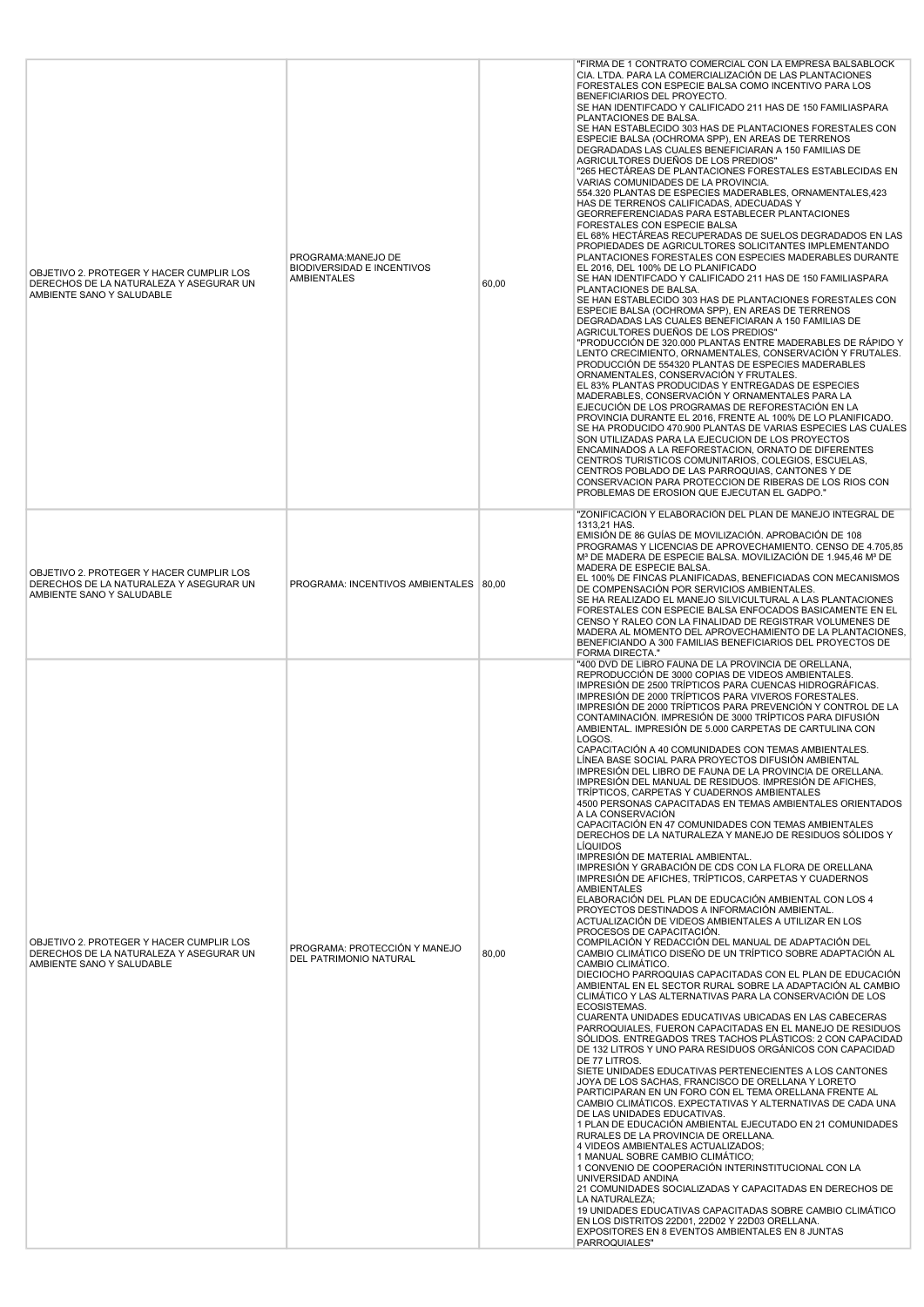| OBJETIVO 3. GARANTIZAR EL RESPETO Y EJERCICIO<br>DE LOS DERECHOS DE LAS NACIONALIDADES Y<br>PUEBLOS PROMOVIENDO LA PLURINACIONALIDAD E<br><b>INTERCULTURALIDAD</b>           | PROGRAMA: ORELLANA INCLUSIVA Y<br>JUSTA                                              | 100,00 | PLAN DE SUMAK KAWSAY EN PROCESO DE TRANSVERSALIZACIÓN DE<br>LAS NACIONALIDADES.                                                                                                                                                                                                                                                                                                                                                                                                                                                                                                                                                                                                                                                                                                                                                                                                                                                                                                                                                                                                                                                                                                                                                                                                                                                                                                                                                                                                                                                                                                                                                           |
|------------------------------------------------------------------------------------------------------------------------------------------------------------------------------|--------------------------------------------------------------------------------------|--------|-------------------------------------------------------------------------------------------------------------------------------------------------------------------------------------------------------------------------------------------------------------------------------------------------------------------------------------------------------------------------------------------------------------------------------------------------------------------------------------------------------------------------------------------------------------------------------------------------------------------------------------------------------------------------------------------------------------------------------------------------------------------------------------------------------------------------------------------------------------------------------------------------------------------------------------------------------------------------------------------------------------------------------------------------------------------------------------------------------------------------------------------------------------------------------------------------------------------------------------------------------------------------------------------------------------------------------------------------------------------------------------------------------------------------------------------------------------------------------------------------------------------------------------------------------------------------------------------------------------------------------------------|
| OBJETIVO 3. GARANTIZAR EL RESPETO Y EJERCICIO<br>DE LOS DERECHOS DE LAS NACIONALIDADES Y<br>PUEBLOS PROMOVIENDO LA PLURINACIONALIDAD E<br><b>INTERCULTURALIDAD</b>           | ORELLANA SALUDABLE Y EDUCADA                                                         | 80,00  | "104 PARTERAS/OS RECONOCIDOS E INCENTIVADAS/OS ANUALMENTE.<br>35 COMUNIDADES FOMENTAN LA CULTURA ANCESTRAL.<br>104 PARTERAS CON PRÁCTICAS DE LA MEDICINA ANCESTRAL.<br>10 COMUNIDADES DESARROLLAN ACTIVIDADES CULTURALES Y<br>SOCIALES A TRAVÉS DE LOS EQUIPOS DE AMPLIFICACIÓN<br>1 FUNDACIÓN LEGALIZADA Y CON CONVENIO DE COOPERACIÓN<br><b>FIRMADA"</b>                                                                                                                                                                                                                                                                                                                                                                                                                                                                                                                                                                                                                                                                                                                                                                                                                                                                                                                                                                                                                                                                                                                                                                                                                                                                                |
| OBJETIVO 3. GARANTIZAR EL RESPETO Y EJERCICIO<br>DE LOS DERECHOS DE LAS NACIONALIDADES Y<br>PUEBLOS PROMOVIENDO LA PLURINACIONALIDAD E<br><b>INTERCULTURALIDAD</b>           | PROGRAMA: PROMOCIÓN DE UNA<br>NUEVA CULTURA CIUDADANA Y EL<br>PATRIMONIO INMATERIAL  | 80,00  | "2 GRUPOS ARTISTICOS DE LAS COMUNIDADES KICHWA, EQUIPADAS<br>CON INSTRUMENTOS MUSICALES ELECTRÓNICAS.<br>9 PRESENTACIONES ARTÍSTICAS EJECUTADAS.<br>9 PARTICIPANTES GANADORES EN EL CONCURSO DEL PROYECTO.<br>11 COMUNIDADES CON EMPRENDIMIENTOS DE PRODUCTOS<br>ANCESTRALES<br>2 GRUPOS ARTÍSTICOS FORTALECIDOS CON EQUIPAMIENTO DE<br><b>INSTRUMENTOS MUSICALES.</b><br>SE HA ALCANZADO UN 4% DE PARTICIPACIÓN DE LA CIUDADANÍA EN<br>ESPACIOS PARA EL FOMENTO DE LA IDENTIDAD CULTURAL Y<br>TRANSFERENCIA DE SABERES ANCESTRALES<br>35 COMUNIDADES FOMENTAN LA CULTURA ANCESTRAL.<br>104 PARTERAS CON PRÁCTICAS DE LA MEDICINA ANCESTRAL.<br>10 COMUNIDADES DESARROLLAN ACTIVIDADES CULTURALES Y<br>SOCIALES A TRAVÉS DE LOS EQUIPOS DE AMPLIFICACIÓN<br>1 FUNDACIÓN LEGALIZADA Y CON CONVENIO DE COOPERACIÓN<br><b>FIRMADA"</b>                                                                                                                                                                                                                                                                                                                                                                                                                                                                                                                                                                                                                                                                                                                                                                                                       |
| OBJETIVO 3. GARANTIZAR EL RESPETO Y EJERCICIO<br>DE LOS DERECHOS DE LAS NACIONALIDADES Y<br>PUEBLOS PROMOVIENDO LA PLURINACIONALIDAD E<br><b>INTERCULTURALIDAD</b>           | PROGRAMA: FORTALECIMIENTO DE LAS<br>BUENAS PRACTICAS AGROPECUARIAS<br>Y ALIMENTARIAS | 80,00  | "FORTALECIMIENTO A LOS PEQUEÑOS PRODUCTORES RURALES PARA<br>LA CRIANZA. ENGORDE Y COMERCIALIZACIÓN DE POLLOS CRIOLLOS.<br>FORTALECIMIENTO DE LA SEGURIDAD ALIMENTARIA EN LAS FAMILIAS<br><b>BENEFICIADAS.</b><br>FORTALECIMIENTO A LOS PEQUEÑOS PRODUCTORES RURALES PARA<br>LA CRIANZA, ENGORDE Y COMERCIALIZACIÓN DE POLLOS.<br>20 FAMILIAS INICIAN EL CULTIVO Y MANEJO ESPECIES ACUÁTICAS<br>NATIVAS EN LA ZONA.<br>MEJORA LA CHACRA EN 15 COMUNIDADES<br>SE ESTABLECE 3 FINCAS INTEGRALES, UNO EN CADA NACIONALIDAD<br>(154) SOCIALIZACIÓN DEL PROYECTO, (123) LEVANTAMIENTO DE LINEA<br>BASE Y RECOMPILACION DE INFORMACIÓN, 38 PROYECTOS<br>ELABORADOS Y ENTREGADOS.<br>20 PROYECTOS ELABORADOS, 40 SEGUIMIENTOS, 39 ENTREGAS A LAS<br>COMUNIDADES 140 SEMOVIENTES ENTREGADOS A LOS BENEFICIAROS<br>7 PROYECTOS ELABORADOS, ENTREGADOS Y REALIZADOS EL<br>SEGUIMIENTO DE CONSTRUCCIÓN, ADECUACIÓN Y MANEJO DE PECES<br>10 COMUNIDADES ENTREGADAS CON SUMINISTROS AGROPECUARIOS<br>Y SEMOVIENTES.<br>8 COMUNIDADES ENTREGADOS CON KIT DE HERRAMIENTAS<br>AGRÍCOLAS."<br>"425 FAMILIAS EN CAPACIDAD DE ORGANIZAR CHACRAS<br>8 COMUNIDADES CUENTAN CON POLLOS CRIOLLOS MEJORADOS<br>SE HA FORTALECIDO A 37 UNIDADES DE TRANSFERENCIA DE<br>TECNOLOGÍA ANCESTRAL CON PRODUCTOS AGRÍCOLAS, INSUMOS Y<br>SEMOVIENTES.<br>10 COMUNIDADES ENTREGADAS CON SUMINISTROS AGROPECUARIOS<br>Y SEMOVIENTES.<br>8 COMUNIDADES ENTREGADOS CON KIT DE HERRAMIENTAS<br>AGRÍCOLAS.<br>10 COMUNIDADES FOMENTAN LA CRÍA DE GALLINAS CRIOLLAS, PARA<br>LA SEGURIDAD ALIMENTARIA.<br>8 COMUNIDADES CON MERCADO DE PRODUCTOS AGRICOLAS<br><b>SOSTENIBLE "</b> |
| OBJETIVO 4. PROMOVER Y FORTALECER LA<br>GOBERNANZA, LA GOBERNABILIDAD MEDIANTE UN<br>MODELO DE DESARROLLO PARTICIPATIVO E<br>INFLUYENTE, ADEMÁS DE LA IDENTIDAD Y LA CULTURA | PROGRAMA: PLANIFICACIÓN DEL<br>DESARROLLO Y LA ORGANIZACIÓN<br><b>TERRITORIAL</b>    | 98,00  | PLAN DE DESARROLLO Y ORDENAMIENTO TERRITORIAL (INCLUYE Y<br>EQUIPARA)<br>ELABORACIÓN DE LA AGENDA PRODUCTIVA AGROPECUARIA<br>"GENERACIÓN DE POLÍTICAS PÚBLICAS PROVINCIALES QUE PERMITAN<br>INTERVENIR ACTIVAMENTE EN LA VIALIDAD DE LA PROVINCIA.<br>29 TRAMOS VIALES ACTUALIZADOS EN EL INVENTARIO VIAL."<br>CONVENIO DE MANCOMUNIDADES DE LOS GOBIERNOS AUTÓNOMOS<br>PROVINCIALES DE LA REGIÓN AMAZÓNICA DEL ECUADOR - CONGA.<br>FIRMADO ENTRE LOS GOBIERNOS PROVINCIALES DE ORELLANA,<br>MORONA SANTIAGO, PASTAZA Y NAPO.<br>SE REALIZÓ EL LEVANTAMIENTO Y CONSTRUYÓ EL CONTENIDO DE LA<br>AGENDA AMBIENTAL LA CUAL SIRVIÓ DE INSUMO PARA LA<br>ACTUALIZACIÓN DEL PLAN DE DESARROLLO. (PENDIENTE IMPRESIÓN<br>POR FALTA DE PRESUPUESTO)                                                                                                                                                                                                                                                                                                                                                                                                                                                                                                                                                                                                                                                                                                                                                                                                                                                                                               |
| OBJETIVO 4. PROMOVER Y FORTALECER LA<br>GOBERNANZA, LA GOBERNABILIDAD MEDIANTE UN<br>MODELO DE DESARROLLO PARTICIPATIVO E<br>INFLUYENTE, ADEMÁS DE LA IDENTIDAD Y LA CULTURA | PROGRAMA: VIVIENDA PARA TODOS                                                        | 80,00  | "DISMINUCIÓN DEL DÉFICIT DE VIVIENDA RURAL DE LA PROVINCIA.<br>ESTUDIOS DEFINITIVOS PARA EL PROGRAMA DE VIVIENDA RURAL<br>(REFERENCIAL PARA 10 VIVIENDAS)<br>SE HA DOTADO DE UN ESPACIO EN DONDE LAS PERSONAS QUE<br>PERTENECEN A LOS GRUPOS DE ATENCIÓN PRIORITARIA Y PUEDAN<br>DISFRUTAR DE UN ESPACIO QUE LES POSIBILITEN EL MANTENIMIENTO<br>Y MEJORAMIENTO DE SUS CONDICIONES DE VIDA.<br>CUATRO OBRAS DE INFRAESTRUCTURA EN EJECUCIÓN DEL PP 2017,<br>CINCO ADQUISICIONES DE MATERIALES DE CONSTRUCCIÓN PARA<br>MEJORAMIENTO DE INFRAESTRUCTURA."                                                                                                                                                                                                                                                                                                                                                                                                                                                                                                                                                                                                                                                                                                                                                                                                                                                                                                                                                                                                                                                                                   |
| OBJETIVO 4. PROMOVER Y FORTALECER LA<br>GOBERNANZA, LA GOBERNABILIDAD MEDIANTE UN<br>MODELO DE DESARROLLO PARTICIPATIVO E<br>INFLUYENTE, ADEMÁS DE LA IDENTIDAD Y LA CULTURA | PROGRAMA: COORDINACIÓN<br>INTERINSTITUCIONAL Y<br><b>GOBERNABILIDAD</b>              | 80,00  | "DISMINUCIÓN DE LA PROBLEMÁTICA DE TENENCIA DE TIERRAS,<br>FACILITANDO UN DOCUMENTO TÉCNICO CON EL CUAL LOS USUARIOS<br>PUEDAN GESTIONAR LA LEGALIZACIÓN DE SUS FINCAS.<br>SE HAN INSCRITO APROXIMADAMENTE 343 COMUNIDADES DE LA<br>PROVINCIA DE ORELLANA QUE CUMPLEN CON LOS REQUISITOS<br>ESTABLECIDOS EN LA ORDENANZA QUE REGULA LA INSCRIPCIÓN DE<br>COMUNIDADES EN LA PROVINCIA DE ORELLANA.<br>RECONOCIMIENTO PROVISIONAL DEL 100% DE COMUNIDADES<br>SOLICITANTES.<br>ACTUALIZACIÓN DE 111 EXPEDIENTES DE COMUNAS Y COMUNIDADES<br>YA RECONOCIDAS.<br>LEVANTAMIENTO DE LINDEROS Y VERIFICACIÓN DE NÚMERO DE<br>FAMILIAS DEL 49,7% DE COMUNIDADES RECONOCIDAS.<br>89 GEORREFERENCIACIONES DE LINDEROS DE COMUNAS Y<br>COMUNIDADES RECONOCIDAS EN LA PROVINCIA DE ORELLANA.<br>SE HA ACTUALIZADO EL 96,5% DE EXPEDIENTES DE COMUNAS Y<br>COMUNIDADES EN RESPUESTA A SOLICITUDES REALIZADAS DURANTE<br>EL AÑO 2017"                                                                                                                                                                                                                                                                                                                                                                                                                                                                                                                                                                                                                                                                                                                    |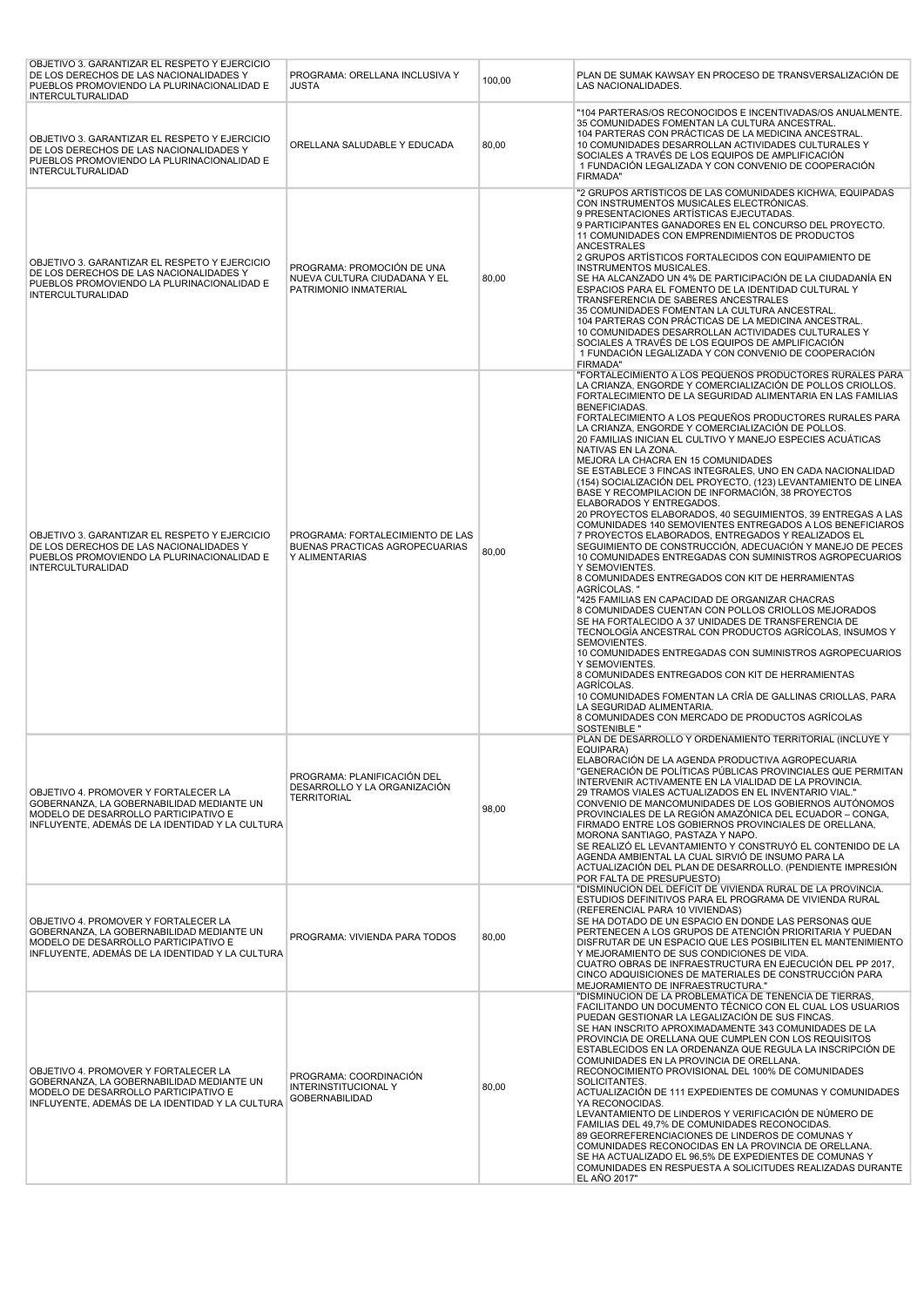| OBJETIVO 4. PROMOVER Y FORTALECER LA<br>GOBERNANZA, LA GOBERNABILIDAD MEDIANTE UN<br>MODELO DE DESARROLLO PARTICIPATIVO E<br>INFLUYENTE, ADEMÁS DE LA IDENTIDAD Y LA CULTURA | PROGRAMA: PROMOCIÓN DE UNA<br>NUEVA CULTURA CIUDADANA Y EL<br>PATRIMONIO INMATERIAL | 80,00 | "ORGANIZACIÓN DE FESTIVIDADES Y EVENTOS TRADICIONALES<br>LOCALES EN EL TERRITORIO DE LA PROVINCIA<br>FORTALECIMIENTO PROVINCIAL DE EVENTOS LOCALES,<br>CONSTRUYENDO ESPACIOS DE ENCUENTRO PARTICIPATIVO<br>RESPETANDO LAS IDENTIDADES DIVERSAS DE LA PROVINCIA.<br>8000 ACTORES SOCIALES DE NACIONALIDADES PARTICIPAN EN LOS<br>EVENTOS SOCIOCULTURALES.<br>1 EVENTO DE FERIA REALIZADO DENTRO DE LAS FESTIVIDADES<br>PROVINCIALES. DONDE SE FORTALECIÓ LAS INICIATIVAS<br>PRODUCTIVAS EN LAS ÁREAS DE GASTRONOMÍA, GANADERÍA,<br>AGRICULTURA, COMERCIAL, ARTESANAL, Y TURÍSTICA.<br>EMPODERAMIENTO DE LA CIUDADANÍA EN PROCESOS DE<br>FORTALECIMIENTO DE CAPACIDADES.<br>24 LIGAS DEPORTIVAS FUERON PARTICIPES PRINCIPALES DE 3<br>EVENTOS DE INTEGRACIÓN SOCIAL<br>SE REAÑLIZARON 17 ACTIVIDADES MEDIANTRE LAS COMISIONES:<br>SOCIAL-CULTURAL, CÍVICA Y DE DEPORTES, DE ACUERDO A LO<br>PROYECTADO.<br>2 EVENTOS CULTURALES Y DEPORTIVOS PARA EL FORTALECIMIENTO<br>SOCIO ORGANIZACIONAL REALIZADOS EN NUEVO ROCAFUERTE Y<br>TIPUTINI.<br>1 EVENTO DEPORTIVO REALIZADO PARA FORTALECER LA<br>INTEGRACIÓN SOCIAL."<br>"SOCIALIZACIÓN Y DISTRIBUCIÓN DEL PRESUPUESTOS<br><b>PARTICIPATIVOS</b><br>LOS ACTORES SOCIALES SE EMPODERAN DE LAS ACTIVIDADES DE<br>PARTICIPACIÓN CIUDADANA PARTICIPANDO ACTIVAMENTE EN LA TOMA<br>DE DECISIONES DE LOS RECURSOS ASIGNADOS A LAS PARROQUIAS Y<br>MESAS DE CONCERTACIÓN SOCIAL.<br>4300 PERSONAS PARTICIPARON EN LOS TALLERES DE SEGUIMIENTO Y<br>SOCIALIZACIÓN AL PRESUPUESTO PARTICIPATIVO.<br>3465 PERSONAS PARTICIPAN EN LOS PROCESOS DE PARTICIPACIÓN<br>CIUDADANA, MEDIANTE EL SEGUIMIENTO DE LOS PROYECTOS<br>PRIORIZADOS CON LOS PRESUPUESTOS PARTICIPATIVOS EN LA<br>PROVINCIA DE ORELLANA." |
|------------------------------------------------------------------------------------------------------------------------------------------------------------------------------|-------------------------------------------------------------------------------------|-------|-----------------------------------------------------------------------------------------------------------------------------------------------------------------------------------------------------------------------------------------------------------------------------------------------------------------------------------------------------------------------------------------------------------------------------------------------------------------------------------------------------------------------------------------------------------------------------------------------------------------------------------------------------------------------------------------------------------------------------------------------------------------------------------------------------------------------------------------------------------------------------------------------------------------------------------------------------------------------------------------------------------------------------------------------------------------------------------------------------------------------------------------------------------------------------------------------------------------------------------------------------------------------------------------------------------------------------------------------------------------------------------------------------------------------------------------------------------------------------------------------------------------------------------------------------------------------------------------------------------------------------------------------------------------------------------------------------------------------------------------------|
| OBJETIVO 4. PROMOVER Y FORTALECER LA<br>GOBERNANZA, LA GOBERNABILIDAD MEDIANTE UN<br>MODELO DE DESARROLLO PARTICIPATIVO E<br>INFLUYENTE, ADEMÁS DE LA IDENTIDAD Y LA CULTURA | PROGRAMA: FORTALECIMIENTO DE<br>CAPACIDADES CIUDADANAS                              | 80,00 | "MUJERES DE LA PROVINCIA DE ORELLANA EMPRENDEN PROYECTOS<br><b>PRODUCTIVOS</b><br>SE PROMOVIÓ EL DESARROLLO PARTICIPATIVO DE LOS GRUPOS DE<br>MUJERES MEDIANTE CAPACITACIONES. ASISTENCIA TÉCNICA.<br>DIFUSIÓN Y VISIBILIZARÍAN DE LOS PRODUCTOS.<br>40 JÓVENES EN FORMACIÓN PROFESIONAL EN LA UTPL.<br>1000 PERSONAS INCIDEN ACTIVAMENTE EN LA IMPLEMENTACIÓN DE<br>MECANISMOS DE PARTICIPACIÓN CIUDADANA.<br>4 BANCOS COMUNALES EN BUENA MARCHA.<br>4 GOBIERNOS COMUNITAROS CONSOLIDADAS ORGANIZATIVAMENTE<br>800 PERSONAS HAN PARTICIPADO EN LA GESTIÓN PÚBLICA, MEDIANTE<br>LA IMPLEMENTACIÓN DE ESPACIOS DE PARTICIPACIÓN Y FORMACIÓN<br>CIUDADANA AL 2017."                                                                                                                                                                                                                                                                                                                                                                                                                                                                                                                                                                                                                                                                                                                                                                                                                                                                                                                                                                                                                                                                             |
| OBJETIVO 4. PROMOVER Y FORTALECER LA<br>GOBERNANZA, LA GOBERNABILIDAD MEDIANTE UN<br>MODELO DE DESARROLLO PARTICIPATIVO E<br>INFLUYENTE, ADEMÁS DE LA IDENTIDAD Y LA CULTURA | PROGRAMA: ORELLANA INCLUSIVA Y<br>JUSTA                                             | 76,50 | "REVISAR EN EL INFORME, PORQUE SI SE EJECUTA TODOS LOS AÑOS<br>SEGÚN EL PLAN DE TRABAJO<br>SE HA INCREMENTADO EN UN 3% EL NÚMERO DE PERSONAS QUE<br>PARTICIPAN ACTIVAMENTE EN LA GESTIÓN PUBLICA<br>1600 PERSONAS INCIDEN ACTIVAMENTE EN EL PROCESO DE<br>ELABORACIÓN DEL INFORME DE RENDICIÓN DE CUENTAS<br><b>INSTITUCIONAL</b><br>1000 PERSONAS HAN PARTICIPADO EN LA GESTIÓN PÚBLICA,<br>MEDIANTE LA IMPLEMENTACIÓN DE ESPACIOS DE PARTICIPACIÓN Y<br>ACCESO A LA INFORMACIÓN AL 2017."<br>"MONITOREO VIAL PARA LA PREVENCIÓN DE CATÁSTROFES Y<br>SINIESTROS EN EL CANTÓN AGUARICO<br>52 PERSONAS PARTICIPAN ACTIVAMENTE EN LA TOMA DE DECISIONES.<br>89 PERSONAS PARTICIPAN ACTIVAMENTE EN LA TOMA DE DECISIONES<br>PARA BENEFICIAR A LAS INSTITUCIONES RESPONSABLES DE LA<br>SEGURIDAD CIUDADANA DE LA PROVINCIA."                                                                                                                                                                                                                                                                                                                                                                                                                                                                                                                                                                                                                                                                                                                                                                                                                                                                                                                      |
| OBJETIVO 4. PROMOVER Y FORTALECER LA<br>GOBERNANZA. LA GOBERNABILIDAD MEDIANTE UN<br>MODELO DE DESARROLLO PARTICIPATIVO E<br>INFLUYENTE, ADEMÁS DE LA IDENTIDAD Y LA CULTURA | PROGRAMA: TECNOLOGÍAS DE<br>INFORMACIÓN Y COMUNICACIÓN                              | 77,50 | "COMUNICACIÓN OFICIAL DEL ACCIONAR DEL GADPO DE MANERA<br>OPORTUNA, VERAZ Y AL MAYOR ALCANCE POSIBLE.<br>CONSTRUCCIÓN DEL GEOPOTAL INSTITUCIONAL<br>SE HA PUBLICADO EL 100% DE LA INFORMACIÓN EN LOS MEDIOS<br>DIGITALES, SOBRE EL TRABAJO QUE REALIZA EL GOBIERNO<br>PROVINCIAL DE ORELLANA"<br>"FORTALECIMIENTO A LA CONECTIVIDAD SATELITAL TURÍSTICA DE LAS<br>COMUNIDADES WAODANI GUIYERO, BAMENO, DIKARO, KABIMENO,<br>CHIRO ISLA, ZANCUDO COCHA.<br>FORTALECIMIENTO A 13 EMPRENDIMIENTOS TURISTICOS<br>COMUNITARIOS: Y. LA PLANTA TURISTICA DE LA PROVINCIA DE<br>ORELLANA."                                                                                                                                                                                                                                                                                                                                                                                                                                                                                                                                                                                                                                                                                                                                                                                                                                                                                                                                                                                                                                                                                                                                                            |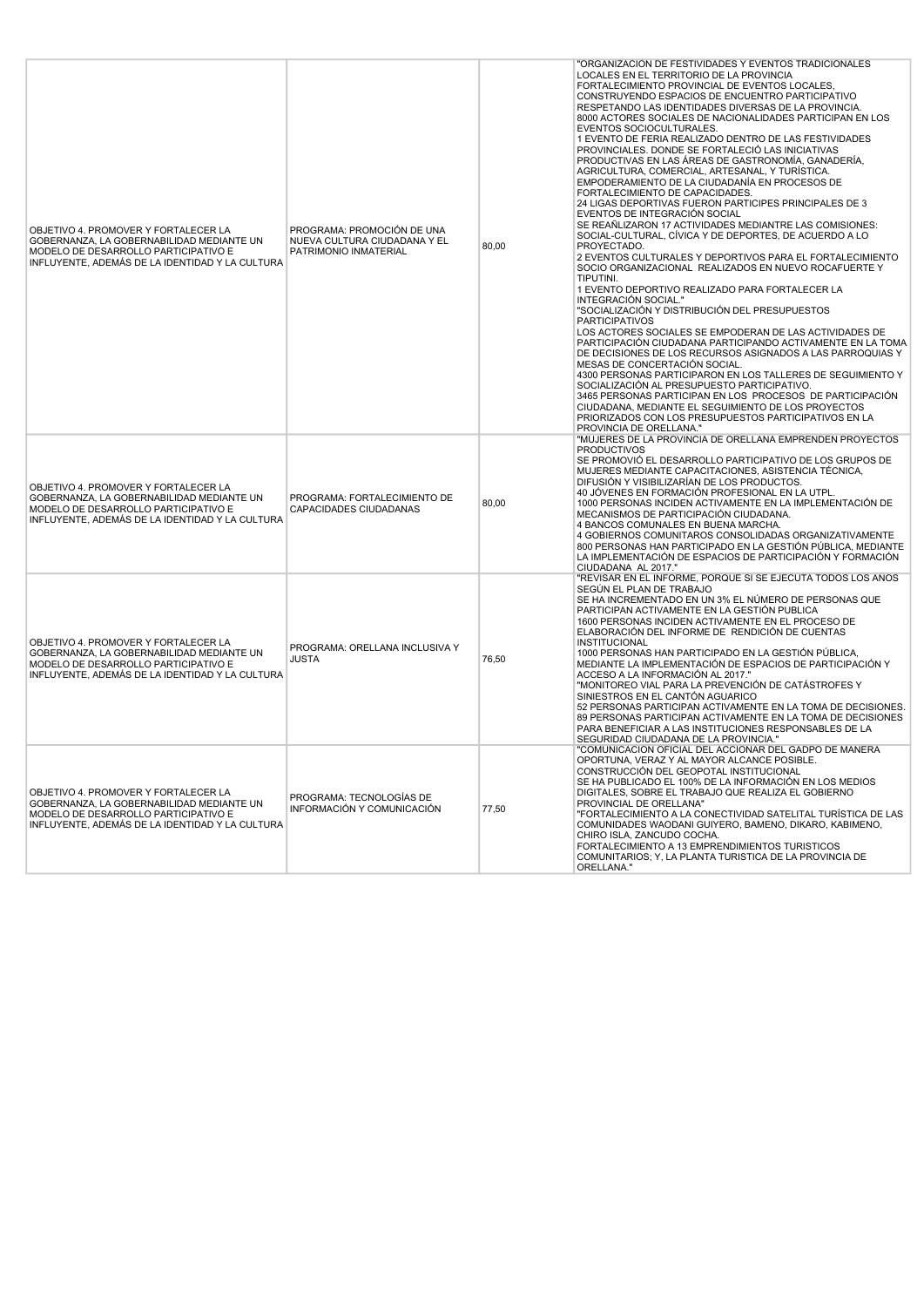| OBJETIVO 4. PROMOVER Y FORTALECER LA<br>GOBERNANZA. LA GOBERNABILIDAD MEDIANTE UN<br>MODELO DE DESARROLLO PARTICIPATIVO E<br>INFLUYENTE, ADEMÁS DE LA IDENTIDAD Y LA CULTURA | PROGRAMA: GADPO COMPETITIVO -<br>POLÍTICAS DE DESARROLLO Y<br><b>COMPETENCIAS ASUMIDAS</b> | 80,00 | "MANEJO Y ENTREGA DE INSTRUMENTOS DE PLANIFICACIÓN QUE<br>PERMITEN TOMAR DECISIONES E INSTAURAR LAS MEDIDAS<br>CORRECTIVAS DE SER EL CASO PARA PROPENDER LA MEJORA<br>PROVINCIAL.<br>EL PDYOT DE LA PROVINCIA DE ORELLANA QUE SIRVE DE REFERENCIA<br>PARA EL ACCIONAR DE LA INSTITUCIÓN EN EL TERRITORIO. YA QUE<br>CONTIENE PROGRAMAS Y PROYECTOS PARA SU EJECUCIÓN Y<br>CUMPLIMIENTO DE LA PROPUESTA DE GOBIERNO DE LA MÁXIMA<br>AUTORIDAD.<br>SE HAN REALIZADO VARIAS REUNIONES CON LAS COMUNIDADES QUE<br>SE ENCUENTRAN EN LA ZONA DONDE SE REALIZA EL PROCESO, AL<br>IGUAL QUE CON LAS AUTORIDADES DE TODOS LOS NIVELES DE<br>GOBIERNO. SE HA REALIZADO TRABAJO DE CAMPO PARA TOMA DE<br>PUNTOS GPS Y SE HAN PRESENTADO 4 ALTERNATIVAS DE SOLUCIÓN.<br>PROYECTOS EN TRÁMITE. (EMBAJADA DE GRAN BRETAÑA, EMBAJADA<br>DE JAPÓN)<br>FACILITAR EL ACCESO DE LA PRODUCCIÓN RURAL AL MERCADO<br><b>PROVINCIAL</b><br>MANEJO Y ENTREGA DE INSTRUMENTOS DE PLANIFICACIÓN QUE<br>PERMITEN TOMAR DECISIONES E INSTAURAR LAS MEDIDAS<br>CORRECTIVAS DE SER EL CASO PARA PROPENDER LA MEJORA<br>PROVINCIAL.<br>SE HA PROPORCIONADO 62 ESTUDIOS DEFINITIVOS PARA EJECUCIÓN<br>DE OBRAS QUE CONTRIBUYAN A MEJORAR EL SISTEMA VIAL RURAL<br>INTEGRAL Y LA INFRAESTRUCTURA DE INTERÉS SOCIAL.<br>SE HA PROPORCIONADO 1 ESTUDIO DEFINITIVO DE PROYECTOS POR<br>CONSULTORÍA. PARA EJECUCIÓN DE OBRAS QUE CONTRIBUYAN A<br>MEJORAR EL SISTEMA VIAL RURAL INTEGRAL DE LA PROVINCIA.<br>DENSIFICACIÓN DE BASE DE DATOS GEOGRÁFICA PARA LA<br>PLANIFICACIÓN DEL DESARROLLO PROVINCIAL.<br>COORDINAR CON LOS FUNCIONARIOS DE LA EMBAJADA DEL JAPÓN. EL<br>PROYECTO APROBADO POR LOS TÉCNICOS JAPONESES EN ECUADOR.<br>ESTE PROYECTO FUE ENVIADO A JAPÓN PARA SU REVISIÓN Y QUE<br>VENGA CON LOS RECURSOS ECONÓMICOS.<br>100 PROYECTOS DEFINITIVOS.<br>95 PERFIL DE PROYECTO: PREFACTIBILIDAD SOCIOECONÓMICA Y<br><b>TÉCNICA</b><br>1 SISTEMA DE INFORMACIÓN GEOGRÁFICO IMPLEMENTADO<br>117 COBERTURAS GEOGRÁFICAS ACTUALIZADAS EN LA BASE DE<br>DATOS." |
|------------------------------------------------------------------------------------------------------------------------------------------------------------------------------|--------------------------------------------------------------------------------------------|-------|---------------------------------------------------------------------------------------------------------------------------------------------------------------------------------------------------------------------------------------------------------------------------------------------------------------------------------------------------------------------------------------------------------------------------------------------------------------------------------------------------------------------------------------------------------------------------------------------------------------------------------------------------------------------------------------------------------------------------------------------------------------------------------------------------------------------------------------------------------------------------------------------------------------------------------------------------------------------------------------------------------------------------------------------------------------------------------------------------------------------------------------------------------------------------------------------------------------------------------------------------------------------------------------------------------------------------------------------------------------------------------------------------------------------------------------------------------------------------------------------------------------------------------------------------------------------------------------------------------------------------------------------------------------------------------------------------------------------------------------------------------------------------------------------------------------------------------------------------------------------------------------------------------------------------------------------------------------------------------------------------------------------------------------|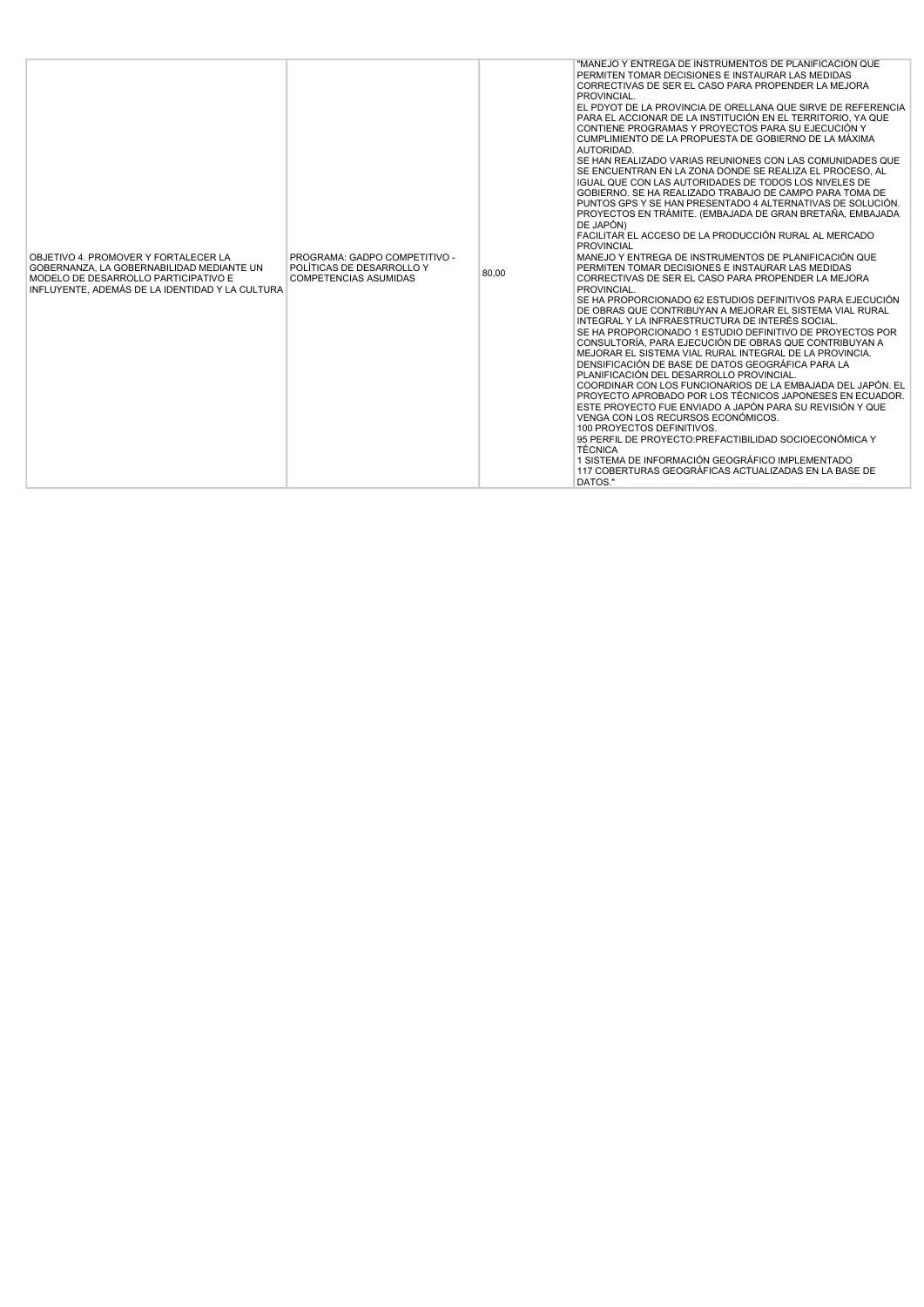|                                                                                                                                                                              |                                                           |       | "CALMITUYACU EP:                                                                                                                                                                                                                                                                                                                                                                                                                                                                                                                                                                                                                                                                                                                                                                                                                                                                                                                                                                                                                                                                                                                                                                                                                                                                      |
|------------------------------------------------------------------------------------------------------------------------------------------------------------------------------|-----------------------------------------------------------|-------|---------------------------------------------------------------------------------------------------------------------------------------------------------------------------------------------------------------------------------------------------------------------------------------------------------------------------------------------------------------------------------------------------------------------------------------------------------------------------------------------------------------------------------------------------------------------------------------------------------------------------------------------------------------------------------------------------------------------------------------------------------------------------------------------------------------------------------------------------------------------------------------------------------------------------------------------------------------------------------------------------------------------------------------------------------------------------------------------------------------------------------------------------------------------------------------------------------------------------------------------------------------------------------------|
|                                                                                                                                                                              |                                                           |       | SE IMPLEMENTA MAQUINARIA Y EQUIPO PARA AIREACIÓN DE<br>PRODUCCIÓN DE PISCINAS DE ENGORDE.<br>SE REALIZA LA IMPLEMENTACIÓN, CONSTRUCCIÓN Y EQUIPAMIENTO<br>DE HACTCHER (PRODUCCIÓN DE ALEVINES)<br>SE PRODUCE Y SE COMERCIALIZA ALEVINES DE CALIDAD A PEQUEÑOS<br>PISCICULTORES DE LA PROVINCIA, AMAZONIA Y PARTE DE LA COSTA.<br>SE PRODUCE Y COMERCIALIZA CARNE DE PESCADO EN EL MERCADO<br><b>LOCAL</b><br>SE CAPACITA A PISCICULTORES PARA MEJORAR EL MANEJO Y<br>PRODUCCIONES POR METRO CUADRADO.<br>SE IMPLEMENTA LA CONSTRUCCIÓN DE 13 PISCINAS DE PRODUCCIÓN,<br>5 PISCINAS DE PRE-CRÍA, UN RESERVORIO.<br>SE IMPLEMENTA UNA PLANTA DE BOMBEO DE AGUA.<br>SE IMPLEMENTA EQUIPO DE AIREACIÓN PARA MEJORAR Y AUMENTAR<br>LA CAPACIDAD DE PRODUCCIÓN.                                                                                                                                                                                                                                                                                                                                                                                                                                                                                                                             |
|                                                                                                                                                                              |                                                           |       | <b>BAO EP:</b>                                                                                                                                                                                                                                                                                                                                                                                                                                                                                                                                                                                                                                                                                                                                                                                                                                                                                                                                                                                                                                                                                                                                                                                                                                                                        |
|                                                                                                                                                                              |                                                           |       | SE CUENTA CON OFICINAS Y PERSONAL OPERATIVO PARA LA GESTIÓN<br>DE LA EMPRESA.<br>SE HA IMPLEMENTADO EN UN 30% LA PLANTA INDUSTRIAL EN SU<br>PRIMERA FASE ACTUAL MENTE SE PUEDE PREPARAR ALIMENTOS<br>BALANCEADO Y BRINDAR EL SERVICIO DE MOLIENDA DE MAÍZ.<br>SE CUENTA CON EQUIPOS PARA ALMACENAMIENTOS DE GRANOS DE<br>LA PLANTA DE BAO EP (1 SECADORA DE FLUJO CONTINUO, 1<br>PRELIMPIADORA, 5 TRANSPORTADORES Y 3 ELEVADORES) Y LOS<br>RESPECTIVOS SILOS.                                                                                                                                                                                                                                                                                                                                                                                                                                                                                                                                                                                                                                                                                                                                                                                                                         |
|                                                                                                                                                                              |                                                           |       | ORELLANA TURISMO EP:                                                                                                                                                                                                                                                                                                                                                                                                                                                                                                                                                                                                                                                                                                                                                                                                                                                                                                                                                                                                                                                                                                                                                                                                                                                                  |
| OBJETIVO 4. PROMOVER Y FORTALECER LA<br>GOBERNANZA, LA GOBERNABILIDAD MEDIANTE UN<br>MODELO DE DESARROLLO PARTICIPATIVO E<br>INFLUYENTE, ADEMÁS DE LA IDENTIDAD Y LA CULTURA | PROGRAMA: GADPO COMPETITIVO -<br><b>EMPRESAS PUBLICAS</b> | 73,25 | CREACIÓN DE LA EMPRESA PÚBLICA DE COMERCIALIZACIÓN<br>TURÍSTICA ORELLANA TURISMO EP. DURANTE ESTE AÑO SE REALIZA<br>EL FORTALECIMIENTO ADMINISTRATIVO DE LA EMPRESA PÚBLICA Y<br>SUS UNIDADES DE GESTIÓN.<br>SE IMPLEMENTA Y FORTALECE DOS UNIDADES DE NEGOCIOS:<br>1.- YASUNÍ LAND - PARQUE DE AVENTURA Y APRENDIZAJE. SE<br>AUMENTA EL PROMEDIO DE VISTAS E INGRESOS AL PARQUE Y SE<br>INTENSIFICA CUIDADO Y MANTENIMIENTO DEL ÁREA.<br>2.- GO AMAZON EXPERIENCIES - OPERADORA DE TURISMO.- SE<br>REALIZA ACUERDOS COMERCIALES CON TOUR OPERADORES DE LA<br>SIERRA. SE DETERMINAN PAQUETES POTENCIALES COMO PRODUCTO<br>DE VENTA.<br>SE REALIZA CAPACITACIONES PARA MEJORAMIENTO DE CALIDAD DE<br>DESTINO (GUÍAS LOCALES)<br>SE REALIZA PROMOCIÓN DEL DESTINO ORELLANA, EN ESPECIAL DEL<br><b>TURISMO COMUNITARIO</b><br>CUENTA CON UNA ESTRUCTURA ADMINISTRATIVA Y OPERATIVA<br>BÁSICA QUE LE PERMITE REALIZAR LAS ACTIVIDADES Y<br>CUMPLIMIENTOS DE OBJETIVOS PARA LOS CUÁLES FUE CREADA.<br>EMPRESA PÚBLICA FORTALECIDA Y DOS UNIDADES DE NEGOCIOS EN<br>FUNCIONAMIENTO (YASUNI LAND Y GO AMAZON EXPERIENCE).<br>ORELLANA TURISMO EP PROVEE SERVICIOS TURÍSTICOS A TRAVÉS DE<br>1 PROCESO DE COMERCIALIZACIÓN IMPLEMENTADO Y OPERATIVO<br>PARA LA VENTA DE SERVICIOS TURÍSTICOS. |
|                                                                                                                                                                              |                                                           |       | <b>EMPROVIAL EP</b><br>IMPLEMENTACIÓN DE LA UNIDAD DE SEGURIDAD Y SALUD<br>OCUPACIONAL AL SERVICIO DE LOS SERVIDORES Y TRABAJADORES                                                                                                                                                                                                                                                                                                                                                                                                                                                                                                                                                                                                                                                                                                                                                                                                                                                                                                                                                                                                                                                                                                                                                   |
|                                                                                                                                                                              |                                                           |       | EN CUMPLIMIENTO DE LA NORMATIVA LEGAL.<br>APLICACIÓN DEL CONTROL DISCIPLINARIO A LOS SERVIDORES Y<br>TRABAJADORES.<br>EN EL AÑO 2015 SE CULMINÓ EL ASFALTADO DE LA AVENIDA LA<br>MACAREÑA 2.1 KM CULMINANDO EN SU TOTALIDAD LA OBRA DE<br>ASFALTADO, ASFALTADO DE 1,9 KM DE ASFALTADO EN EL BARRIO LUZ<br>DE AMÉRICA, ASFALTADO EN OBRAS PUBLICAS Y PRIVADAS 3 KM.<br>EN EL AÑO 2016 SE DIO INICIO AL ASFALTADO DE AVENIDA URAPARI 1,3<br>KM EN EL AVANCE DEL ASFALTADO, TRABAJOS DE ASFALTADO<br>FRENTES DE TRABAJO PARA CAPITALIZACIÓN DE LA EP-EMPROVIAL<br>4.5 KM.<br>PRODUCCIÓN DE 9643 M3 DE MATERIAL PÉTREO PARA DIFERENTES<br>OBRAS DE LA PROVINCIA."                                                                                                                                                                                                                                                                                                                                                                                                                                                                                                                                                                                                                         |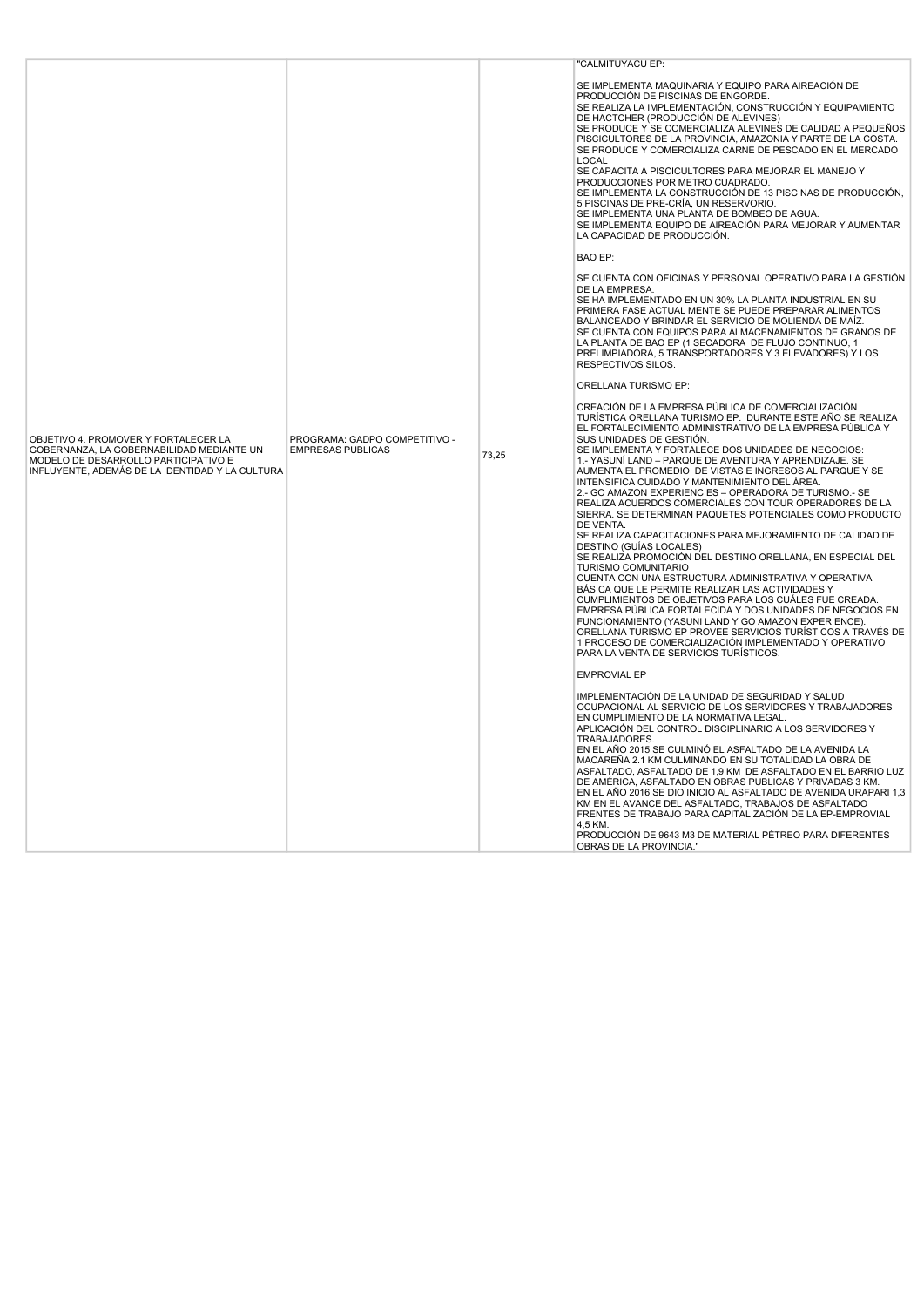| OBJETIVO 4. PROMOVER Y FORTALECER LA<br>GOBERNANZA. LA GOBERNABILIDAD MEDIANTE UN<br>MODELO DE DESARROLLO PARTICIPATIVO E<br>INFLUYENTE, ADEMÁS DE LA IDENTIDAD Y LA CULTURA | PROGRAMA: GADPO COMPETITIVO -<br>TALENTO HUMANO COMPETITIVO | 80,00 | "SE DETERMINÓ EL NÚMERO DE PUESTOS QUE SE REQUIERE EN LA<br>INSTITUCIÓN.<br>SE LOGRÓ CONTAR CON UNA HERRAMIENTA ACTUALIZADA PARA EL<br>MANEJO DEL TALENTO HUMANO.<br>SE MEJORA LA UTILIZACIÓN DE LOS SISTEMAS INFORMÁTICOS Y<br>FINANCIEROS APLICADOS EN LA INSTITUCIÓN.<br>SE LOGRA ATENDER A LOS USUARIOS EXTERNOS E INTERNOS DE UNA<br>MANERA ÁGIL Y OPORTUNA. CUMPLIR CON LOS PROYECTOS QUE<br>ESTÁN ORIENTADOS PARA EL BUEN VIVIR DE LOS PUEBLOS Y<br>COMUNIDADES DE LA PROVINCIA DE ORELLANA BRINDÁNDOLE UNA<br>FINANZA PUBLICA CLARA Y EFICAZ.<br>FORTALECIMIENTO DE LOS CONOCIMIENTOS DEL PERSONAL EN<br><b>TEMAS ESPECÍFICOS.</b><br>CONTAR CON INSTRUMENTOS QUE PERMITA ADMINISTRAR DE<br>MANERA EFICIENTE Y EFICAZ AL PERSONAL, MANEJO ADECUADO DE<br>LA INSTITUCIÓN MEDIANTE LA OPORTUNA TRAMITACIÓN DE LA<br>DOCUMENTACIÓN EN BENEFICIO DE LAS COMUNIDADES Y LA<br>CIUDADANÍA EN GENERAL.<br>SOPORTE OPORTUNO DE PROCESOS DE CONTRATACIÓN Y SERVICIOS<br>INSTITUCIONALES A LAS UNIDADES OPERATIVAS Y ADMINISTRATIVAS.<br>POBLACIÓN DE LA PROVINCIA Y EL PAÍS INFORMADA DE LOS<br>PROYECTOS Y ACTIVIDADES QUE DESARROLLA EL GOBIERNO<br>PROVINCIAL.<br>CONTROL SISTEMÁTICO DE LOS RECURSOS FINANCIEROS DE LA<br>INSTITUCIÓN.<br>IMPLANTACIÓN DE UN SISTEMA DE ADMINISTRACIÓN DE ARCHIVOS Y<br>REGISTRO DE LA DOCUMENTACIÓN DE LA INSTITUCIÓN AL SERVICIO<br>DE LOS USUARIOS EXTERNOS E INTERNOS.<br>CUMPLIR CON LA ADMINISTRACIÓN DE LOS SUB SISTEMAS DE<br>TALENTO HUMANO.<br>FORTALECIMIENTO DE LOS CONOCIMIENTOS DEL PERSONAL A<br>TRAVÉS DE LA CAPACITACIÓN ESPECÍFICA.<br>IMPLEMENTACIÓN DE LA UNIDAD DE SEGURIDAD Y SALUD<br>OCUPACIONAL AL SERVICIO DE LOS SERVIDORES Y TRABAJADORES<br>EN CUMPLIMIENTO DE LA NORMATIVA LEGAL.<br>APLICACIÓN DEL CONTROL DISCIPLINARIO A LOS SERVIDORES Y |
|------------------------------------------------------------------------------------------------------------------------------------------------------------------------------|-------------------------------------------------------------|-------|--------------------------------------------------------------------------------------------------------------------------------------------------------------------------------------------------------------------------------------------------------------------------------------------------------------------------------------------------------------------------------------------------------------------------------------------------------------------------------------------------------------------------------------------------------------------------------------------------------------------------------------------------------------------------------------------------------------------------------------------------------------------------------------------------------------------------------------------------------------------------------------------------------------------------------------------------------------------------------------------------------------------------------------------------------------------------------------------------------------------------------------------------------------------------------------------------------------------------------------------------------------------------------------------------------------------------------------------------------------------------------------------------------------------------------------------------------------------------------------------------------------------------------------------------------------------------------------------------------------------------------------------------------------------------------------------------------------------------------------------------------------------------------------------------------------|
|                                                                                                                                                                              |                                                             |       | TRABAJADORES.<br>ELABORACIÓN Y EJECUCIÓN DE LA PLANIFICACIÓN DEL TALENTO<br><b>HUMANO</b><br>ACTUALIZACIÓN DEL MANUAL DE PUESTOS<br>2 PROCESOS DE SELECCIÓN DE PERSONAL EJECUTADOS.<br>1 PLAN DE CAPACITACIÓN EJECUTADO<br>ELABORADO UN PROCEDIMIENTO DE INVESTIGACIÓN DE<br>ENFERMEDADES PROFESIONALES, Y UN PLAN DE EMERGENCIA<br>SIENDO LAS NORMATIVAS PLANIFICADAS 2 PARA EL AÑO 2017"                                                                                                                                                                                                                                                                                                                                                                                                                                                                                                                                                                                                                                                                                                                                                                                                                                                                                                                                                                                                                                                                                                                                                                                                                                                                                                                                                                                                                   |

CUMPLIMIENTO DE LA EJECUCIÓN PRESUPUESTARIA:

| <b>TIPO</b>           | ELIJA Ó DESCRIBA                | <b>PRESUPUESTO</b><br><b>PLANIFICADO</b> | <b>PRESUPUESTO</b><br><b>EJECUTADO</b> | % CUMPLIMIENTO<br><b>DEL</b><br><b>PRESUPUESTO</b> | LINK AL MEDIO DE VERIFICACIÓN<br>PUBLICADO EN LA PÁG. WEB DE LA<br><b>INSTITUCIÓN</b>                                                                      |
|-----------------------|---------------------------------|------------------------------------------|----------------------------------------|----------------------------------------------------|------------------------------------------------------------------------------------------------------------------------------------------------------------|
| PROGRAMA Y/O PROYECTO | <b>GESTION ADMINISTRATIVA</b>   | \$4.163.801,61                           | \$3.853.280,56                         | 92,54 %                                            | https://www.gporellana.gob.ec/download/particip<br>acion-<br>ciudadana/mcsocial/rcuentas/2019/CUMPLIMIEN<br>TO-DE-LA-EJECUCION-PRESUPUESTARIA-<br>2018.pdf |
| PROGRAMA Y/O PROYECTO | <b>INVERSION PUBLICA SOCIAL</b> | \$53.741.339,60                          | \$23.320.950,07                        | 43,39 %                                            | https://www.gporellana.gob.ec/download/particip<br>acion-<br>ciudadana/mcsocial/rcuentas/2019/CUMPLIMIEN<br>TO-DE-LA-EJECUCION-PRESUPUESTARIA-<br>2018.pdf |
| PROGRAMA Y/O PROYECTO | GESTIÓN DE FOMENTO PRODUCTIVO   | \$7.998.387,16                           | \$7.035.758.32                         | 87,96 %                                            | https://www.gporellana.gob.ec/download/particip<br>acion-<br>ciudadana/mcsocial/rcuentas/2019/CUMPLIMIEN<br>TO-DE-LA-EJECUCION-PRESUPUESTARIA-<br>2018.pdf |
| PROGRAMA Y/O PROYECTO | <b>GESTIÓN AMBIENTAL</b>        | \$2.504.006,90                           | \$1.547.910.32                         | 61,82%                                             | https://www.gporellana.gob.ec/download/particip<br>acion-<br>ciudadana/mcsocial/rcuentas/2019/CUMPLIMIEN<br>TO-DE-LA-EJECUCION-PRESUPUESTARIA-<br>2018.pdf |
|                       | TOTAL:                          | \$68,407,535,27                          | \$35.757.899.27 52.27                  |                                                    |                                                                                                                                                            |

PRESUPUESTO INSTITUCIONAL:

| <b>TOTAL DE PRESUPUESTO</b><br>INSTITUCIONAL CODIFICADO | GASTO CORRIENTE PLANIFICADO | <b>GASTO CORRIENTE EJECUTADO</b> | <b>GASTO DE</b><br><b>INVERSIÓN</b><br><b>PLANIFICADO</b> | <b>GASTO DE</b><br><b>INVERSIÓN</b><br><b>EJECUTADO</b> | % EJECUCIÓN PRESUPUESTARIA |
|---------------------------------------------------------|-----------------------------|----------------------------------|-----------------------------------------------------------|---------------------------------------------------------|----------------------------|
| \$6.840.753.527.00                                      | \$402,200,868.00            | \$371.979.284,00                 | \$6.438.552.659.00                                        | \$3,203,810,643,00                                      | 52,27 %                    |

## PRESUPUESTO PARTICIPATIVO

| MARQUE SI O NO | <b>TOTAL DE</b><br><b>PRESUPUESTO DE</b><br>LA INSTITUCIÓN | PRESUPUESTO TOTAL ASIGNADO AL<br>PRESUPUESTO ASIGNADO PARA<br><b>PRESUPUESTOS PARTICIPATIVOS</b> | PORCENTAJE DE PRESUPUESTO INSTITUCIONAL<br>ASIGNADO PARA PRESUPUESTOS PARTICIPATIVOS | MEDIOS DE VERIFICACIÓN (ACTO<br>NORMATIVO DE PRESUPUESTO<br>PARTICIPATIVO)                                                                                |
|----------------|------------------------------------------------------------|--------------------------------------------------------------------------------------------------|--------------------------------------------------------------------------------------|-----------------------------------------------------------------------------------------------------------------------------------------------------------|
| <b>SI</b>      | \$29.655.342.96                                            | \$4.492.918.04                                                                                   | 15,15                                                                                | https://www.gporellana.gob.ec/download/participacion-<br>ciudadana/mparticipacion/pp/2019/ORDENANZA-DE-<br>APROBACION-DEL-PRESUPUESTO-GENERAL-<br>2018pdf |

FASES DEL PRESUPUESTO PARTICIPATIVO:

| <b>FASES DEL PRESUPUESTO</b><br><b>PARTICIPATIVO</b>                                                                                                               | PONGA SLO NO | CON QUÉ ACTOR SE REALIZO | SE DISCUTIÓ DESDE:                                                                                                                                                                                                                                                                                                                           | LINK AL MEDIO DE VERIFICACIÓN                                |
|--------------------------------------------------------------------------------------------------------------------------------------------------------------------|--------------|--------------------------|----------------------------------------------------------------------------------------------------------------------------------------------------------------------------------------------------------------------------------------------------------------------------------------------------------------------------------------------|--------------------------------------------------------------|
| SE REALIZÓ LA DEFINICIÓN<br>PARTICIPATIVA DE PRIORIDADES<br>DE INVERSIÓN DEL AÑO<br>SIGUIENTE:                                                                     | SI           | Asamblea Ciudadana       | LA COORDINACIÓN DE PARTICIPACIÓN CIUDADANA ES LA<br>ENCARGADA DE REALIZAR LA DEFINICIÓN PARTICIPATIVA DE<br>LAS PRIORIDADES DE INVERSIÓN. SE DISCUTIÓ DESDE LA<br>UNIDADES BÁSICAS DE PARTICIPACIÓN A TRAVÉS DE<br>ASAMBLEAS PARROQUIALES DE PRIORIZACIÓN DE<br>PROYECTOS DE PRESUPUESTO GENERAL PARTICIPATIVO<br>DE ESTE NIVEL DE GOBIERNO. | https://www.gporellana.gob.ec/presupuesto-<br>participativo/ |
| PARA LA ELABORACIÓN DE LOS<br>PROGRAMAS SUBPROGRAMAS Y<br>PROYECTOS SE INCORPORÓ LA<br>PRIORIZACIÓN DE LA INVERSIÓN<br>QUE REALIZÓ LA POBLACIÓN DEL<br>TERRITORIO: | SI           |                          |                                                                                                                                                                                                                                                                                                                                              |                                                              |

DETALLE DEL PRESUPUESTO PARTICIPATIVO: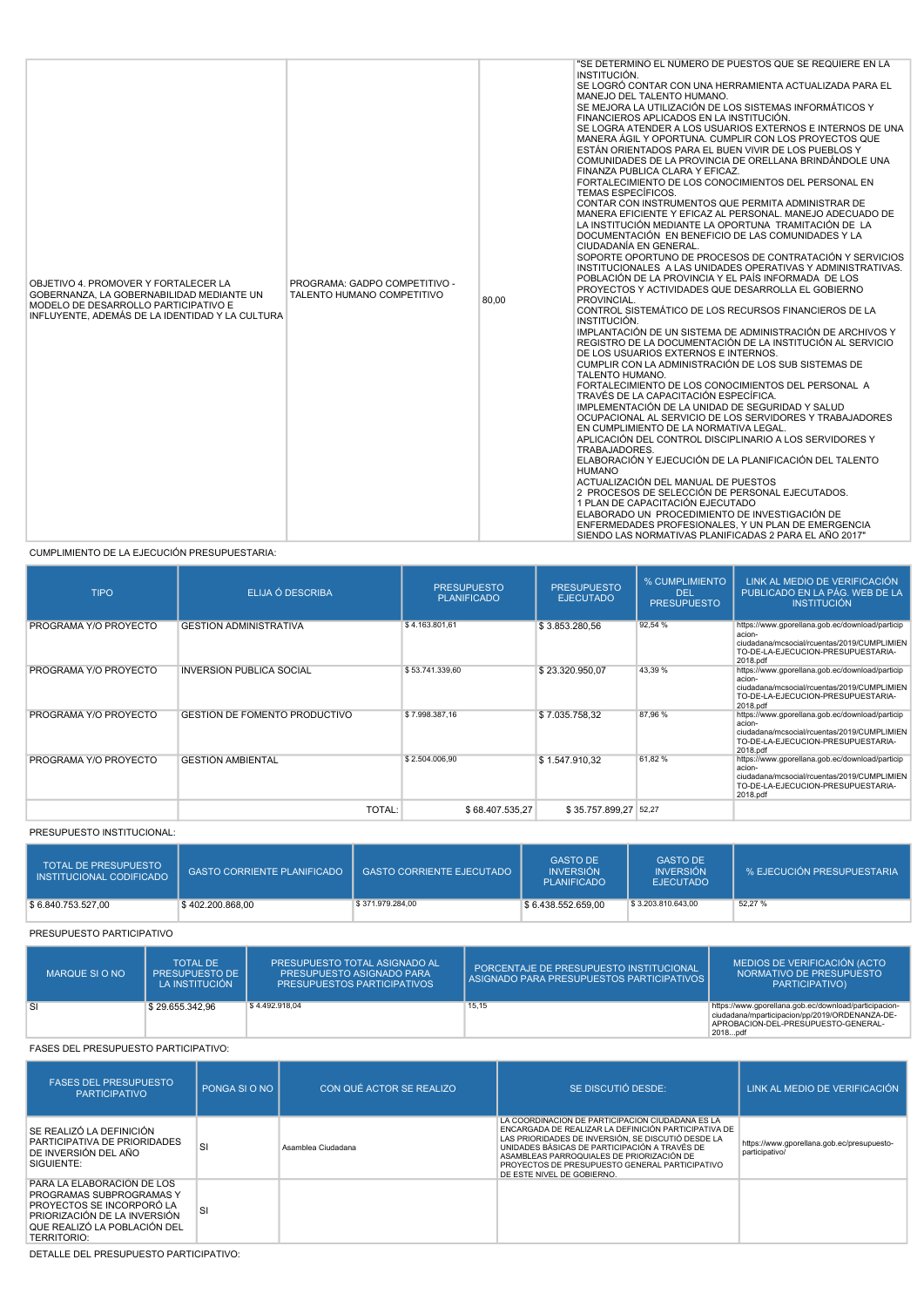| Describa los programas y proyectos generados a<br>partir de la priorización participativa de la inversión                                                    | <b>Monto Panificado</b> | Monto Ejecutado | % de avance de la<br>implementación del<br>programa/proyecto | Observaciones                                                                                                                                             | Link al Medio de Verificación                                                                                                                                          |
|--------------------------------------------------------------------------------------------------------------------------------------------------------------|-------------------------|-----------------|--------------------------------------------------------------|-----------------------------------------------------------------------------------------------------------------------------------------------------------|------------------------------------------------------------------------------------------------------------------------------------------------------------------------|
| MANEJO DE CHACRA ANCESTRAL                                                                                                                                   | \$19.200,00             | \$26.164,00     | 76-100                                                       | SIN OBSERVACIONES                                                                                                                                         | https://www.gporellana.gob.ec/download/pa                                                                                                                              |
|                                                                                                                                                              |                         |                 |                                                              |                                                                                                                                                           | rticipacion-<br>ciudadana/mcsocial/rcuentas/2019/PROGR<br>AMAS-Y-PROYECTOS-DEL-<br>PRESUPUESTO-PARTICIPATIVO-                                                          |
| EMPRENDIMIENTO DE PRODUCTO ANCESTRAL                                                                                                                         | \$5.200.00              | \$519.999,00    | 76-100                                                       | SIN OBSERVACIONES                                                                                                                                         | 2018.pdf<br>https://www.gporellana.gob.ec/download/pa                                                                                                                  |
| DE FAMILIAS Y COMUNIDADES-TRAJES TIPICOS                                                                                                                     |                         |                 |                                                              |                                                                                                                                                           | rticipacion-<br>ciudadana/mcsocial/rcuentas/2019/PROGR<br>AMAS-Y-PROYECTOS-DEL-<br>PRESUPUESTO-PARTICIPATIVO-<br>2018.pdf                                              |
| FORTALECIMIENTO SOCIO ORGANIZATIVO Y                                                                                                                         | \$560.414,16            | \$416.407,94    | 76-100                                                       | FALTA CONSIDERAR EL PRESUPUESTO DE LA MESA DE<br>MUJERES EN VIRTUD QUE SE EJECUTO A TRAVÉS DE LA                                                          | https://www.gporellana.gob.ec/download/pa<br>rticipacion-                                                                                                              |
| EMPRESARIAL DE ACTORES TERRITORIALES EN<br>LA PROVINCIA DE ORELLANA                                                                                          |                         |                 |                                                              | JEFATURA DE INCLUSIÓN SOCIAL                                                                                                                              | ciudadana/mcsocial/rcuentas/2019/PROGR<br>AMAS-Y-PROYECTOS-DEL-<br>PRESUPUESTO-PARTICIPATIVO-<br>2018.pdf                                                              |
| FOMENTO Y FORTALECIMIENTO DE EVENTOS<br>TRADICIONALES LOCALES ENFOCADOS AL<br>DEPORTE E INTEGRACION FAMILIAR EN EL<br>TERRITORIO DE LA PROVINCIA DE ORELLANA | \$215.610,97            | \$157.810.83    | 76-100                                                       | SIN OBSERVACIONES                                                                                                                                         | https://www.gporellana.gob.ec/download/pa<br>rticipacion-<br>ciudadana/mcsocial/rcuentas/2019/PROGR<br>AMAS-Y-PROYECTOS-DEL-<br>PRESUPUESTO-PARTICIPATIVO-<br>2018.pdf |
| FORTALECIMIENTO DE LA SEGURIDAD<br>CIUDADANA EN LA PROVINCIA DE ORELLANA                                                                                     | \$237.961,27            | \$152.014,09    | 76-100                                                       | SIN OBSERVACIONES                                                                                                                                         | https://www.gporellana.gob.ec/download/pa<br>rticipacion-<br>ciudadana/mcsocial/rcuentas/2019/PROGR<br>AMAS-Y-PROYECTOS-DEL-<br>PRESUPUESTO-PARTICIPATIVO-             |
| ADQ. DE CARPAS PLEGABLES                                                                                                                                     | \$10.000,00             | \$611.520.00    | 76-100                                                       | <b>SIN OBSERVACIONES</b>                                                                                                                                  | 2018.pdf<br>https://www.gporellana.gob.ec/download/pa                                                                                                                  |
|                                                                                                                                                              |                         |                 |                                                              |                                                                                                                                                           | rticipacion-<br>ciudadana/mcsocial/rcuentas/2019/PROGR<br>AMAS-Y-PROYECTOS-DEL-<br>PRESUPUESTO-PARTICIPATIVO-<br>2018.pdf                                              |
| DOTACIÓN DE INFRAESTRUCTURA DE INTERÉS                                                                                                                       | \$281.418,88            | \$408.683,54    | 76-100                                                       | LOS MONTOS PLANIFICADOS SON MENORES A LOS<br>EJECUTADOS DEBIDO A QUE EXISTEN PROYECTOS QUE                                                                | https://www.gporellana.gob.ec/download/pa<br>rticipacion-                                                                                                              |
| SOCIAL, CULTURAL, RECREATIVO Y TURÍSTICO<br>EN LA PROVINCIA DE ORELLANA.                                                                                     |                         |                 |                                                              | HAN SIDO FINANCIADOS EXTRAPRESUPUESTARIAMENTE<br>PARA SU EJECUCIÓN.                                                                                       | ciudadana/mcsocial/rcuentas/2019/PROGR<br>AMAS-Y-PROYECTOS-DEL-<br>PRESUPUESTO-PARTICIPATIVO-<br>2018.pdf                                                              |
| CONTRATACIÓN DE SERVICIOS DE<br>ELABORACION DE MATERIALES DE PUBLICIDAD                                                                                      | \$1.514.00              | \$40.320.00     | 76-100                                                       | <b>SIN OBSERVACIONES</b>                                                                                                                                  | https://www.gporellana.gob.ec/download/pa<br>rticipacion-                                                                                                              |
|                                                                                                                                                              |                         |                 |                                                              |                                                                                                                                                           | ciudadana/mcsocial/rcuentas/2019/PROGR<br>AMAS-Y-PROYECTOS-DEL-<br>PRESUPUESTO-PARTICIPATIVO-<br>2018.pdf                                                              |
| MANTENIMIENTO DE LAS VÍAS RURALES EN LA<br>PROVINCIA DE ORELLANA.                                                                                            | \$308.386,30            | \$149.306,03    | 76-100                                                       | EXISTEN CAMBIOS DE PROYECTOS DE VIALIDAD, PARA<br>PROYECTOS DE FOMENTO PRODUCTIVO.                                                                        | https://www.gporellana.gob.ec/download/pa<br>rticipacion-                                                                                                              |
|                                                                                                                                                              |                         |                 |                                                              |                                                                                                                                                           | ciudadana/mcsocial/rcuentas/2019/PROGR<br>AMAS-Y-PROYECTOS-DEL-<br>PRESUPUESTO-PARTICIPATIVO-<br>2018.pdf                                                              |
| PROYECTO INTERINSTITUCIONAL PARA EL<br>FORTALECIMIENTO DEL SISTEMA VIAL RURAL                                                                                | \$225.770,06            | \$472.880,00    | 76-100                                                       | LOS MONTOS PLANIFICADOS SON MENORES A LOS<br>EJECUTADOS DEBIDO A QUE EXISTEN PROYECTOS QUE                                                                | https://www.gporellana.gob.ec/download/pa<br>rticipacion-                                                                                                              |
| EN LA PROVINCIA DE ORELLANA                                                                                                                                  |                         |                 |                                                              | HAN SIDO FINANCIADOS EXTRAPRESUPUESTARIAMENTE<br>PARA SU EJECUCIÓN.                                                                                       | ciudadana/mcsocial/rcuentas/2019/PROGR<br>AMAS-Y-PROYECTOS-DEL-<br>PRESUPUESTO-PARTICIPATIVO-<br>2018.pdf                                                              |
| FORTALECIMIENTO DE EMPRENDIMIENTOS<br><b>TURISTICOS COMUNITARIOS</b>                                                                                         | \$258.545,24            | \$200.923,70    | 76-100                                                       | EL 22% NO SE HA DEVENGADO, SE ENCUENTRA<br>REALIZANDO LA GESTIÓN PARA LA EJECUCIÓN, VARIOS<br>ESTÁN PARA CONTRATO, ENTREGA DE ANTICIPO Y POR<br>LIQUIDAR. | https://www.gporellana.gob.ec/download/pa<br>rticipacion-<br>ciudadana/mcsocial/rcuentas/2019/PROGR<br>AMAS-Y-PROYECTOS-DEL-<br>PRESUPUESTO-PARTICIPATIVO-             |
| PROYECTO DE PREVENCIÓN Y PROMOCIÓN                                                                                                                           | \$902.703.03            | \$650.451,95    | 51-75                                                        | SIN OBSERVACIONES                                                                                                                                         | 2018.pdf<br>https://www.gporellana.gob.ec/download/pa                                                                                                                  |
| HACIA ESTILOS DE VIDA SALUDABLES Y<br>PRÁCTICAS ALIMENTICIAS.                                                                                                |                         |                 |                                                              |                                                                                                                                                           | rticipacion-<br>ciudadana/mcsocial/rcuentas/2019/PROGR<br>AMAS-Y-PROYECTOS-DEL-<br>PRESUPUESTO-PARTICIPATIVO-                                                          |
| FORTALECER LA CADENA DE PRODUCCIÓN                                                                                                                           | \$5.880,00              | \$5.197,50      | 76-100                                                       | EL VALOR PAGADO ES MENOR DEBIDO A LA MEJOR                                                                                                                | 2018.pdf<br>https://www.gporellana.gob.ec/download/pa                                                                                                                  |
| FORESTAL DE PRODUCTOS MADERABLES Y NO<br>MADERABLES (TALLER DE CARPINTERÍA)                                                                                  |                         |                 |                                                              | OFERTA PRESENTADA                                                                                                                                         | rticipacion-<br>ciudadana/mcsocial/rcuentas/2019/PROGR<br>AMAS-Y-PROYECTOS-DEL-<br>PRESUPUESTO-PARTICIPATIVO-<br>2018.pdf                                              |
| PROYECTO DE BECAS PARA ESTUDIOS<br>SECUNDARIOS Y SUPERIORES.                                                                                                 | \$122.654,59            | \$113.776,59    | 76-100                                                       | SIN OBSERVACIONES                                                                                                                                         | https://www.gporellana.gob.ec/download/pa<br>rticipacion-<br>ciudadana/mcsocial/rcuentas/2019/PROGR<br>AMAS-Y-PROYECTOS-DEL-                                           |
|                                                                                                                                                              |                         |                 |                                                              |                                                                                                                                                           | PRESUPUESTO-PARTICIPATIVO-<br>2018.pdf                                                                                                                                 |
| EMPRENDIMIENTO DE PRODUCTO ANCESTRAL<br>DE FAMILIAS Y COMUNIDADES-MENAJE DE<br><b>COCINA</b>                                                                 | \$7.200,00              | \$7.183,68      | 76-100                                                       | SIN OBSERVACIONES                                                                                                                                         | https://www.gporellana.gob.ec/download/pa<br>rticipacion-<br>ciudadana/mcsocial/rcuentas/2019/PROGR<br>AMAS-Y-PROYECTOS-DEL-<br>PRESUPUESTO-PARTICIPATIVO-             |
| CONTRATACIÓN DE SERVICIOS DE HOSPEDAJE \$840,00                                                                                                              |                         | \$840,00        | 76-100                                                       | SIN OBSERVACIONES                                                                                                                                         | 2018.pdf<br>https://www.gporellana.gob.ec/download/pa                                                                                                                  |
|                                                                                                                                                              |                         |                 |                                                              |                                                                                                                                                           | rticipacion-<br>ciudadana/mcsocial/rcuentas/2019/PROGR<br>AMAS-Y-PROYECTOS-DEL-<br>PRESUPUESTO-PARTICIPATIVO-<br>2018.pdf                                              |
| PROYECTO DE FORTALECIMIENTO A LAS                                                                                                                            | \$2.072.508,58          | \$2.794.448,55  | 76-100                                                       | SIN OBSERVACIONES                                                                                                                                         | https://www.gporellana.gob.ec/download/pa<br>rticipacion-                                                                                                              |
| CADENAS DE VALOR AGRICOLA EN LA<br>PROVINICA DE ORELLANA                                                                                                     |                         |                 |                                                              |                                                                                                                                                           | ciudadana/mcsocial/rcuentas/2019/PROGR<br>AMAS-Y-PROYECTOS-DEL-<br>PRESUPUESTO-PARTICIPATIVO-<br>2018.pdf                                                              |
| PROYECTO DE FORTALECIMIENTO A LAS<br>CADENAS DE VALOR EN POST PRODUCCION Y                                                                                   | \$1.094.838,41          | \$666.912,86    | 51-75                                                        | SIN OBSERVACIONES                                                                                                                                         | https://www.gporellana.gob.ec/download/pa<br>rticipacion-                                                                                                              |
| <b>MIPYMES</b>                                                                                                                                               |                         |                 |                                                              |                                                                                                                                                           | ciudadana/mcsocial/rcuentas/2019/PROGR<br>AMAS-Y-PROYECTOS-DEL-<br>PRESUPUESTO-PARTICIPATIVO-<br>2018.pdf                                                              |
| FORTALECIMIENTO SOCIO ORGANIZATIVO Y<br>EMPRESARIAL DE ACTORES TERRITORIALES EN                                                                              | \$102.259,30            | \$102.259,30    | 76-100                                                       | SIN OBSERVACIONES                                                                                                                                         | https://www.gporellana.gob.ec/download/pa<br>rticipacion-                                                                                                              |
| LA PROVINCIA DE ORELLANA                                                                                                                                     |                         |                 |                                                              |                                                                                                                                                           | ciudadana/mcsocial/rcuentas/2019/PROGR<br>AMAS-Y-PROYECTOS-DEL-<br>PRESUPUESTO-PARTICIPATIVO-<br>2018.pdf                                                              |
| COORDINACIÓN INSTITUCIONAL PARA EL<br>FORTALECIMIENTO DEL SISTEMA DE SALUD Y                                                                                 | \$96.606,98             | \$78.364,98     | $51 - 75$                                                    | SIN OBSERVACIONES                                                                                                                                         | https://www.gporellana.gob.ec/download/pa<br>rticipacion-                                                                                                              |
| DE EDUCACIÓN.                                                                                                                                                |                         |                 |                                                              |                                                                                                                                                           | ciudadana/mcsocial/rcuentas/2019/PROGR<br>AMAS-Y-PROYECTOS-DEL-<br>PRESUPUESTO-PARTICIPATIVO-<br>2018.pdf                                                              |
| PROYECTO DE EDUCACIÓN SUPERIOR DE<br>EXCELENCIA Y CALIDAD.                                                                                                   | \$56.941,31             | \$52.309,31     | 76-100                                                       | SIN OBSERVACIONES                                                                                                                                         | https://www.gporellana.gob.ec/download/pa<br>rticipacion-                                                                                                              |
|                                                                                                                                                              |                         |                 |                                                              |                                                                                                                                                           | ciudadana/mcsocial/rcuentas/2019/PROGR<br>AMAS-Y-PROYECTOS-DEL-<br>PRESUPUESTO-PARTICIPATIVO-<br>2018.pdf                                                              |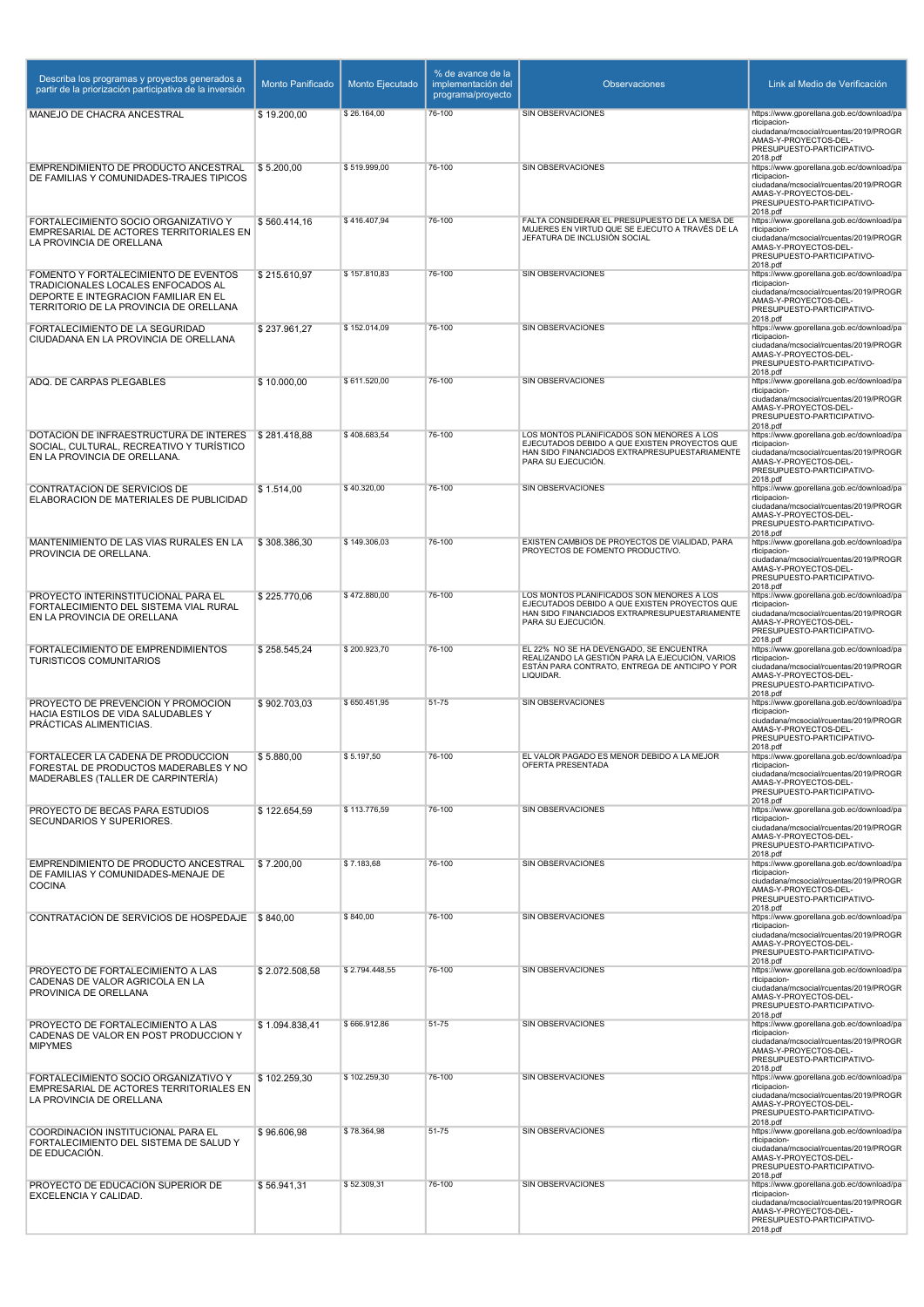| CRÍA, MANEJO, REPRODUCCIÓN Y<br>COMERCIALIZACION DE POLLOS CASEROS     | \$24,000.00  | \$16,740.00  | 76-100 | SIN OBSERVACIONES        | https://www.gporellana.gob.ec/download/pa<br>rticipacion-<br>ciudadana/mcsocial/rcuentas/2019/PROGR<br>AMAS-Y-PROYECTOS-DEL-<br>PRESUPUESTO-PARTICIPATIVO-<br>2018.pdf |
|------------------------------------------------------------------------|--------------|--------------|--------|--------------------------|------------------------------------------------------------------------------------------------------------------------------------------------------------------------|
| CONTRATACION DE SERVICIOS DE<br><b>ALIMENTACIÓN</b>                    | \$1.344.00   | \$134,346.00 | 76-100 | SIN OBSERVACIONES        | https://www.gporellana.gob.ec/download/pa<br>rticipacion-<br>ciudadana/mcsocial/rcuentas/2019/PROGR<br>AMAS-Y-PROYECTOS-DEL-<br>PRESUPUESTO-PARTICIPATIVO-<br>2018.pdf |
| <b>PROYECTO DE FORTALECIMIENTO A LAS</b><br>CADENAS DE VALOR PECUARIA  | \$798,594.88 | \$469.244,30 | 51-75  | <b>SIN OBSERVACIONES</b> | https://www.gporellana.gob.ec/download/pa<br>rticipacion-<br>ciudadana/mcsocial/rcuentas/2019/PROGR<br>AMAS-Y-PROYECTOS-DEL-<br>PRESUPUESTO-PARTICIPATIVO-<br>2018.pdf |
| <b>PROYECTO DE FORTALECIMIENTO A LAS</b><br>CADENAS DE VALOR PISCICOLA | \$404.884.12 | \$418,010.32 | 76-100 | SIN OBSERVACIONES        | https://www.gporellana.gob.ec/download/pa<br>rticipacion-<br>ciudadana/mcsocial/rcuentas/2019/PROGR<br>AMAS-Y-PROYECTOS-DEL-<br>PRESUPUESTO-PARTICIPATIVO-<br>2018.pdf |

#### ANTEPROYECTO DEL PRESUPUESTO PARTICIPATIVO:

|                                                                                                              | PONGA SI O NO | CON QUÉ ACTOR SE REALIZÓ |
|--------------------------------------------------------------------------------------------------------------|---------------|--------------------------|
| El Anteproyecto del Presupuesto participativo se dió a conocer a la ciudadanía del 20 al SI<br>31 de Octubre |               | Asamblea Ciudadana       |

|                                                                                                | <b>FECHA</b> |  |
|------------------------------------------------------------------------------------------------|--------------|--|
| El Anteproyecto del Presupuesto participativo se presentó ante el legislativo del GAD hasta el | 31/10/2018   |  |

|                                                                                                                     | PONGA SLO NO | ATRAVÉS DE QUÉ MEDIO                                                                                                                                                                                                                                                                                                                                                                                                                                                                                                                                                                                     |
|---------------------------------------------------------------------------------------------------------------------|--------------|----------------------------------------------------------------------------------------------------------------------------------------------------------------------------------------------------------------------------------------------------------------------------------------------------------------------------------------------------------------------------------------------------------------------------------------------------------------------------------------------------------------------------------------------------------------------------------------------------------|
| Una vez que el legislativo aprobó el anteproyecto del Presupuesto Participativo se dió a<br>conocer a la Ciudadanía | ∣SI          | Una vez que el legislativo emitió su certificación de conformidad con el anteproyecto de presupuesto, se dio a conocer<br>a la ciudadanía en general a través de la Asamblea Ciudadana de Aprobación del Presupuesto General Participativo<br>2019, realizada el de 07 de diciembre de 2018 con la presencia del Comité de Gestión provincial y Participación<br>Ciudadana, Autoridades provinciales, civiles, militares y eclesiástica, representantes de las instancias<br>qubernamentales, GADs comunas, comunidades, Mesas temáticas de Concertación Provincial, Barrios y ciudadanía<br>en general. |

#### IMPLEMENTACIÓN DE POLÍTICAS PÚBLICAS PARA LA IGUALDAD:PRESUPUESTO

| Se Asignó un Porcentaje de los Ingresos Tributarios del GAD a los Grupos de Atención<br>Prioritaria | Indique el % del Presupuesto Total | Identifique a qué Grupo de Atención<br>PrioritariaS | Que Porcentaje se Asigno a Los<br><b>Distintos Grupos</b> |
|-----------------------------------------------------------------------------------------------------|------------------------------------|-----------------------------------------------------|-----------------------------------------------------------|
|                                                                                                     |                                    | Personas adultas Mayores                            | 1,41                                                      |
|                                                                                                     |                                    | Niñas, niños y adolecentes                          | 1,03                                                      |
|                                                                                                     | 12,75                              | Jóvenes                                             | 4,83                                                      |
| SI                                                                                                  |                                    | Mujeres Embarazadas                                 | 3,62                                                      |
|                                                                                                     |                                    | Personas con Discapacidad                           | 1,35                                                      |
|                                                                                                     |                                    | Movilidad Humana                                    | 0,01                                                      |
|                                                                                                     |                                    | Desastres Naturales o Antropogénicos                | 0,50                                                      |

IMPLEMENTACIÓN DE POLÍTICAS PÚBLICAS PARA LA IGUALDAD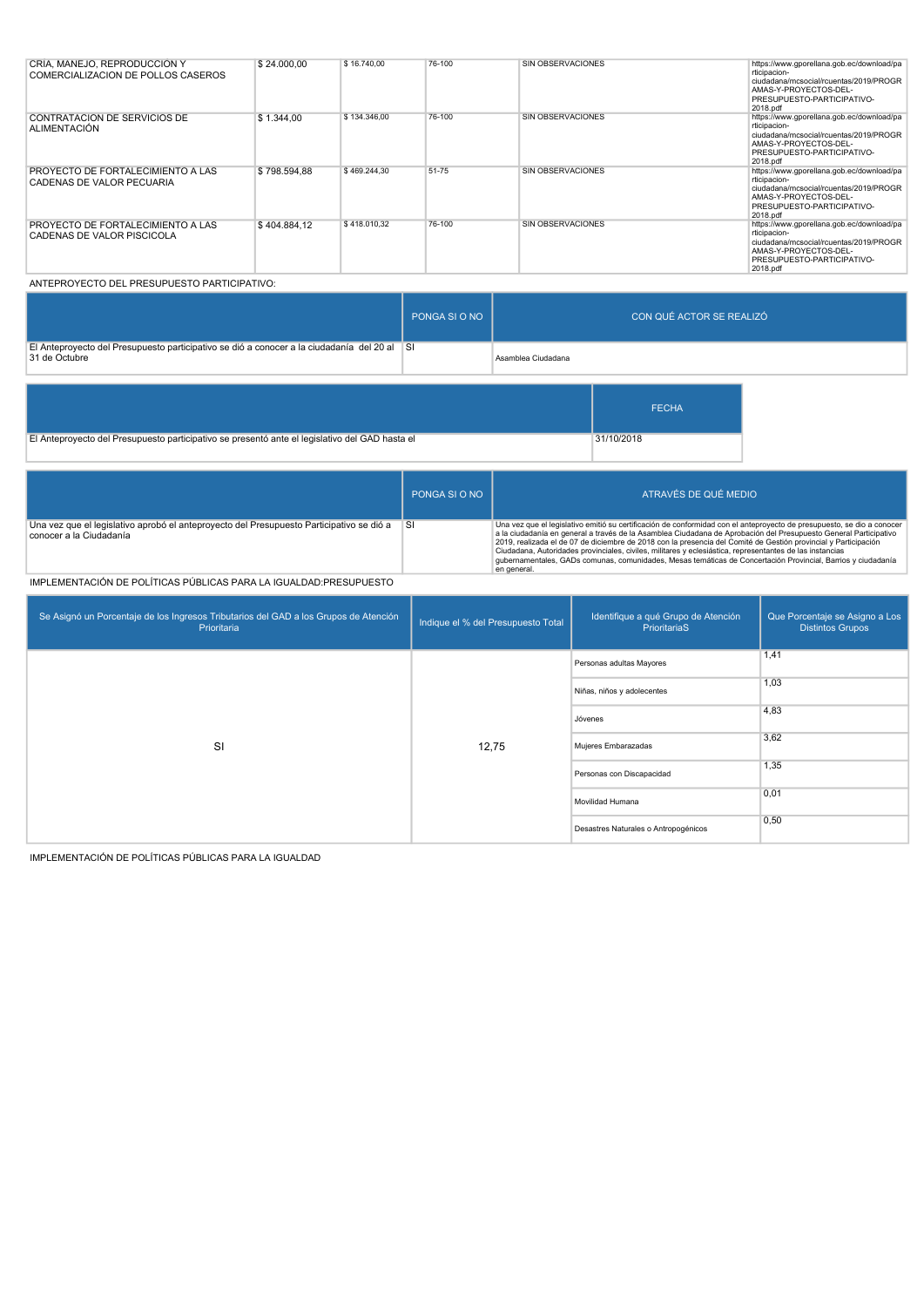| IMPLEMENTACIÓN DE POLÍTICAS PÚBLICAS PARA LA<br><b>IGUALDAD</b>    | PONGA SI O<br><b>NO</b> | DESCRIBA LA POLÍTICA IMPLEMENTADA                                                                                                                                                                                                                                                                                                                                | <b>DETALLE PRINCIPALES</b><br><b>RESULTADOS OBTENIDOS</b>                                                                                                                                                                                                                                                                                                                                                                                                                                                                                                                                                                                                                                                                                                                                                                                | EXPLIQUE CÓMO APORTAR EL<br>RESULTADO AL CUMPLIMIENTO<br>DE LAS AGENDAS DE IGUALDAD                                                                                                                                                                                                                                                                                                                                                                                                                                                                |
|--------------------------------------------------------------------|-------------------------|------------------------------------------------------------------------------------------------------------------------------------------------------------------------------------------------------------------------------------------------------------------------------------------------------------------------------------------------------------------|------------------------------------------------------------------------------------------------------------------------------------------------------------------------------------------------------------------------------------------------------------------------------------------------------------------------------------------------------------------------------------------------------------------------------------------------------------------------------------------------------------------------------------------------------------------------------------------------------------------------------------------------------------------------------------------------------------------------------------------------------------------------------------------------------------------------------------------|----------------------------------------------------------------------------------------------------------------------------------------------------------------------------------------------------------------------------------------------------------------------------------------------------------------------------------------------------------------------------------------------------------------------------------------------------------------------------------------------------------------------------------------------------|
| IMPLEMENTACIÓN DE POLÍTICAS PÚBLICAS<br><b>INTERCULTURALES</b>     | <b>SI</b>               | Salud intercultural. (69 parteras mantiene<br>prácticas y conocimientos ancestrales)<br>Orellana ancestral y multicultural. (5<br>agrupaciones de música autóctona<br>organizadas) Fomento y fortalecimiento de<br>eventos tradicionales, locales en el territorio<br>de la provincia. (70 comunas y<br>comunidades se fortalecen las actividades<br>culturales) | 69 parteras mantiene practicas y<br>conocimientos ancestrales 5<br>agrupaciones de música autóctona<br>organizadas 70 comunas y<br>comunidades se fortalecen las<br>actividades culturales                                                                                                                                                                                                                                                                                                                                                                                                                                                                                                                                                                                                                                               | Garantizar y proteger la<br>autodeterminación cultural, los<br>saberes ancestrales, el patrimonio<br>tangible e intangible y la memoria<br>social de los pueblos y<br>nacionalidades                                                                                                                                                                                                                                                                                                                                                               |
| IMPLEMENTACIÓN DE POLÍTICAS PÚBLICAS GENERACIONALES SI             |                         | Mesa Temática De Concertación Provincial<br>De Niñez Y Adolescencia<br>Mesa Temática De Concertación Provincial<br>De La Juventud<br>Mesa Temática De Concertación Provincial<br>Del Adulto Mayor                                                                                                                                                                | 150 niños, niñas y adolescentes<br>fueron atendidos en la campaña<br>medica solidaria<br>"200 jóvenes se beneficiaron de<br>instrumentos musicales para el<br>fortalecimiento de sus<br>organizaciones.<br>60 jóvenes participan activamente<br>en la capacitación en danza y<br>coreografía y salud mental.<br>40 jóvenes se benefician con<br>maquinaria y equipo para<br>El fortalecimiento de sus<br>organizaciones.<br>300 jóvenes se benefician de<br>camisetas, uniformes deportivos e<br>implementos deportivos.<br>20 jovenes se benefician de<br>uniformes tipicos de danza<br>900 adultos y adultas mayores<br>participaron en el evento de<br>integración por el día internacional<br>del adulto mayor.<br>150 adultos mayores se benefician<br>con maquinaria y equipo para el<br>fortalecimiento de sus<br>organizaciones. | "Asegurar el desarrollo infantil con<br>calidad, calidez para todo solos<br>niños, niñas y adolescentes<br>Incorporar a los niños, niñas y<br>adolescentes como actores claves en<br>el diseño e implantación de políticas<br>planes y proyectos<br>Generar espacios públicos para la<br>revitalización promoción y difusión de<br>las diversas expresiones culturales y<br>de recreación, donde se valoren las<br>distintas identidades juveniles.<br>Promover la participación de las<br>personas adultas mayores como<br>actores de desarrollo. |
| IMPLEMENTACIÓN DE POLÍTICAS PÚBLICAS DE<br><b>DISCAPACIDADES</b>   | <b>SI</b>               | Mesa Temática De Concertación Provincial<br>De Discapacidades                                                                                                                                                                                                                                                                                                    | "550 personas con discapacidad<br>participaron del evento de<br>integración por el día internacional<br>de la discapacidad.<br>60 personas con discapacidad se<br>benefician con maquinaria y equipo<br>para el fortalecimiento de sus<br>organizaciones.<br>50 personas con discapacidad se<br>benefician de kits alimenticios y<br>fortalecer la economía familiar                                                                                                                                                                                                                                                                                                                                                                                                                                                                     | Garantizar a las mujeres y hombres<br>con discapacidad el acceso a las<br>múltiples beneficios del turismo de la<br>cultura del arte del deporte y de la<br>recreación.                                                                                                                                                                                                                                                                                                                                                                            |
| IMPLEMENTACIÓN DE POLÍTICAS PÚBLICAS DE GÉNERO                     | SI                      | Fomentar la participación ciudadana de<br>forma activa para alcanzar la planificación<br>del territorio, presupuestación participativa y<br>Control Social que garantice el desarrollo<br>local con equidad y justicia                                                                                                                                           | Creación de la Ordenanza que<br>regula el Ejercicio de la<br>participación Ciudadana en<br>Orellana                                                                                                                                                                                                                                                                                                                                                                                                                                                                                                                                                                                                                                                                                                                                      | La Participación activa en la toma de<br>decisiones y planificación del<br>desarrollo, de las organizaciones y<br>asociaciones que conforman las<br>diferentes mesas temáticas de<br>concertación provincial los gobiernos<br>municipales y parroquiales,<br>comunidades y la articulacion con las<br>diferentes secretarias de gobierno                                                                                                                                                                                                           |
| IMPLEMENTACIÓN DE POLÍTICAS PÚBLICAS DE MOVILIDAD<br><b>HUMANA</b> | <b>SI</b>               | Mesa Temática De Concertación Provincial<br>De Derechos Humanos Y Movilidad<br>Humana                                                                                                                                                                                                                                                                            | Fortalecimiento del comité de<br>derechos humanos de francisco de<br>orellana                                                                                                                                                                                                                                                                                                                                                                                                                                                                                                                                                                                                                                                                                                                                                            | Promover y reforzar las luchas contra<br>la xenofobia, la discriminación y la<br>intolerancia.                                                                                                                                                                                                                                                                                                                                                                                                                                                     |

### PARTICIPACIÓN CIUDADANA:

| SISTEMA DE PARTICIPACIÓN CIUDADANA (COOTAD Art. 304)                                                               | PONGA SLO NO                       | LINK AL MEDIO DE VERIFICACIÓN PUBLICADO EN LA PÁG. WEB DE LA INSTITUCIÓN                                                                            |  |  |
|--------------------------------------------------------------------------------------------------------------------|------------------------------------|-----------------------------------------------------------------------------------------------------------------------------------------------------|--|--|
| ¿Cuenta con un SISTEMA DE PARTICIPACIÓN CIUDADANA Art. 304<br>en funcionamiento?                                   | <b>SI</b>                          | http://www.gporellana.gob.ec/wp-<br>content/uploads/2014/11/ORDENANZA REGULA EL EJERCICIO DE LA PARTICIPACI%C3%<br>93N CIUDADANA EN ORELLANA 2.pdf  |  |  |
| ¿Está normado el sistema de participación por medio de una Ordenanza/<br>Resolución?                               | SI                                 | http://www.gporellana.gob.ec/wp-<br>content/uploads/2014/11/ORDENANZA REGULA EL EJERCICIO DE LA PARTICIPACI%C3%<br>93N CIUDADANA EN ORELLANA 2.pdf  |  |  |
| ¿Participó la ciudadanía en la elaboración de esta Ordenanza /<br>Resolución?                                      | <b>NO</b>                          | <b>NO APLICA</b>                                                                                                                                    |  |  |
| ¿La Ordenanza / Resolución fue difundida y socializada a la ciudadanía? SI                                         |                                    | http://www.gporellana.gob.ec/wp-<br>content/uploads/2014/11/ORDENANZA REGULA EL EJERCICIO DE LA PARTICIPACI%C3%<br>93N CIUDADANA EN ORELLANA 2.pdf  |  |  |
| ¿La Ordenanza / Resolución tiene reglamentos que norman los<br>procedimientos referidos en la misma?               | <b>SI</b>                          | http://www.gporellana.gob.ec/ordenanzas-2014/                                                                                                       |  |  |
| ¿Cuáles son esos reglamentos?                                                                                      | SI                                 | https://www.gporellana.gob.ec/ordenanzas-2014/                                                                                                      |  |  |
| ¿Se implementó en este periodo el sistema de participación de acuerdo<br>a la Ordenanza / Resolución y Reglamento? | <b>SI</b>                          | https://www.gporellana.gob.ec/sistema-de-participacion-ciudadana/                                                                                   |  |  |
| Describa los resultados alcanzados por el Sistema de Participación                                                 | PRESUPUESTO GENERAL PARTICIPATIVO) | AUDIENCIA PUBLICA DE RENDICIÓN DE CUENTAS PERIODO 2017<br>APROBACIÓN DEL PRESUPUESTO GENERAL PARTICIPATIVO 2019 (ASAMBLEA GENERAL DE APROBACION DEL |  |  |

MECANISMOS DE PARTICIPACION CIUDADANA: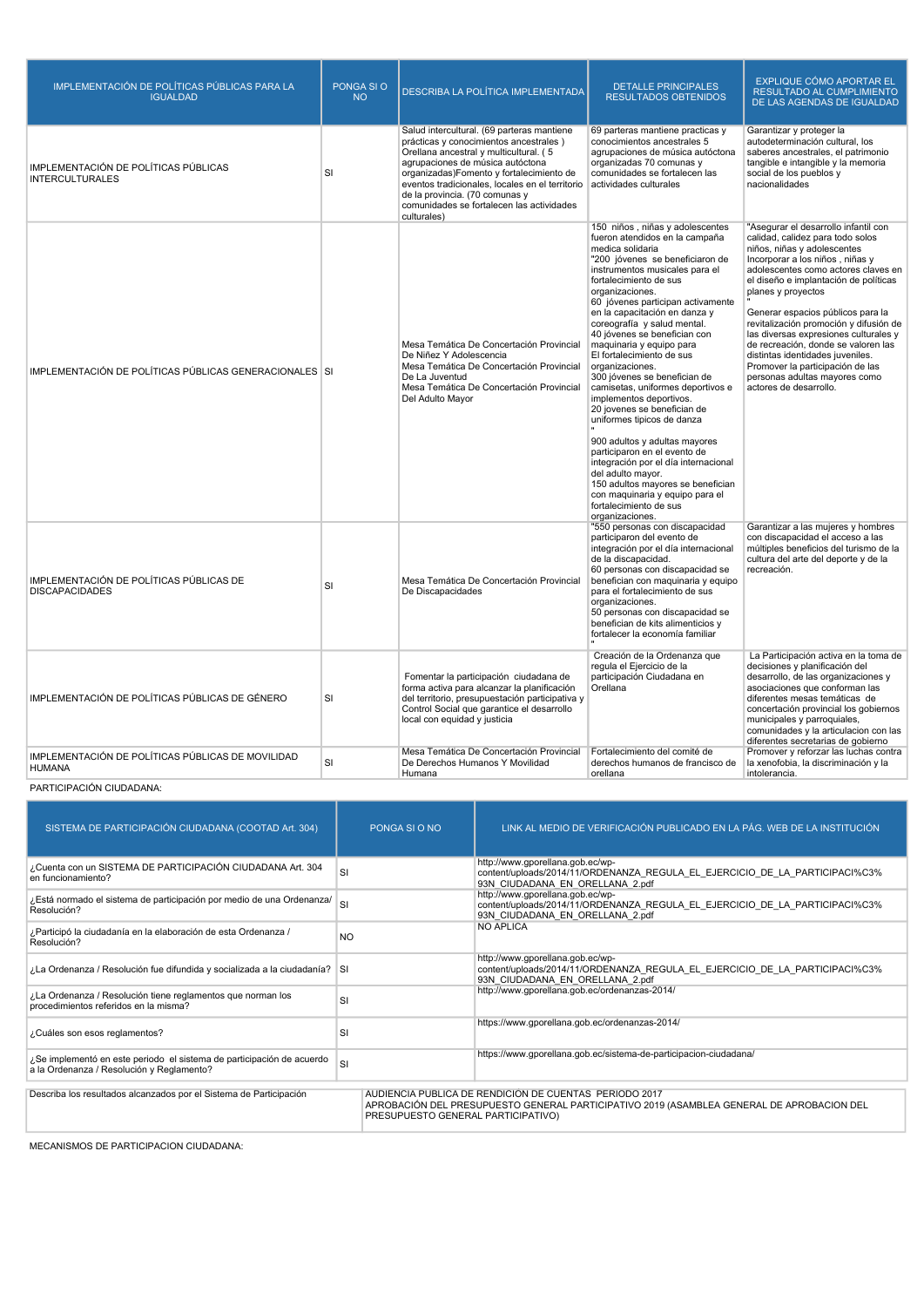| ESPACIO-MECANISMOS DE PARTICIPACIÓN<br><b>CIUDADANA</b> | PONGA SI O<br><b>NO</b> | <b>CUANTAS</b><br><b>VECES</b><br>CONVOCÓ AL<br><b>GAD</b> | <b>QUÉ ACTORES</b><br><b>PARTICIPARON</b>                                    | DESCRIBA LOS LOGROS ALCANZADOS EN<br>EL AÑO                                                                                                                                                                                                                                                                                                                                                                                                                                         | LINK AL MEDIO DE VERIFICACIÓN<br>PUBLICADO EN LA PÁG. WEB DE LA<br><b>INSTITUCIÓN</b> |
|---------------------------------------------------------|-------------------------|------------------------------------------------------------|------------------------------------------------------------------------------|-------------------------------------------------------------------------------------------------------------------------------------------------------------------------------------------------------------------------------------------------------------------------------------------------------------------------------------------------------------------------------------------------------------------------------------------------------------------------------------|---------------------------------------------------------------------------------------|
| INSTANCIA DE PARTICIPACIÓN                              | SI                      | 2                                                          | <b>SECTORES</b><br><b>ORGANIZACIONES</b><br><b>OTROS</b>                     | "AUDIENCIA PÚBLICA DE RENDICIÓN DE CUENTAS<br>PERIODO 2017 ASAMBLEA DE APROBACIÓN DEL<br>PRESUPUESTO GENERAL PARTICIPATIVO 2019 "                                                                                                                                                                                                                                                                                                                                                   | https://www.gporellana.gob.ec/sistema-de-<br>participacion-ciudadana/                 |
| AUDIENCIA PÚBLICA                                       | <b>SI</b>               | 9                                                          | <b>ENTIDADES</b><br><b>ORGANIZACIONES</b><br><b>OTROS</b>                    | "AUDIENCIA PUBLICA CON EL NUCLEO DE ARTISTAS<br>DEL CANTON LA JOYA DE LOS SACHAS AUDIENCIA<br>PUBLICA CON EL SINDICATO UNICO DE<br>TRABAJADORES DEL GADPO AUDIENCIA PUBLICA<br>CON EL GAD RUMIPAMBA AUDIENCIA PUBLICA CON<br>EL GAD SAN JOSE DE HUAYUSA AUDIENCIA PUBLICA<br>CON MISTRASYASUNI - TRANSMONTAÑO AUDIENCIA<br>PUBLICA CON EL COMITE DE ASFALTO DE LA<br>PIMAMPIRO AUDIENCIA PUBLICA CON LA ADAPRO<br>AUDIENCIA PUBLICA CON LA COMUNIDAD SHUAR<br><b>ACHUAR KUNKUK"</b> | https://www.gporellana.gob.ec/audiencia-publica/                                      |
| CABILDO POPULAR                                         | <b>NO</b>               | $\overline{2}$                                             |                                                                              | <b>NO APLICA</b>                                                                                                                                                                                                                                                                                                                                                                                                                                                                    | <b>NO APLICA</b>                                                                      |
| CONSEJO DE PLANIFICACIÓN LOCAL                          | SI                      | 1                                                          | <b>OTROS</b>                                                                 | SE CUMPLIO CON EL CONOIMIENTO Y APROBACION<br>DE LA ALINEACION DEL PLAN DE ORDENAMIENTO<br>TERRITORIAL DE LA PROVINCIA DE ORELLANA AL<br>PLAN NACIONAL DE DESARROLLO 2017-2021                                                                                                                                                                                                                                                                                                      | https://www.gporellana.gob.ec/consejo-de-<br>planificacion/                           |
| <b>SILLA VACIA</b>                                      | SI                      | 27                                                         | <b>SECTORES</b><br><b>FNTIDADES</b><br><b>ORGANIZACIONES</b><br><b>OTROS</b> | 27 CONVOCATORIAS A LA UTILIZACIÓN DE LA SILLA<br>VACÍA COMO MECANISMO DE PARTICIPACIÓN<br>CIUDADANA EN APLICACIÓN A LA ORDENANZA<br><b>EXISTENTE.</b>                                                                                                                                                                                                                                                                                                                               | https://www.gporellana.gob.ec/silla-vacia/#                                           |
| <b>CONSEJOS CONSULTIVOS</b>                             | <b>NO</b>               | $\overline{2}$                                             |                                                                              | <b>NO APLICA</b>                                                                                                                                                                                                                                                                                                                                                                                                                                                                    | <b>NO APLICA</b>                                                                      |
| <b>OTROS</b>                                            | SI                      | 32                                                         | <b>SECTORES</b><br><b>ORGANIZACIONES</b><br><b>OTROS</b>                     | PRIORIZACIÓN DE PROYECTOS DEL PRESUPUESTO<br>PARTICIPATIVO 2019 EN LAS 28 PAROQUIAS<br>RURALES DE LA PROVINCIA DE ORELLANA Y 4<br>ZONAS URBANO MARGINALES                                                                                                                                                                                                                                                                                                                           | https://www.gporellana.gob.ec/presupuesto-<br>participativo/                          |

#### ASAMBLEA CIUDADANA:

| <b>MECANISMOS - ESPACIOS DE</b><br><b>PARTICIPACIÓN</b>                  | <b>EXISTE UNA</b><br><b>ASAMBLEA</b><br><b>CIUDADANA</b><br><b>EN SU</b><br><b>TERRITORIO</b> |                                | SOLO SÍ CONTESTÓ SI<br><b>INGRESE LOS DATOS DEL</b><br><b>REPRESENTANTE</b>              | <b>PLANIFICO LA</b><br><b>GESTIÓN DEL</b><br><b>TERRITORIO</b><br><b>CON LA</b><br><b>PARTICIPACIÓN</b><br><b>DE LA</b><br><b>ASAMBLEA</b><br><b>CIUDADANA</b> | ¿EN QUÉ FASES DE LA<br><b>PLANIFICACIÓN</b><br><b>PARTICIPARON LAS</b><br><b>ASAMBLEAS</b><br><b>CIUDADANAS Y CÓMO?</b>                                                                                                                                                                                                                            | <b>QUE ACTORES</b><br><b>PARTICIPARON</b>                                                                                                                                                      | <b>DESCRIBA LOS LOGROS ALCANZADOS EN</b><br>EL AÑO                                                                                                                                                                                                                                                                                                                                                                                                                                                                                                                                                                                                                                                                                                                                       |
|--------------------------------------------------------------------------|-----------------------------------------------------------------------------------------------|--------------------------------|------------------------------------------------------------------------------------------|----------------------------------------------------------------------------------------------------------------------------------------------------------------|----------------------------------------------------------------------------------------------------------------------------------------------------------------------------------------------------------------------------------------------------------------------------------------------------------------------------------------------------|------------------------------------------------------------------------------------------------------------------------------------------------------------------------------------------------|------------------------------------------------------------------------------------------------------------------------------------------------------------------------------------------------------------------------------------------------------------------------------------------------------------------------------------------------------------------------------------------------------------------------------------------------------------------------------------------------------------------------------------------------------------------------------------------------------------------------------------------------------------------------------------------------------------------------------------------------------------------------------------------|
| ASAMBLEA CIUDADANA LOCAL<br>(DEFINICIÓN EXTRAIDA DE LA<br>LOPC, ART. 65) | SI                                                                                            | Nombre:<br>Email:<br>Teléfono: | <b>TNLG. CARLOS</b><br><b>REINO LANDI</b><br>reicarlos1971@hotm<br>ail.com<br>0990492637 | SI                                                                                                                                                             | EN LA PRESENTACIÓN DEL<br>CALCULO DEFINITIVO DE<br><b>INGRESOS EN LA</b><br>DELIBERACIÓN PUBLICA<br>PARA LA FORMULACIÓN DE<br>LAS PRIORIDADES DE<br><b>INVERSIÓN, EN LA</b><br>PRESENTACIÓN DEL<br>ANTEPROYECTO DE<br>PRESUPUESTO. EN LA<br>ASAMBLEA GENERAL DE<br>PRESENTACIÓN Y<br>APROBACIÓN DEL<br>PRESUPUESTO GENERAL<br><b>PARTICIPATIVO</b> | <b>REPRESENTACIÓN</b><br><b>TERRITORIAL</b><br><b>GRUPOS DE ATENCIÓN</b><br><b>PRIORITARIA</b><br><b>GREMIAL</b><br>SOCIO ORGANIZATIVA<br>UNIDADES BÁSICAS DE<br>PARTICIPACIÓN<br><b>OTROS</b> | "1. RESOLUCIÓN DE CONFORMIDAD CON<br>EL CÁLCULO DEFINITIVO DE INGRESOS.<br>2. DEFINICIÓN DE LAS PRIORIDADES<br>ANUALES DE INVERSIÓN DESDE LAS UBP<br>EN FUNCIÓN DE LOS LINEAMIENTOS DEL<br>PLAN DE DESARROLLO Y DE<br>ORDENAMIENTO TERRITORIAL<br>3.RESOLUCIÓN DE CONFORMIDAD CON<br>LA PRESENTACIÓN DEL ANTE PROYECTO<br>DE PRESUPUESTO.<br>4. ASAMBLEA GENERAL Y APROBACIÓN<br>DEL PRESUPUESTO GENERAL<br>PARTICIPATIVO DEL GOBIERNO<br>AUTÓNOMO DESCENTRALIZADO DE LA<br>PROVINCIA DE ORELLANA.<br>SE PRESENTAN DIFICULTADES<br>PRINCIPALMENTE CON LO RELACIONADO<br>A LA CONVOCATORIA QUE REALIZA LA<br>ASAMBLEA LOCAL A LA CIUADADANIA<br>QUE SE IMPOSIBILITA POR CUANTO NO<br>MANTIENE RECURSOS POR LO TANTO<br>ESTO SE CONSTITUYE EN UN LIMITANTE<br>PARA LA GESTION DE LA MISMA" |

MECANISMOS DE CONTROL SOCIAL:

| MECANISMOS DE CONTROL SOCIAL GENERADOS POR LA<br><b>COMUNIDAD</b> | PONGA SI O<br><b>NO</b> | NÚMERO DE MECANISMOS<br>IMPLEMENTADOS EN EL AÑO | LINK AL MEDIO DE VERIFICACIÓN PUBLICADO EN LA PÁG. WEB DE LA<br><b>INSTITUCIÓN</b> |
|-------------------------------------------------------------------|-------------------------|-------------------------------------------------|------------------------------------------------------------------------------------|
| <b>VEEDURIAS CIUDADANAS:</b>                                      | <b>NO</b>               |                                                 | <b>NO APLICA</b>                                                                   |
| OBSERVATORIOS CIUDADANOS:                                         | <b>NO</b>               |                                                 | <b>NO APLICA</b>                                                                   |
| DEFENSORIAS COMUNITARIAS:                                         | <b>NO</b>               |                                                 | <b>NO APLICA</b>                                                                   |
| <b>COMITÉS DE USUARIOS DE SERVICIOS:</b>                          | <b>NO</b>               |                                                 | <b>NO APLICA</b>                                                                   |
| <b>OTROS</b>                                                      | SI                      | 17                                              | https://www.gporellana.gob.ec/mesa-de-mujeres/                                     |

PROCESO DE RENDICION DE CUENTAS:

FASE 1: Planificación y facilitación del proceso desde la asamblea ciudadana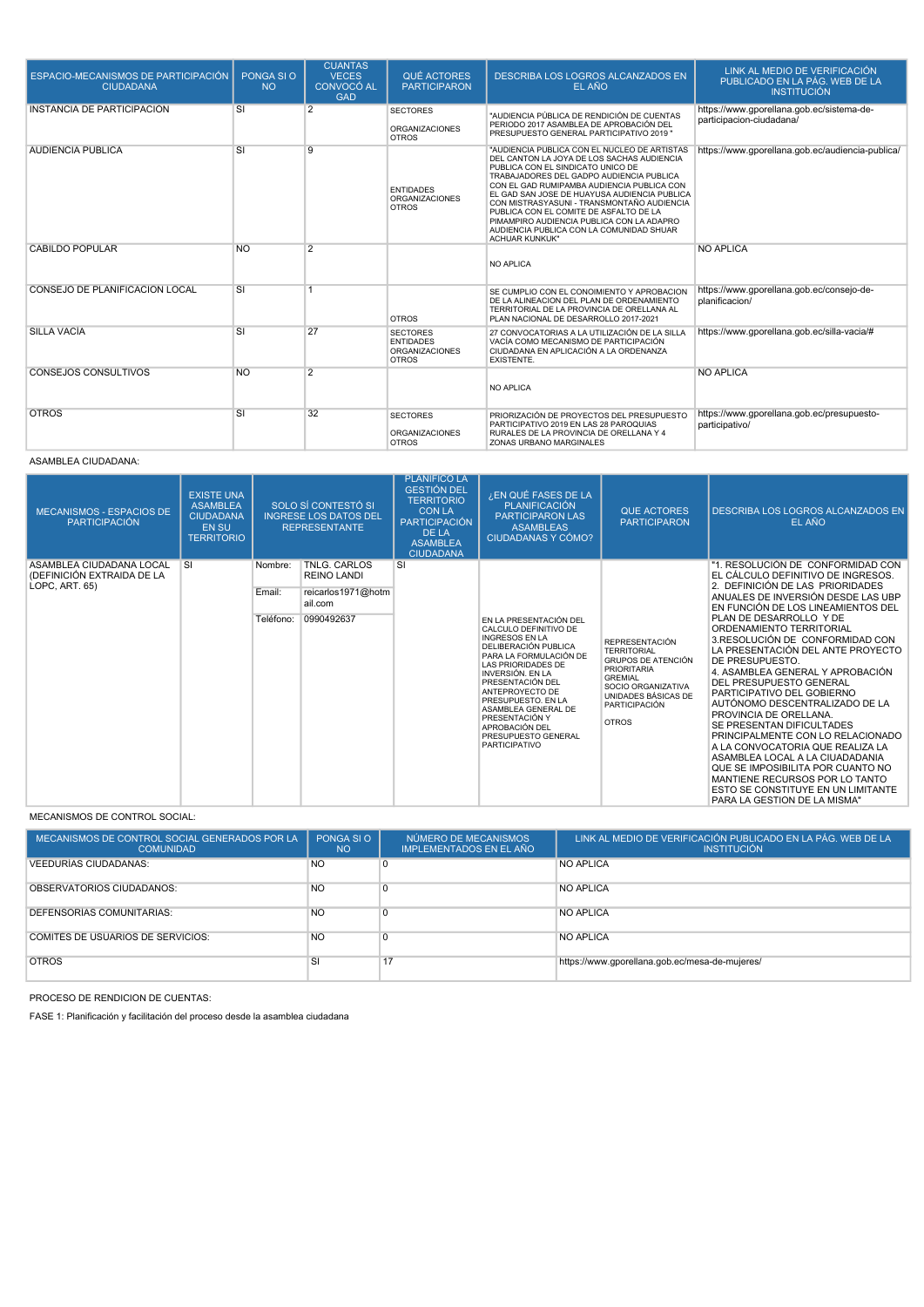| PROCESO DE RENDICIÓN DE CUENTAS                                                                                                                                                                                                                      | PONGA SI O NO | <b>DESCRIBA LA EJECUCIÓN</b><br><b>DE ESTE MOMENTO</b>                                                                                                                                                                                                                                         | LINK AL MEDIO DE VERIFICACIÓN                                                                                                                                     | <b>OBSERVACIONES</b> |
|------------------------------------------------------------------------------------------------------------------------------------------------------------------------------------------------------------------------------------------------------|---------------|------------------------------------------------------------------------------------------------------------------------------------------------------------------------------------------------------------------------------------------------------------------------------------------------|-------------------------------------------------------------------------------------------------------------------------------------------------------------------|----------------------|
| . LA CIUDADANÍA / ASAMBLEA LOCAL<br>CIUDADANA PRESENTÓ LA LISTA DE<br>TEMAS SOBRE LOS QUE DESEA SER<br><b>INFORMADA</b>                                                                                                                              | SI            | ASAMBLEA CIUDADANA                                                                                                                                                                                                                                                                             | https://www.gporellana.gob.ec/download/participacion-<br>ciudadana/mcsocial/rcuentas/2019/OFICIO-DE-<br>PRESENTACION-DE-PREGUNTAS-CUIDADANA-<br>2018.pdf          | SIN OBSERVACIONES    |
| 2. LA INSTANCIA DE PARTICIPACIÓN DEL<br>TERRITORIO / GAD CREÓ EL EQUIPO<br>TÉCNICO MIXTO Y PARITARIO<br>(CIUDADANOS Y<br>AUTORIDADES/TÉCNICOS DEL GAD) QUE<br>SE ENCARGARÁ DE ORGANIZAR Y<br><b>FACILITAR EL PROCESO</b>                             | <b>SI</b>     | SE LO CONFORMO<br><b>MEDIANTE PROPUESTAS</b><br>CIUDADANAS, SE ELIGIERON<br>A REPRESENTANTES DELA<br>CIUDADANIA Y DE LA<br>ASAMBLEA LOCAL<br>CIUDADANA.                                                                                                                                        | https://www.gporellana.gob.ec/download/participacion-<br>ciudadana/mcsocial/rcuentas/2019/ACTA-DEL-<br>PROCESO-CUIDADANO-PARA-LA-RENDICION-DE-<br>CUENTAS-2018pdf | SIN OBSERVACIONES    |
| 3. EL EQUIPO TÉCNICO MIXTO Y<br>PARITARIO (CIUDADANOS Y<br>AUTORIDADES/TÉCNICOS DEL GAD)<br>CONFORMÓ DOS SUBCOMISIONES PARA<br>LA IMPLEMENTACIÓN DEL PROCESO:<br>UNA LIDERADA POR EL GAD Y UNA<br>LIDERADA POR LA CIUDADANÍA /<br>ASAMBLEA CIUDADANA | <b>SI</b>     | SE CREÓ EL EQUIPO<br><b>TÉCNICO MIXTO Y</b><br>PARITARIO (CIUDADANOS Y<br>TÉCNICOS DEL GAD) QUE<br>SE ENCARGARÁ DE<br>ORGANIZAR Y FACILITAR EL<br>PROCESO. ESTE EQUIPO<br>TÉCNICO SE LO CONFORMO<br>CONJUNTAMENTE CON LA<br>ASAMBLEA LOCAL<br>CIUDADANA EN EL TALLER<br>DE CONSULTA CIUDADANA. | https://www.gporellana.gob.ec/download/participacion-<br>ciudadana/mcsocial/rcuentas/2019/ACTA-DEL-<br>PROCESO-CUIDADANO-PARA-LA-RENDICION-DE-<br>CUENTAS-2018pdf | SIN OBSERVACIONES    |

FASE 2: Evaluación de la gestión y redacción del informe de la institución

| PROCESO DE RENDICIÓN DE CUENTAS                                                                                                                                                                                                                                    | PONGA SI O NO | DESCRIBA LA EJECUCIÓN<br><b>DE ESTE MOMENTO</b>                                                                                                                                                                                                                                                                                                                                                                                                             | LINK AL MEDIO DE VERIFICACIÓN                                                                                                                                                                                                                                       | <b>OBSERVACIONES</b> |
|--------------------------------------------------------------------------------------------------------------------------------------------------------------------------------------------------------------------------------------------------------------------|---------------|-------------------------------------------------------------------------------------------------------------------------------------------------------------------------------------------------------------------------------------------------------------------------------------------------------------------------------------------------------------------------------------------------------------------------------------------------------------|---------------------------------------------------------------------------------------------------------------------------------------------------------------------------------------------------------------------------------------------------------------------|----------------------|
| 1. LA COMISIÓN CONFORMADA POR EL<br>EQUIPO TÉCNICO MIXTO LIDERADA POR<br>EL GAD REALIZÓ LA EVALUACIÓN DE LA<br><b>GESTIÓN INSTITUCIONAL</b>                                                                                                                        | SI            | LA EVALUACION<br><b>INSTITUCIONAL SE LA</b><br>REALIZO MEDIANTE<br>TALLERES DE TRABAJO<br>REALIZADOS DE FORMA<br>CONJUNTA CON LOS<br><b>COORDINADORES Y</b><br>RESPONSABLES DE LAS<br><b>COORDINACIONES</b><br><b>OPERATIVAS Y</b><br>ADMINISTRATIVAS DE<br><b>ACUERDO A LA</b><br><b>PLANIFICACION</b><br><b>INSTITUCIONAL Y</b><br><b>CUMPLIMIENTO DE METAS Y</b><br><b>OBJETIVOS</b><br>INSTITUCIONALES ANUALES.                                         | https://www.gporellana.gob.ec/download/participacion-<br>ciudadana/mcsocial/rcuentas/2019/ACTAS-DE-<br>REUNION-DEL-EQUIPO-TECNICO-2018.pdf                                                                                                                          |                      |
| 2. LA COMISIÓN LIDERADA POR EL GAD<br>REDACTÓ EL INFORME PARA LA<br>CIUDADANÍA, EN EL CUAL RESPONDIÓ<br>LAS DEMANDAS DE LA CIUDADANÍA Y<br>MOSTRÓ AVANCES PARA DISMINUIR<br>BRECHAS DE DESIGUALDAD Y OTRAS<br>DIRIGIDAS A GRUPOS DE ATENCIÓN<br><b>PRIORITARIA</b> | SI            | LA ASAMBLEA LOCAL<br>CIUDADANA (COMITÉ DE<br><b>GESTIÓN PROVINCIAL Y</b><br>PARTICIPACIÓN<br>CIUDADANA)<br>CONJUNTAMENTE CON LA<br>CIUDADANÍA FORMULO LAS<br>PREGUNTAS CIUDADANAS.<br><b>ESTAS PREGUNTAS</b><br>CONJUNTAMENTE CON LA<br>INFORMACIÓN RECOPILADA<br>DE LA GESTIÓN<br>INSTITUCIONAL SIRVIÓ DE<br>BASE PARA LA REDACCIÓN<br>DEL INFORME ALA<br>CIUDADANÍA Y EN EL MISMO<br>SE INCLUYERON LAS<br><b>RESPUESTAS A LAS</b><br>PREGUNTAS CIUDADANAS | https://www.gporellana.gob.ec/download/participacion-<br>ciudadana/mcsocial/rcuentas/2019/INFORME-A-LA-<br>CIUDADANIA-2019.pdf                                                                                                                                      |                      |
| 2. LA COMISIÓN LIDERADA POR EL GAD<br>LLENÓ EL FORMULARIO DE INFORME DE<br>RENDICIÓN DE CUENTAS ESTABLECIDO<br>POR EL CPCCS                                                                                                                                        | SI            | EL EQUIPO TÉCNICO<br>LIDERADO POR EL GAD,<br>MEDIANTE TALLERES DE<br><b>EVALUACIÓN</b><br>INSTITUCIONAL LLENO EL<br>FORMULARIO DE INFORME<br>DE RENDICIÓN DE CUENTAS<br><b>ESTABLECIDO POR EL</b><br>CPCCS.                                                                                                                                                                                                                                                 | https://www.gporellana.gob.ec/download/participacion-<br>ciudadana/mcsocial/rcuentas/2019/FORMULARIO-DE-<br>RENDICION-DE-CUENTAS-ESTABLECIDO-POR-<br>ELCPCCS-2018.pdf                                                                                               |                      |
| 3. TANTO EL INFORME DE RENDICIÓN DE SI<br><b>CUENTAS PARA EL CPCCS</b><br>(FORMULARIO), COMO EL INFORME DE<br>RENDICIÓN DE CUENTAS PARA LA<br>CIUDADANÍA FUERON APROBADOS POR<br>LA AUTORIDAD DEL GAD                                                              |               | <b>INFORME PARA LA</b><br>CIUDADANÍA, EN EL CUAL<br>RESPONDIÓ LAS DEMANDAS CUENTAS-2018 2.pdf<br>DE LA CIUDADANÍA Y LA<br>COMISIÓN LIDERADA POR<br>EL GAD LLENÓ EL<br>FORMULARIO DE INFORME<br>DE RENDICIÓN DE CUENTAS<br><b>ESTABLECIDO POR EL</b><br>CPCCS Y LO PUSO A<br>CONSIDERACIÓN DE LA<br>MÁXIMA AUTORIDAD PARA<br>SU APROBACIÓN EN SESIÓN<br>DE CONSEJO                                                                                           | UNA VEZ ELABORADO EL EL https://www.gporellana.gob.ec/download/participacion-<br>ciudadana/mcsocial/rcuentas/2019/RESOLUCION-DE-<br>APROBACION-DEL-INFORME-DE-RENDICION-DE-                                                                                         |                      |
| 4. EL GAD ENVIÓ EL INFORME DE<br>RENDICIÓN DE CUENTAS INSTITUCIONAL<br>A LA INSTANCIA DE PARTICIPACIÓN Y A<br>LA ASAMBLEA CIUDADANA                                                                                                                                | SI            | <b>MAS DÍAS</b>                                                                                                                                                                                                                                                                                                                                                                                                                                             | https://www.gporellana.gob.ec/download/participacion-<br>ciudadana/mcsocial/rcuentas/2019/OFICIO-DEL-<br>INFORME-DE-RENDICION-DE-CUENTAS-A-LA-<br>CIUDADANIA-Y-LA-CONTESTACION-A-LAS-<br>PREGUNTAS-CIUDADANAS-FORMULADAS-EN-EL-<br>TALLER-DE-CONSULTA-CIUDADANA.pdf |                      |

FASE 3: Evaluación ciudadana del informe institucional.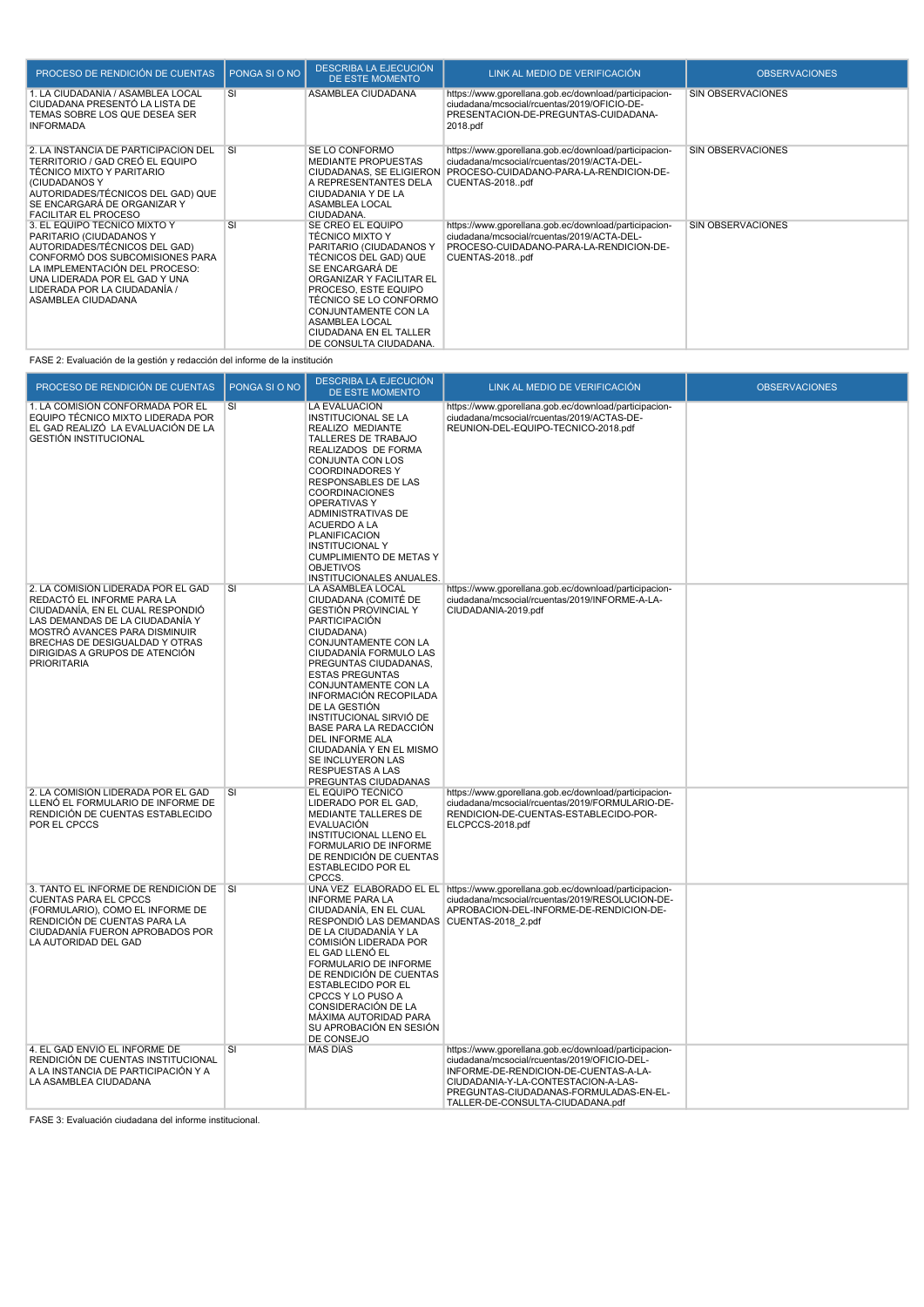| PROCESO DE RENDICIÓN DE CUENTAS                                                                                                                                                                                                        | PONGA SI O NO | <b>DESCRIBA LA EJECUCIÓN</b><br>DE ESTE MOMENTO                                                                                                                                                                                                                                                                                                                                                                                                                                                                                                                                                             | LINK AL MEDIO DE VERIFICACIÓN                                                                                                                                                                                                                                             | <b>OBSERVACIONES</b> |
|----------------------------------------------------------------------------------------------------------------------------------------------------------------------------------------------------------------------------------------|---------------|-------------------------------------------------------------------------------------------------------------------------------------------------------------------------------------------------------------------------------------------------------------------------------------------------------------------------------------------------------------------------------------------------------------------------------------------------------------------------------------------------------------------------------------------------------------------------------------------------------------|---------------------------------------------------------------------------------------------------------------------------------------------------------------------------------------------------------------------------------------------------------------------------|----------------------|
| 1. EL GAD DIFUNDIÓ EL INFORME DE<br>RENDICIÓN DE CUENTAS A TRAVÉS DE<br>QUÉ MEDIOS                                                                                                                                                     | SI            | PAG WEB                                                                                                                                                                                                                                                                                                                                                                                                                                                                                                                                                                                                     | https://www.gporellana.gob.ec/download/participacion-<br>ciudadana/mcsocial/rcuentas/2019/INFORME-A-LA-<br>CIUDADANIA-2019.pdf                                                                                                                                            |                      |
| 2. EL GAD INVITÓ A LA DELIBERACIÓN<br>PÚBLICA Y EVALUACIÓN CIUDADANA DEL<br>INFORME DE RENDICIÓN DE CUENTAS A<br>LOS ACTORES SOCIALES DEL MAPEO DE<br>ACTORES QUE ENTREGÓ LA ASAMBLEA<br>CIUDADANA                                     | SI            | "LA ASAMBLEA LOCAL CIUDADANA<br>ENTREGO EL MAPEO DE<br>ACTORES SOCIALES AL GAD.<br>PARA QUE SE INVITE A LA<br>DELIBERACIÓN PÚBLICA Y<br>EVALUACIÓN CIUDADANA DEL<br>INFORME DE RENDICIÓN DE<br>CUENTAS. EL GAD, ELABORO LAS<br><b>INVITACIONES Y ENTREGO EN</b><br>TODA LA PROVINCIA DE<br>ORELLANA, LA CONVOCATORIA<br>ABARCO A LAS PARROQUIAS,<br>COMUNAS Y COMUNIDADES,<br>ORGANIZACIONES SOCIALES,<br>MESAS TEMÁTICAS Y CIUDADANÍA<br>EN GENERAL."                                                                                                                                                      | https://www.gporellana.gob.ec/download/participacion-<br>ciudadana/mcsocial/rcuentas/2019/LISTADO-DE-<br>INVITADOS-AUDIENCIA-PUBLICA-DE-RENDICION-DE<br>-CUENTAS-PERIODO-2018pdf                                                                                          |                      |
| 3. LA DELIBERACIÓN PÚBLICA Y<br>EVALUACIÓN CIUDADANA DEL INFORME<br>INSTITUCIONAL SE REALIZÓ DE FORMA<br>PRESENCIAL                                                                                                                    | SI            | LA AUDIENCIA PUBLICA DE<br>DELIBERACIÓN PÚBLICA Y<br>EVALUACIÓN CIUDADANA DEL<br>INFORME INSTITUCIONAL SE LA<br>REALIZO EL DÍA 17 DE ABRIL DE<br>2019 EN EL AUDITORIO DEL GAD<br>DE LA PROVINCIA DE ORELLANA.                                                                                                                                                                                                                                                                                                                                                                                               | https://www.gporellana.gob.ec/download/participacion-<br>ciudadana/mcsocial/rcuentas/2019/REGISTRO-DE-<br>ASISTENCIA-AUDIENCIA-PUBLICA-RENDICION-DE-<br>CUENTAS-PERIODO-2018.pdf                                                                                          |                      |
| 4. LA ASAMBLEA CIUDADANA /<br>CIUDADANÍA CONTÓ CON UN TIEMPO DE<br>EXPOSICIÓN EN LA AGENDA DE LA<br>DELIBERACIÓN PÚBLICA Y EVALUACIÓN<br>CIUDADANA DEL INFORME DE RENDICIÓN<br>DE CUENTAS DEL GAD                                      | <b>SI</b>     | 0-30 min                                                                                                                                                                                                                                                                                                                                                                                                                                                                                                                                                                                                    | https://www.gporellana.gob.ec/download/participacion-<br>ciudadana/mcsocial/rcuentas/2019/AYUDA-MEMORIA-<br>DE-LA-AUDIENCIA-PUBLICA-DE-RENDICION-DE-<br>CUENTAS-DEL-GADPO-Y-SUS-EMPRESAS-<br>PUBLICAS-2018.pdf                                                            |                      |
| 5. UNA VEZ QUE LA ASAMBLEA<br>CIUDADANA / CIUDADANÍA PRESENTÓ<br>SUS OPINIONES, LA MÁXIMA AUTORIDAD<br>DEL GAD EXPUSO SU INFORME DE<br>RENDICIÓN DE CUENTAS                                                                            | SI            | DE ACUERDO A LA METODOLOGÍA<br>ESTABLECIDO POR EL CPCCS<br>PARA EL PROCESO DE RC, UNA<br>VEZ QUE EL COMITÉ DE GESTIÓN<br>PROVINCIAL Y PARTICIPACION<br>CIUDADANA (ASAMBLEA LOCAL<br>CIUDADANA), PRESENTO SUS<br>OPINIONES, LA MÁXIMA<br>AUTORIDAD DEL GAD PRESENTO<br>SU INFORME DE RENDICIÓN DE<br>CUENTAS, PARA LO CUAL SE<br>APOYO EN LOS COORDINADORES<br>DE PLANIFICACIÓN Y<br>PARTICIPACIÓN CIUDADANA.                                                                                                                                                                                                | https://www.facebook.com/PrefecturaOrellana/videos/437<br>967900302800/                                                                                                                                                                                                   |                      |
| 6. EN LA DELIBERACIÓN PÚBLICA DE<br>RENDICIÓN DE CUENTAS, LA MÁXIMA<br>AUTORIDAD DEL GAD RESPONDIÓ LAS<br>DEMANDAS CIUDADANAS                                                                                                          | <b>SI</b>     | DE ACUERDO ALA METODOLOGIA<br>ESTABLECIDO POR EL CPCCS<br>PARA EL PROCESO DE RC, UNA<br>VEZ QUE EL COMITÉ DE GESTIÓN<br>PROVINCIAL Y PARTICIPACION<br>CIUDADANA (ASAMBLEA LOCAL<br>CIUDADANA), PRESENTO SUS<br>OPINIONES, LA MÁXIMA<br>AUTORIDAD DEL GAD EXPUSO SU<br>INFORME DE RENDICIÓN DE<br>CUENTAS, APOYADO POR<br>TÉCNICOS DE DE LA<br>COORDINACIÓN DE<br>PARTICIPACIÓN CIUDADANA SE<br>DIO LECTURA A TODAS Y CADA<br>UNA DE LAS PREGUNTAS<br><b>CIUDADANAS Y SUS</b><br>CONSECUENTES RESPUESTAS                                                                                                     | https://www.facebook.com/PrefecturaOrellana/videos/437<br>967900302800/                                                                                                                                                                                                   |                      |
| 7. EN LA DELIBERACIÓN PÚBLICA DE<br>RENDICIÓN DE CUENTAS SE REALIZARON<br>MESAS DE TRABAJO O COMISIONES<br>PARA QUE LOS CIUDADANOS Y<br>CIUDADANAS DEBATAN Y ELABOREN LAS<br>RECOMENDACIONES PARA MEJORAR LA<br><b>GESTION DEL GAD</b> | SI            | ESTABLECIDO POR EL CPCCS<br>PARA EL PROCESO DE RC, UNA<br>VEZ PRESENTADO EL INFORME<br>POR LA MÁXIMA AUTORIDAD Y<br>LOS RESPONSABLES DE LAS<br><b>COORDINACIONES DE</b><br>PLANIFICACIÓN Y PARTICIPACIÓN<br>CIUDADANA EN LA DELIBERAO<br>PÚBLICA DE RENDICIÓN DE<br>CUENTAS SE REALIZARON MESAS<br>DE TRABAJO O COMISIONES PARA<br>QUE LOS CIUDADANOS Y<br>CIUDADANAS DEBATAN Y<br><b>ELABOREN LAS</b><br>RECOMENDACIONES PARA<br>MEJORAR LA GESTIÓN DEL GAD,<br>ESTAS MESAS SE CONFORMARON<br>DE ACUERDO A LAS<br>COMPETENCIAS DEL GAD, Y SE<br>TOMARON EN CUENTA A TODOS<br>LOS ASISTENTES A LA ASAMBLEA. | DE ACUERDO A LA METODOLOGIA   https://www.facebook.com/PrefecturaOrellana/videos/437<br>967900302800/                                                                                                                                                                     |                      |
| 8. LA COMISIÓN LIDERADA POR LA<br>CIUDADANÍA - RECOGIÓ LAS<br>SUGERENCIAS CIUDADANAS DE CADA<br>MESA QUE SE PRESENTARON EN<br><b>PLENARIA</b>                                                                                          | SI            | ESTABLECIDO POR EL CPCCS<br>PARA EL PROCESO DE RC. UNA<br>VEZ PRESENTADO EL INFORME<br>POR LA MÁXIMA AUTORIDAD EN<br>LA DELIBERACIÓN PÚBLICA DE<br>RENDICIÓN DE CUENTAS SE<br>REALIZARON MESAS DE TRABAJO<br>O COMISIONES PARA QUE LOS<br>CIUDADANOS Y CIUDADANAS<br>DEBATAN Y ELABOREN LAS<br>RECOMENDACIONES PARA<br>MEJORAR LA GESTIÓN DEL GAD,<br>SE RECOGIERON LAS<br>SUGERENCIAS DE LAS MESAS DE<br>TRABAJO, QUE SE PLASMARON<br>EN EL ACTA DE Y RECEPTADAS<br>POR EL COMITÉ Y LA COMISIÓN<br>LIDERADA POR LA CIUDADANÍA                                                                              | DE ACUERDO A LA METODOLOGIA https://www.facebook.com/PrefecturaOrellana/videos/437<br>967900302800/                                                                                                                                                                       |                      |
| 9. LOS REPRESENTANTES CIUDADANOS / SI<br>ASAMBLEA CIUDADANA FIRMARON EL<br>ACTA EN LA QUE SE RECOGIÓ LAS<br>SUGERENCIAS CIUDADANAS QUE SE<br>PRESENTARON EN LA PLENARIA                                                                |               | LOS REPRESENTANTES DEL<br>COMITÉ DE GESTIÓN PROVINCIAL<br>Y LOS INTEGRANTES DE LA<br>COMISIÓN LIDERADA POR LA<br>CIUDADANÍA FIRMARON EL ACTA<br>DE LA AUDIENCIA PUBLICA EN<br>DONDE SE PLASMARON LAS<br>PREGUNTAS CIUDADANAS AL<br>INFORME DE RC INSTITUCIONAL<br>DEL PERIODO 2018                                                                                                                                                                                                                                                                                                                          | https://www.gporellana.gob.ec/download/participacion-<br>ciudadana/mcsocial/rcuentas/2019/ACTA-DE-<br>AUDIENCIA-PUBLICA-DE-RENDICION-DE-CUENTAS-<br>DEL-GOBIERNO-AUTONOMO-DESCENTRALIZADO-<br>DE-LA-PROVINCIA-DE-ORELLANA-Y-SUS-EMPRESAS<br>-PUBLICAS-ANO-FISCAL-2018.pdf |                      |

FASE 4: Incorporación de la opinión ciudadana, retroalimentación y seguimiento.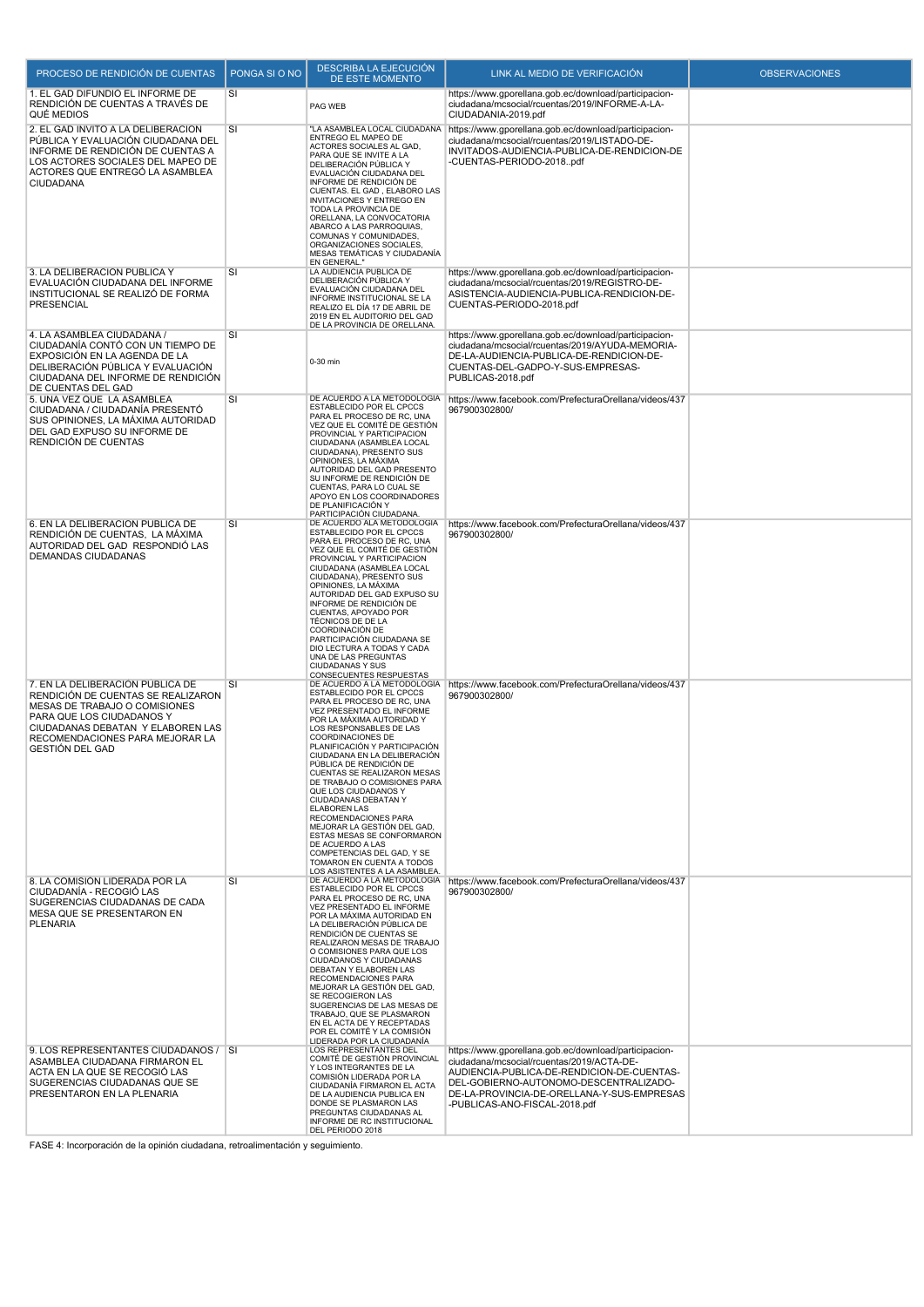| PROCESO DE RENDICIÓN DE CUENTAS                                                                                                                                  | PONGA SI O NO | <b>DESCRIBA LA EJECUCIÓN</b><br>DE ESTE MOMENTO                                                                                                                                                                                                                                       | LINK AL MEDIO DE VERIFICACIÓN                                                                                                                                                                                          | OBSERVACIONES |
|------------------------------------------------------------------------------------------------------------------------------------------------------------------|---------------|---------------------------------------------------------------------------------------------------------------------------------------------------------------------------------------------------------------------------------------------------------------------------------------|------------------------------------------------------------------------------------------------------------------------------------------------------------------------------------------------------------------------|---------------|
| 1. EL GAD ELABORÓ UN PLAN DE<br>TRABAJO PARA INCORPORAR LAS<br>SUGERENCIAS CIUDADANAS EN SU<br><b>GESTIÓN</b>                                                    | <b>SI</b>     | MEDIANTE UNA REUNION DE<br>TRABAJO EL EQUIPO TECNICO<br>LIDERADO POR EL GAD ELABORO<br>EL PLAN DE TRABAJO MEDIANTE<br>EL CUAL SE INCORPORARA A LA<br><b>GESTIÓN INSTITUCIONAL LAS</b><br>OBSERVACIONES CIUDADANAS AL<br>INFORME DE RC DEL GADPO<br>CORRESPONDIENTE AL PERIODO<br>2018 | https://www.gporellana.gob.ec/download/participacion-<br>ciudadana/mcsocial/rcuentas/2019/PLAN-DE-TRABAJO-<br>PARA-EL-CUMPLIMIENTO-DE-LAS-OBSERVACIONES<br>-CIUDADANAS-AL-INFORME-DE-RENDICION-DE-<br>CUENTAS-2018.pdf |               |
| 2. EL GAD ENTREGÓ EL PLAN DE<br>TRABAJO A LA ASAMBLEA CIUDADANA. AL<br>CONSEJO DE PLANIFICACIÓN Y A LA<br>INSTANCIA DE PARTICIPACIÓN PARA SU<br><b>MONITOREO</b> | <b>SI</b>     | LA ASAMBLEA CIUDADANA<br>CONSEJO DE PLANIFICACIÓN                                                                                                                                                                                                                                     | https://www.gporellana.gob.ec/download/participacion-<br>ciudadana/mcsocial/rcuentas/2019/OFICIO-DE-<br>ENTREGA-DEL-PLAN-DE-TRABAJO-DE-LAS-<br>OBSERVACIONES-CUIDADANAS-2018.pdf                                       |               |

DATOS DE LA DELIBERACIÓN PÚBLICA Y EVALUACIÓN CIUDADANA DE RENDICIÓN DE CUENTAS:

| Fecha en que se realizó la deliberación pública y evaluación ciudadana<br>de rendición de cuentas: | NO. DE<br>USUARIOS | <b>GÉNERO</b>      |    |              | PUEBLOS Y NACIONALIDADES |                 |              |                 |                        |
|----------------------------------------------------------------------------------------------------|--------------------|--------------------|----|--------------|--------------------------|-----------------|--------------|-----------------|------------------------|
| 17/04/2019                                                                                         | 211                | MASCULINO FEMENINO |    | <b>GLBTI</b> | <b>IMONTUBIO</b>         | <b>IMESTIZO</b> | <b>CHOLO</b> | <b>INDIGENA</b> | <b>AFROECUATORIANO</b> |
|                                                                                                    |                    | 139                | 71 |              |                          | 122             |              | 82              |                        |

DESCRIBA LAS SUGERENCIAS CIUDADANAS PLANTEADAS A LA GESTIÓN DEL GAD EN LA DELIBERACIÓN PÚBLICA Y EVALUACIÓN CIUDADANA:

| ENLISTE LAS DEMANDAS PLANTEADAS POR LA ASAMBLEA CIUDADANA / CIUDADANÍA                                                                                                                                                                                                                                                                                                                                                                                                                       | ¿SE TRANSFORMÓ EN COMPROMISO<br>EN LA DELIBERACIÓN PÚBLICA DE<br>RENDICIÓN DE CUENTAS? | LINK AL MEDIO DE VERIFICACIÓN (Acta de la<br>deliberación pública firmada por los delegados de la<br>Asamblea / ciudadanía)                                                                                                                                               |
|----------------------------------------------------------------------------------------------------------------------------------------------------------------------------------------------------------------------------------------------------------------------------------------------------------------------------------------------------------------------------------------------------------------------------------------------------------------------------------------------|----------------------------------------------------------------------------------------|---------------------------------------------------------------------------------------------------------------------------------------------------------------------------------------------------------------------------------------------------------------------------|
| 1.MI INQUIETUD DE RENDICIÓN DE CUENTAS 2018 SOBRE LA AMBIENTACIÓN ME REFIERO SOBRE<br>LA REFORESTACIÓN Y CONTAMINACIÓN NUESTRO MEDIO AMBIENTE CUANDO LES DIERON PASO<br>PERMISO A LA EMPRESA PETROLERA HUBO MUCHA CONTAMINACIÓN ESO NO QUEREMOS. Y<br>QUEREMOS LIBRE DE CONTAMINACIÓN HUBO CONTAMINACIÓN POR LAS RIVERAS DEL RIO NAPO<br>LA CONTAMINACIÓN DE DERRAME DE PETRÓLEO. Y NO QUEREMOS QUE DESTRUYAN LOS<br>ARBOLES QUEREMOS A SALVO EL MEDIO AMBIENTE DE LA COMUNIDAD AMARON MESA. | SI                                                                                     | https://www.gporellana.gob.ec/download/participacion-<br>ciudadana/mcsocial/rcuentas/2019/ACTA-DE-<br>AUDIENCIA-PUBLICA-DE-RENDICION-DE-CUENTAS-<br>DEL-GOBIERNO-AUTONOMO-DESCENTRALIZADO-<br>DE-LA-PROVINCIA-DE-ORELLANA-Y-SUS-<br>EMPRESAS-PUBLICAS-ANO-FISCAL-2018.pdf |
| 2.QUE SEA BENEFICIADO A TODOS LOS GRUPOS DE ATENCIÓN PRIORITARIA DE LA PROVINCIA Y<br>LAS PARROQUIAS QUE SEA CUMPLIDA PARA SEGUIR GESTIONANDO PARA EL BIENESTAR DE<br>NUESTRAS COMUNIDADES BARRIOS Y ASOCIACIONES DEL 2019/2024 ASÍ CONTINUAR CON LAS<br>GESTIONES DE LOS PEDIDOS DE ATENCIÓN PRIORITARIAS.                                                                                                                                                                                  | SI                                                                                     | https://www.gporellana.gob.ec/download/participacion-<br>ciudadana/mcsocial/rcuentas/2019/ACTA-DE-<br>AUDIENCIA-PUBLICA-DE-RENDICION-DE-CUENTAS-<br>DEL-GOBIERNO-AUTONOMO-DESCENTRALIZADO-<br>DE-LA-PROVINCIA-DE-ORELLANA-Y-SUS-<br>EMPRESAS-PUBLICAS-ANO-FISCAL-2018.pdf |
| 3.NO SÉ A CUMPLIDO EN SU TOTALIDAD LAS SIGUIENTES AÑOS 2016-2017-2018 QUE POR FAVOR<br>SE NOS CUMPLA TODO LA RENDICIÓN DE CUENTAS DE LA ASOCIACIÓN DE ARTESANOS 27 DE<br>ABRIL.                                                                                                                                                                                                                                                                                                              | SI                                                                                     | https://www.gporellana.gob.ec/download/participacion-<br>ciudadana/mcsocial/rcuentas/2019/ACTA-DE-<br>AUDIENCIA-PUBLICA-DE-RENDICION-DE-CUENTAS-<br>DEL-GOBIERNO-AUTONOMO-DESCENTRALIZADO-<br>DE-LA-PROVINCIA-DE-ORELLANA-Y-SUS-<br>EMPRESAS-PUBLICAS-ANO-FISCAL-2018.pdf |
| 4.NO SE EJECUTO LA ENTREGA DE LOS RECURSOS A TODAS LAS ORGANIZACIONES. EN CASO DE<br>LA ASOCIACIÓN 27 DE ABRIL DE SACHA, NO RECIBIÓ EL RECURSO DE LOS PP, 2016-2017-Y 2018 A<br>PESAR DE HABER CUMPLIDO CON TODOS LOS REQUERIMIENTOS DEL GADPO. FALTO VOLUNTAD<br>CAPACITACIÓN DE QUIENES MANEJARON ESTOS PROCESOS DENTRO DEL GADPO, EXIGIMOS<br>CUMPLIMENTO DE DICHA ASOCIACIÓN.                                                                                                            | <b>SI</b>                                                                              | https://www.gporellana.gob.ec/download/participacion-<br>ciudadana/mcsocial/rcuentas/2019/ACTA-DE-<br>AUDIENCIA-PUBLICA-DE-RENDICION-DE-CUENTAS-<br>DEL-GOBIERNO-AUTONOMO-DESCENTRALIZADO-<br>DE-LA-PROVINCIA-DE-ORELLANA-Y-SUS-<br>EMPRESAS-PUBLICAS-ANO-FISCAL-2018.pdf |
| 5.EN EL REGLAMENTO DE RENDICIÓN DE CUENTAS INDICA EL PRINCIPIO DE PUBLICIDAD. EN LOS<br>MEDIOS LOCALES TV, RADIO Y PRENSA EN GENERAL NO HE VISTO PUBLICIDAD AL RESPECTO<br>SUGIERO SE MEJORE LA PUBLICIDAD.                                                                                                                                                                                                                                                                                  | SI                                                                                     | https://www.gporellana.gob.ec/download/participacion-<br>ciudadana/mcsocial/rcuentas/2019/ACTA-DE-<br>AUDIENCIA-PUBLICA-DE-RENDICION-DE-CUENTAS-<br>DEL-GOBIERNO-AUTONOMO-DESCENTRALIZADO-<br>DE-LA-PROVINCIA-DE-ORELLANA-Y-SUS-<br>EMPRESAS-PUBLICAS-ANO-FISCAL-2018.pdf |
| 6.NO ENCONTRÉ EN LA PRESENTACIÓN DE MEDIOS DE VERIFICACIÓN, SE GASTÓ EN ALGO PERO<br>NO SE EVIDENCIA, LOS QUE RECIBAN LO GASTADO. EJEMPLO MESA DE LA NIÑEZ 31.2333.05 ¿EN<br>QUÉ O QUIENES SE BENEFICIARON? NO INDICA ESO EN EL INFORME                                                                                                                                                                                                                                                      | SI                                                                                     | https://www.gporellana.gob.ec/download/participacion-<br>ciudadana/mcsocial/rcuentas/2019/ACTA-DE-<br>AUDIENCIA-PUBLICA-DE-RENDICION-DE-CUENTAS-<br>DEL-GOBIERNO-AUTONOMO-DESCENTRALIZADO-<br>DE-LA-PROVINCIA-DE-ORELLANA-Y-SUS-<br>EMPRESAS-PUBLICAS-ANO-FISCAL-2018.pdf |
| 7.LA PRESENTACIÓN DE LOS 30 MILLONES DE PRESUPUESTO SOLO INDICA DE MANERA GENERAL<br>Y NO SE EVIDENCIA DETALLE DE GASTOS POR ÁREAS U OTRO MODO                                                                                                                                                                                                                                                                                                                                               | <b>SI</b>                                                                              | https://www.gporellana.gob.ec/download/participacion-<br>ciudadana/mcsocial/rcuentas/2019/ACTA-DE-<br>AUDIENCIA-PUBLICA-DE-RENDICION-DE-CUENTAS-<br>DEL-GOBIERNO-AUTONOMO-DESCENTRALIZADO-<br>DE-LA-PROVINCIA-DE-ORELLANA-Y-SUS-<br>EMPRESAS-PUBLICAS-ANO-FISCAL-2018.pdf |
| 8. PROYECTO DE KITS DE CHACRA QUE EJECUTE EN QUE ESTÁ EN EL PRESUPUESTO PARA LA<br>ASOCIACIÓN PAKCHA WARMI DE LA COMUNIDAD JUMANDY                                                                                                                                                                                                                                                                                                                                                           | SI                                                                                     | https://www.gporellana.gob.ec/download/participacion-<br>ciudadana/mcsocial/rcuentas/2019/ACTA-DE-<br>AUDIENCIA-PUBLICA-DE-RENDICION-DE-CUENTAS-<br>DEL-GOBIERNO-AUTONOMO-DESCENTRALIZADO-<br>DE-LA-PROVINCIA-DE-ORELLANA-Y-SUS-<br>EMPRESAS-PUBLICAS-ANO-FISCAL-2018.pdf |
| 9.PROYECTO MAQUINARIA AGRÍCOLA DEBE SER ENTREGADO EN MENOS PLAZO, COMO COMUNA<br>NO TENEMOS RECURSOS PARA DAR SEGUIMIENTO, SOLICITO QUE DEN UNA ATENCIÓN DE<br>CALIDEZ Y SEGURO; Y QUE DEN CUMPLIMIENTO DE PP 2019, QUE SE DÉ CUMPLIMIENTO ESTE<br>AÑO DE LA COMUNIDAD JUAN PIO MONTUFAR.                                                                                                                                                                                                    | SI                                                                                     | https://www.gporellana.gob.ec/download/participacion-<br>ciudadana/mcsocial/rcuentas/2019/ACTA-DE-<br>AUDIENCIA-PUBLICA-DE-RENDICION-DE-CUENTAS-<br>DEL-GOBIERNO-AUTONOMO-DESCENTRALIZADO-<br>DE-LA-PROVINCIA-DE-ORELLANA-Y-SUS-<br>EMPRESAS-PUBLICAS-ANO-FISCAL-2018.pdf |
| 10.LOS PROCESOS DE LA MAQUINARIA DE LA ENTREGA DE GUADAÑAS NO ESTÁ ENTREGADO DE<br>LA COMUNIDAD JUMANDY.                                                                                                                                                                                                                                                                                                                                                                                     | SI                                                                                     | https://www.gporellana.gob.ec/download/participacion-<br>ciudadana/mcsocial/rcuentas/2019/ACTA-DE-<br>AUDIENCIA-PUBLICA-DE-RENDICION-DE-CUENTAS-<br>DEL-GOBIERNO-AUTONOMO-DESCENTRALIZADO-<br>DE-LA-PROVINCIA-DE-ORELLANA-Y-SUS-<br>EMPRESAS-PUBLICAS-ANO-FISCAL-2018.pdf |
| 11. COMUNA KICHWA 30 DE AGOSTO BAJO SAN MIGUEL EL PROGRESO 2018 DE KIT DE MAÍZ PARA<br>LOS 31 BENEFICIARIOS FUE ENTREGADO PERO EN TOTAL DE LOS SOCIOS SON 46 QUE PARA EL<br>AÑO 2020 SE TOME EN CONSIDERACIÓN DE INCREMENTAR EL PRESUPUESTO PARTICIPATIVO                                                                                                                                                                                                                                    | SI                                                                                     | https://www.gporellana.gob.ec/download/participacion-<br>ciudadana/mcsocial/rcuentas/2019/ACTA-DE-<br>AUDIENCIA-PUBLICA-DE-RENDICION-DE-CUENTAS-<br>DEL-GOBIERNO-AUTONOMO-DESCENTRALIZADO-<br>DE-LA-PROVINCIA-DE-ORELLANA-Y-SUS-<br>EMPRESAS-PUBLICAS-ANO-FISCAL-2018.pdf |
| 12. SEÑOR PREFECTO DE ORELLANA QUE SE NOS CUMPLA LAS MAQUINARIAS DEL 2018 A LA<br>COMUNIDAD 25 DE JUNIO ALTO HUINO QUE NOS SERVIRÁ PARA 12 BENEFICIARIOS DE LOS<br>AGRICULTORES.                                                                                                                                                                                                                                                                                                             | SI                                                                                     | https://www.gporellana.gob.ec/download/participacion-<br>ciudadana/mcsocial/rcuentas/2019/ACTA-DE-<br>AUDIENCIA-PUBLICA-DE-RENDICION-DE-CUENTAS-<br>DEL-GOBIERNO-AUTONOMO-DESCENTRALIZADO-<br>DE-LA-PROVINCIA-DE-ORELLANA-Y-SUS-<br>EMPRESAS-PUBLICAS-ANO-FISCAL-2018.pdf |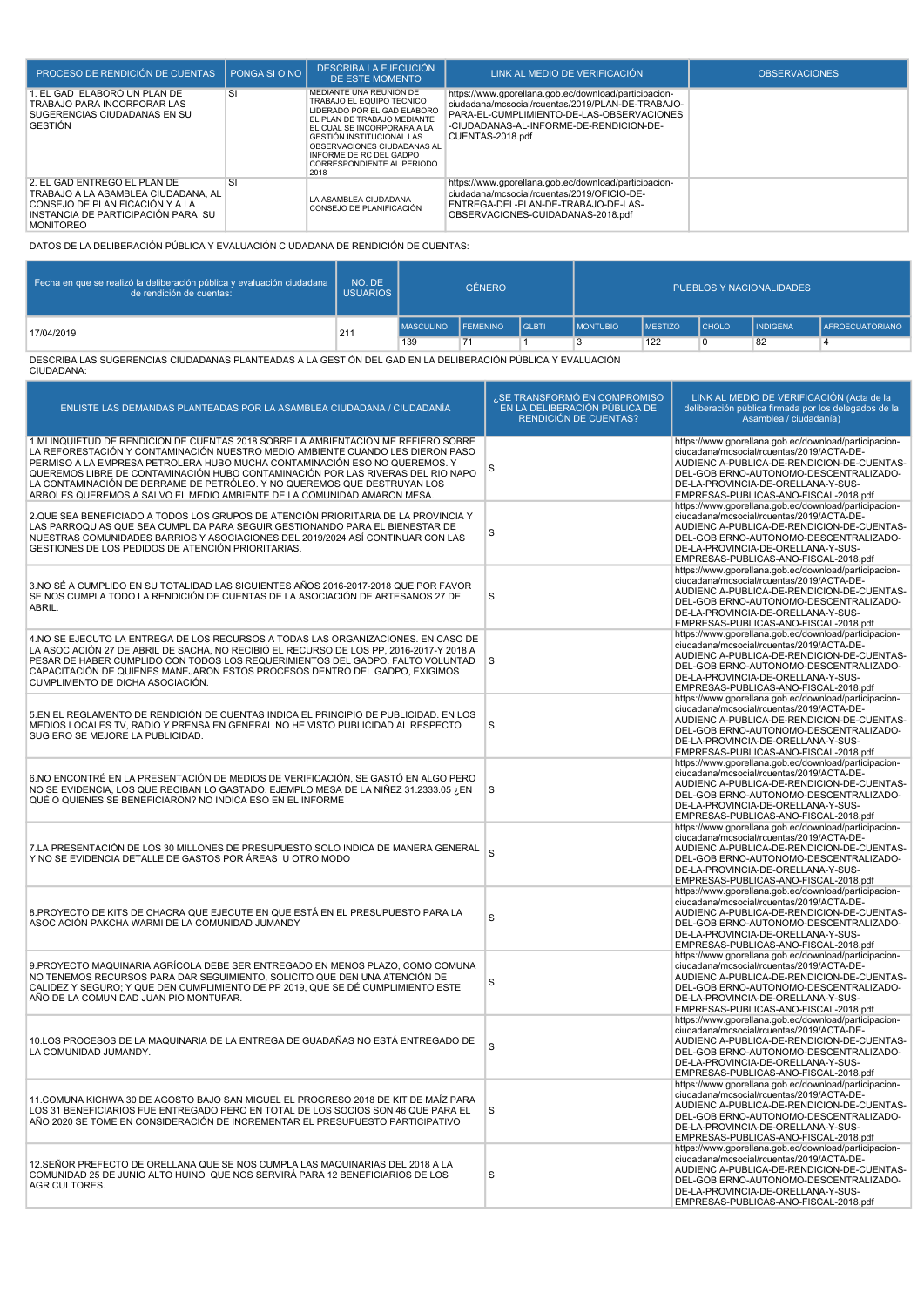| 13. PONER CON MÁS CLARIDAD, SOBRE LOS TRABAJOS DE REMEDIACIÓN, SOBRE LA<br>PROTECCIÓN DE LAS RIVERAS DE LOS TRES RÍOS EN NUESTRA CIUDAD DEL BARRIO NUEVO<br>COCA.                                                                                                                                                                | <b>SI</b> | https://www.gporellana.gob.ec/download/participacion-<br>ciudadana/mcsocial/rcuentas/2019/ACTA-DE-<br>AUDIENCIA-PUBLICA-DE-RENDICION-DE-CUENTAS-<br>DEL-GOBIERNO-AUTONOMO-DESCENTRALIZADO-<br>DE-LA-PROVINCIA-DE-ORELLANA-Y-SUS-<br>EMPRESAS-PUBLICAS-ANO-FISCAL-2018.pdf |
|----------------------------------------------------------------------------------------------------------------------------------------------------------------------------------------------------------------------------------------------------------------------------------------------------------------------------------|-----------|---------------------------------------------------------------------------------------------------------------------------------------------------------------------------------------------------------------------------------------------------------------------------|
| 14.A LA COORDINACIÓN ENCARGADA DE CONVENIOS INTERINSTITUCIONALES SE RECOMIENDA<br>QUE LOS CONVENIOS CELEBRADOS SE CUMPLAN AL 100%, PARA EVITAR EL DETERIORO DE<br>MATERIALES ADQUIRIDOS PARA CUMPLIR CON EL OBJETIVO, QUE LOS CONVENIOS FIRMADOS EN<br>AÑOS ANTERIORES SE CONTINÚEN GESTIONES Y SE DÉ EL RESPECTIVO CUMPLIMIENTO | SI        | https://www.gporellana.gob.ec/download/participacion-<br>ciudadana/mcsocial/rcuentas/2019/ACTA-DE-<br>AUDIENCIA-PUBLICA-DE-RENDICION-DE-CUENTAS-<br>DEL-GOBIERNO-AUTONOMO-DESCENTRALIZADO-<br>DE-LA-PROVINCIA-DE-ORELLANA-Y-SUS-<br>EMPRESAS-PUBLICAS-ANO-FISCAL-2018.pdf |
| 15.LA INSTITUCIÓN POR INTERMEDIO DE LA FISCALIZADORES DE LAS OBRAS INFORME<br>PERIÓDICAMENTE A LAS COMUNIDADES DEL ESTADO Y AVANCE DE EJECUCIÓN DE LAS OBRAS                                                                                                                                                                     | <b>SI</b> | https://www.gporellana.gob.ec/download/participacion-<br>ciudadana/mcsocial/rcuentas/2019/ACTA-DE-<br>AUDIENCIA-PUBLICA-DE-RENDICION-DE-CUENTAS-<br>DEL-GOBIERNO-AUTONOMO-DESCENTRALIZADO-<br>DE-LA-PROVINCIA-DE-ORELLANA-Y-SUS-<br>EMPRESAS-PUBLICAS-ANO-FISCAL-2018.pdf |
| 16.A LA COORDINACIÓN ENCARGADA DE LA ELABORACIÓN DE LOS ESTUDIOS CONSIDERE TODOS<br>LOS ELEMENTOS QUE DEBEN INTERVENIR, PARA QUE LAS OBRAS SE CONCLUYAN CONFORME A SI<br>LAS NECESIDADES REALES DE LAS COMUNAS, COMUNIDADES Y SEAN FUNCIONALES                                                                                   |           | https://www.gporellana.gob.ec/download/participacion-<br>ciudadana/mcsocial/rcuentas/2019/ACTA-DE-<br>AUDIENCIA-PUBLICA-DE-RENDICION-DE-CUENTAS-<br>DEL-GOBIERNO-AUTONOMO-DESCENTRALIZADO-<br>DE-LA-PROVINCIA-DE-ORELLANA-Y-SUS-<br>EMPRESAS-PUBLICAS-ANO-FISCAL-2018.pdf |
| 17.SE RECOMIENDA QUE SE REALICE UNA PROGRAMACIÓN VIAL EN TODA LA PROVINCIA DE<br>MANERA PERIÓDICA PARA EVITAR EL DETERIORO COMPLETO DE LAS VÍAS Y TOMAR MEDIDAS<br><b>INMEDIATAS</b>                                                                                                                                             | <b>SI</b> | https://www.gporellana.gob.ec/download/participacion-<br>ciudadana/mcsocial/rcuentas/2019/ACTA-DE-<br>AUDIENCIA-PUBLICA-DE-RENDICION-DE-CUENTAS-<br>DEL-GOBIERNO-AUTONOMO-DESCENTRALIZADO-<br>DE-LA-PROVINCIA-DE-ORELLANA-Y-SUS-<br>EMPRESAS-PUBLICAS-ANO-FISCAL-2018.pdf |
| 18. PROYECTO CACAO PP-2018 PARA 15 SOCIOS PP 4.143,93. SOLO ENTREGAN 236 PLANTAS DE<br>CACAO SÚPER ÁRBOL POR SOCIO. SOLICITAMOS DE FORMA QUE NOS COMPLETE LAS QUE<br>FALTEN DE ACUERDO AL PP-LOS 4.143.93 Y QUE NO SE NOS DESCUENTE POR TRANSPORTE.<br>COMUNIDAD 22 DE MAYO.                                                     | SI        | https://www.gporellana.gob.ec/download/participacion-<br>ciudadana/mcsocial/rcuentas/2019/ACTA-DE-<br>AUDIENCIA-PUBLICA-DE-RENDICION-DE-CUENTAS-<br>DEL-GOBIERNO-AUTONOMO-DESCENTRALIZADO-<br>DE-LA-PROVINCIA-DE-ORELLANA-Y-SUS-<br>EMPRESAS-PUBLICAS-ANO-FISCAL-2018.pdf |
| 19.QUE SE CUMPLA LA ENTREGA DEL PRESUPUESTO 2018 DE ACUERDO AL REGLAMENTO<br>ESTABLECIDO CADA AÑO. CONSIDERAN AUMENTO DE PRESUPUESTO EN CADA COMUNIDAD QUE SI<br>TENGA CERTIFICACIÓN DE ORDENAMIENTO TERRITORIAL EN FORMA EQUITATIVA                                                                                             |           | https://www.gporellana.gob.ec/download/participacion-<br>ciudadana/mcsocial/rcuentas/2019/ACTA-DE-<br>AUDIENCIA-PUBLICA-DE-RENDICION-DE-CUENTAS-<br>DEL-GOBIERNO-AUTONOMO-DESCENTRALIZADO-<br>DE-LA-PROVINCIA-DE-ORELLANA-Y-SUS-<br>EMPRESAS-PUBLICAS-ANO-FISCAL-2018.pdf |
| 20.QUÉ PASÓ CON EL PRESUPUESTO PARTICIPATIVO 2015-2016 ASIGNADA PARA MI COMUNIDAD<br>CON UN MONTO MÁS O MENOS DE 92.000 EN EL PROYECTO DE FOMENTO PRODUCTIVO<br>PROYECTO DE ADQUISICIÓN DE MOTOGUADAÑAS O DESMALEZADORA Y BOMBAS DE FUMIGAR<br>DE LAS COMUNIDAD SULTANA DEL ORIENTE PARROQUIA ENOKANQUI.                         | <b>SI</b> | https://www.gporellana.gob.ec/download/participacion-<br>ciudadana/mcsocial/rcuentas/2019/ACTA-DE-<br>AUDIENCIA-PUBLICA-DE-RENDICION-DE-CUENTAS-<br>DEL-GOBIERNO-AUTONOMO-DESCENTRALIZADO-<br>DE-LA-PROVINCIA-DE-ORELLANA-Y-SUS-<br>EMPRESAS-PUBLICAS-ANO-FISCAL-2018.pdf |
| 21. COMUNIDAD LA MAGDALENA NOS DEN EL SEGUIMIENTO DEL PRESUPUESTO DEL CACAO QUE<br>SE MURIÓ.                                                                                                                                                                                                                                     | <b>SI</b> | https://www.gporellana.gob.ec/download/participacion-<br>ciudadana/mcsocial/rcuentas/2019/ACTA-DE-<br>AUDIENCIA-PUBLICA-DE-RENDICION-DE-CUENTAS-<br>DEL-GOBIERNO-AUTONOMO-DESCENTRALIZADO-<br>DE-LA-PROVINCIA-DE-ORELLANA-Y-SUS-<br>EMPRESAS-PUBLICAS-ANO-FISCAL-2018.pdf |
| 22. DESDE EL 2012 NO INICIA EL PROYECTO DE DRENAJE, NECESITA SABER CUÁNDO INICIA:<br>PARROQUIA EL DORADO.                                                                                                                                                                                                                        | SI        | https://www.gporellana.gob.ec/download/participacion-<br>ciudadana/mcsocial/rcuentas/2019/ACTA-DE-<br>AUDIENCIA-PUBLICA-DE-RENDICION-DE-CUENTAS-<br>DEL-GOBIERNO-AUTONOMO-DESCENTRALIZADO-<br>DE-LA-PROVINCIA-DE-ORELLANA-Y-SUS-<br>EMPRESAS-PUBLICAS-ANO-FISCAL-2018.pdf |

CUMPLIMIENTO DEL PLAN DE SUGERENCIAS CIUDADANAS DEL AÑO ANTERIOR IMPLEMENTADAS EN LA GESTIÓN INSTITUCIONAL:T

| SUGERENCIA DE LA COMUNIDAD                                                                                                                     | RESULTADOS DE LA IMPLEMENTACIÓN DE<br>LA SUGERENCIA CIUDADANA                                                                                                                                                                                                                                                                                                                                                                                                                                                   | PORCENTAJE DE AVANCE<br>DE LA IMPLEMENTACIÓN | LINK AL MEDIO DE VERIFICACIÓN PUBLICADO EN<br>LA PÁG. WEB DE LA INSTITUCIÓN                                                                                                                                       |
|------------------------------------------------------------------------------------------------------------------------------------------------|-----------------------------------------------------------------------------------------------------------------------------------------------------------------------------------------------------------------------------------------------------------------------------------------------------------------------------------------------------------------------------------------------------------------------------------------------------------------------------------------------------------------|----------------------------------------------|-------------------------------------------------------------------------------------------------------------------------------------------------------------------------------------------------------------------|
| RECOMIENDAN SE INCREMENTE EL<br>APOYO AL SECTOR AGROPECUARIO:<br>PROYECTOS DE MAÍZ Y CACAO                                                     | SE HAN ELABORADO 24 PROYECTOS DE<br>PLANTAS DE CACAO PARA LAS<br>COMUNIDADES BENEFICIARIAS DE LOS<br>PRESUPUESTOS PARTICIPATIVOS; CON UN<br><b>MONTO DE \$152,988,36 DÓLARES</b>                                                                                                                                                                                                                                                                                                                                | 100.00                                       | https://www.gporellana.gob.ec/download/participacion-<br>ciudadana/mcsocial/rcuentas/2019/INFORME-DE-<br>CUMPLIMIENTO-DE-LAS-OBSERVACIONES-<br>CUIDADANAS-AL-INFORME-DE-RENDICION-DE-<br>CUENTAS-PERIODO-2017.pdf |
| RECOMIENDAN SE INCREMENTE EL<br>APOYO A LA PISCICULTURA                                                                                        | EN EL AÑO 2018. SE TENÍA PREVISTO<br>TRABAJAR CON CUATRO COMUNIDADES.<br>PERO LAS CONDICIONES FÍSICAS DEL<br>SUELO IMPIDIERON QUE LOS TRABAJOS SE<br>REALICEN EN LAS COMUNIDADES SAN<br>ROQUE (SE CAMBIARON A POLLOS) Y SAN<br>PABLO (SE CAMBIAN A MAQUINARIA<br>AGRÍCOLA), PUDIÉNDOSE EJECUTAR EL<br>PROYECTO PISCÍCOLA SOLO EN LAS<br>COMUNIDADES CENTRO PAYAMINO Y<br>ALTAMIRA.                                                                                                                              | 50,00                                        | https://www.gporellana.gob.ec/download/participacion-<br>ciudadana/mcsocial/rcuentas/2019/CUMPLIMIENTO-<br>DE-LAS-OBSERVACIONES-CIUDADANAS-AL-<br>INFORME-DE-RENDICION-DE-CUENTAS-2017.pdf                        |
| SE INCREMENTE EL PRESUPUESTO PARA<br>EL PROYECTO DE FORTALECIMIENTO Y<br>RECUPERACIÓN DE SABERES ANCESTRALES<br>(PARTERAS)                     | SE INCREMENTE EL PRESUPUESTO PARA<br>EL PROYECTO DE FORTALECIMIENTO Y<br>RECUPERACIÓN DE SABERES<br><b>ANCESTRALES</b><br>(PARTERAS)                                                                                                                                                                                                                                                                                                                                                                            | 55.00                                        | https://www.gporellana.gob.ec/download/participacion-<br>ciudadana/mcsocial/rcuentas/2019/CUMPLIMIENTO-<br>DE-LAS-OBSERVACIONES-CIUDADANAS-AL-<br>INFORME-DE-RENDICION-DE-CUENTAS-2017.pdf                        |
| LA MESA DE TRANSPORTE, SUGIERE SE DÉ<br>CAPACITACIONES, ENFOCADAS EN<br>MEJORAR LA ATENCIÓN A LOS TURISTAS                                     | LA COORDINACION DE TURISMO. A TRAVÉS<br>DEL PRESUPUESTO PARTICIPATIVO DE LA<br>MESA PROVINCIAL DE TURISMO, PARA EL<br>AÑO FISCAL 2018 CONTEMPLÓ EJECUTAR<br>UN TALLER DE CAPACITACIÓN EN<br>ATENCION AL CLIENTE Y HOSPITALIDAD.<br>MISMO QUE FUE EJECUTADO CON LA<br>PARTICIPACIÓN DE 80 PARTICIPANTES DE<br>LA PLANTA TURÍSTICA DE ORELLANA DE<br>LOS CUALES SE ENTREGÓ 30<br>CERTIFICACIONES EN COMPETENCIAS<br>LABORALES A LOS MÁS PUNTUDOS.<br>CERTIFICACIONES QUE ESTÁN AVALADOS<br>POR LA SETEC Y SENECYT | 100,00                                       | https://www.gporellana.gob.ec/download/participacion-<br>ciudadana/mcsocial/rcuentas/2019/CUMPLIMIENTO-<br>DE-LAS-OBSERVACIONES-CIUDADANAS-AL-<br>INFORME-DE-RENDICION-DE-CUENTAS-2017.pdf                        |
| LA MESA DE TRANSPORTE SUGIERE QUE<br>EL MUELLE PARA LA ENTRADA AL PARQUE<br>TURÍSTICO YASUNI LAND SE UBIQUE AL<br>FINAL DE LA CALLE GUAYAQUIL. | EL PROYECTO APROBADO Y CON<br>FINANCIAMIENTO DEL BDE CONSIDERA LA<br>IMPLEMENTACIÓN DE UNA<br>INFRAESTRUCTURA DE CONEXIÓN HACIA<br>YASUNI LAND AL FINAL DE LA CALLE<br>GUAYAQUIL DONDE ESTARÁ LA TORRE DE<br>TARABITA. LA OBRA SE HA ADJUDICADO Y<br>SE HA ENTREGADO EL ANTICIPO<br><b>CORRESPONDIENTE</b>                                                                                                                                                                                                      | 25,00                                        | https://www.gporellana.gob.ec/download/participacion-<br>ciudadana/mcsocial/rcuentas/2019/CUMPLIMIENTO-<br>DE-LAS-OBSERVACIONES-CIUDADANAS-AL-<br>INFORME-DE-RENDICION-DE-CUENTAS-2017.pdf                        |

┱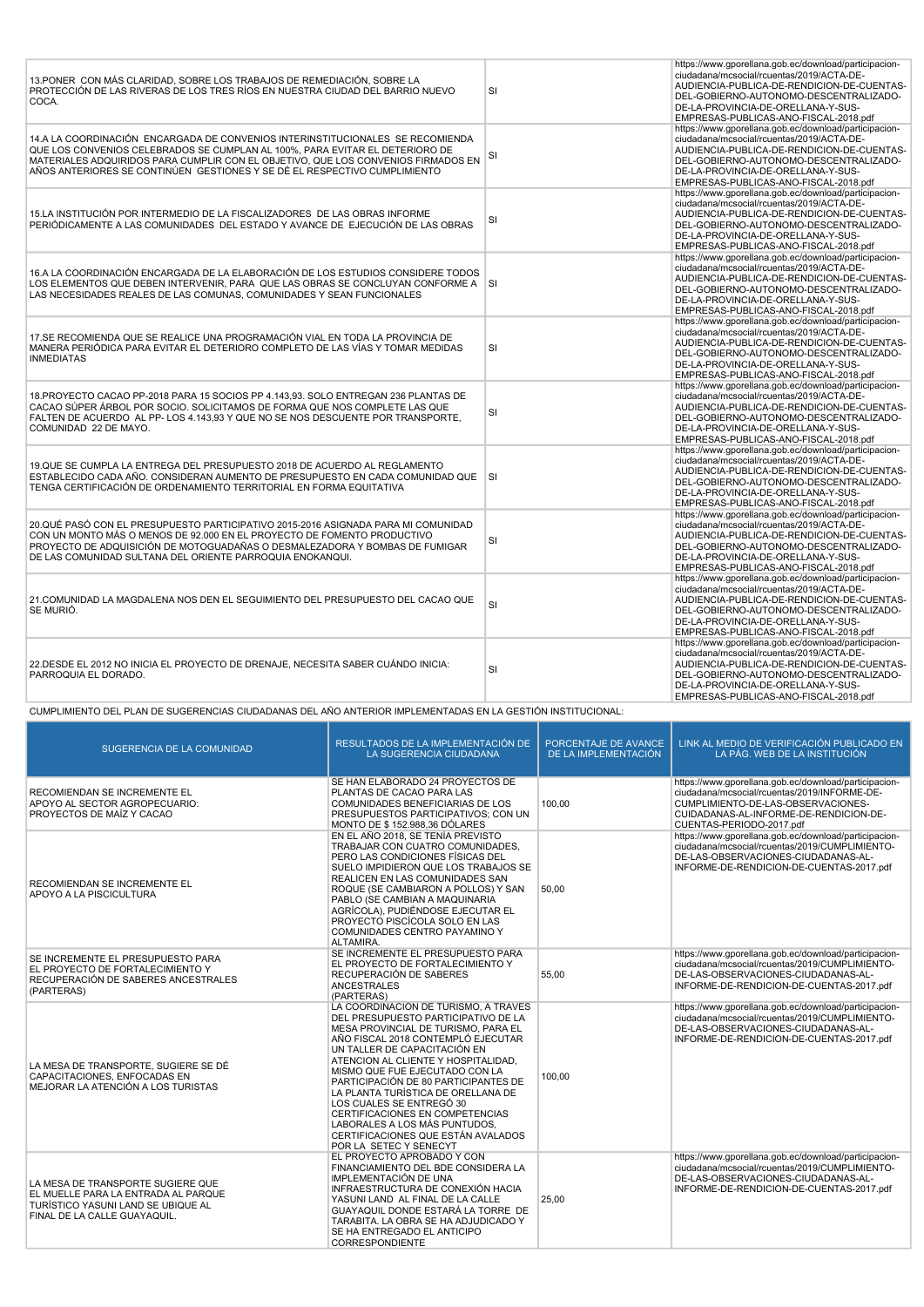| LA MESA DE TRANSPORTE SUGIERE QUE SE IMPLEMENTE LA<br>SEÑALIZACIÓN DE LOS<br>LUGARES TURÍSTICOS DE LA PROVINCIA, ASÍ<br>COMO DE LOS PROVEEDORES DE<br>NEGOCIOS TALES COMO RESTAURANTES,<br>GASOLINERAS, HOSTERÍAS ETC.                                                                                                                                                                                                                                                                  | LA COORDINACION DE TURISMO, DE<br>ACUERDO A LAS COMPETENCIAS QUE<br>COMO GAD PROVINCIAL NOS<br>CORRESPONDE, PARA EL AÑO FISCAL 2018,<br>CONTEMPLO REALIZAR SEÑALÉTICA<br>INTERNA EN CINCO EMPRENDIMIENTOS Y<br>CENTROS TURÍSTICOS COMUNITARIOS,<br>MISMOS QUE FUERON EJECUTADOS EN UN<br>TOTAL DE SEIS ETC, MISMOS QUE SON:<br>FLOR DE PASO HURCO; OMAWAS PAKCHA;<br>ILA CUCHA; SACHA RUNA ECOLODGE;<br>ISHPINGO PAKCHA Y CARACHUPA PAKCHA;<br>Y, EN REFERENCIA A LA COLOCACIÓN DE<br>LA VALLA PROMOCIONAL NO SE PUDO<br>REALIZAR POR CUANTO NO SE DIO EL<br>PERMISO RESPECTIVO, PERO CON ESE<br>PRESUPUESTO SE HIZO EL<br>MANTENIMIENTO DE CUATRO VALLAS<br>PROMOCIONALES EN LOS ETC DE PACO<br>PLAYA Y CARACHUPA                       | 100,00 | https://www.gporellana.gob.ec/download/participacion-<br>ciudadana/mcsocial/rcuentas/2019/CUMPLIMIENTO-<br>DE-LAS-OBSERVACIONES-CIUDADANAS-AL-<br>INFORME-DE-RENDICION-DE-CUENTAS-2017.pdf |
|-----------------------------------------------------------------------------------------------------------------------------------------------------------------------------------------------------------------------------------------------------------------------------------------------------------------------------------------------------------------------------------------------------------------------------------------------------------------------------------------|------------------------------------------------------------------------------------------------------------------------------------------------------------------------------------------------------------------------------------------------------------------------------------------------------------------------------------------------------------------------------------------------------------------------------------------------------------------------------------------------------------------------------------------------------------------------------------------------------------------------------------------------------------------------------------------------------------------------------------------|--------|--------------------------------------------------------------------------------------------------------------------------------------------------------------------------------------------|
| SE RECOMIENDA SE AUMENTE LA<br>CONVOCATORIA PARA LA FASE DE<br>FORMULACIÓN DE PREGUNTAS<br>CIUDADANAS DEL PROCESO DE RENDICIÓN<br><b>DE CUENTAS</b>                                                                                                                                                                                                                                                                                                                                     | PARA LA ETAPA DE FORMULACIÓN DE<br>PREGUNTAS CIUDADANAS, SE REALIZARON<br>DOS CONVOCATORIAS PARA EL TALLER DE<br>CONSULTA CIUDADANA                                                                                                                                                                                                                                                                                                                                                                                                                                                                                                                                                                                                      | 100,00 | https://www.gporellana.gob.ec/download/participacion-<br>ciudadana/mcsocial/rcuentas/2019/CUMPLIMIENTO-<br>DE-LAS-OBSERVACIONES-CIUDADANAS-AL-<br>INFORME-DE-RENDICION-DE-CUENTAS-2017.pdf |
| SE RECOMIENDA CONSIDERAR AL CANTÓN<br>AGUARICO COMO DESTINO TURÍSTICO.                                                                                                                                                                                                                                                                                                                                                                                                                  | LA COORDINACION DE TURISMO, MEDIANTE<br>LOS PRESUPUESTOS PARTICIPATIVOS SE<br>ENCUENTRA TRABAJANDO EN LOS<br><b>EMPRENDIMIENTOS TURISTICOS</b><br>COMUNITARIOS EXISTENTES EN EL<br>CANTÓN AGUARICO, POR LO TANTO PARA<br>EL PERIODO FISCAL 2018, MEDIANTE LA<br>ENTREGA DE BIENES Y SERVICIOS<br>FORTALECIÓ A LOS ETC: LLANCHAMA<br>ECOLODGE, SACHA ÑAMPI, SUPERVIVENCIA<br>NATIVA, YARENTARO, DIKARO; Y, SE<br>CAPACITO EN EL TEMA DE ATENCIÓN AL<br>CLIENTE Y GASTRONOMÍA CON<br>CERTIFICACIÓN, SE TENÍA PLANIFICADO                                                                                                                                                                                                                   | 100,00 | https://www.gporellana.gob.ec/download/participacion-<br>ciudadana/mcsocial/rcuentas/2019/CUMPLIMIENTO-<br>DE-LAS-OBSERVACIONES-CIUDADANAS-AL-<br>INFORME-DE-RENDICION-DE-CUENTAS-2017.pdf |
| SE RECOMIENDA QUE EN LA RENDICIÓN<br>DE CUENTAS DETALLAR MÁS<br>EXPLÍCITAMENTE LAS OBRAS EJECUTADAS.                                                                                                                                                                                                                                                                                                                                                                                    | LA RENDICIÓN DE CUENTAS INSTITUCIONAL<br>SE REALIZA EN BASE A LAS METAS<br>PLANTEADAS EN LA PLANIFICACIÓN<br>OPERATIVA ANUAL DEL AÑO A RENDIR<br>CUENTAS, LA MISMA QUE SE DETERMINAN<br>CON LAS PRIORIDADES DE INVERSIÓN<br>APROBADAS POR EL COMITÉ DE GESTIÓN<br>LOCAL.<br>CADA OBRA EJECUTADA POR LA<br>INSTITUCIÓN CORRESPONDE A UN MACRO<br>PROYECTO CONTEMPLADO EN LA<br>PLANIFICACIÓN PARA EL CUMPLIMENTO DE<br>DICHAS METAS, POR TANTO, NO<br>PODRÍAMOS DETALLAR INDIVIDUALMENTE<br>A CADA COMUNIDAD BENEFICIARIA DE LOS<br>RESULTADOS DE LOS MACRO PROYECTOS,<br>PUESTO QUE REQUERIRÍA MUCHO MÁS<br>TIEMPO DE EXPOSICIÓN.<br>DESTACAR EN EL VIDEO INSTITUCIONAL<br>LOS RESULTADOS DE LOS PROYECTOS Y<br><b>SUS BENEFICIARIOS</b> | 100,00 | https://www.gporellana.gob.ec/download/participacion-<br>ciudadana/mcsocial/rcuentas/2019/CUMPLIMIENTO-<br>DE-LAS-OBSERVACIONES-CIUDADANAS-AL-<br>INFORME-DE-RENDICION-DE-CUENTAS-2017.pdf |
| SE RECOMIENDA ENTREGAR MATERIAL DE<br>APOYO DONDE SE VISUALICE EL<br>PRESUPUESTO UTILIZADO EN OBRAS                                                                                                                                                                                                                                                                                                                                                                                     | DE ACUERDO A LA RESOLUCION<br>RESOLUCION Nº PLE-CPCCS-T-E-207-19-12-<br>2018 - REGLAMENTO DE RENDICION DE<br>CUENTAS PARA EL PROCESO DE<br>RENDICIÓN DE CUENTAS PERÍODO FISCAL<br>2018 SE DISPONE EVITAR GASTOS<br>RELACIONADOS A PUBLICACIONES,<br>TROTICOS, CDS O CUALQUIER MATERIAL<br>PROMOCIONAL QUE ATENTEN AL PRINCIPIO<br>DE AUSTERIDAD.                                                                                                                                                                                                                                                                                                                                                                                         | 100,00 | https://www.gporellana.gob.ec/download/participacion-<br>ciudadana/mcsocial/rcuentas/2019/CUMPLIMIENTO-<br>DE-LAS-OBSERVACIONES-CIUDADANAS-AL-<br>INFORME-DE-RENDICION-DE-CUENTAS-2017.pdf |
| POR QUÉ NO SE HA REALIZADO LA<br>EXPLICACIÓN DEL PROYECTO DE ASFALTO<br>PARA LA VÍA LUMBAQUI, TUYUCA,<br>COMUNA SARDINAS DE LA PARROQUIA SAN<br>SEBASTIÁN DEL COCA.                                                                                                                                                                                                                                                                                                                     | EL PROYECTO DE ASFALTO EN LA VÍA<br>LUMBAQUI - TOYUCA - COMUNIDAD<br>SARDINAS PERTENECIENTE A LA<br>PARROQUIA SAN SEBASTIÁN DEL COCA, NO<br>SE ENCUENTRAN CONTEMPLADO DENTRO<br>DE LA PLANIFICACIÓN OPERATIVA ANUAL<br>DE AÑO 2017, POR TANTO, NO ES OBJETO<br>DE RENDICIÓN DE CUENTAS.                                                                                                                                                                                                                                                                                                                                                                                                                                                  | 0,00   | https://www.gporellana.gob.ec/download/participacion-<br>ciudadana/mcsocial/rcuentas/2019/CUMPLIMIENTO-<br>DE-LAS-OBSERVACIONES-CIUDADANAS-AL-<br>INFORME-DE-RENDICION-DE-CUENTAS-2017.pdf |
| LA PARROQUIA UNIÓN MILAGREÑA.-<br>RESPECTO A LA EJECUCIÓN DEL PROYECTO<br>DE DRENAJE EN SU PARROQUIA, HACE UN<br>AÑO QUE HICIERON EL LEVANTAMIENTO DE<br>INFORMACIÓN Y TODAVÍA NO SE EJECUTA                                                                                                                                                                                                                                                                                            | ESTA PLANIFICADO REALIZAR EL<br>LEVANTAMIENTO DE INFORMACIÓN PARA<br>LA ELABORACIÓN DEL ESPECÍFICO PARA EL<br>MES DE JULIO DE 2019 TAL CUAL<br>CONVERSACIONES CON EL PRESIDENTE DE<br>LA PARROQUIA MANTENIDA EN SESIÓN DE<br>CONSEJO DEL MES DE MARZO DE 2019                                                                                                                                                                                                                                                                                                                                                                                                                                                                            | 0,00   | https://www.gporellana.gob.ec/download/participacion-<br>ciudadana/mcsocial/rcuentas/2019/CUMPLIMIENTO-<br>DE-LAS-OBSERVACIONES-CIUDADANAS-AL-<br>INFORME-DE-RENDICION-DE-CUENTAS-2017.pdf |
| LA PARROQUIA SAN JOSÉ DE PAYAMINO,<br>COMUNIDAD UNIDAD AMAZÓNICA. -<br>RESPECTO A LOS PROGRAMAS DE<br>REFORESTACIÓN, SOLICITAN QUE SE INICIE<br>TAMBIÉN EL PROGRAMA CON ESPECIES<br>FORESTALES DE MADERAS NOBLES, COMO<br>CHUNCHO, CAOBA, LAUREL, MIELINA, ETC.<br>Y NO SOLO CON MADERA DE BALSA.<br>LA ZONA 5 Y 6, EN SU TERRITORIO TIENE<br>AFECTACIONES POR INUNDACIONES<br>SOLICITA LA POSIBILIDAD DE QUE SE<br>INTERVENGA Y SE CONSTRUYA DRENAJES<br>PARA FORTALECER SUS CULTIVOS. | HASTA LA PRESENTE FECHA NO SE HA<br>RECEPTADO SOLICITUD ALGUNA POR<br>PARTE DE LA COMUNIDAD PARA INICIAR UN 0,00<br>PLAN DE REFORESTACIÓN CON ESPECIES<br>MADERABLES DIFERENTES A LA BALSA.                                                                                                                                                                                                                                                                                                                                                                                                                                                                                                                                              |        | https://www.gporellana.gob.ec/download/participacion-<br>ciudadana/mcsocial/rcuentas/2019/CUMPLIMIENTO-<br>DE-LAS-OBSERVACIONES-CIUDADANAS-AL-<br>INFORME-DE-RENDICION-DE-CUENTAS-2017.pdf |
| LA ZONA 5 Y 6, EN SU TERRITORIO TIENE AFECTACIONES POR<br>INUNDACIONES SOLICITA LA POSIBILIDAD DE QUE SE<br>INTERVENGA Y SE CONSTRUYA DRENAJES PARA FORTALECER<br>SUS CULTIVOS.                                                                                                                                                                                                                                                                                                         | LA ÚNICA COMUNIDAD QUE REALIZADO LA<br>SOLICITUD ES LA COMUNIDAD LA<br>MACAREÑA. SE HA LEVANTADO LA<br>INFORMACIÓN Y SE HA ELABORADO EL<br>PROYECTO ESTÁ A LA ESPERA DE LA<br>APROBACIÓN DE LOS PERMISOS<br>AMBIENTALES PARA SU EJECUCIÓN EN EL<br>MES DE AGOSTO                                                                                                                                                                                                                                                                                                                                                                                                                                                                         | 50,00  | https://www.gporellana.gob.ec/download/participacion-<br>ciudadana/mcsocial/rcuentas/2019/CUMPLIMIENTO-<br>DE-LAS-OBSERVACIONES-CIUDADANAS-AL-<br>INFORME-DE-RENDICION-DE-CUENTAS-2017.pdf |
| LA ZONA 5 Y 6 COMUNIDAD UNIÓN<br>BOLIVARENSE, DENUNCIA QUE EXISTE<br>DEFORESTACIÓN EN SU ZONA PERO QUE<br>NO SE HA PRESENTADO PLANES DE<br>REFORESTACIÓN Y PRESERVACIÓN DEL<br><b>BOSQUE REMANENTE.</b>                                                                                                                                                                                                                                                                                 | HASTA LA PRESENTE FECHA NO SE HA<br>RECEPTADO SOLICITUD ALGUNA POR<br>PARTE DE LA COMUNIDAD PARA INICIAR UN 0,00<br>PLAN DE REFORESTACIÓN CON ESPECIES<br>MADERABLES DE SU INTERÉS.                                                                                                                                                                                                                                                                                                                                                                                                                                                                                                                                                      |        | https://www.gporellana.gob.ec/download/participacion-<br>ciudadana/mcsocial/rcuentas/2019/CUMPLIMIENTO-<br>DE-LAS-OBSERVACIONES-CIUDADANAS-AL-<br>INFORME-DE-RENDICION-DE-CUENTAS-2017.pdf |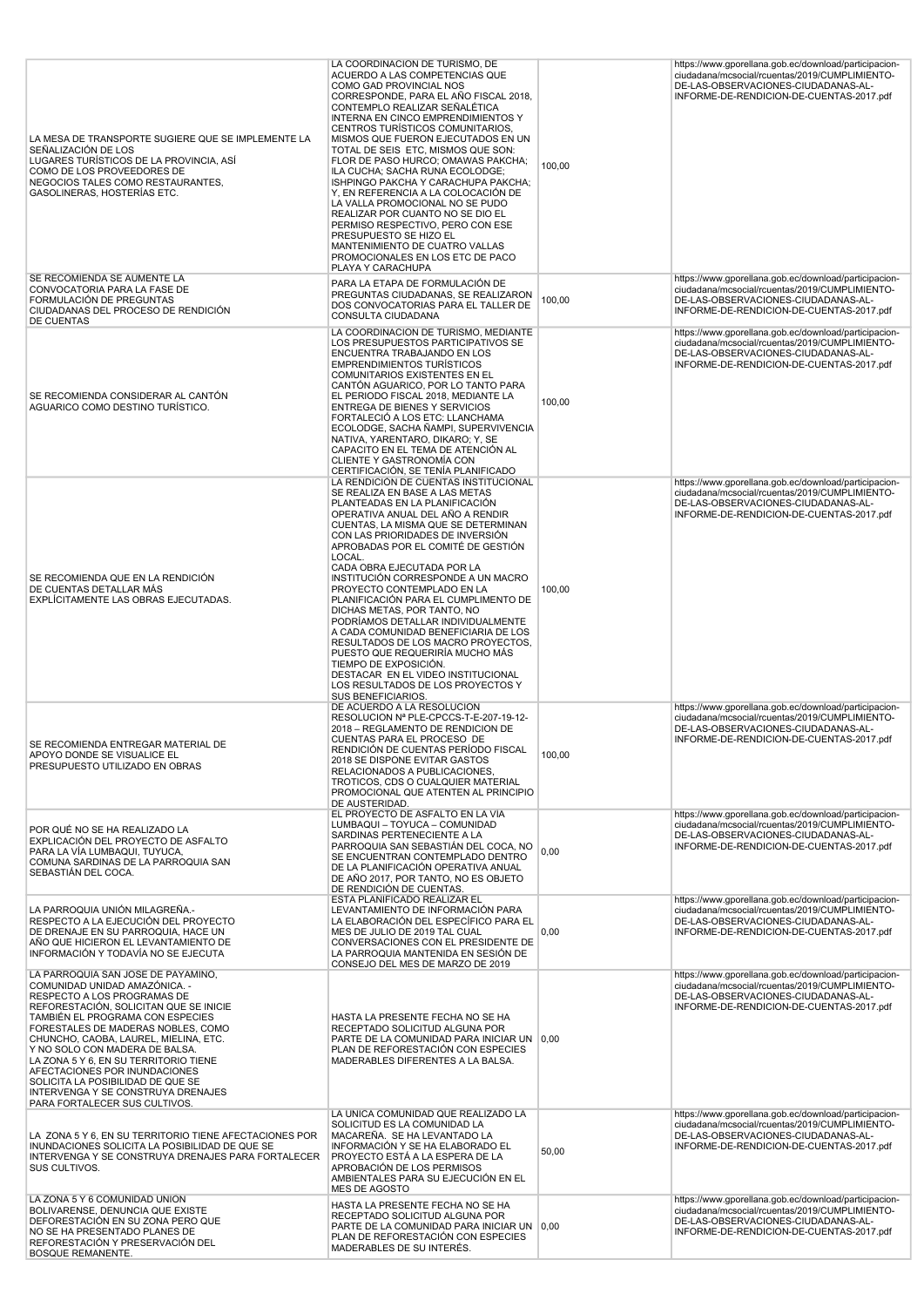| I LA PARROQUIA GARCÍA MORENO –<br>COMUNIDAD LOBO 4.- SOLICITAN QUE SE<br>EXPONGA SOBRE LOS AVANCES DE LOS<br><b>PROYECTOS DE DRENAJE EN SU ZONA.</b> | ESTE PROYECTO ESTÁ EN LA FASE FINAL<br><b>IDE LA ELABORACIÓN Y SE EJECUTARÁ CON 1</b><br>I EL PRESUPUESTO DEL AÑO 2019 UNA VEZ<br>30.00<br><b>IREALIZADO EL DESEMBOLSO POR PARTE</b><br><b>DEL MINISTERIO DE FINANZAS</b> | https://www.gporellana.gob.ec/download/participacion-<br>ciudadana/mcsocial/rcuentas/2019/CUMPLIMIENTO-<br>DE-LAS-OBSERVACIONES-CIUDADANAS-AL-<br>INFORME-DE-RENDICION-DE-CUENTAS-2017.pdf |
|------------------------------------------------------------------------------------------------------------------------------------------------------|---------------------------------------------------------------------------------------------------------------------------------------------------------------------------------------------------------------------------|--------------------------------------------------------------------------------------------------------------------------------------------------------------------------------------------|
|------------------------------------------------------------------------------------------------------------------------------------------------------|---------------------------------------------------------------------------------------------------------------------------------------------------------------------------------------------------------------------------|--------------------------------------------------------------------------------------------------------------------------------------------------------------------------------------------|

DIFUSIÓN Y COMUNICACIÓN DE LA GESTIÓN INSTITUCIONAL:

| <b>MEDIOS DE</b><br><b>COMUNICACIÓN</b> | NO. DE<br><b>MEDIOS</b> | <b>PORCENTAJE</b><br><b>DEL PPTO, DEL</b><br>PAUTAJE QUE SE<br>DESTINÓ A<br><b>MEDIOS</b><br><b>LOCALES Y</b><br><b>REGIONALES</b> | <b>PORCENTAJE DEL</b><br>PPTO, DEL<br>PAUTAJE QUE SE<br><b>DESTINÓ A</b><br><b>MEDIOS NACIONAL</b> | PORCENTAJE DEL<br>PPTO DEL PAUTAJE<br>QUE SE DESTINÓ A<br><b>MEDIOS</b><br><b>INTERNACIONALES</b> | LINK AL MEDIO DE VERIFICACIÓN<br>PUBLICADO EN LA PAG. WEB DE LA<br><b>INSTITUCIÓN</b>                        | <b>NOMBRE DEL</b><br><b>MEDIO</b>                                         | <b>MONTO</b><br><b>CONTRATADO</b> | <b>MINUTOS</b><br><b>PAUTADOS</b> |
|-----------------------------------------|-------------------------|------------------------------------------------------------------------------------------------------------------------------------|----------------------------------------------------------------------------------------------------|---------------------------------------------------------------------------------------------------|--------------------------------------------------------------------------------------------------------------|---------------------------------------------------------------------------|-----------------------------------|-----------------------------------|
| <b>RADIO</b>                            | 8                       | 0,35                                                                                                                               | 0,00                                                                                               | 0,00                                                                                              | https://www.qporellana.qob.ec/wp-<br>content/uploads/2019/02/Informe-inversio%CC%<br>81n-publicidad-2018.pdf | RADIO TUCAN 15420,00                                                      |                                   | 2680                              |
|                                         |                         |                                                                                                                                    |                                                                                                    |                                                                                                   |                                                                                                              | <b>RADIO</b><br>SONORIENTE                                                | 16500,00                          | 2680                              |
|                                         |                         |                                                                                                                                    |                                                                                                    |                                                                                                   |                                                                                                              | <b>RADIO</b><br><b>ENCANTO</b>                                            | 1680,00                           | 200                               |
|                                         |                         | <b>RADIO LA</b><br><b>JUNGLA</b>                                                                                                   | 16500,00                                                                                           | 2680                                                                                              |                                                                                                              |                                                                           |                                   |                                   |
|                                         |                         |                                                                                                                                    |                                                                                                    |                                                                                                   | <b>RADIO</b><br><b>SUCUMBIOS</b>                                                                             | 4200,00                                                                   | 490                               |                                   |
|                                         |                         |                                                                                                                                    | <b>RADIO</b><br><b>SUPREMA</b>                                                                     | 16500,00                                                                                          | 2680                                                                                                         |                                                                           |                                   |                                   |
|                                         |                         |                                                                                                                                    |                                                                                                    |                                                                                                   |                                                                                                              | <b>RADIO</b><br><b>MUSICAL</b>                                            | 16500,00                          | 2680                              |
|                                         |                         |                                                                                                                                    |                                                                                                    |                                                                                                   |                                                                                                              | <b>RADIO</b><br><b>CUMANDA</b>                                            | 16500,00                          | 2680                              |
| <b>PRENSA</b>                           | $\overline{1}$          | 0.00                                                                                                                               | 0.37                                                                                               | 0,00                                                                                              | https://www.gporellana.gob.ec/wp-<br>content/uploads/2019/02/Informe-inversio%CC%<br>81n-publicidad-2018.pdf | <b>DIARIO EL</b><br><b>COMERCIO</b>                                       | 1115065.00                        | 22,5                              |
| <b>TELEVISION</b>                       | 5                       | 0,22                                                                                                                               | 0,04                                                                                               | 0,00                                                                                              | https://www.qporellana.qob.ec/wp-<br>content/uploads/2019/02/Informe-inversio%CC%                            | COCATV                                                                    | 23988,00                          | 2680                              |
|                                         |                         |                                                                                                                                    |                                                                                                    |                                                                                                   | 81n-publicidad-2018.pdf                                                                                      | <b>SACHATV</b>                                                            | 20000,00                          | 2680                              |
|                                         |                         |                                                                                                                                    |                                                                                                    |                                                                                                   | CARTEL<br><b>TELEAMAZON</b><br>AS                                                                            | 6928,14                                                                   | 62,5                              |                                   |
|                                         |                         |                                                                                                                                    |                                                                                                    | <b>LORETO TV</b>                                                                                  | 20000,00                                                                                                     | 2680                                                                      |                                   |                                   |
|                                         |                         |                                                                                                                                    |                                                                                                    |                                                                                                   |                                                                                                              | <b>TELEVISORA</b><br><b>NACIONAL</b><br><b>ECUATORIAN</b><br>A - ECUAVISA | 7000.00                           | 62,5                              |
| <b>MEDIOS</b><br><b>DIGITALES</b>       | $\overline{0}$          | 0,00                                                                                                                               | 0,00                                                                                               | 0,00                                                                                              | <b>NO APLICA</b>                                                                                             |                                                                           |                                   |                                   |

TRANSPARENCIA Y ACCESO A LA INFORMACIÓN DE LA GESTIÓN INSTITUCIONAL Y DE SU RENDICIÓN DE CUENTAS:

| <b>MECANISMOS ADOPTADOS</b>                                                                                                                          | PONGA SI O NO | LINK AL MEDIO DE VERIFICACIÓN PUBLICADO EN LA PÁG. WEB DE LA<br><b>INSTITUCIÓN</b> |
|------------------------------------------------------------------------------------------------------------------------------------------------------|---------------|------------------------------------------------------------------------------------|
| PUBLICACIÓN EN LA PÁG. WEB DE LOS CONTENIDOS ESTABLECIDOS EN EL ART. 7 DE LA LOTAIP                                                                  | 'SI           | https://www.gporellana.gob.ec/lotaip-2018/                                         |
| PUBLICACIÓN EN LA PÁG. WEB DEL INFORME DE RENDICIÓN DE CUENTAS Y SUS MEDIOS DE<br>VERIFICACIÓN ESTABLECIDOS EN EL LITERAL M, DEL ART. 7 DE LA LOTAIP | <sub>SI</sub> | https://www.gporellana.gob.ec/lotaip-2018/                                         |

ESTADO DE OBRAS PÚBLICAS DE ADMINISTRACIONES ANTERIORES:

| DESCRIPCIÓN DE OBRAS PÚBLICAS                                  | <b>VALOR</b> | <b>ESTADO ACTUAL</b> | <b>OBSERVACIONES</b>                                                                                                                                                                                                                                                 | LINK AL MEDIO DE VERIFICACIÓN EN LA PÁG.<br><b>WEB</b>                                                                                                          |
|----------------------------------------------------------------|--------------|----------------------|----------------------------------------------------------------------------------------------------------------------------------------------------------------------------------------------------------------------------------------------------------------------|-----------------------------------------------------------------------------------------------------------------------------------------------------------------|
| NO EXISTEN OBRAS DE ARRASTRE DE<br>ADMINISTRACIONES ANTERIORES | \$0.00       | <b>NO APLICA</b>     | ME PERMITO COMUNICAR QUE NO<br>EXISTEN OBRAS DE ARRASTRE DE<br>ADMINISTRACIONES ANTERIORES<br>SEGÚN HACE REFERENCIA EN EL<br>ENUNCIADO DE SU OFICIO-<br>MEMORANDO 0953-CGOP-2019<br>SUSCRITO POR EL ING MARCO<br>ANCHITIPAN COORDINADOR GENERAL<br>DE OBRAS PUBLICAS | https://www.gporellana.gob.ec/download/participacion-<br>ciudadana/mcsocial/rcuentas/2019/ESTADO-DE-OBRAS-<br>PUBLICADAS-DE-ADMINISTRACIONES-<br>ANTERIORES.pdf |

PROCESOS DE CONTRATACIÓN Y COMPRAS PÚBLICAS DE BIENES Y SERVICIOS